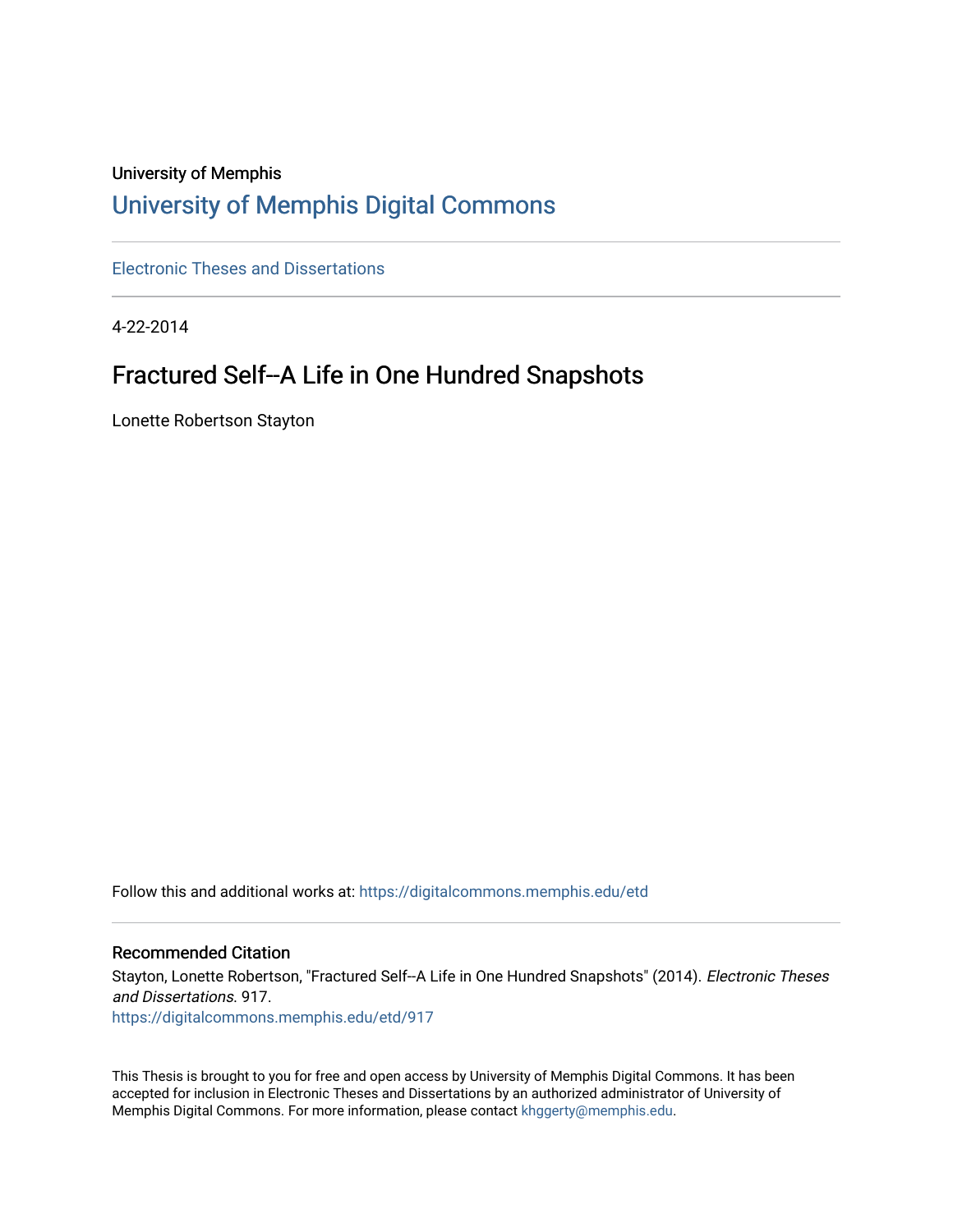# FRACTURED SELF--A LIFE IN ONE HUNDRED SNAPSHOTS

by

Lonette Robertson Stayton

A Thesis

Submitted in Partial Fulfillment of the

Requirements for the Degree of

Master of Fine Arts

Major: Creative Writing

The University of Memphis

May 2014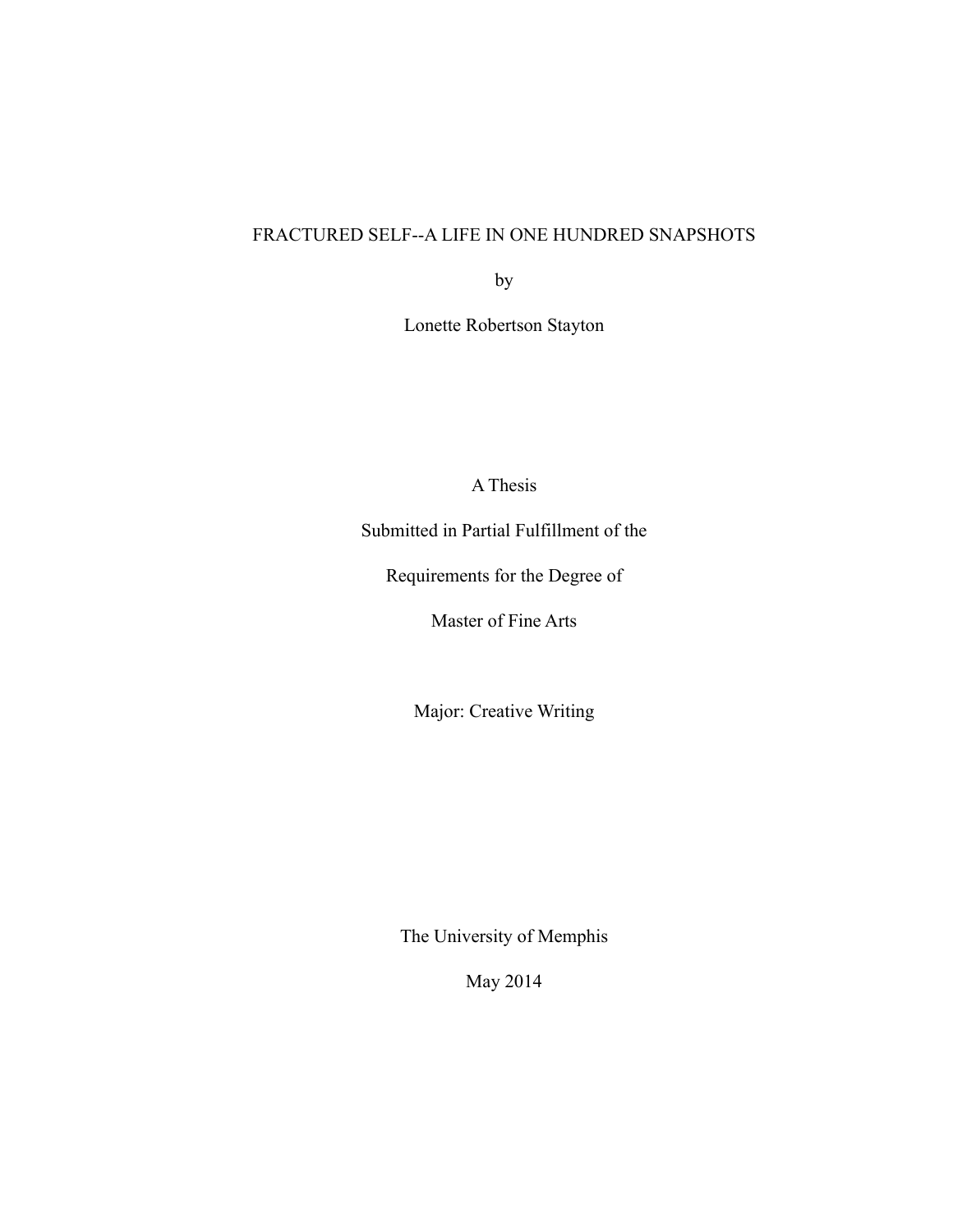For Momma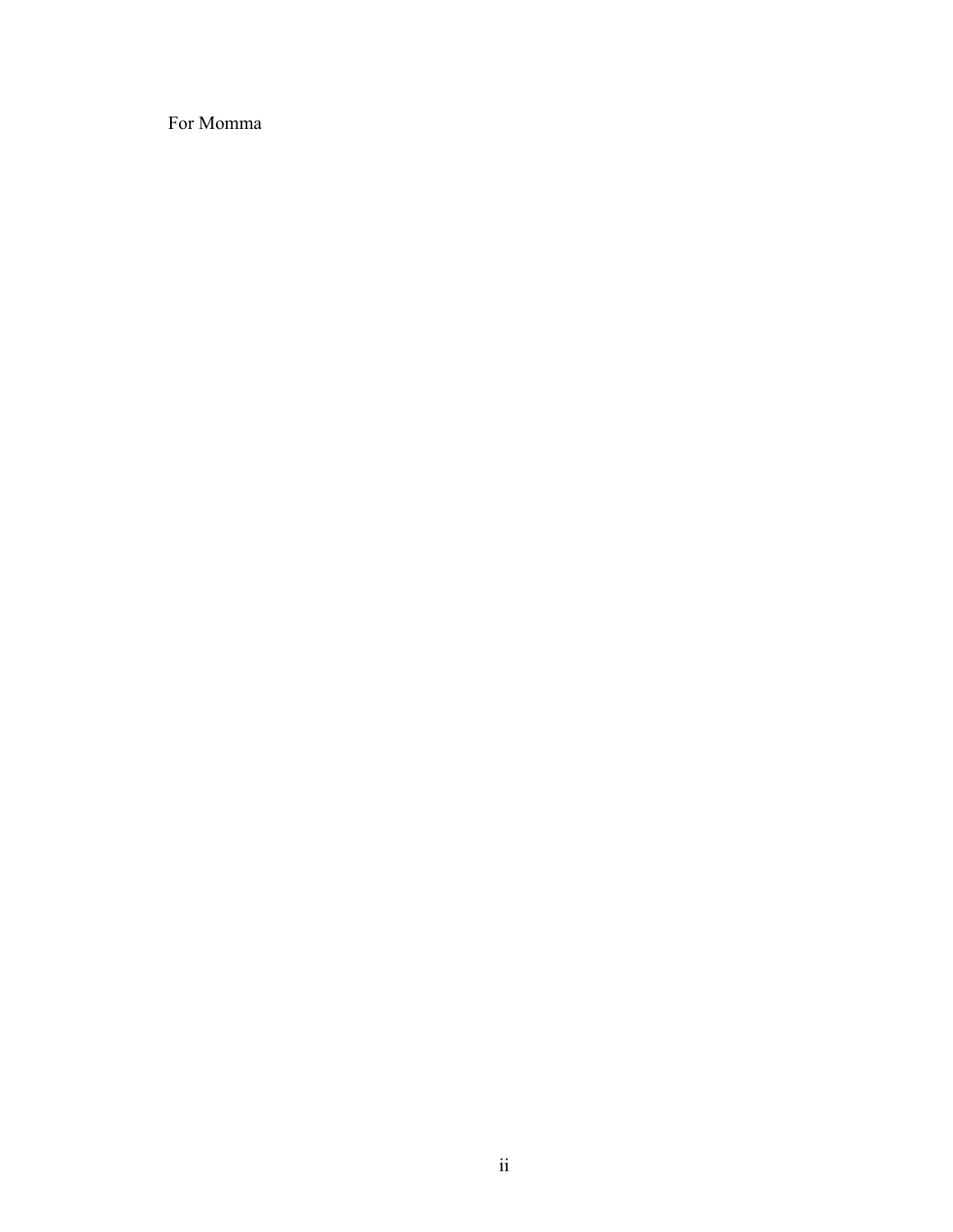#### Abstract

 Stayton, Lonette Robertson. MFA. The University of Memphis. May 2014. Fractured Self--A Life in One Hundred Snapshots. Major Professor: Sonja Livingston.

 Fractured Self--A Life in One Hundred Snapshots is a memoir of one hundred vignettes that begins with the writer's early childhood and ends right after she gets married. There are several questions that haunt the writer, but the question , "Does racism, one of life's major stressors, contribute to mental illness in African American women?" is the main question that is addressed throughout the memoir. The writer also addresses issues of identity as she attempts to find her place in the world.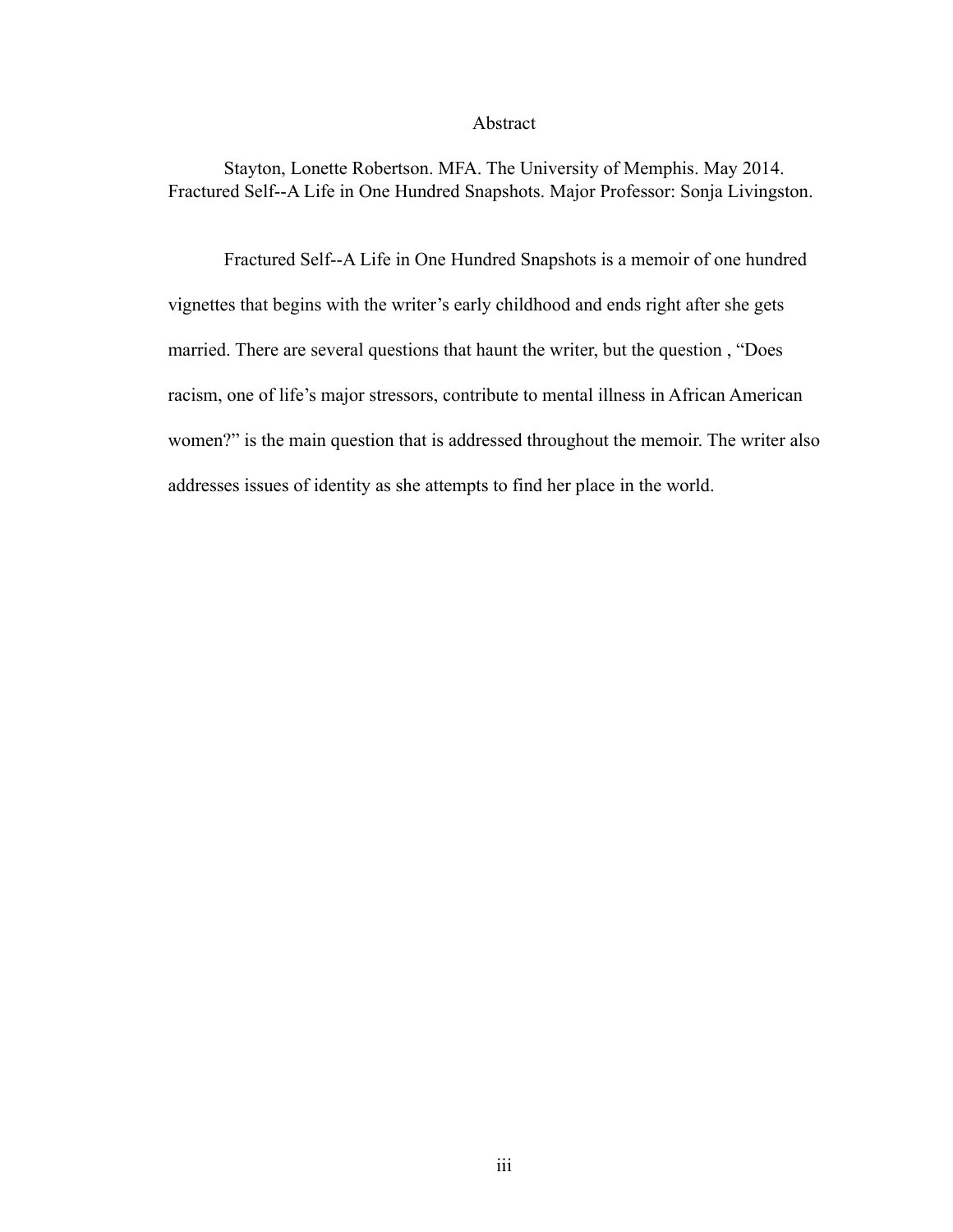To be alive at all is to have scars.

--John Steinbeck, *The Winter of Our Discontent*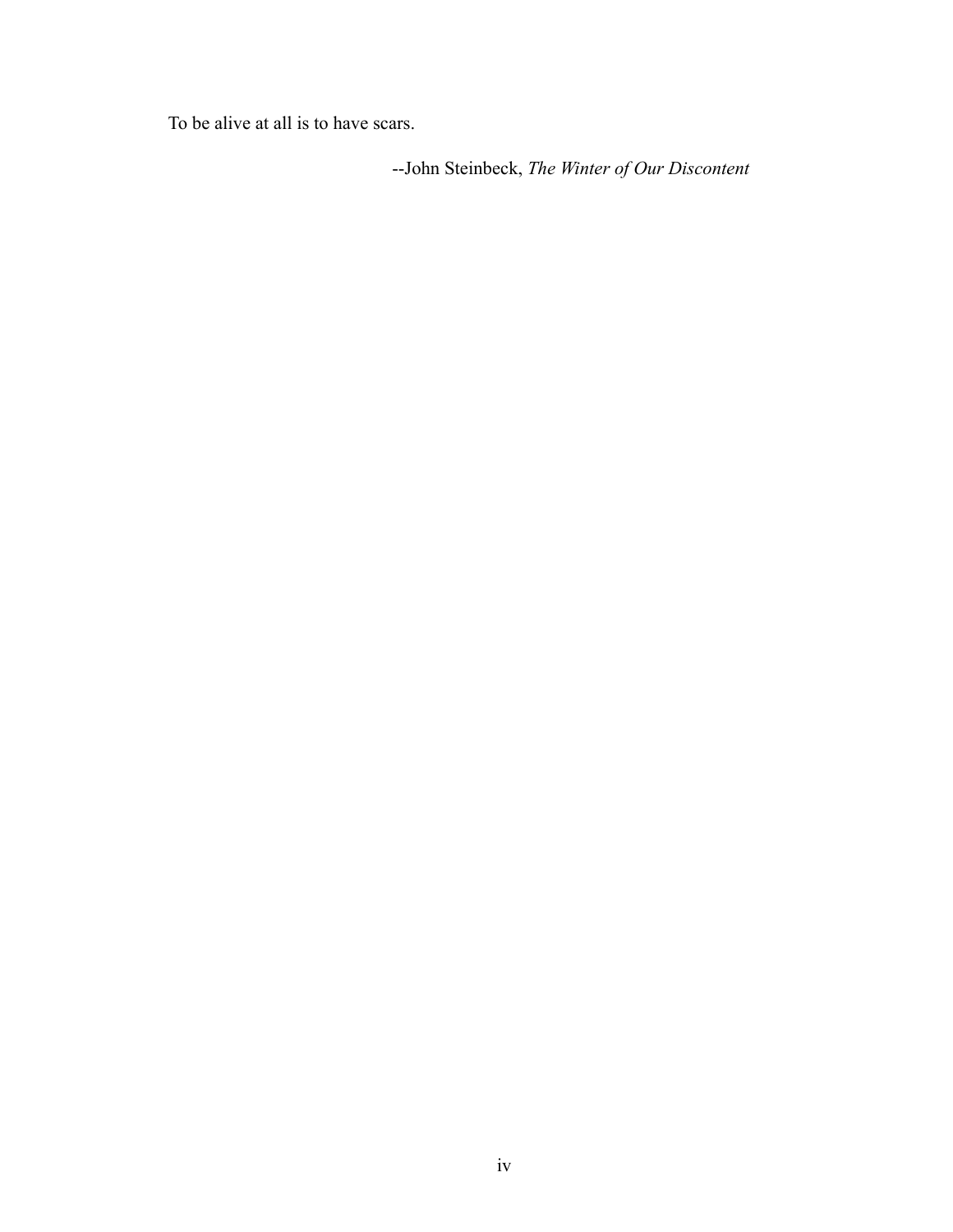#### AUTHOR'S NOTE

 My full name before I married was Lonette Nicole Robertson. My family called me Nikki, a nickname for my middle name, Nicole. Everyone outside of my family knew me as Lonette. It wasn't until I enrolled in college that my peers called me Nikki. Sewanee's college application for admission asked if I had a nickname and I was honest. I had no idea people in college would actually call me Nikki. After I entered the workforce, I was once again known as Lonette, only allowing those who knew me well to call me by my nickname. My husband claimed my different names were aliases, attempts to keep people at arm's length. I claimed ignorance, but secretly agreed there may be some truth to his statement.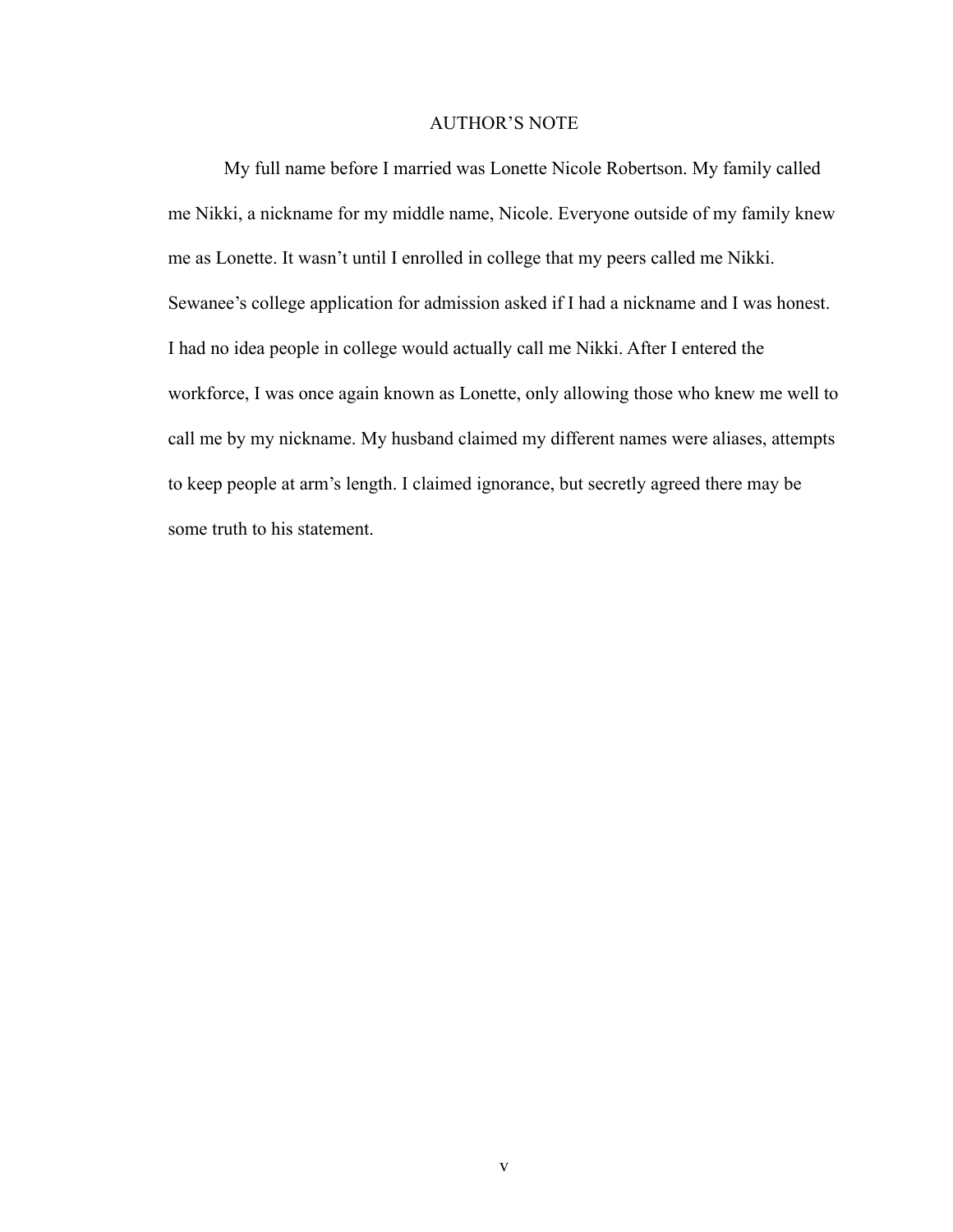| Sections |                                  | Page         |
|----------|----------------------------------|--------------|
|          | Introduction: The Best She Could | $\mathbf{1}$ |
| Part I   |                                  |              |
|          | Hattie B.                        | $8\,$        |
|          | Dog Biscuit                      | 9            |
|          | Mary's First Day of School       | 10           |
|          | Funeral                          | 11           |
|          | Mary                             | 12           |
|          | Fear                             | 14           |
|          | The Gardens                      | 15           |
|          | A Different Life                 | 17           |
|          | Marrying Momma                   | 19           |
|          | Ride to Nuremberg                | 20           |
|          | Lullaby                          | 22           |
|          | Sibling                          | 24           |
|          | Christmas at Goldsmith's         | 26           |
|          | Nature                           | $27\,$       |
|          | CDC                              | $28\,$       |
|          | Pussy                            | $30\,$       |
|          | Hitting                          | 31           |
|          | Understanding                    | 32           |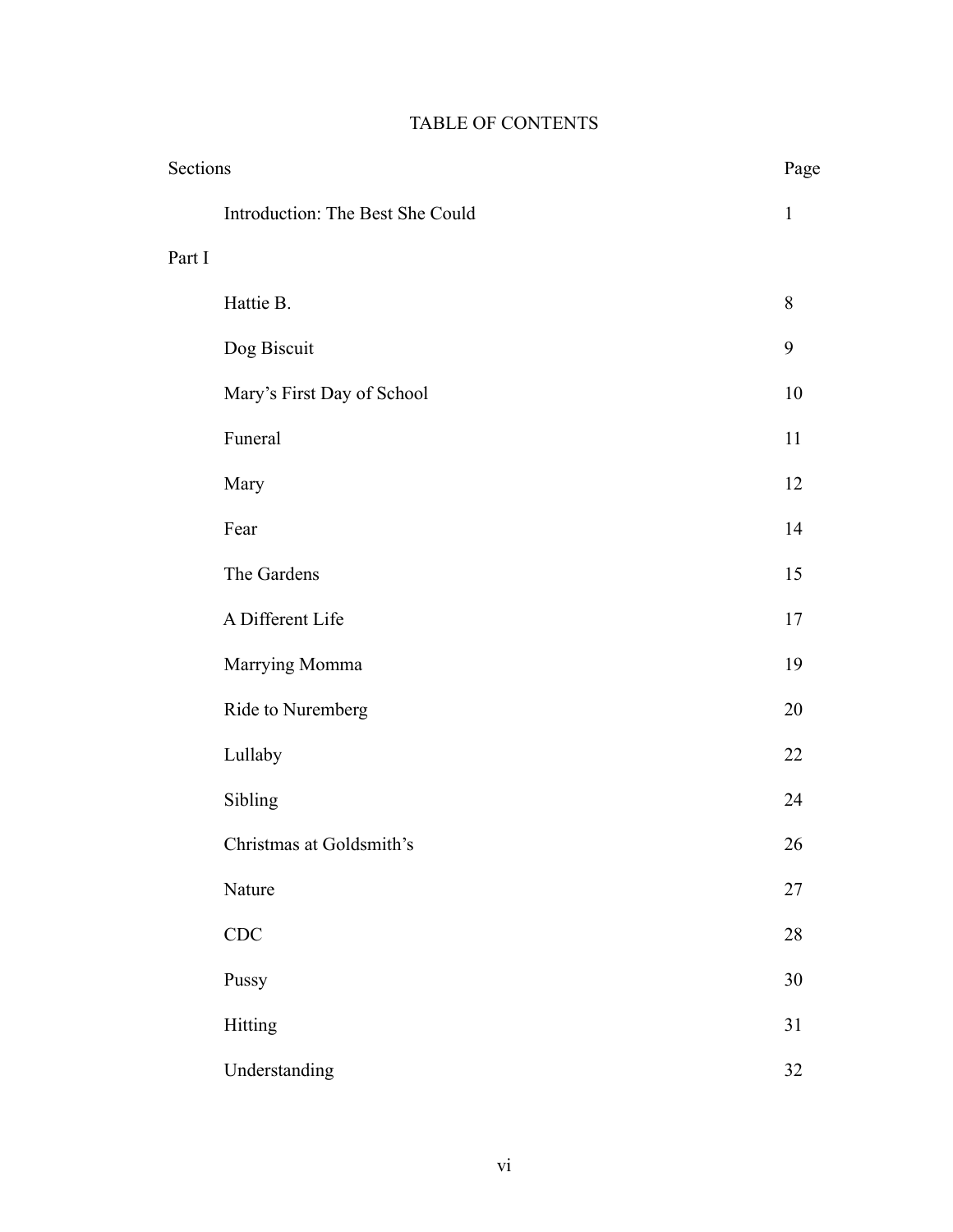|         | You Saw Me              | 33 |
|---------|-------------------------|----|
|         | Closet                  | 34 |
|         | Lie                     | 35 |
|         | Like Momma              | 36 |
|         | Unrest                  | 38 |
|         | Dark Days               | 40 |
|         | Red                     | 42 |
|         | Mob                     | 44 |
|         | Substitute Teacher      | 46 |
|         | Christmas               | 47 |
|         | Other Universes         | 49 |
|         | Foreign Body            | 51 |
|         | <b>Bangs</b>            | 52 |
|         | First Baptist Church    | 54 |
|         | <b>First Slow Dance</b> | 55 |
|         | Competition             | 56 |
|         | Birthday                | 57 |
|         | Future                  | 58 |
| Part II |                         |    |
|         | Ninth Grade Dance       | 59 |
|         | Boyfriend?              | 61 |
|         | My Own Dark Days        | 63 |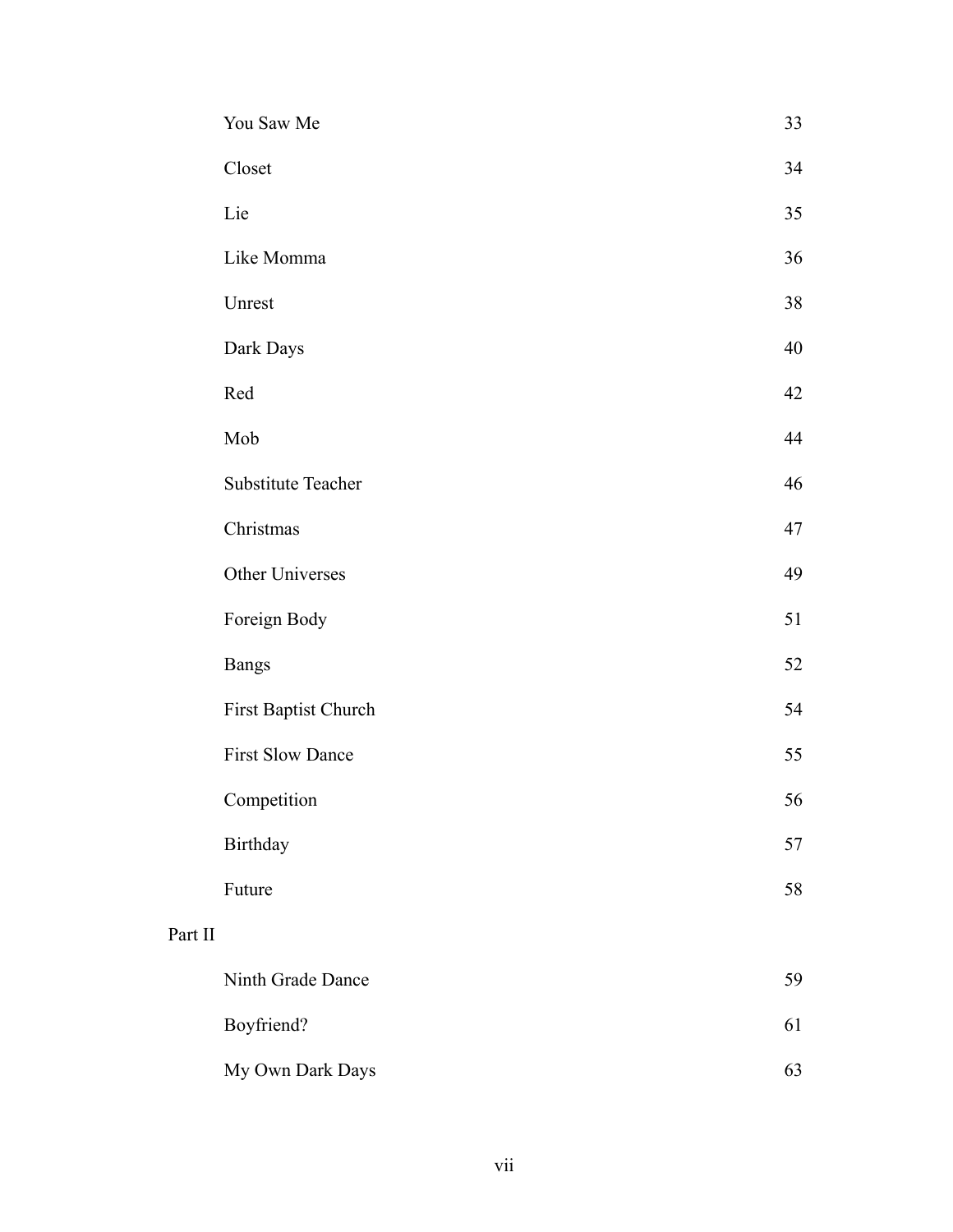|          | Holding My Breath            | 64 |
|----------|------------------------------|----|
|          | Necklace                     | 66 |
|          | Chillicothe                  | 68 |
|          | Senior Year                  | 69 |
|          | Transition                   | 70 |
|          | Marys, Elizabeths, and Johns | 71 |
|          | <b>Big Boned</b>             | 72 |
|          | Vinton                       | 73 |
|          | Stranger                     | 74 |
|          | Wishes for Erika             | 75 |
|          | Drama                        | 76 |
|          | Gulf                         | 77 |
|          | Association                  | 78 |
|          | Peace Corps                  | 79 |
|          | Limited                      | 80 |
|          | Score                        | 81 |
|          | Champagne Taste              | 82 |
|          | Almost                       | 83 |
|          | Graduation                   | 84 |
| Part III |                              |    |
|          | <b>Plantation Living</b>     | 85 |
|          | Dublin, Georgia              | 87 |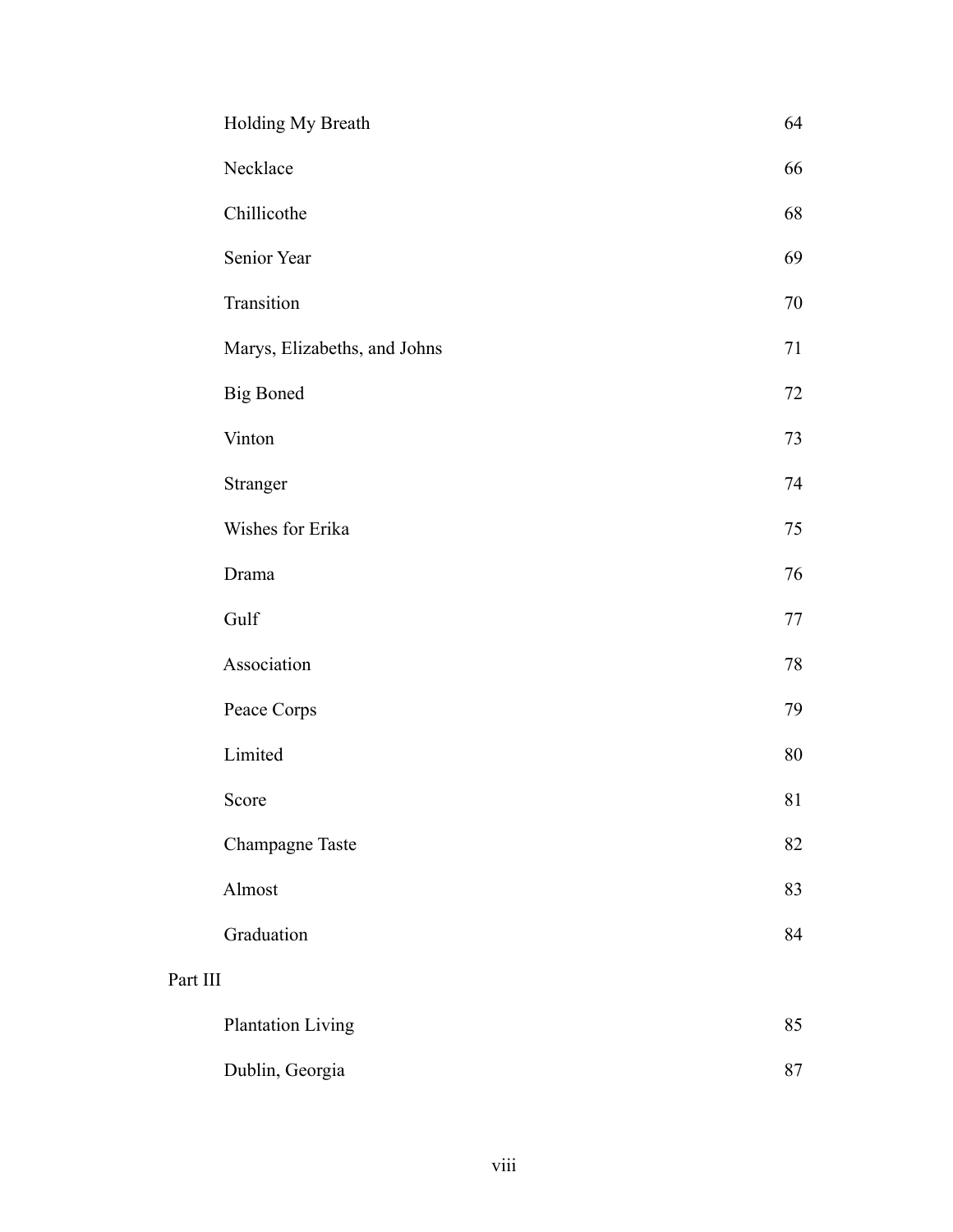| Marriage                                     | 88  |
|----------------------------------------------|-----|
| It's Not About You                           | 89  |
| Reprisal                                     | 91  |
| Gifts                                        | 92  |
| Lost Faith                                   | 94  |
| First Year                                   | 95  |
| The Price                                    | 96  |
| The Two Years I Taught Gifted (Jewish Curls) | 97  |
| Lost                                         | 98  |
| My Tits                                      | 101 |
| Dance                                        | 103 |
| What Daddy Taught Me                         | 104 |
| Expectations                                 | 105 |
| Circle of Friends from School                | 106 |
| Insomnia                                     | 108 |
| Isolation                                    | 119 |
| \$                                           | 110 |
| Her                                          | 112 |
| Cocktail                                     | 113 |
| You're Black?                                | 114 |
| First Contact                                | 115 |
| First Date                                   | 116 |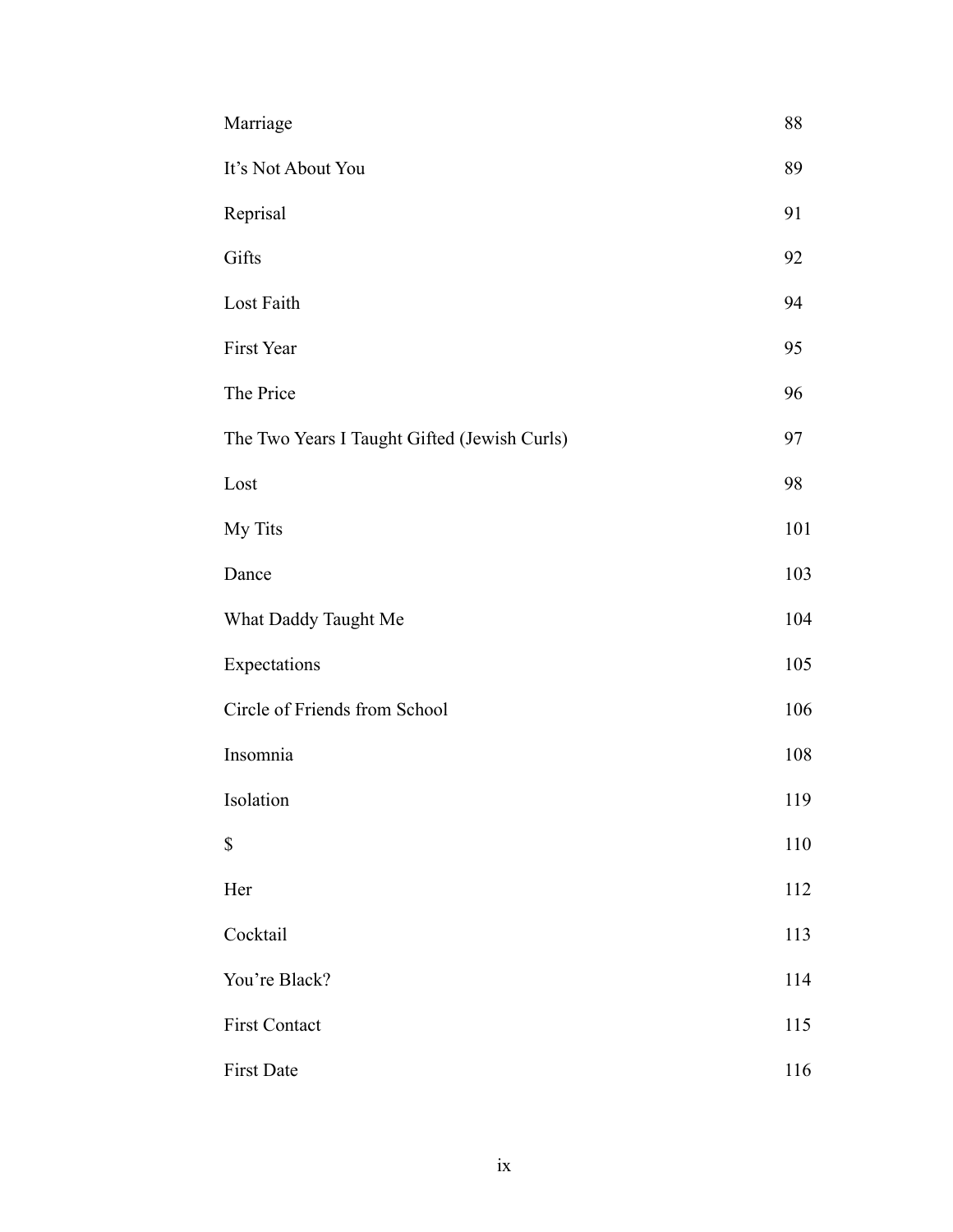|          | <b>Books</b>              | 118 |
|----------|---------------------------|-----|
|          | Love Can Be Had           | 119 |
|          | He Saw Me                 | 121 |
|          | <b>First Meeting</b>      | 122 |
|          | Workshop                  | 124 |
|          | <b>Breath</b>             | 125 |
|          | Wedding                   | 130 |
| Part IV  |                           |     |
|          | Need                      | 131 |
|          | Never Too Late            | 134 |
|          | <b>Bits and Pieces</b>    | 135 |
|          | Oughta                    | 136 |
|          | Knowing                   | 137 |
|          | On Motherhood             | 138 |
|          | Momma's Good and Bad Days | 140 |
|          | Rocking                   | 141 |
|          | Momma Going Back in Time  | 143 |
|          | <b>Birds</b>              | 144 |
|          | Spooning                  | 145 |
| Epilogue |                           | 148 |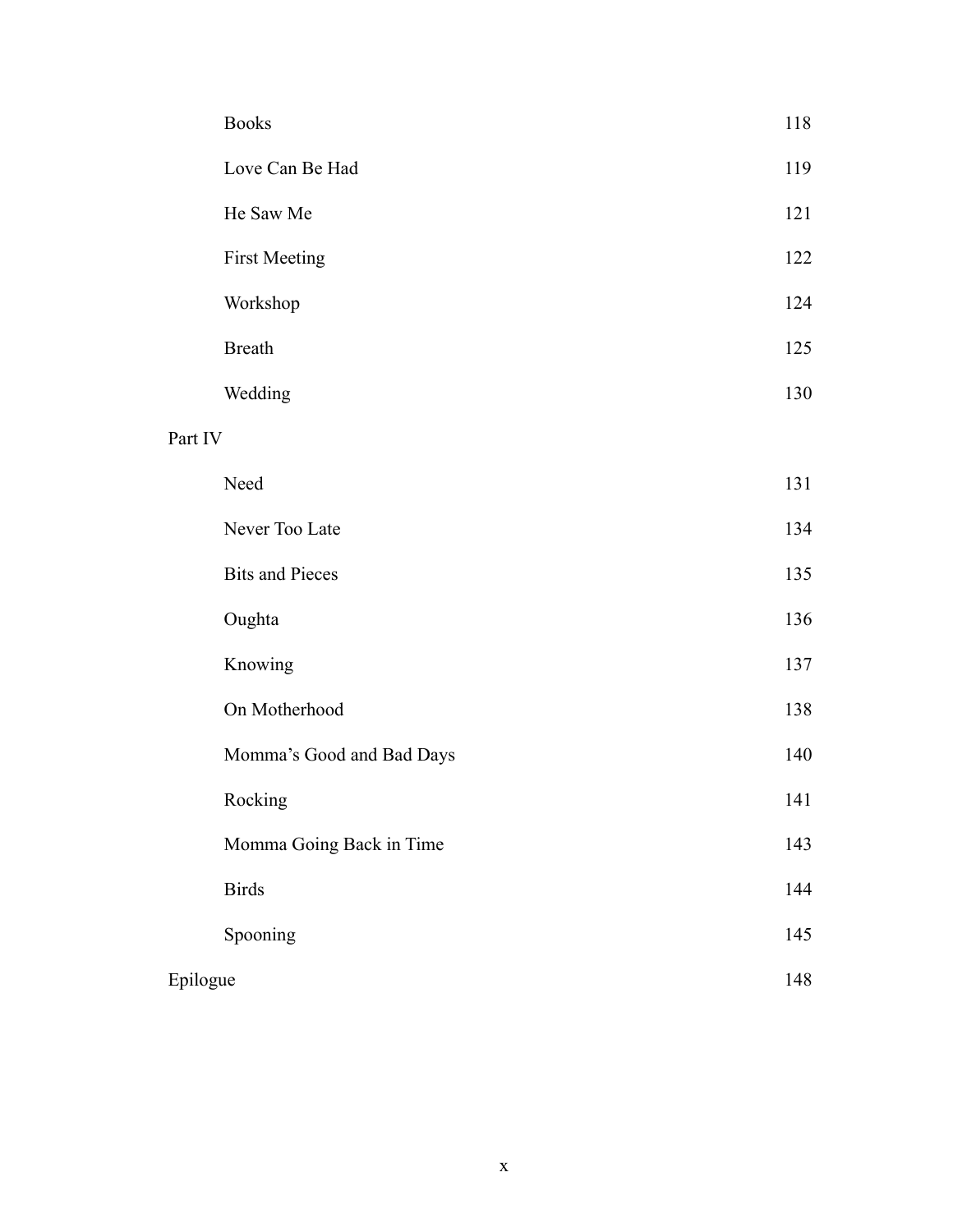#### INTRODUCTION: THE BEST SHE COULD

Hattie B. wanted the freedom of the blues.

Still lovely in her early sixties, her dyed jet-black hair pressed and curled around her head, Hattie B. reclined in the plastic covered French Rococo chair she purchased on credit from Dillard's. Her unlined caramel skin still caused greying men to lower their voices in a sing-song when she visited the neighborhood grocery, their eyes becoming hooded, their fingers longing to slide below the waist onto Hattie's rounded buttocks. Hattie always smiled, slipped just out of reach of the grasping fingers, at once amused and grateful for the adoration.

 Her beauty was the envy of her daughters: Alma Jean, Mary, Danette, and Vanessa. Of the four, Mary looked the most like Hattie, but lacked Hattie's easy, hip swaying confidence. Hattie glanced at her daughters, then looked at herself in the mirrored tiles that lined the south wall of her small living room on Fernwood Street. The mirrors reminded her of her beauty, reminded her of all it promised but failed to deliver.

 The mirrors reflected the muted peach and beige of the rounded furniture, the thick shag carpeting, the fringed drapes masking the bars on the windows, the trappings that convinced Hattie B. that she moved far from the world of the projects of Memphis and became a woman of her own destiny. Her retirement from Methodist as a cafeteria worker and social security covered the payments to Sears, Dillard's, and Goldsmiths, and every time Hattie B. purchased furniture on credit, she moved further from the embarrassment of welfare and food stamps.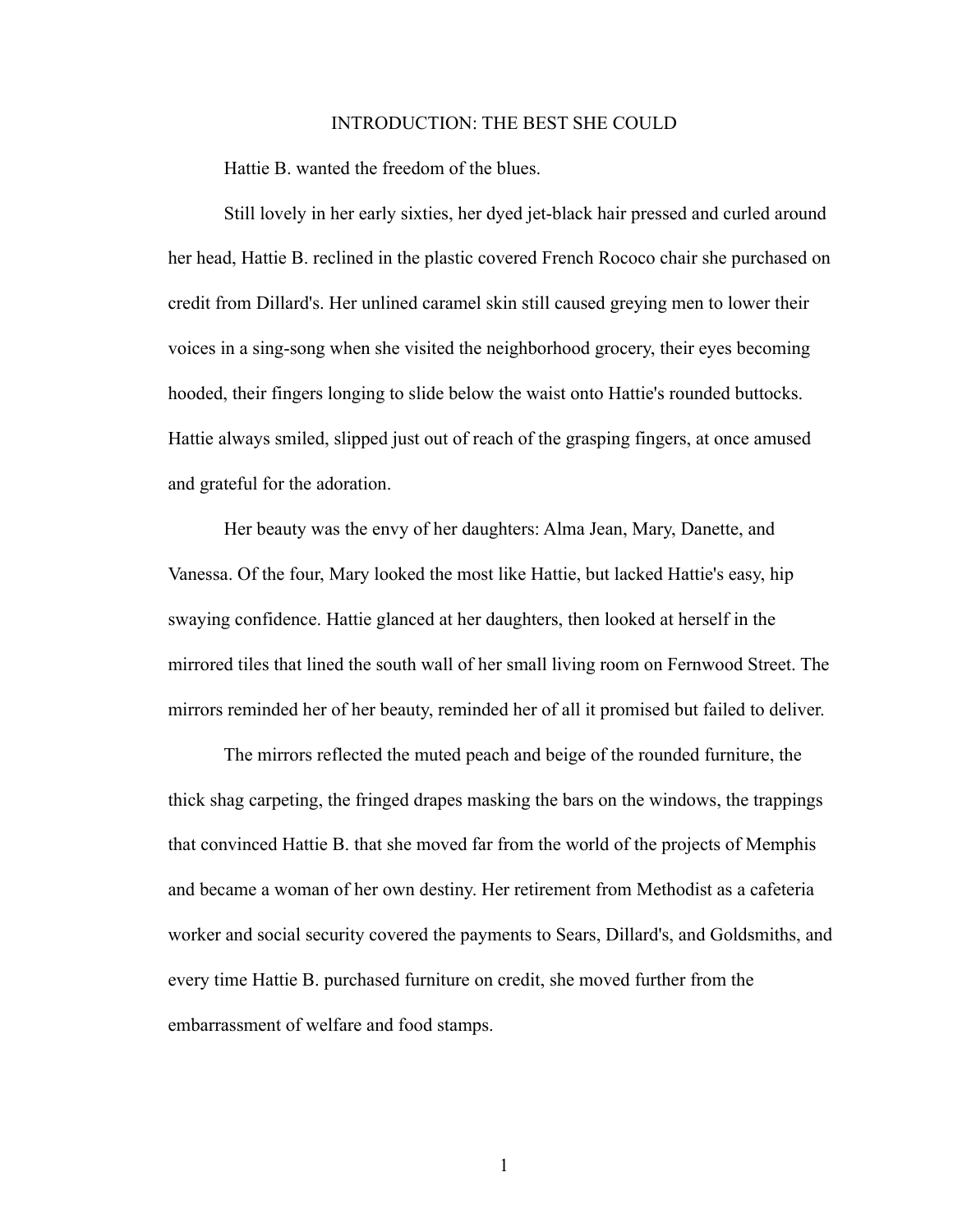Hattie's daughters flickered in and out, like a bad channel on her old fashioned television set. One minute, they were grown women with houses of their own. The next, they were twelve, nine, seven, and four playing jacks with the neighborhood children in the LeMoyne Gardens Projects. All but Alma Jean were seated around sixty-three-yearold Hattie in a half circle in the living room. Mary rocked slightly back and forth in the chair in front of Hattie in the matching Rococo wingback, her arms crossed, her hands tucked out of sight. Danette reclined on the sofa to Hattie's right, her thin frame slouched, glasses settled on her small nose. Vanessa sprawled on a dining room chair to Hattie's left, her breasts and stomach stuffed into a vee neck blouse, her hands moving like birds about to take flight that must be anchored with a glass of gin. Hattie's daughters surrounded her, but she took no comfort in their proximity. She was wary, darting her eyes around the room, alighting only for a moment on a glass figurine or the swirling pattern of the marble end table across from her.

 Hattie watched eighteen-year-old Nikki cross her right leg over her left. Hattie's grand baby looked so much like Mary it hurt. She had the same way of looking out at the world as if she expected for it to hurt her, all hunched shoulders and caved in torso. Hattie hoped that Nikki wouldn't lash out at the world like her momma had. Hattie watched the girl, her eyes down cast, the women's conversation sliding past her, their voices staccato and jagged, their laughter too loud, their smiles straining over bright teeth. Vanessa, her youngest and the one she hoped would eventually find her way back home, looked at Nikki when there was a lull in the conversation. She had trouble focusing her gaze on the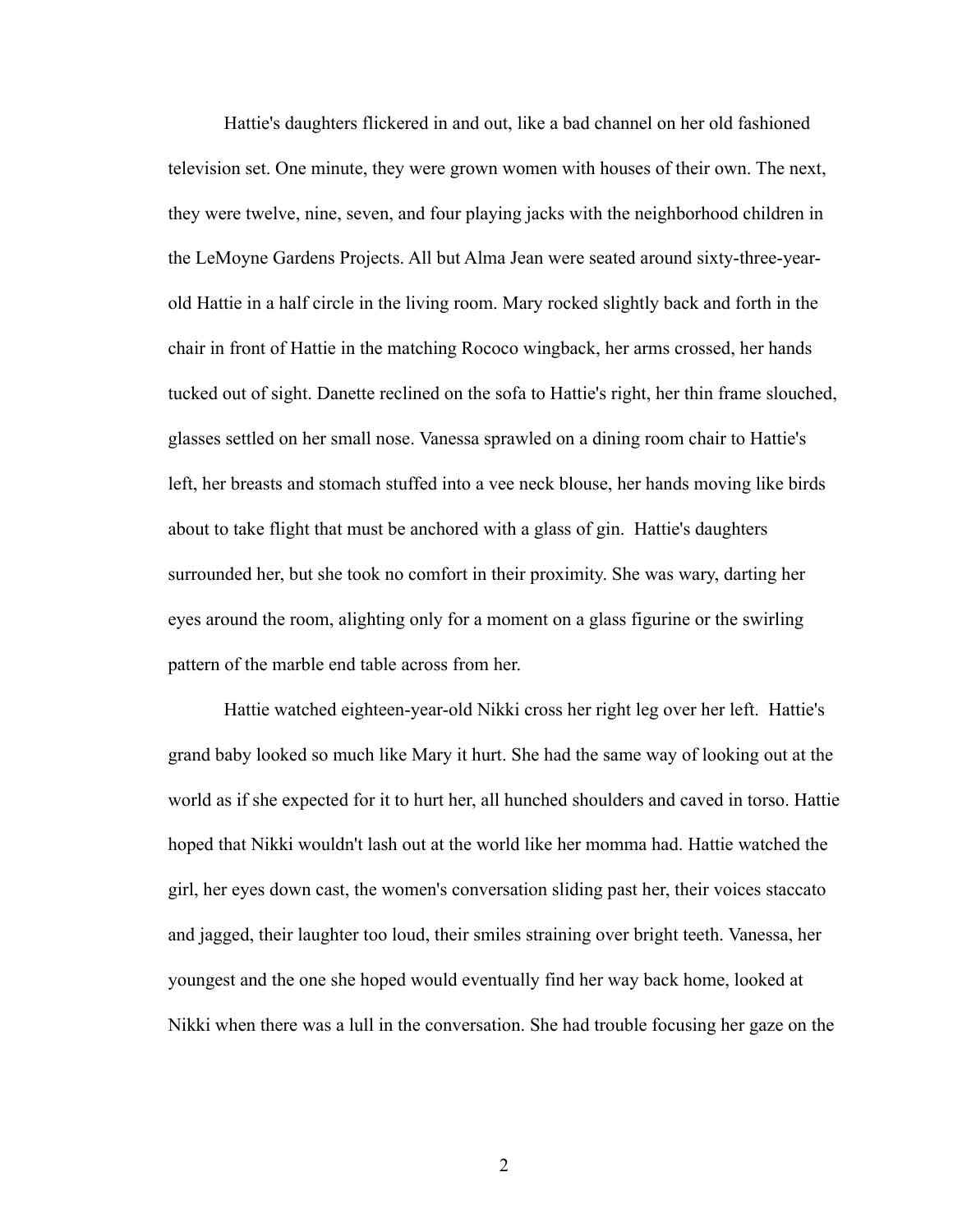girl who was seated in a dining room chair next to Mary, close to her mother. When Vanessa finally focused, her smile shifted into a practiced leer.

 "Have you got laid yet?" Vanessa asked Nikki. Nikki's right foot, which had been swinging in time to the blues song playing on WDIA, stopped. Nikki narrowed her eyes and said in an even tone, "Aunt Van."

 Danette and Mary looked at Nikki, waiting for her reply. That child was always a little too reserved for her own good, Hattie thought.

"Your cherry's been popped?" Hattie asked.

"Who is it?" Danette asked.

Nikki shifted in her chair and frowned.

 "Damn, it's about time! I was scared you was gay. You aren't, are you?" Vanessa asked.

 Mary sighed and uncrossed her arms long enough to take a sip of her sweet tea. The spotlight wasn't on her.

 "Honey, you have nothing to be ashamed of. You get you some while you're young." Hattie arched her right eyebrow.

 Laughter erupted. Vanessa launched into one of her more vivid tales of sex and intrigue. It had been years since Vanessa sold her ass on Lamar, but fucking seemed to be the only thing she was good at. Hattie continued to watch Nikki during Vanessa's tale. She didn't get up and leave, which Hattie thought was a good sign, but Nikki never lifted her eyes from the carpet.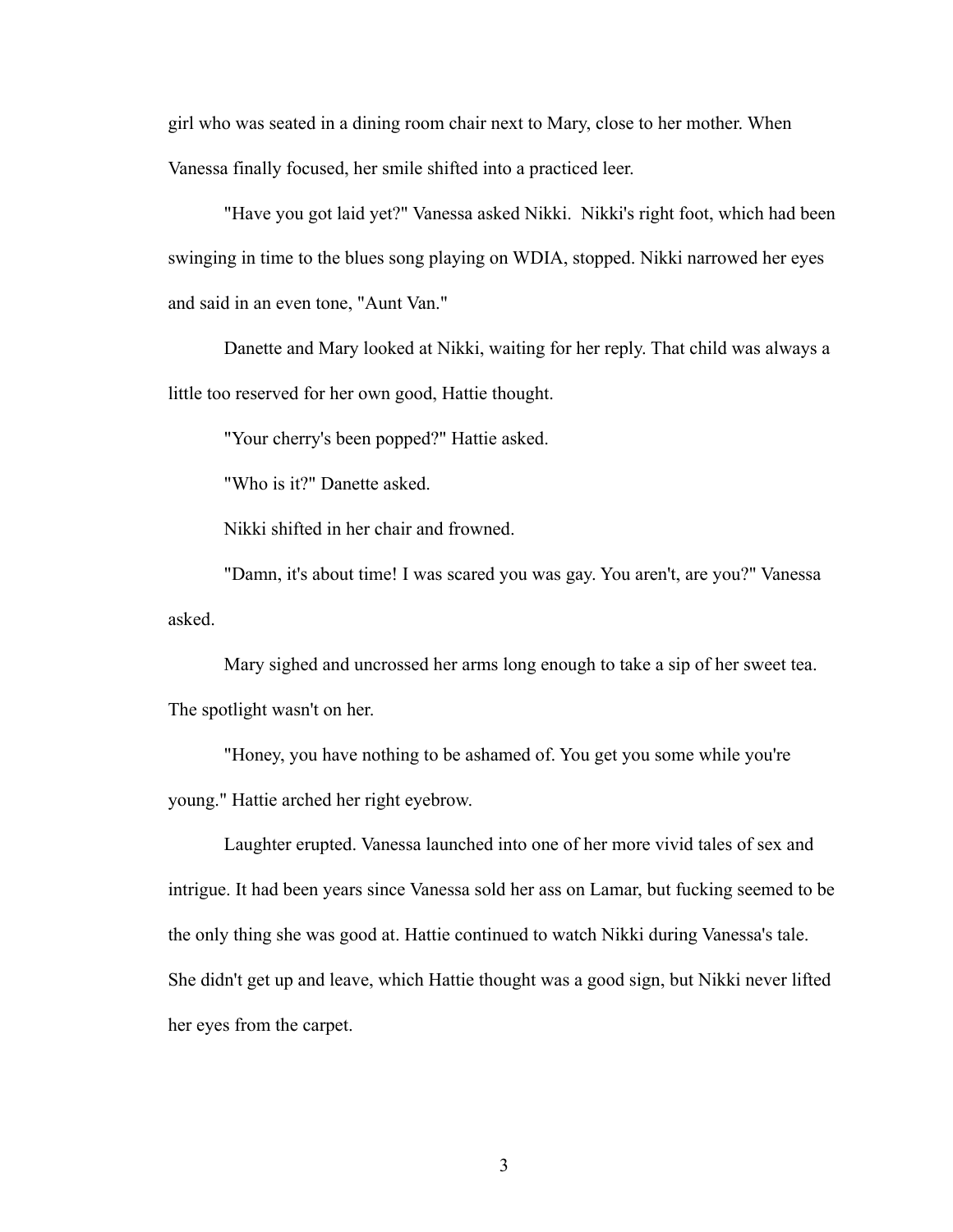Hattie sighed. Nikki had none of the fire she had, or that her third born daughter Danette had. Danette took so much after Hattie that it scared her. Danette's easy way of letting men slip under her clothing and into her heart could ruin her.

 Hattie wanted the love in blues. The moaning and lamenting of the blues suited her. She admired the lack of reserve of the blues artists, WC Handy's ability to drop his guard and declare before the world that that no good bitch done up and left him after sleeping with his best friend, or B.B.King begging his woman to come back after he slept with her best friend. Hattie knew that such freedom was only meant for men, that only men could cry out their needs and betrayals out into the night for anyone to listen. If a woman did that, she would be considered crazy. Touched in the head. The best she could do was stuff it, all her wants, all her desires, into the deepest part of her. Finding the words to share this with Danette was impossible. Articulating her thoughts was foreign. So much was left unsaid.

 Vanessa ended her story and chuckled without warmth into her glass of gin. The women looked at each other as if from behind a gauze veil. As always during awkward silences, the conversation meandered into their childhood. Hattie could never remember who would start the reminiscing, Danette or Mary, but stories of the old LeMoyne Garden days would be dusted off, polished, displayed for everyone to see and examine. Hattie would shake her head in wonderment from side to side, declaring that her children must be confused, that those things never happened to them. When the stories would progress and the girls became more insistent, Hattie would declare that she did the best she could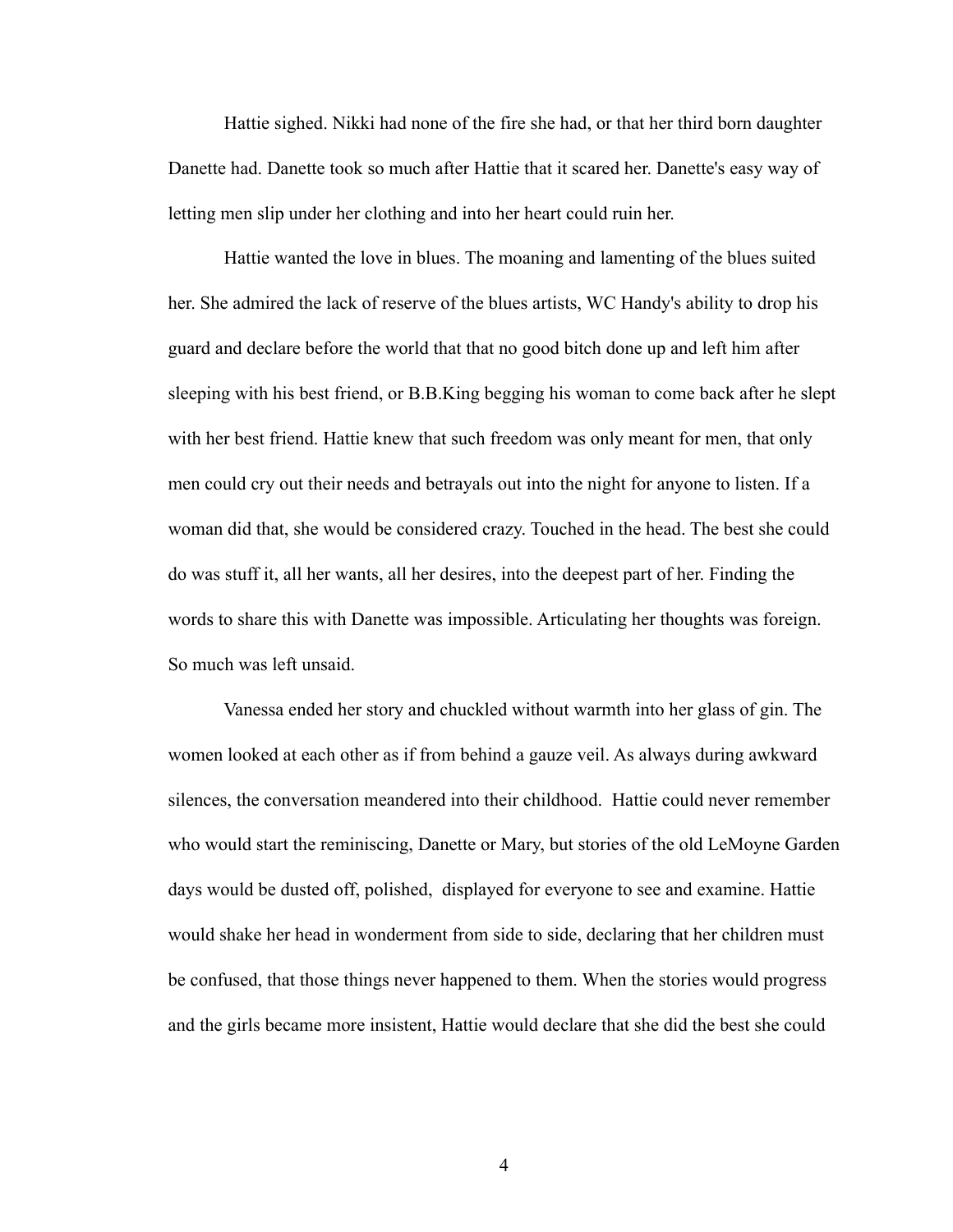and no one could have asked more than that. By the look on her daughters' faces, they did expect a hell of a lot more than that.

 In the past, her grandchild was too young to understand what her daughters rehashed. Now her granddaughter was a grown woman, in college to make something of herself. Hattie clutched the arm rest with her left hand.

 "Do you remember when Danette got burned with the candy?" Gales of laughter erupted.

 Mary grimaced and rolled her eyes. She turned towards her daughter. "We were home by ourselves. Madea was at work, and your Aunt Danette decided she wanted some candy, then Alma Jean said she could make it."

 "I told your bad assess to stay away from the stove. I told them," Hattie said, her eyes flat, her voice still. "You all liked to give me a heart attack. You all were always into something." Alma Jean, her oldest daughter, the one that escaped from Memphis and the responsibility of raising her younger sisters, escaped into a marriage with an alcoholic and poverty as bedfellows. But Hattie did the best she could. They couldn't ask anymore than that.

 "Well," Mary continued, "there must have been a pound of sugar in the pot. Alma Jean filled the pot with water."

 "Vanessa was the look out, remember?" Danette interrupted. Danette's lean frame was now leaning forward, her eyes bright.

 "Vanessa was looking out the window," Mary continued. She rocked back and forth at a rapid pace, her bushy hair brushing her shoulders. "She was supposed to tell us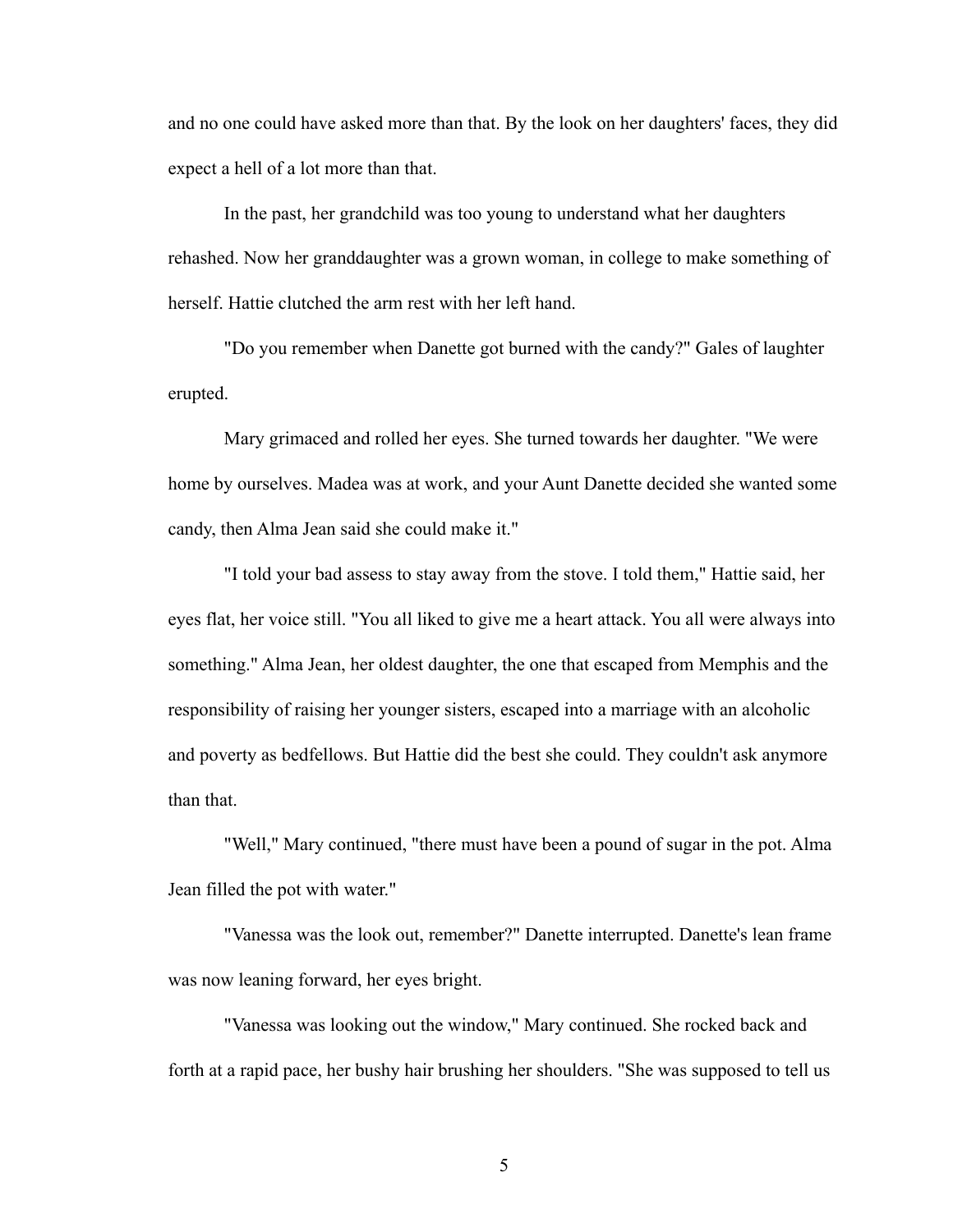when Madea was coming. So Alma Jean put the sugar and the water in the pot and waited for it to boil. You kept tugging on her."

"I didn't tug on her," Danette protested. "She said she knew what she was doing."

"All at once Vanessa yelled that Madea was coming," Mary said.

 "Madea was coming. Girl, everything went crazy. We tried to wipe counters," said Vanessa.

"Sweep floors, turn off the stove before Madea got home," Mary said.

 Hattie glanced at Nikki. Now her grandchild was no longer studying the carpet, but was staring at her mother and aunts with fascination. Hattie felt her insides tremble and she looked at her daughters.

 "We didn't notice Danette was pulling on the pot of boiling water until it was too late. The sugar water spilled all over her chest," Mary said.

 "Her legs, her arms. She screamed bloody murder. We were trying to pull the candy off her legs before Madea came in, but her skin was peeling off with the candy," Vanessa said.

"Show Nikki your scars," Mary asked Danette.

 Hattie glanced around the semi-circle of women that seemed to have grown closer, the room claustrophobic. The back of Hattie's thighs stuck to the plastic covering as she perspired, the squeal of her legs peeling from the surface loud in her ears.

Danette raised her left pants leg and showed the pale scar to Nikki.

 Nikki reached out and traced the white mark. Hattie wished she could tell what Nikki was thinking, but her grand baby avoided her eyes.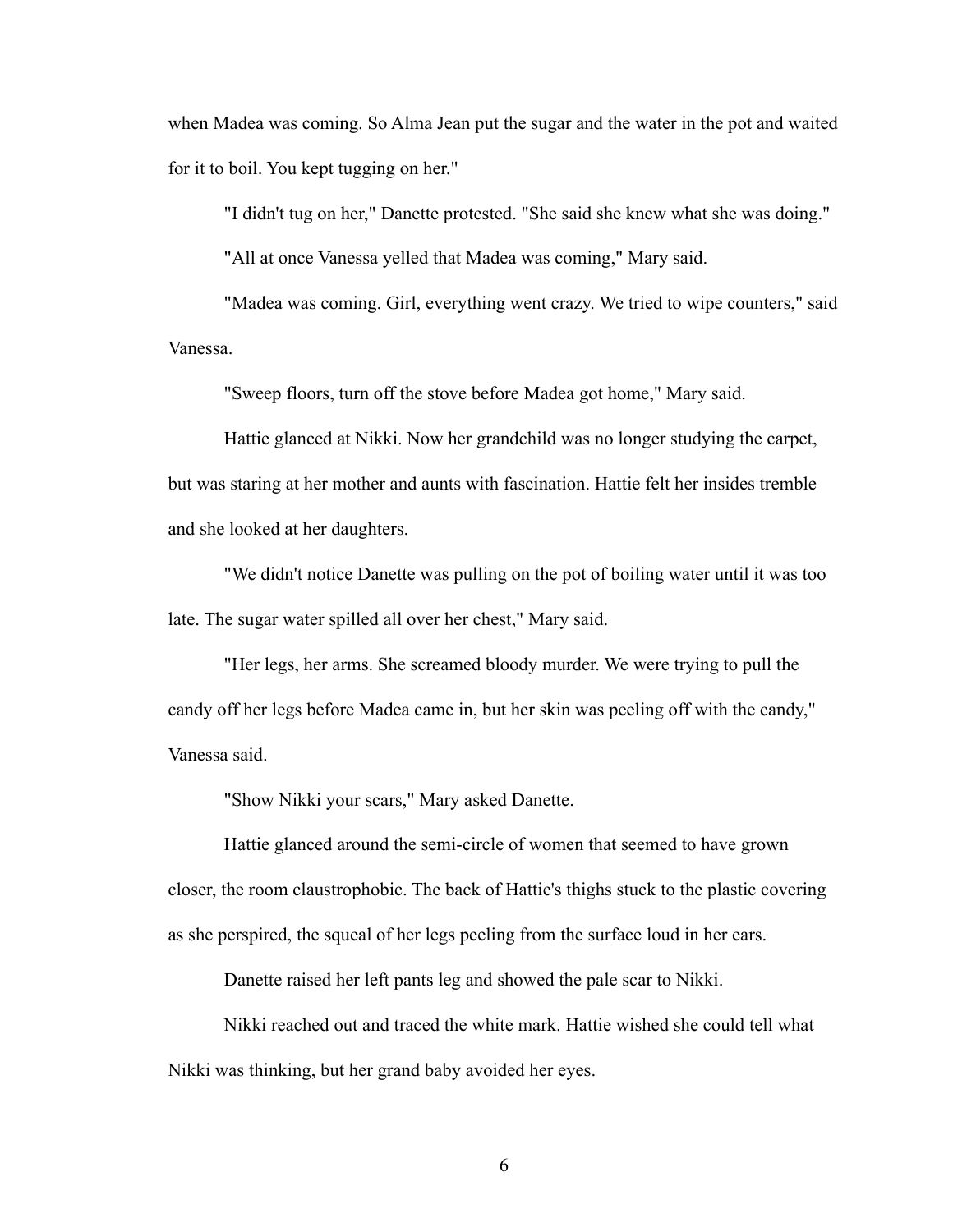"And on top of that, we got the shit beat out of us!" Peals of laughter. Danette's lips stretched over her teeth. "You came after us with that big leather strap, you remember, Madea? You called us every name in the book when you chased us around that apartment."

 Hattie shook her head from side to side. "I did the best I could," she mumbled. "Hell, I remember that beating," Mary said. "I couldn't wear a shirt for days." "It's a wonder any of us made it out alive," Danette whispered.

 There was a beat of silence. Vanessa laughed. "Why ya'll so damn serious? Nikki, go get me some ice."

"You've had enough, Vanessa. Take a break," Danette said.

"You take a fuckn' break."

 Vanessa stumbled into the kitchen and Nikki stared after her. Hattie continued shaking her head, her immaculate curls only slightly waving above her head.

 They didn't understand. Hattie didn't have the words to explain that she loved them, wanted the best for them, that her frustration and limitations escaped from her mouth as taunts, ridicule, and anger. She regurgitated all her dreams onto her children, wave after wave, until she doomed them to a life time of wading themselves from underneath her bile. She lacked the words to explain away the vileness, so she retreated to her bed, to the comfort of her mattress, and slept her helplessness away. Hattie looked around the room at her broken daughters, at her granddaughter whose expression Hattie was afraid to interpret. She would not apologize. She did the best she could. She would be forgiven by her daughters.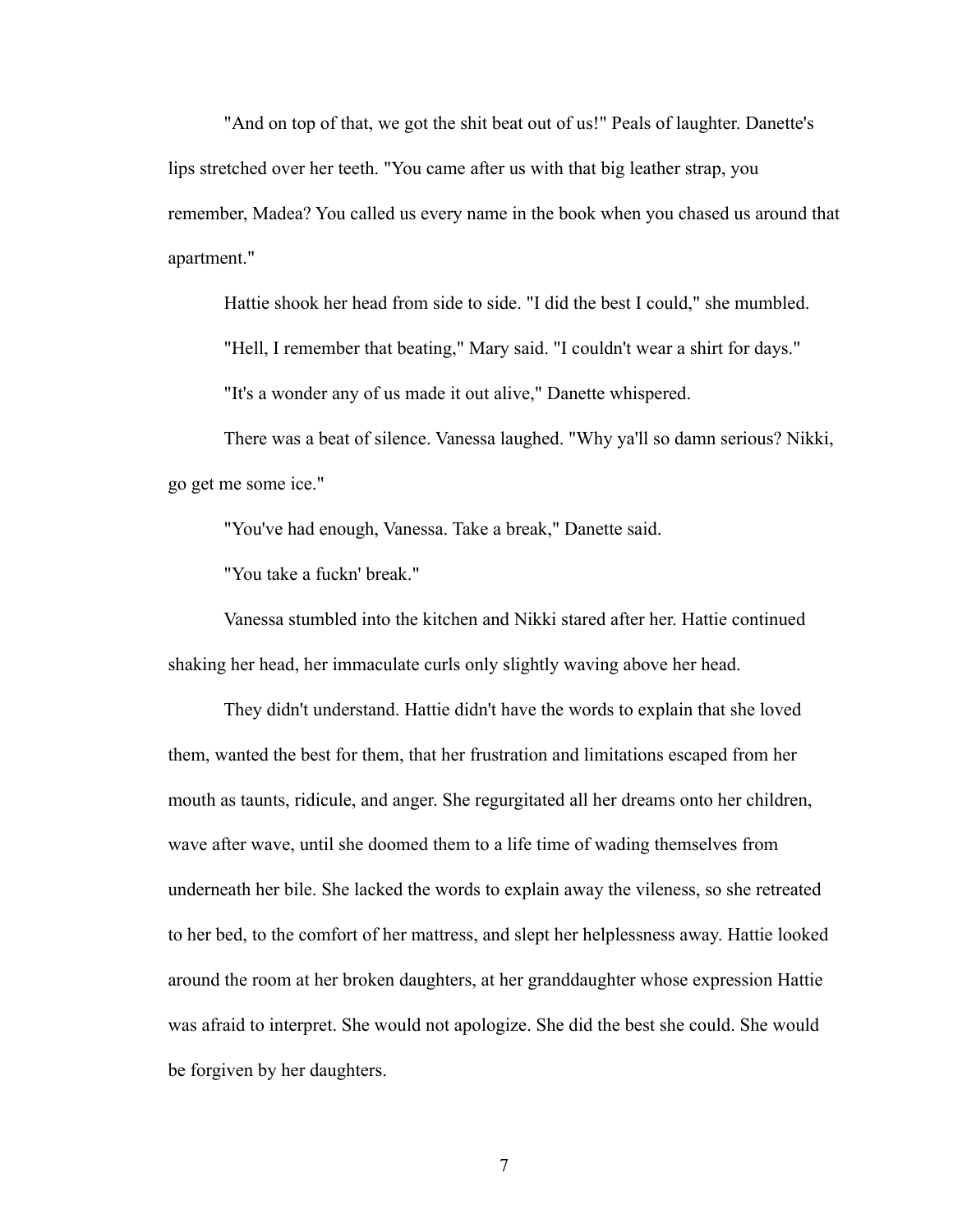#### PART I

### **Hattie B.**

I imagine Hattie B., my granny, smoothing the sheets of the queen-sized bed on the fifth floor of The Peabody Hotel, her dark hand startling against the crisp, white sheets. The radio plays Nat D. William's radio show *Brown America Speaks*, but Hattie isn't listening. Usually a fan of the new all black radio broadcast, this morning, while her hands follow the routine business of cleaning the room, her spirit travels back to Shaw, Mississippi, where her two girls, Alma Jean and Mary, are playing in her father's fields where she picked cotton until just three years ago. Three years ago she gave birth to Alma. After the birth of her daughter, she vowed never to stay in that small town, never to stay under the same roof as her father.

 For years she will tell Alma Jean that a soldier who needed love before facing war was her father. For years Alma Jean believed it before Hattie B. changed her story, then confessed she didn't know who her father was. Mary recalled how her grandfather favored Alma, bringing her close when he kept others at a distance, and asked if he was Alma's father. Hattie B. shook her head, exclaiming "No!" to such an idea- unconvincingly.

"Aren't you finished in here, girl?"

 Hattie returns from her reverie and turns her body towards the white woman, her eyes searching the intricate pattern of the wall paper. "Yes, ma'am," Hattie answers. When her supervisor leaves, Hattie gives the room one last look. She would rather her daughters serve in Memphis than live in Shaw.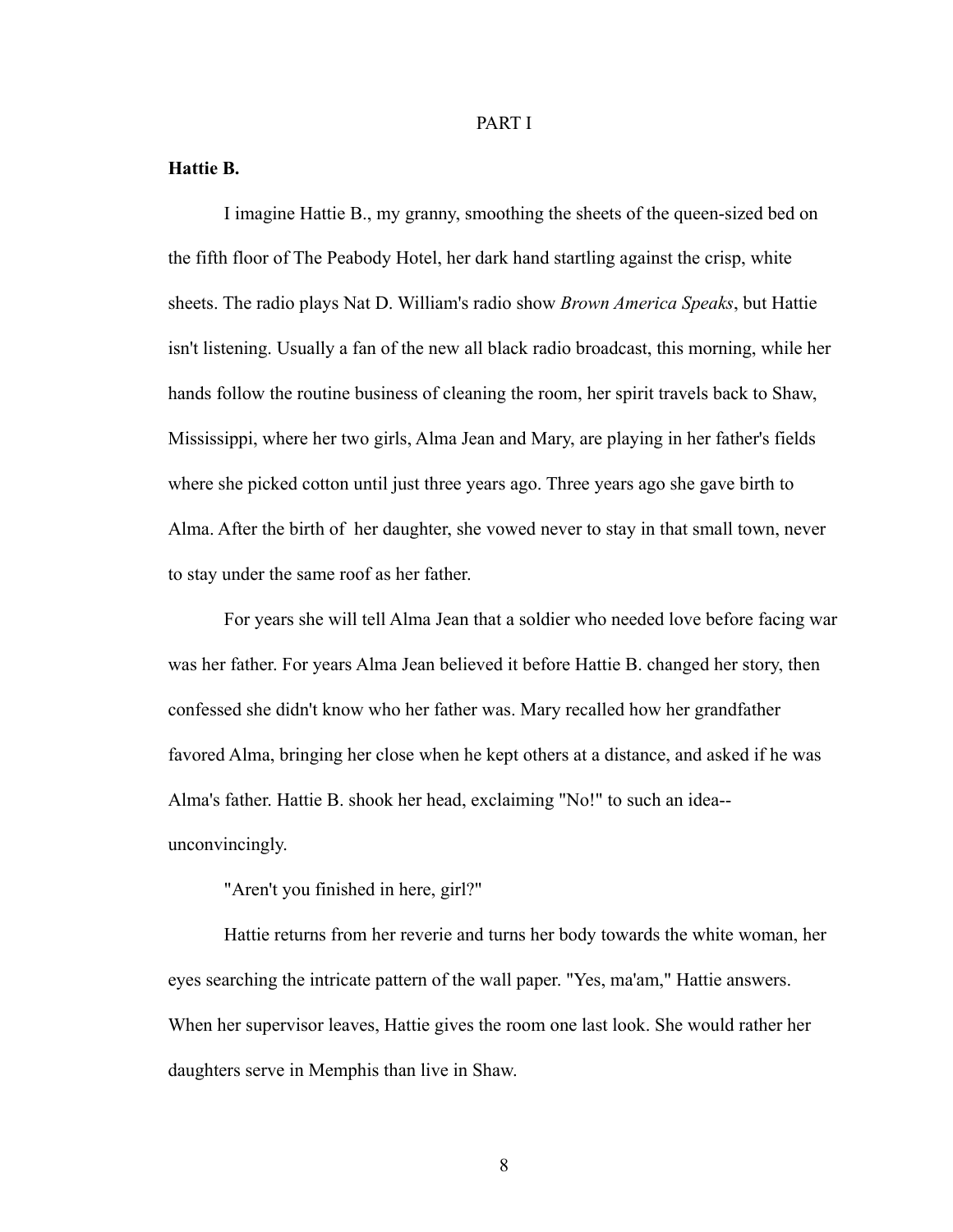#### **Dog Biscuit**

*She was a strict mother. Because, you know, as we gotten older we look back at her and realized that a lot of that stuff she didn't know how to handle. She didn't know how to handle us, the idea of not having a husband, not having food and money and stuff to care for us like she needed to and it bothered her and she took out her frustrations on us and stuff. One day we didn't have no food, so Madea made biscuits and sausage for us to take to school. And I was ashamed. You know, we're talking about, like, seven years old. I think that's why I baby Patrick [grand son] so much. I don't ever want him to be ashamed of something. And uh, I tried to ease my biscuit out of my bag, and a boy saw it. And they all gathered around me and saw what I had. From the second grade to the twelfth grade they called me dog biscuit.*

 *And it started fading off in the twelfth grade because I met your Daddy when I was in the eleventh grade? Something like that. They had started tampering off. But he heard them call me dog biscuit. And I was ashamed. And that just changed my personality. I didn't know how to deal with it, and we didn't tell Madea nothing like that. Cause we always thought it was our fault. We never told anything like that.*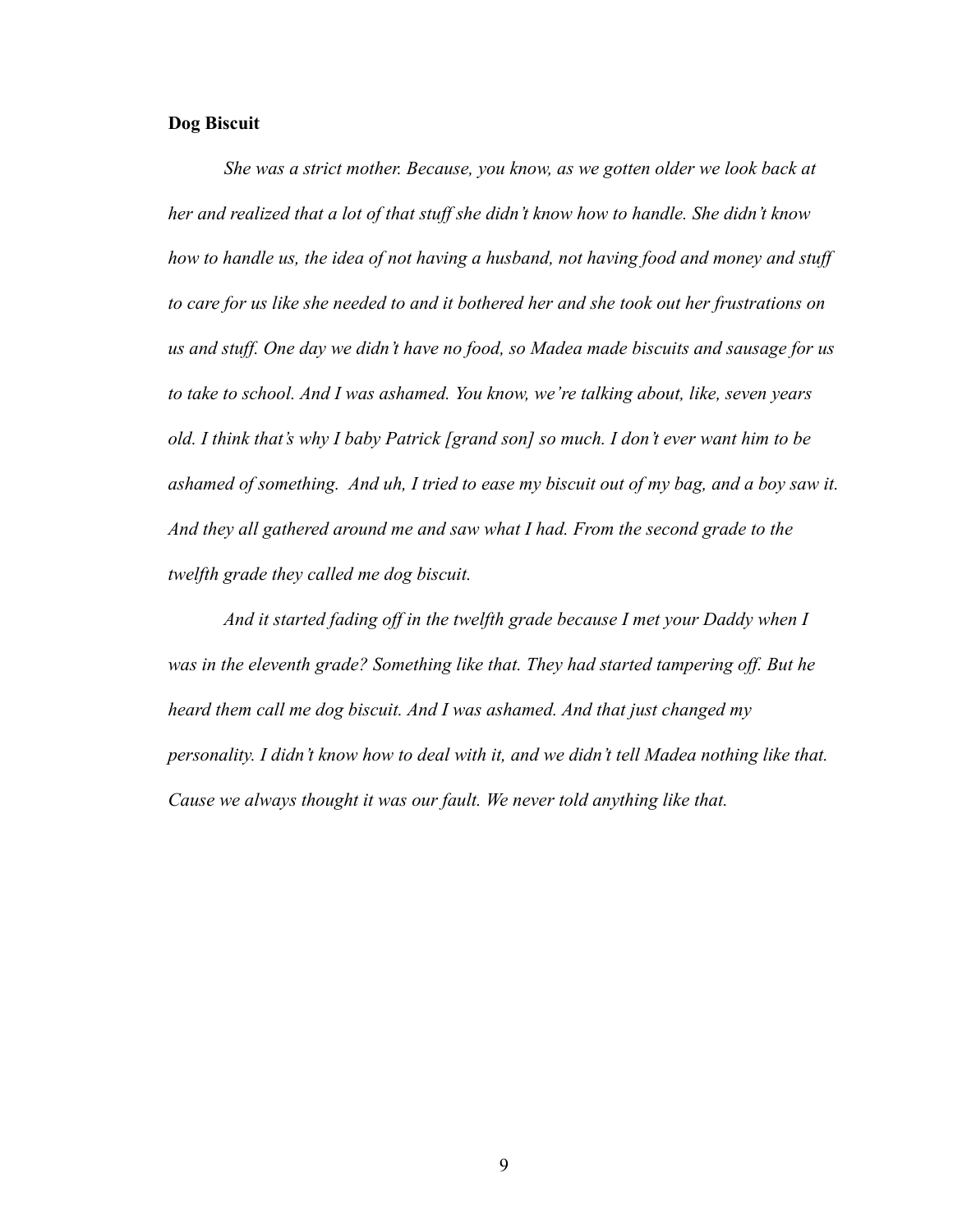#### **Mary's First Day of School**

 She's five or maybe six years old. She's standing with her older sister, Alma Jean, in the hallway outside her classroom. Her dark brown eyes are wide, fingers tightening on the handle of her lunch pail. She peers around the corner at the children inside.

"Go inside! I have ta go!" Alma Jean whispers.

 Mary shakes her head. Her dark afro puffs tremble. She rubs her eyes with the back of her right hand.

"I got to go to my room!" Jean hisses.

 Mary is near tears. Jean leaves and Mary is left alone to enter the classroom of strangers. I go back in time and watch as she stands there, the hem of her dress fluttering from her slight movements. I want to take her hand, give her a reassuring smile, maybe smooth one of her puffs as I lead her into the class room. I want to tell her that school is an amazing place full of adventures like reading and arithmetic. But Ms. Jackson hits Mary because she can't recite her abcs in front of the class correctly. She's called dumb. Mary believes her. I want to embrace her, shelter her from the world, but I'm insubstantial, as the unborn usually are.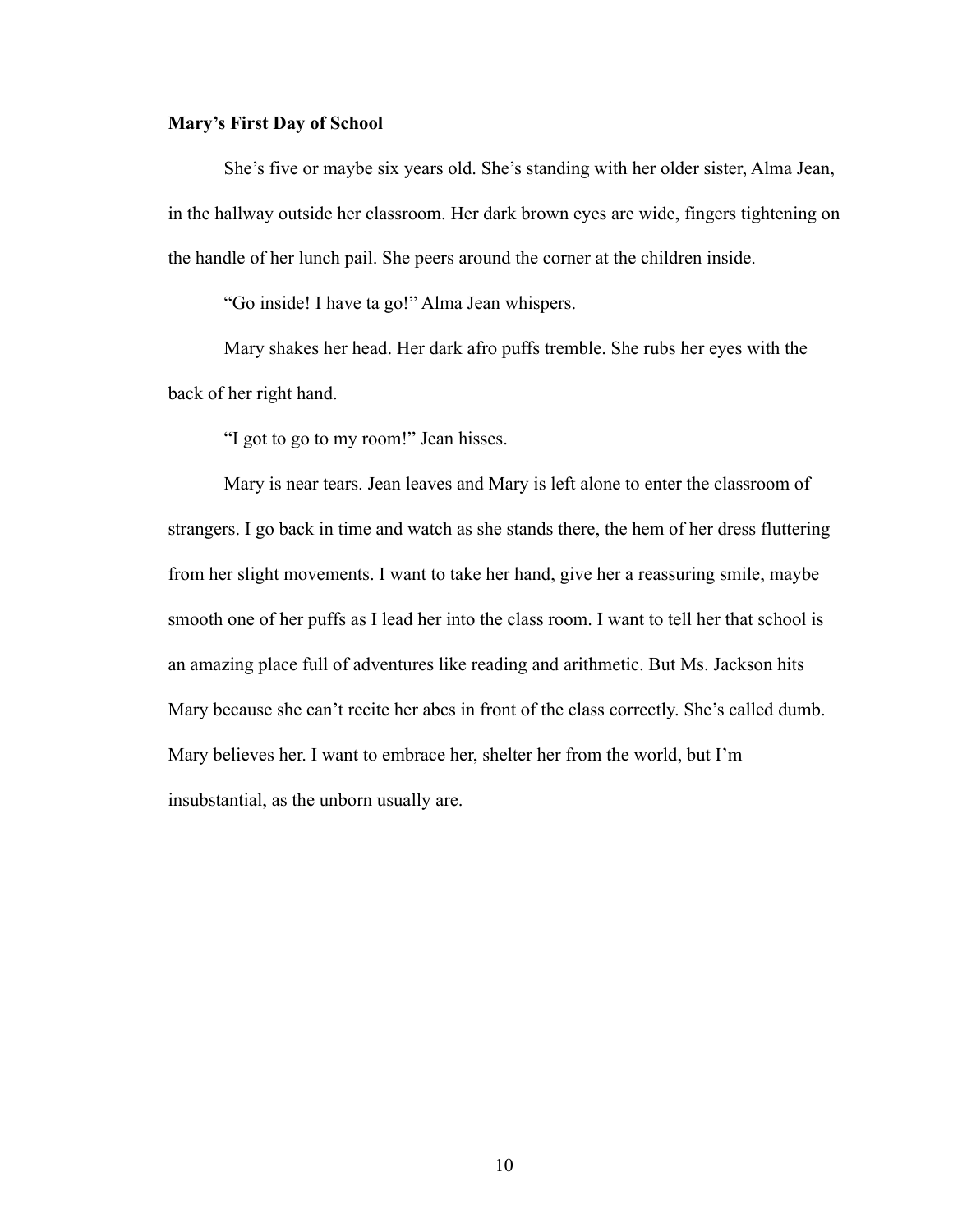#### **Funeral**

He wasn't her Daddy, not for real, but he was the only Daddy Mary ever knew. He was her little sister's and brother's Daddy, but he took care of her like she was one of his own. He did her hair real nice in the mornings before sending her to school, and begged Madea not to whip her when she did something wrong. When Mr. Green was there, there was enough money for food, and Madea wasn't quite happy, but almost. Her shoulders eased and her voice wasn't as harsh. Momma loved him.

When Daddy died, everything changed.

 He lay in the casket in the living room. People sat with him, all through the night. She dared her older sister, Alma Jean, to touch.

 "Go ahead, do it!" she whispered into Alma Jean's ear. Alma Jean wouldn't do it. Alma Jean was scared of him. But Mary wasn't. He was still her Daddy, the man whose hair she combed when he came in from work everyday. She was six when they buried him. It was cold, one of the coldest January days ever in Memphis. She couldn't get warm. She kept moving, trying to generate some warmth, but Madea kept making her be still. They moved away from their rented, brick duplex on Merchant Street. Then they had to move to The Gardens. This time a neighbor, Ms. Mildred, pled on the children's behalf. "Oh Hattie B., don't whip them this time." And a lot of times Madea didn't.

 But there was no one to fix her hair in the mornings and they often ran out of food towards the end of the month.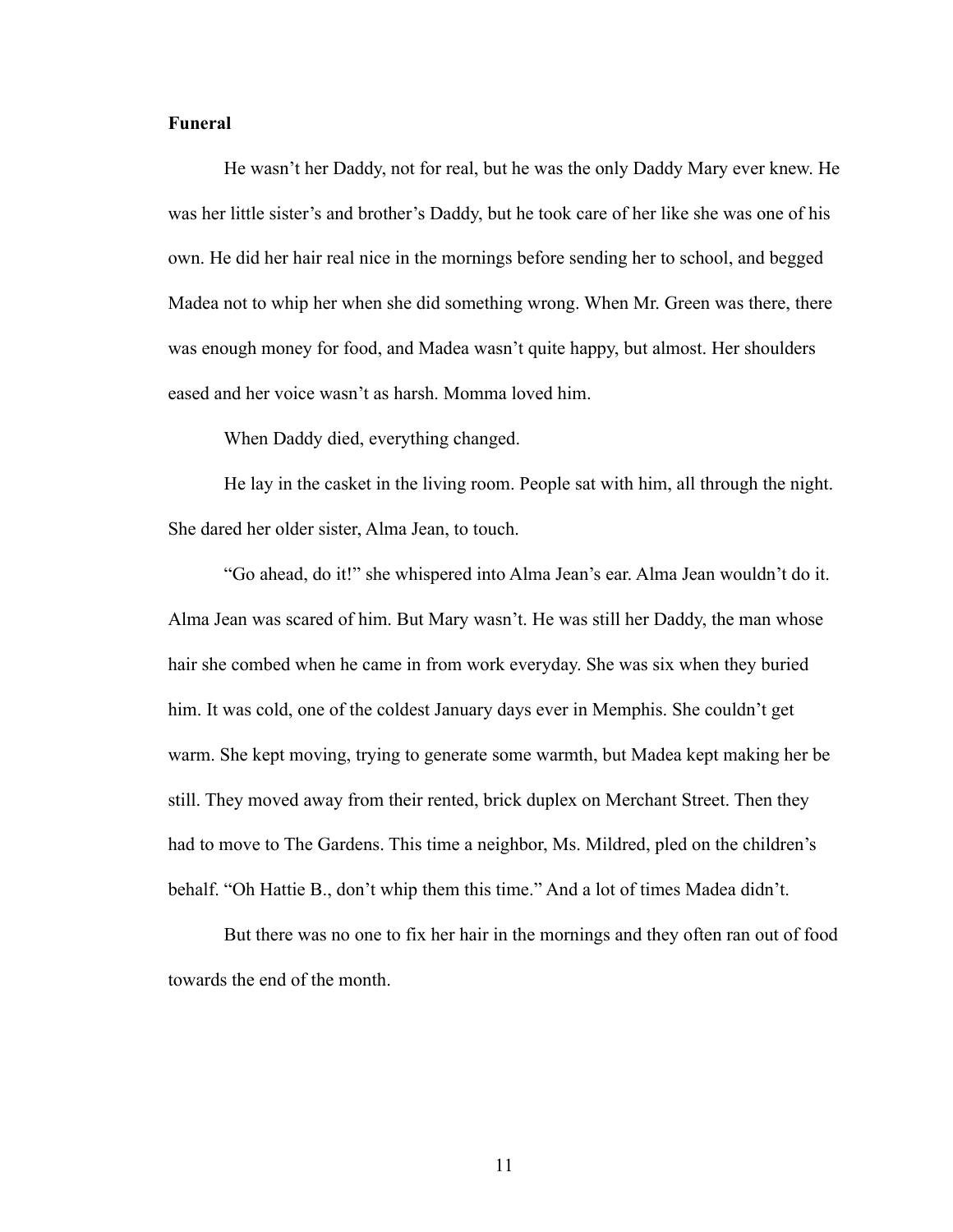## **Mary**

is an unbalanced scale that has always leaned towards evil. That's according to her sisters who enjoyed sharing childhood stories with me—the kind of stories Momma would rather her two daughters not hear. The sisters laughed and raised their voices over Momma's protestations, recalling the time when she terrorized a kid from the gardens. The LeMoyne Gardens, the place where my mom grew up, no longer exists. It was a housing project south of downtown between LeMoyne Owen College and Elmwood Cemetery in Memphis, Tennessee. Momma always said it was a dangerous place where children got beaten up and teased. According to my aunts, my mom did her fair share of teasing as well.

"Marilee, remember when you spit in that girl's mouth?"

 I see my aunts as wayward children, thin from government rations, hair unkempt. Aunt Vanessa sits on the girl's right arm, Aunt Danette sits on the girl's left arm. Momma straddles the girl and pins her to the ground, her knees on her chest, her hands pushing down on the crooks of her arms. The girl attempts to flail her arms but can't, her legs kicking up her dress so that her panties flashes anyone who cares to look. Mary's face hovers over the girl's. She coughs as if to clear her throat, then purses her lips. A thin, long sliver of cloudy spit extends from Mary's mouth, lengthening, reaching towards the now screaming child beneath her. The spit continues to reach towards the girl who shrinks from the spittle and sinks deeper into the porch as if she's attempting to become embedded in the concrete. The sisters watch. The cloudy, slightly green chuck of spit lands on the girl's left chick, and a little gets into her mouth which is still open because of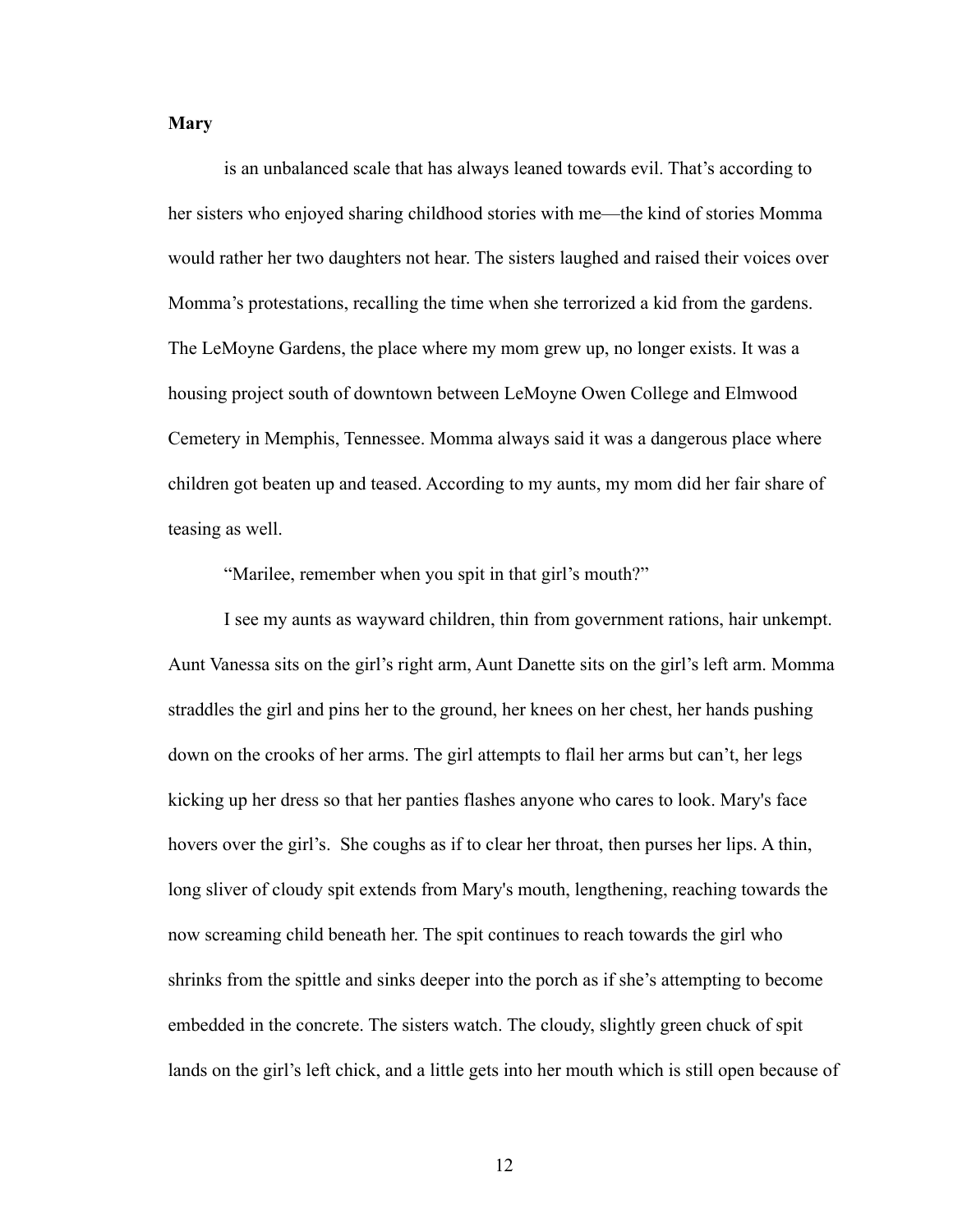her screams. Mary gets up and runs across the courtyard, her sisters right behind her.

 I gaze after those children, and I'm trying to reconcile the mischievous troublemaker my aunts describe and the quiet, teased girl my mother proclaims herself to have been. I've heard different versions of the same story throughout my childhood.

 Momma's childhood stories spilled from her during her sad days when she couldn't distinguish between the past and the present. She shared her stories with her young daughter in a voice flat with pain, the dark browns, navies, and greys of her memories washing over me. Her days at The Gardens were those of need and unhappiness, the struggle of a single parent household with five children and a paycheck that rarely made it to the end of the month. Momma walked four miles home from Booker T. Washington High School, shoulders hunched, eyes lowered. She helped her sisters clean the house and helped hide her youngest sister, Vanessa, since the caseworker thought there were only four children in the home. One child too many, and the benefits needed for the family to eat would be cut off. Momma recalled poverty so intimate that she never truly thought she could divorce from it, a time when toothbrushes were a luxury, getting sick was forbidden, and the crunchy peanut butter from the government was a delicacy. She rarely went outside to play, fearful of the rough boys and girls that prowled from rival projects, anxious to beat and scar.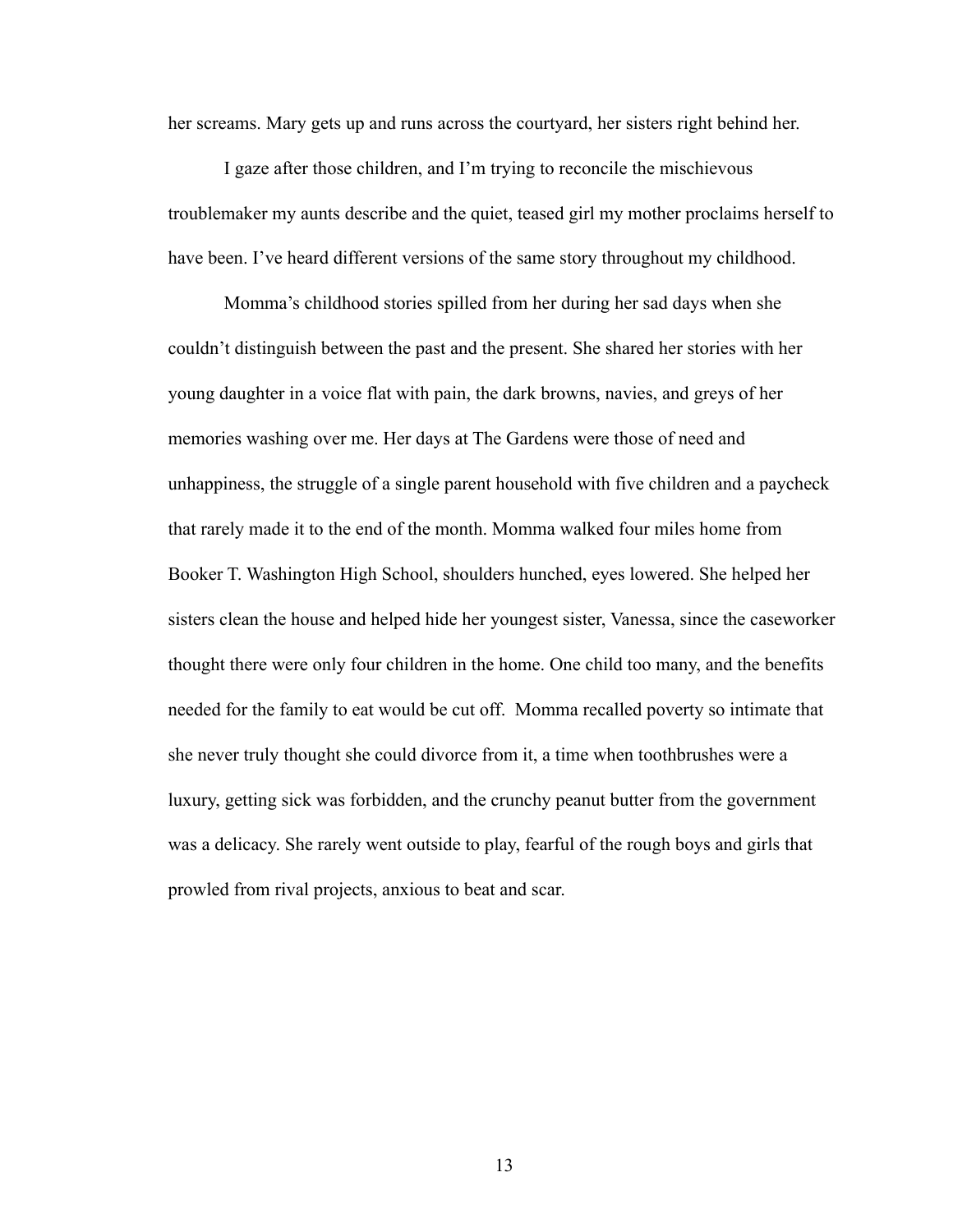### **Fear**

As a child, she felt something cold on the back of her neck while lying in bed next to Alma Jean, her sister's warmth failing to prevent a shiver from dancing down her spine. The children kept playing around and Madea kept shouting for them to go to bed. Finally, she sounded like she meant it, so everyone settled down to go to sleep. As soon as Mary dozed off, she heard a chain rattle, then an ultra smooth hand rubbed the back of her neck. She tried to move her leg to nudge Jean, but she couldn't move. She heard pages turning. She always thought of those pages as the pages of the Bible. The next day she asked everyone in the house if they did it, and everyone denied it. She eventually got on Madea's nerves because she asked so much. To this day, no one admitted it. The memory still creeps her out.

 One time she went upstairs. She ran up the stairs as fast as she could to get to the bathroom. She had to pee bad. She sat on the toilet and she heard a voice. "Mary..." It was a familiar voice. She shot off the toilet, peeing all over herself, and ran down stairs. The voice was otherworldly. Ever since she's been afraid of the dark. She checks the doors and makes sure they're locked. A constant fear is someone breaking into the home and murdering everyone. She wonders years later if the rattling chain signaled the devil.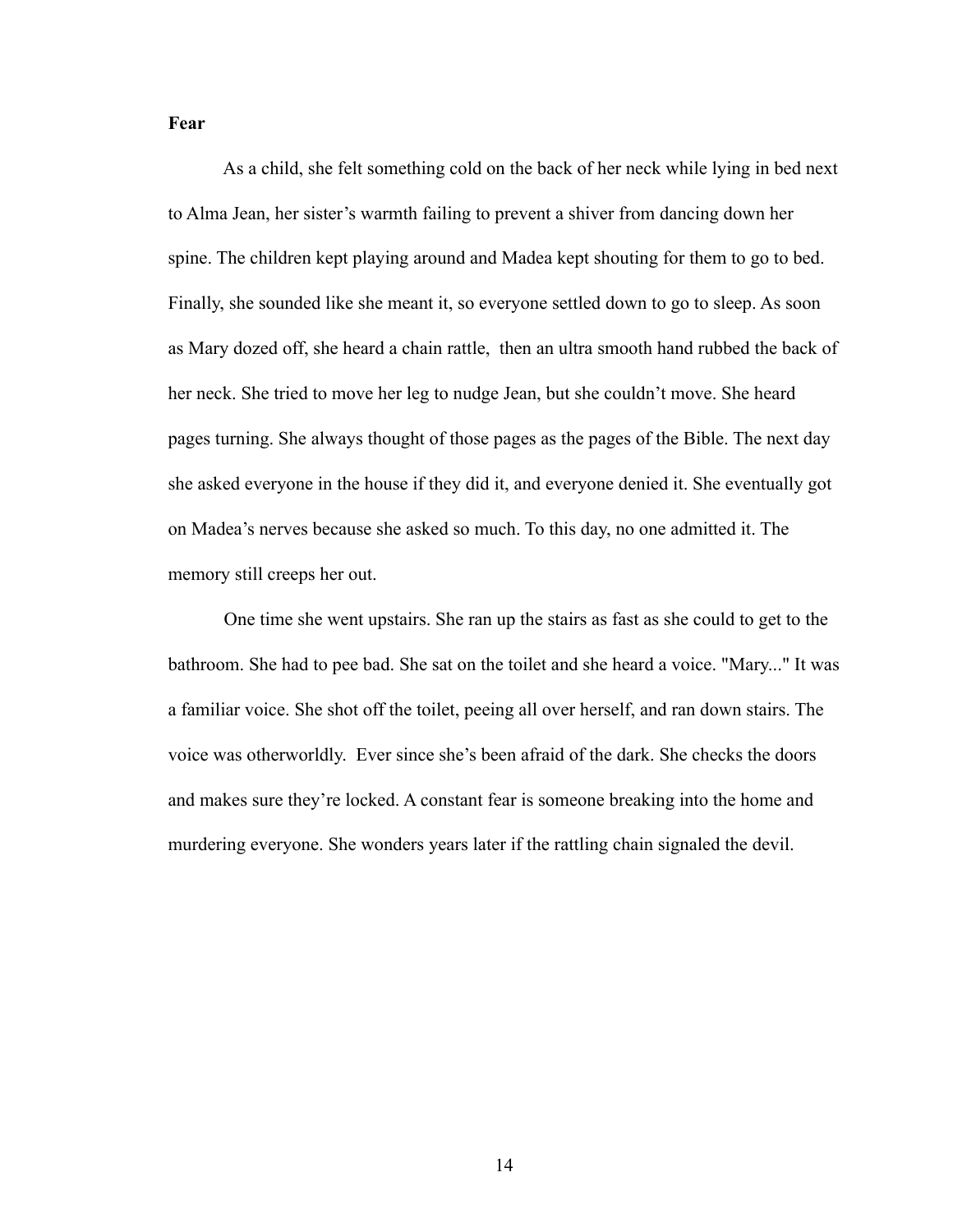#### **The Gardens**

 I've never visited LeMoyne Gardens projects, at least not in reality, but through Momma's and Daddy's stories, I've walked through the barren courtyards and nodded to the mothers who sat on the porches and gossiped, their voices rising and falling, their eyes ever watchful for caseworkers.

Through my father I strutted around The Gardens with his three brothers forming basketball, football, and baseball games within the courtyards whose grass was replanted every year, but was stomped out by the running feet of boisterous children. Afternoons and evenings found the projects alive; children scurried, climbed and shouted their way into the evenings until the streetlights came on. Strong and fearless, he ran the four miles home from school, daring his brothers to beat him to the front door. The fastest of all brothers, no one could catch him in touch football, his feet skimming the earth.

Daddy never knew hunger; his father's name may have been well known to a few widowers and loose women, but he always took care of home. Saturday morning breakfast included warm rice with sugar and butter, homemade biscuits, sausage, bacon, eggs, and sometimes cucumber salad. A housewife, Momma always made sure food was abundant, the table was always set, and guests were always welcomed.

Whenever Daddy talked about The Gardens, he always did so with a smile, his voice wistful. His memories, vivid reds, oranges, and yellows, washed over me and created a yearning for the community, for the camaraderie of The Gardens. The Gardens was a festival, a constant celebration of friendship and people working together to succeed.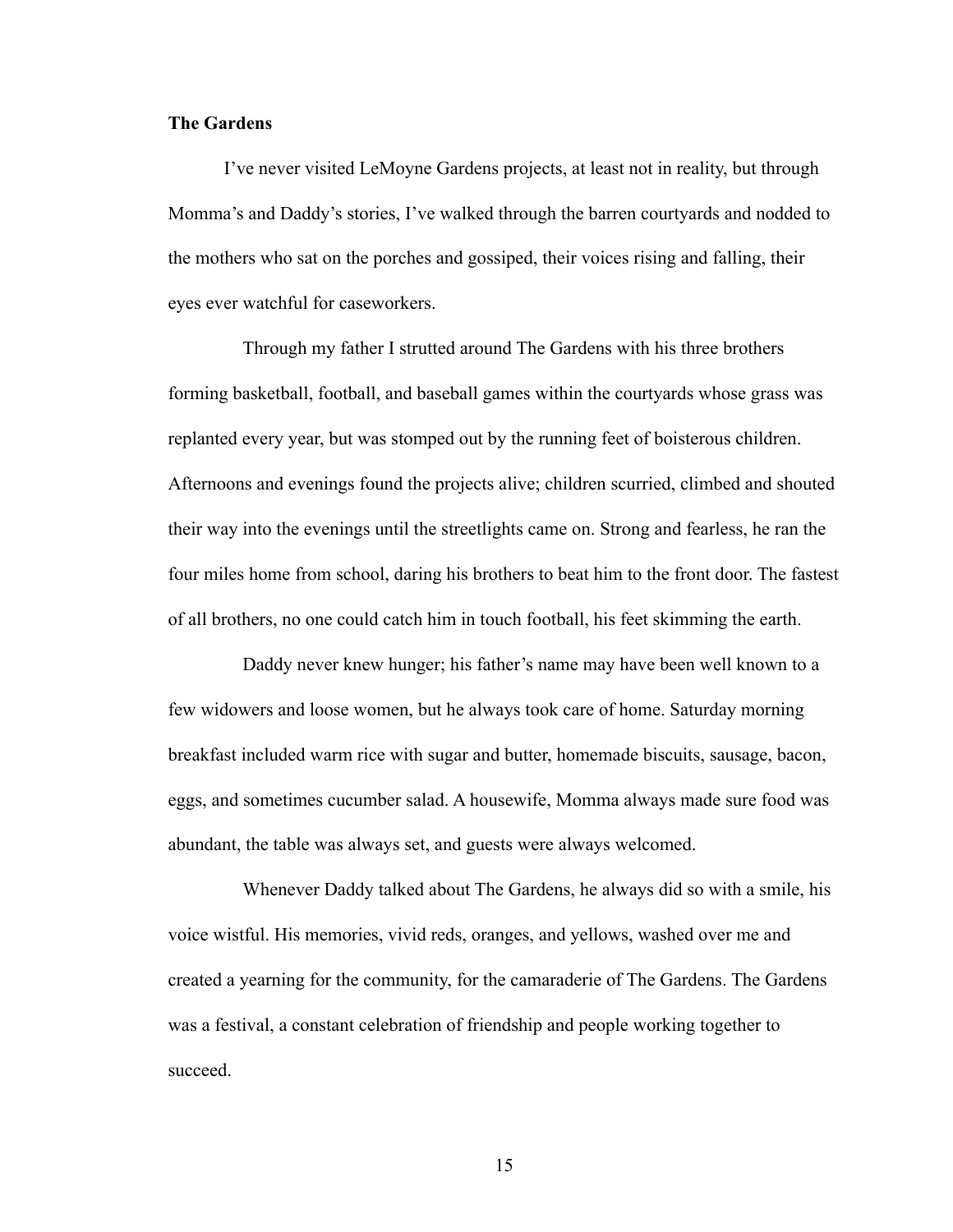For Momma, The Gardens represented extreme lack and debilitating isolation. Her recovery from living in such an environment took decades. My father loved his childhood and remembers The Gardens as a community, a place where children and adults made it through the world because they leaned on one another and knew that they were not going through the struggles of living alone.

The LeMoyne Gardens are no longer standing, that 824 unit that housed both despair and hope, crime and opportunities, yet I visit often.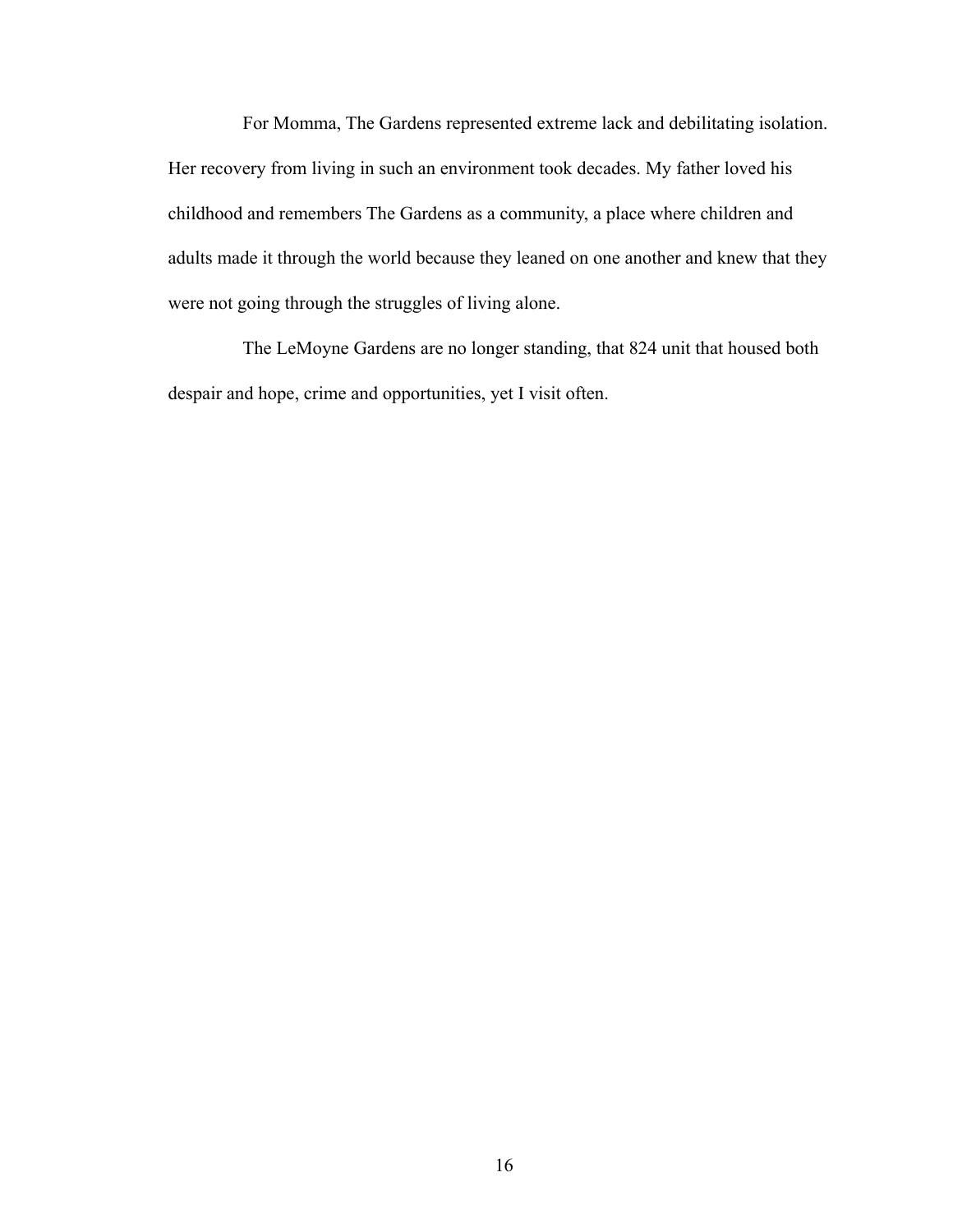#### **A Different Life**

Lula B., Hattie's mother and Momma's grandmother, sent her the bus ticket. Momma took the two hour bus ride from Memphis to Mississippi Valley State in Itta Bena, Mississippi. Ella Lee, her aunt, picked Momma up from the bus station, and took her home. Momma attended classes the next day. She didn't know what the hell she was doing, or why she was there. Momma went back to Ella Lee's after school and decided college wasn't for her. Maybe it was too far from home, or too far from a city. Maybe she remembered the teasing and the failure of her high school career and figured it would be more of the same. Whatever the reason, Momma called a cab, scared to death that Ella Lee was going to come home. The cab took her to the bus station. I imagine Momma sitting alone in the bus station, looking anxiously up the road, first to the right, than to the left, waiting for Ella Lee's car to appear. She's rocking back and fourth on the bench just outside the station, clutching her bag to her knees. Momma left without leaving a note or saying goodbye. Momma and Ella Lee never talked again. Lula B. said Ella Lee had never done nothing for nobody, but she was going out of her way for her. Momma doesn't know why Ella Lee went out of her way.

 "Cosmetology classes saved me," Momma said. I don't remember what household task she worked on, perhaps folding clothes, but Momma talked more freely when her hands were engaged in a mundane household task. "I took Spanish with your Aunt Jean. I thought it would be an easy class, that I could copy from Jean, but she made it clear that wasn't gonna happen," Momma said. One day, Momma saw a sign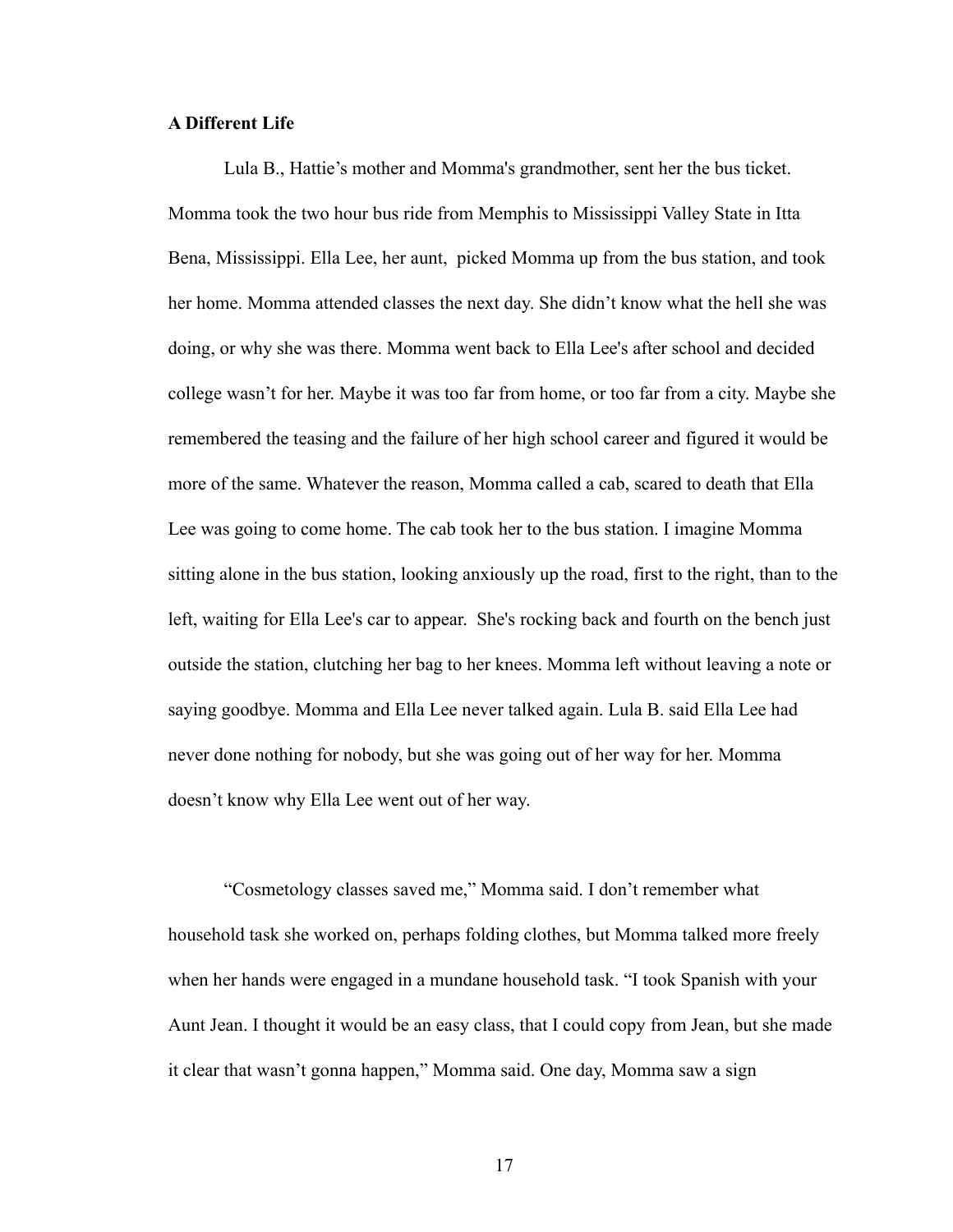advertising cosmetology classes and eight more students were needed to fill the class. *I can do that*, Momma thought. She was always changing her hair, imitating the hairstyles she saw in high fashion magazines. Momma dropped out of Spanish and enrolled in cosmetology during her tenth, eleventh, and twelfth grade years. She took and passed her exam her senior year. "I was a shampoo girl before I did nails," Momma said. Cosmetology is all she's ever known.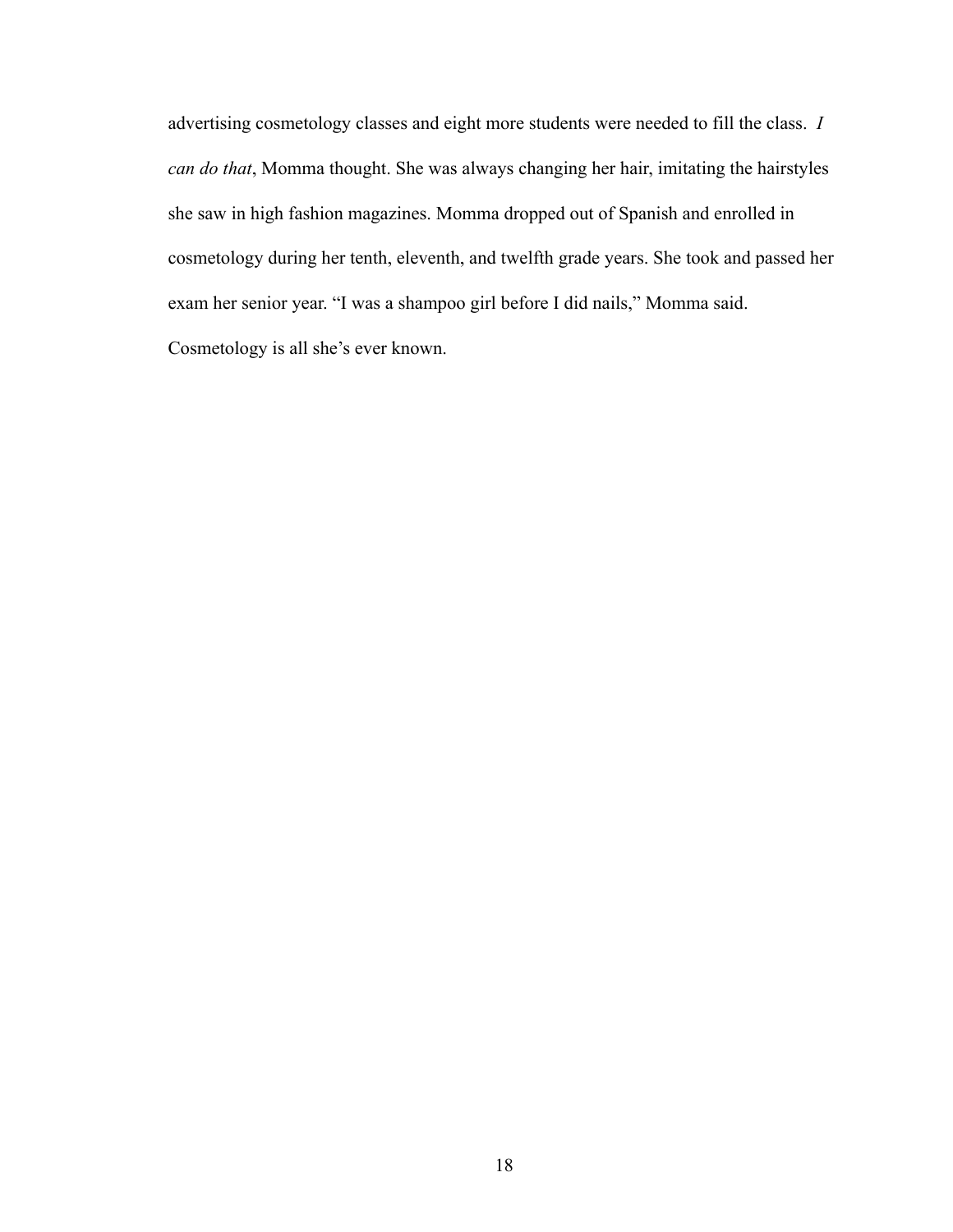## **Marrying Momma**

I asked Daddy why he married Momma. "She was different," he said, shrugging his shoulders, never taking his eyes from the television.

 There is a picture of Momma in Germany. She's sitting on the floor, a black welcome mat between her spread legs, a small campfire growing beneath her hands. Her head is bent forward, hair falling into her face. You can not see her eyes, but you know they are focused on the fire. In that photograph I can see why a man accustomed to turning heads when he walked into a room would be drawn to a woman who was unafraid of getting burned.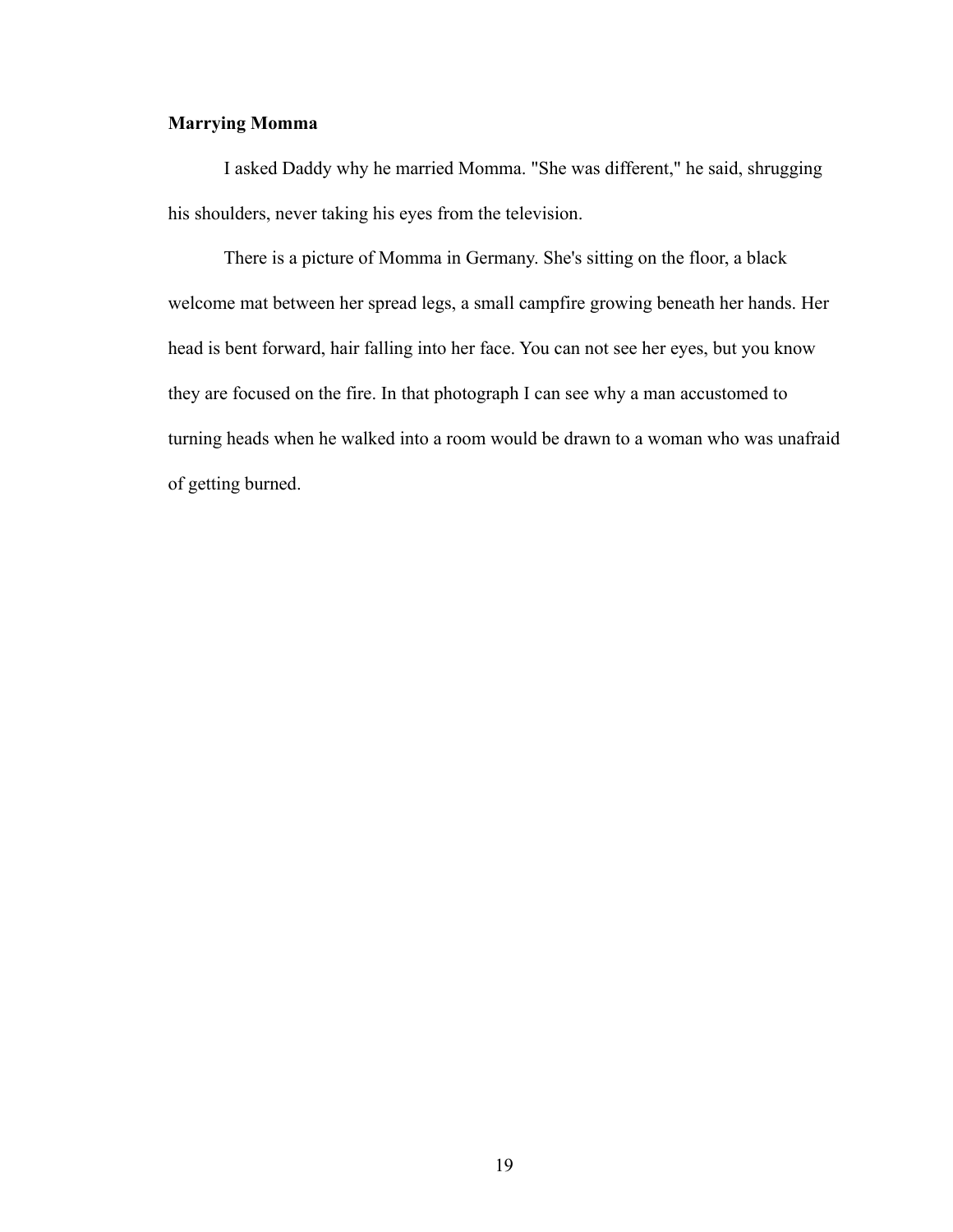#### **Ride to Nuremberg**

 I see myself in the ambulance with her. She's crying, screaming for Daddy as the ambulance races to the hospital, a two hour drive from the army base. She's hemorrhaging the entire way. In my mind's eye, I'm holding her hand and whispering in her ear, "It's going to be alright. You will have two daughters. I will be your first born."

 She has the baby after much pushing and swearing, alone in the stark hospital room. The baby is so tiny, undeveloped.

"I thought you told me she was a girl," Momma says to the nurse.

 "She is a girl," the nurse responds, but Momma can't tell. Angela spent only five months in her womb.

 Daddy arrives home on *The Rock*, what the cadets call the army base where they are living in Germany. He opens the front door of their home to find a trail of blood leading to the bedroom.

 They fly home to Memphis. Momma and Daddy have no money, nothing. The army pay for the airline tickets and the funeral. Daddy is released from the army to take care of Momma. He will return to the Army as a reservist. The jumbo plane stops in Iceland and because I travel back in time, we get out, stretching our legs. Momma's face is worn, pale. Daddy's stoic, his eyes flat. We get home and Wells funeral home has everything taken care of. Angela is already in her tiny casket. Momma doesn't view Angela. She sees the casket through the door and it's enough. Wells bury her. Years later Momma will find her death certificate and remember the exact location of Angela's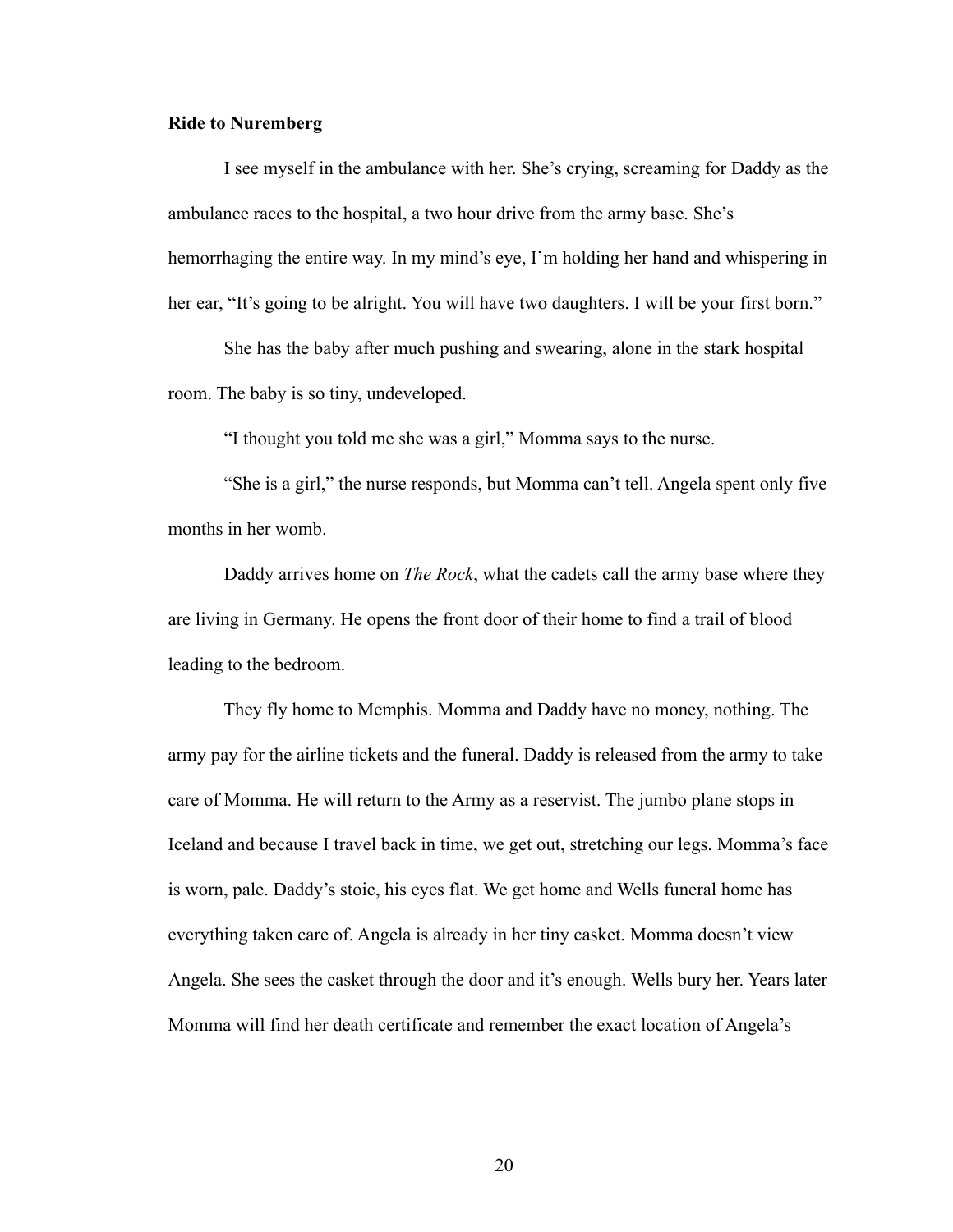coffin. Momma drinks. She yells at Daddy. Drinks some more. She accuses him of not caring enough, of not grieving enough. I am here, but Momma can't hear my voice.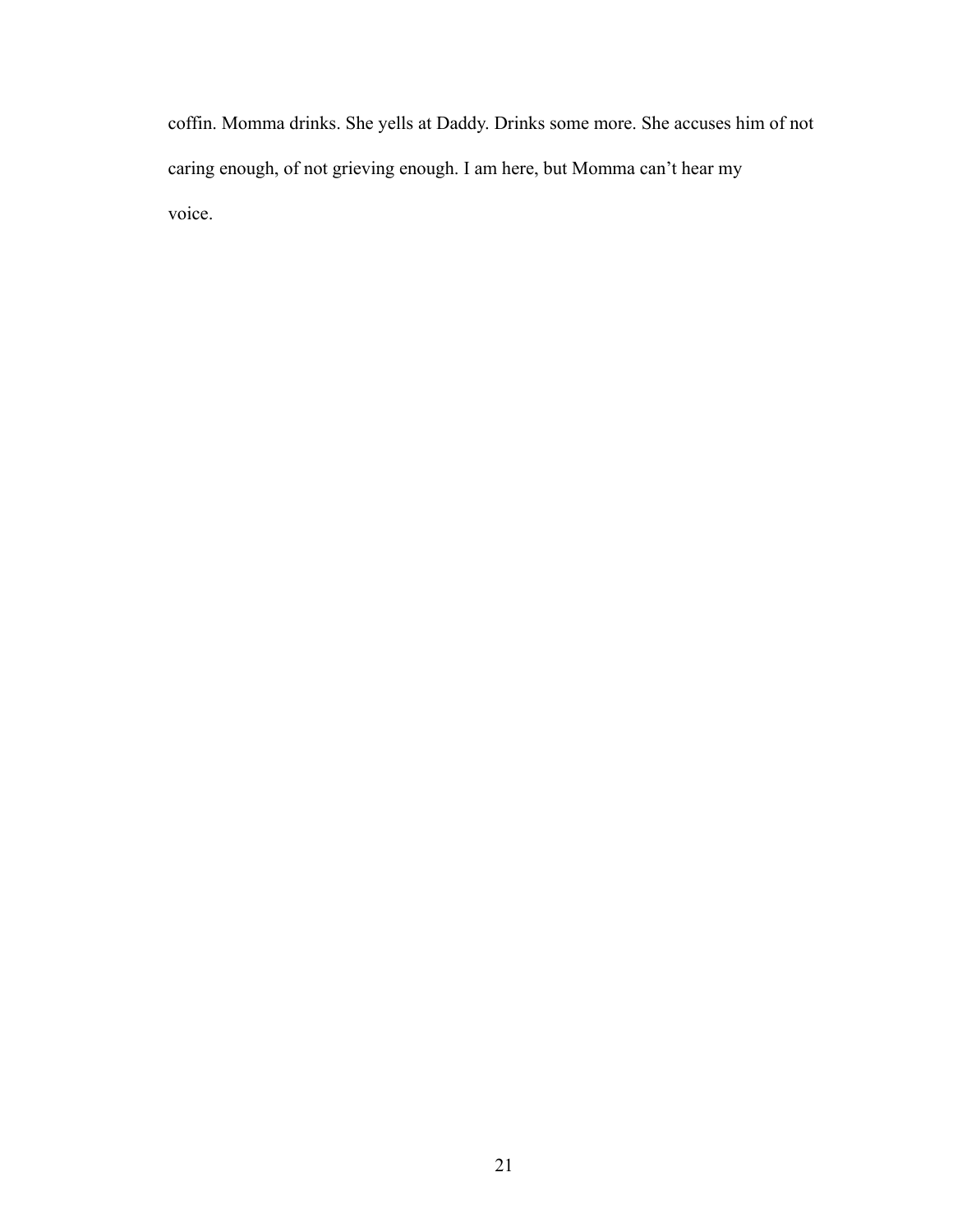#### **Lullaby**

My birth story was a lullaby, given to me to soothe and reassure.

 After losing a girl and twin boys, she still had the faith to try for me. Bed rest for six months, she inclined with her feet in the air, a cervical stitch tying her cervix shut. She ate rare meat and can't stand scrambled eggs to this day because Daddy burned them. He probably stood at the stove, fork in his right hand, eggs sticking to the bottom of the cast iron skillet. Did he weep then, where Momma couldn't see? Maybe his tears turned the eggs bitter, his sorrow creating black crust where there should have been yellow.

 Momma talked about her checkups, how Dr. Abbott reassured her that this one was going to make it, everything was going to be okay. Momma stood at the entrance of the doctor's office, waiting for Daddy to bring the car around. She cried and cried, tired of the waiting, tired of the bed rest, just wanting me to be born. The doctor warned Momma she may not be at the delivery; Dr. Abbott was going into the hospital for a procedure, but Momma will be okay. Another doctor will deliver her baby. The next morning, while squatting over porcelain, Momma's water broke. Dr. Abbott pulled me from the womb and placed me in Momma's arms.

 Momma finally had a baby girl-- a fat, round cheeked girl that passersby couldn't help but pinch and touch when Momma went to the stores. Momma wept, frustrated that so many people wanted to touch her baby. She took me back to the doctor to show her what they had accomplished, what they had brought into the world, but Dr. Abbott died of a heart attack shortly after delivering me. Momma wanted her to meet me. I imagine I wanted to meet her. I've heard my lullaby many times, my birth one of struggle and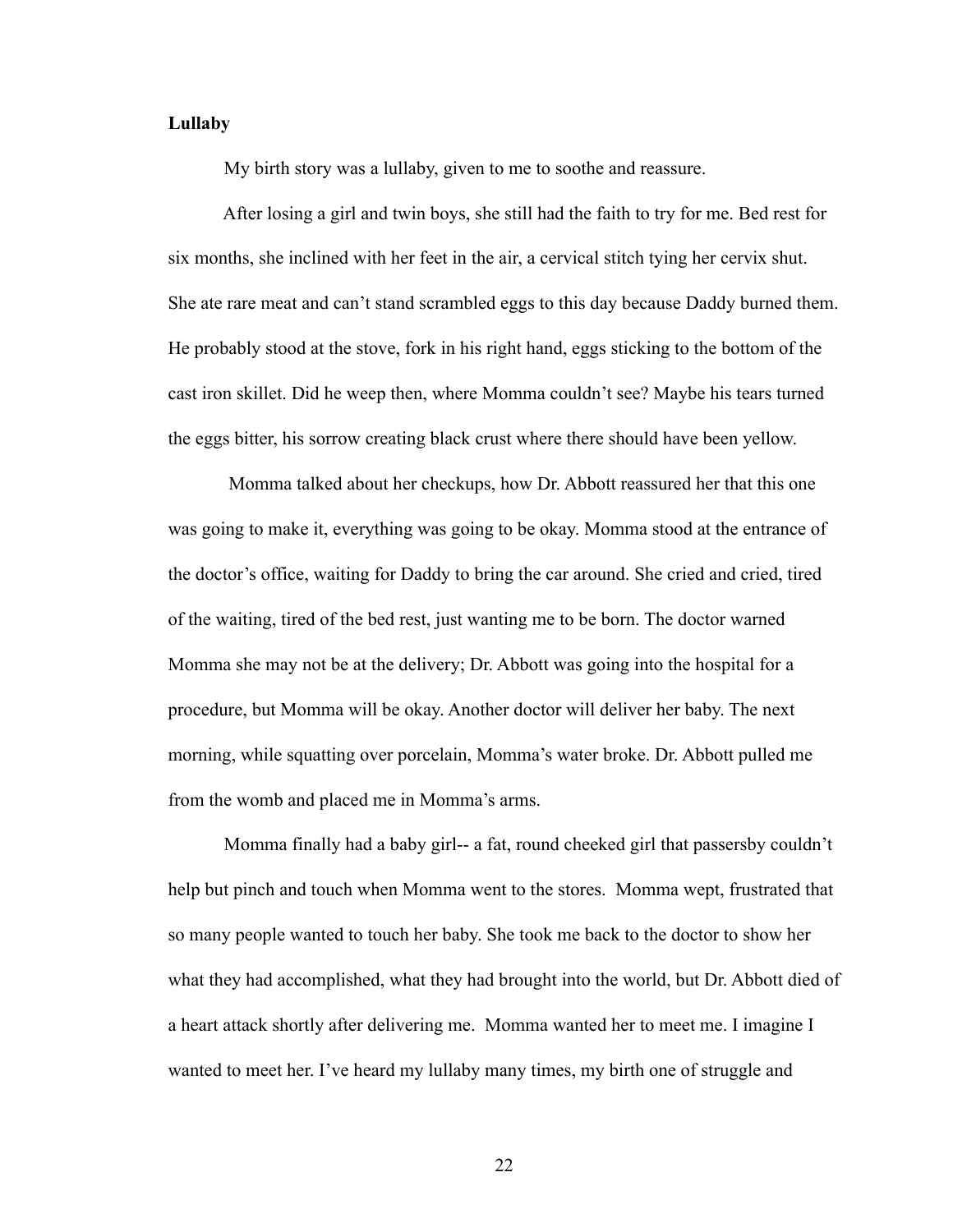sacrifice, but somehow I missed the love that such a struggle demanded. I wondered at the faith, the determination, the ability to push aside the fear and pain of another possible loss to get pregnant again. And again. Momma always told the story in a flat monotone, giving no indication that she understood the sacrifice she went through to have me.

"Why did you want children?" I asked.

 "I always knew I was meant to be a mother," she answered. "I couldn't see myself without children."

 She wanted me, wanted me desperately. I tried to reconcile that knowledge with the reality of her silences, her constant anger.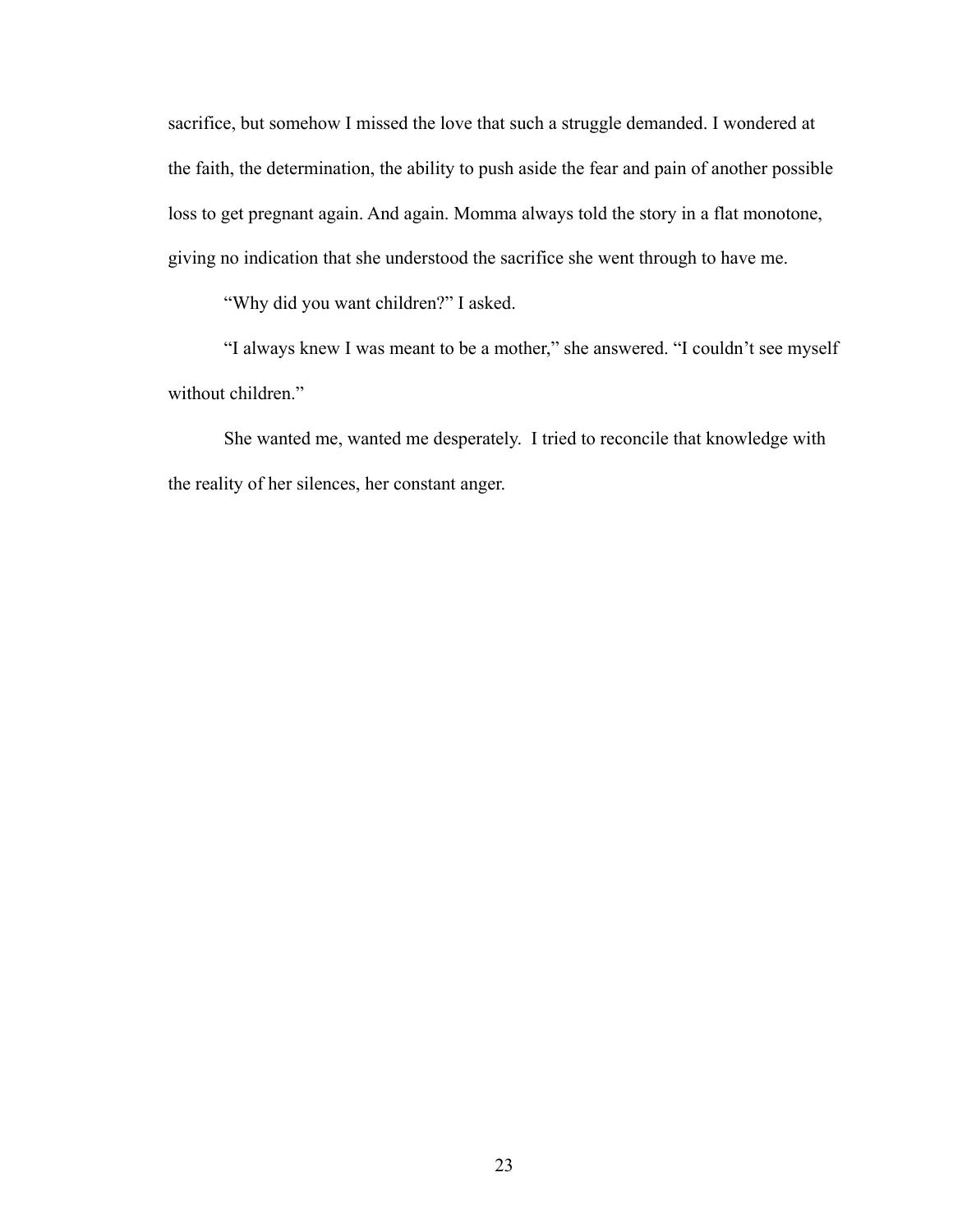#### **Sibling**

Momma was round with pregnancy, lying in bed with nothing covering her but the thin sheet on her bed. "I hope Nikki doesn't resent the baby," she told Daddy. I couldn't have been no more than three, but I recall placing my left hand on Momma's belly, reaching for my sister, thinking how happy I was she was coming.

When she was finally born, Momma crept towards the bassinet and watched Erika sleep. Sometimes she shook her, causing the baby to cry to reassure Momma that Erika was alive.

My sister and I were both only children. Three years apart, we were very comfortable playing alone. I played teacher with my stuffed animals lined up on my twin bed, a chalk board positioned in front of them, my right hand on my imaginary hip. My sister played quietly with her Barbies, creating a narrative for them only she knew and understood. Sometimes we played adventure games together, but usually she chose to be rocked by Momma on the living room sofa while I played by myself upstairs. Somehow, even then, I knew Erika belonged to Momma in a way that excluded me.

 One night, I leaned towards my sister as she slept and licked her earlobe, her flesh soft, pliant. I chewed softly. She did not stir as I attempted to digest her right ear, perhaps looking for what joined Momma and Erika together in such a tight bond.

 Erika is eleven-years-old, dressed in a royal blue dress of lace and silk, her hair divided into long, thick plaits. The collar is high so the lace caresses her cheek every time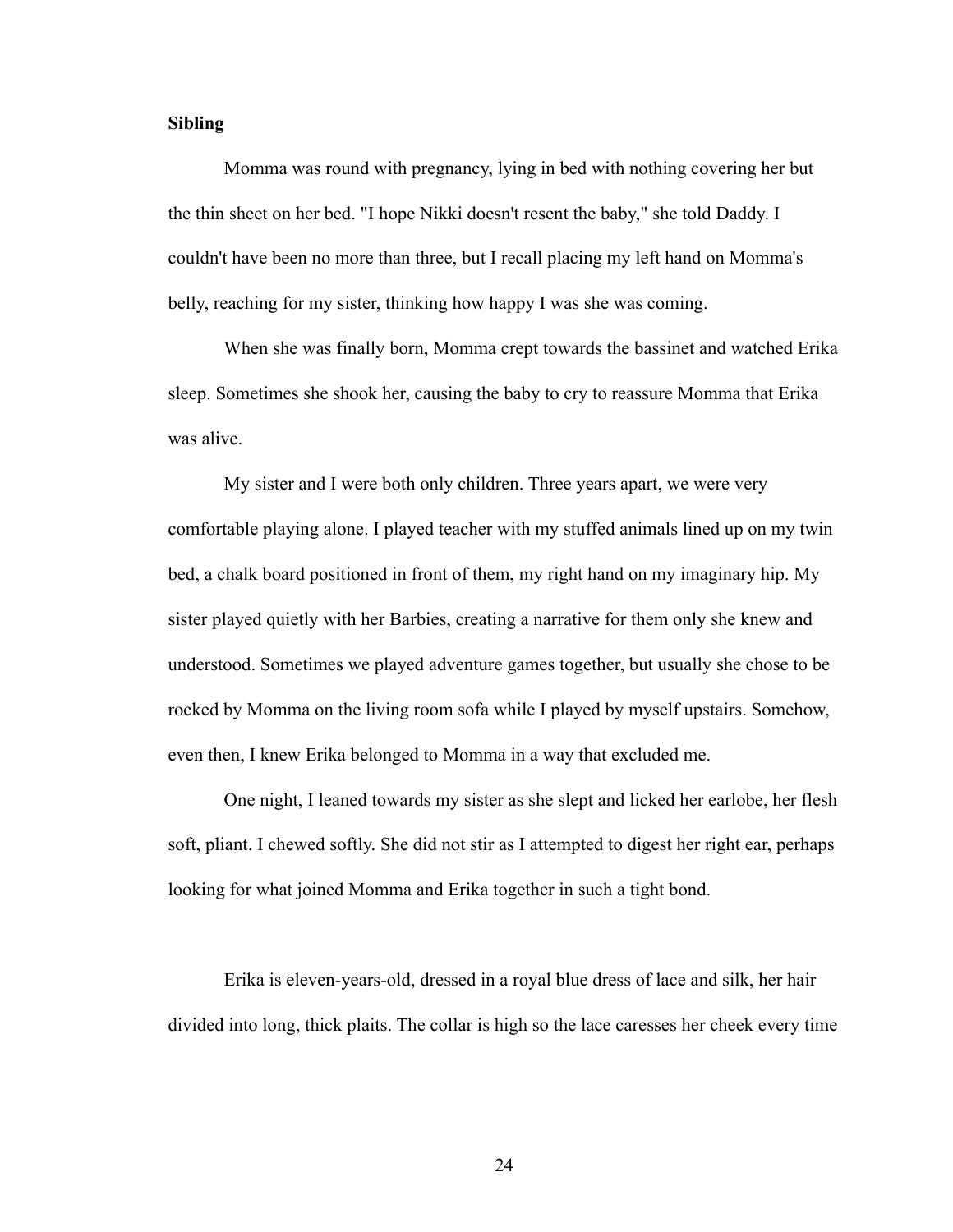she turns her head. Her soft smile reveals a deep dimple in her left cheek, one reserved for close family members.

For me, Erika is always eleven, flashing her closed, dimple smile.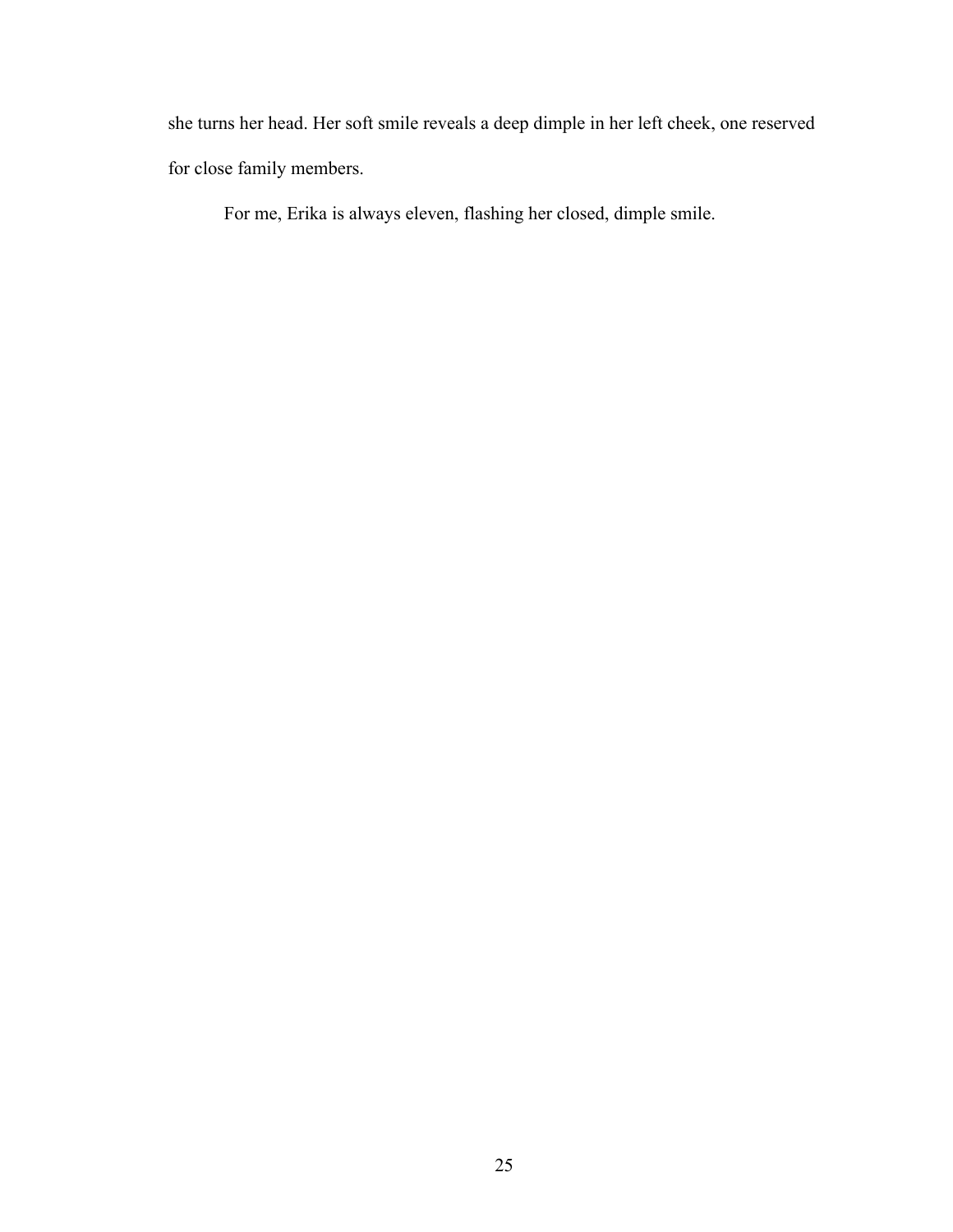#### **Christmas At Goldsmith's**

The memory is hazy, the edges indistinct and blurry, but I see Momma holding my hand in front of the department store window. Before Macy's there was Goldsmith's, "Memphis' Greatest Store." The location downtown sprawled on the corner of Main and Gayoso, before the luxury apartment buildings that stand there now. Every Christmas, the department store windows depicted elaborate winter and holiday scenes, the kind that stopped passersby in their tracks and compelled them to move forward, beaconing them towards the store and the careless joy of long forgotten childhoods.

 Momma held my hand as I gazed at the winter white beauty, I'm sure entranced and delighted there could be so much goodness in the world. The windows were like overblown snow globes. There was snow, lots of snow that I itched to touch, light and feathery and not at all cold. There were houses and a railroad and tiny people with painted faces, smiling at the blessing of inhabiting such a home. I looked up at Momma, her head so close to the sky. Momma looked down at me. And I can still feel the warmth of her hand.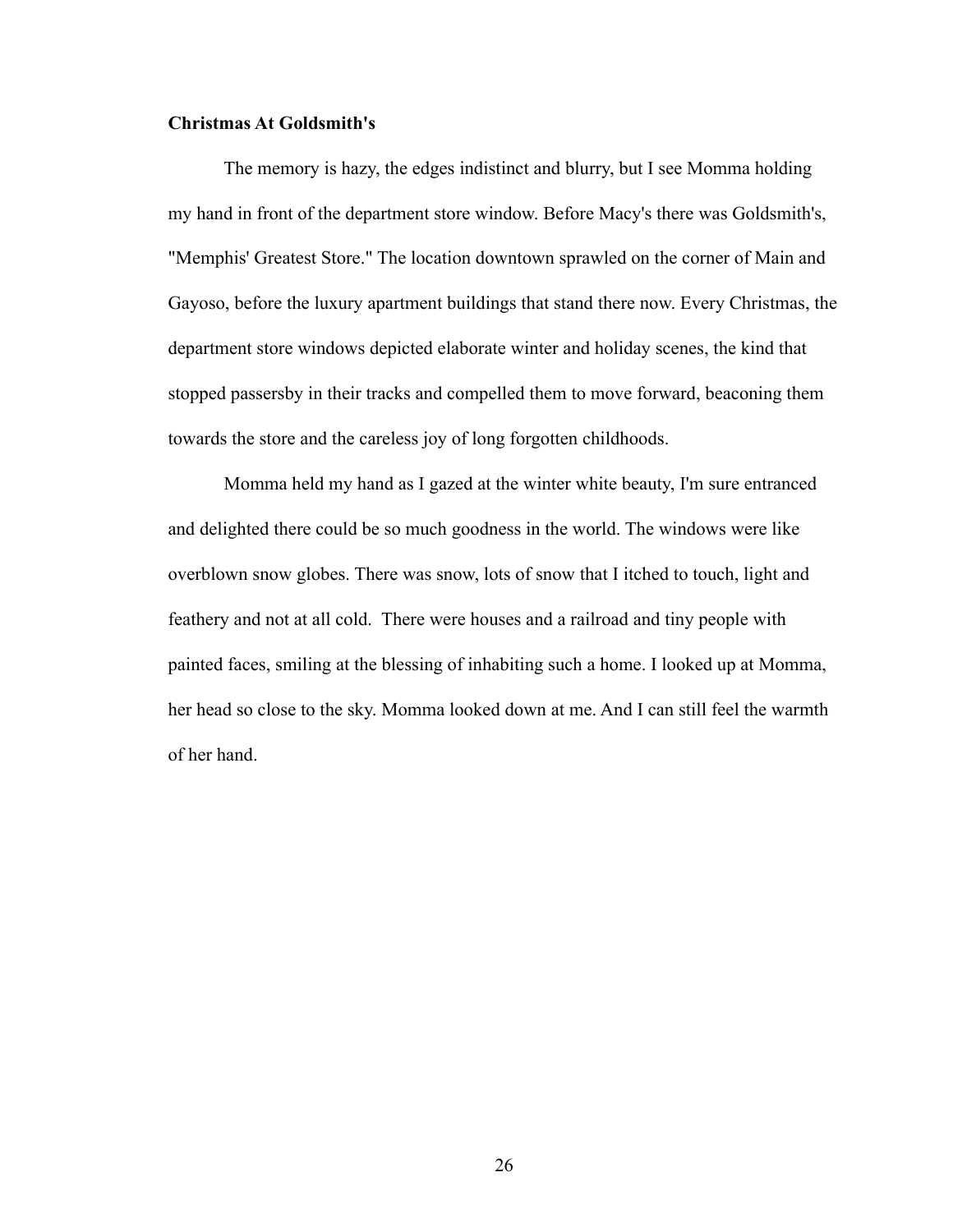#### **Nature**

I asked Daddy if people were born with a clean slate or if our environment shaped who we are. Daddy laughed and said I was born independent and willful. He loves to tell the red tricycle story. Two archways connected our kitchen and living room. I rode my tricycle into the kitchen, around the pine table and yellow vinyl chairs, into the living room past Daddy stretched out on the sofa, around the coffee table, and back into the kitchen where Momma cooked dinner.

 "Nikki, stop," Daddy said. I continued my journey into the kitchen and back into the living room, crossing in front of the floor model television and blocking Daddy's view.

 "Nikki, stop," Daddy said again. I ignored him. The third time Daddy told me to stop, I parked my tricycle near his head and looked at him.

 "I piss you off, don't I?" I asked. I was perplexed by the laughter that floated from the kitchen and my father's wide eyes and sudden rise from the sofa.

 "Now, you can't say nothing!" Momma said, leaning against the archway closest to us. "She heard it from somebody in this house."

 Momma didn't laugh on the first day of school when she parked the car and tried to walk me to my first class. "That's okay, Momma. I can do it," I said as I let go of her hand and walked through the door of the school building without looking back. Momma confessed later that she cried in the car, heartbroken that I didn't need her anymore.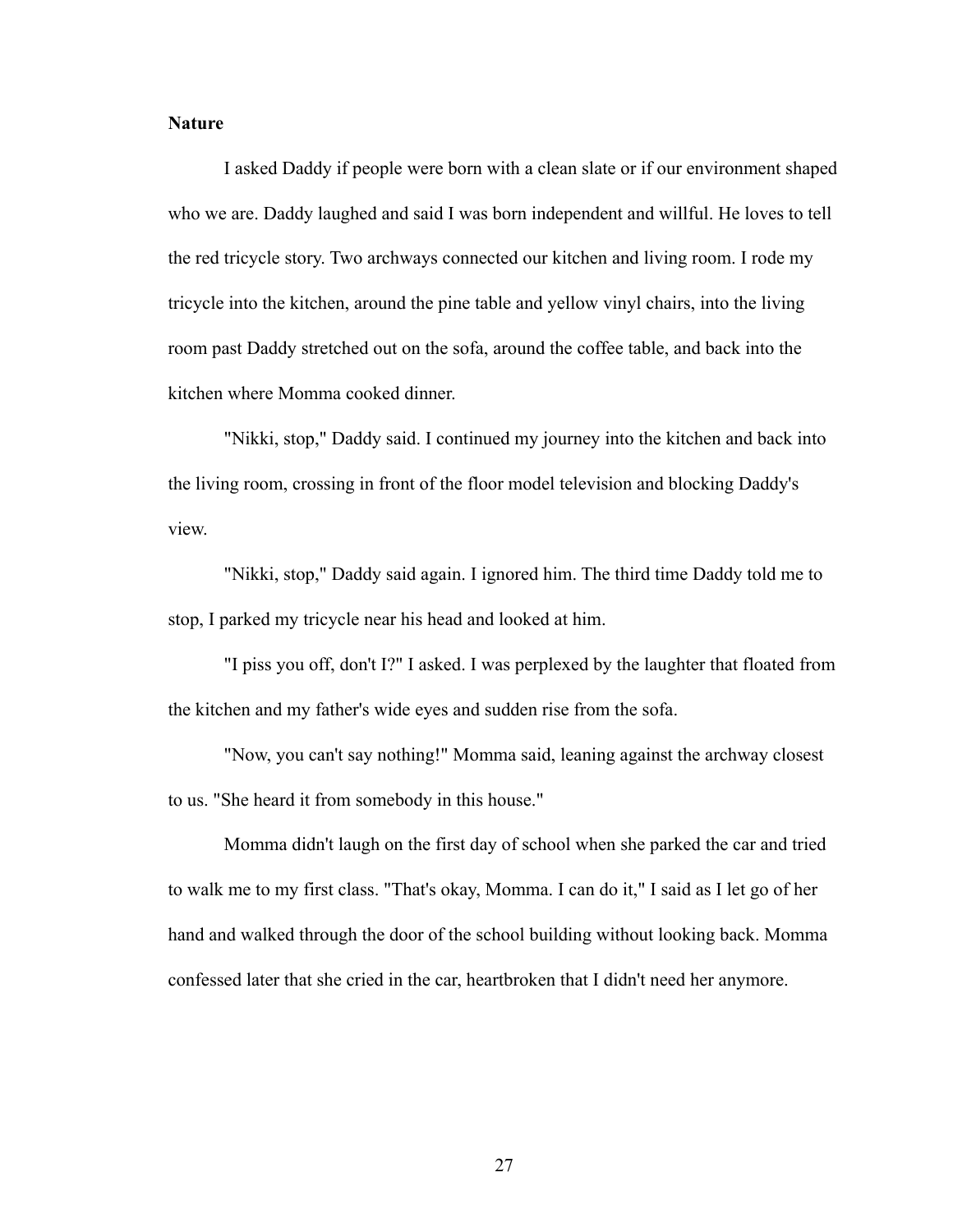## **CDC**

We didn't attend school in Westwood, our neighborhood, a suburb of Memphis where hardworking, middle-class whites lived before the white flight of the early seventies. When I was born in '74, there were no whites in my neighborhood, just hardworking, barely middle-class blacks earning a living and proudly proclaiming a plot of earth as their own.

 Despite my grandmother's disapproval, my parents bought their three bedrooms, one bath home on Lillian Drive in Westwood shortly after my birth. My grandmother, Big Momma, was sure that her daughter-in-law was going to mire her son in debt. Daddy's job as a warehouse worker with the VA Hospital and Momma's job as a manicurist was enough to keep their little family afloat.

 There was no one to greet us when we came home on the three days out of the week Momma worked, so we attended a school in my grandmother's neighborhood. Momma listed Granny's address so we could attend the school, and we were forbidden from telling anyone where we really lived, which meant no sleepovers or play dates at our house.

 The children from our neighborhood teased us. We were the strange, silent children who didn't go to school with them. One girl on a bicycle sped past our house, the multi-colored ribbons on her handlebars taunted me as I rode my bike along the fence line.

"Why don't you go to our school?" the girl yelled from her seat.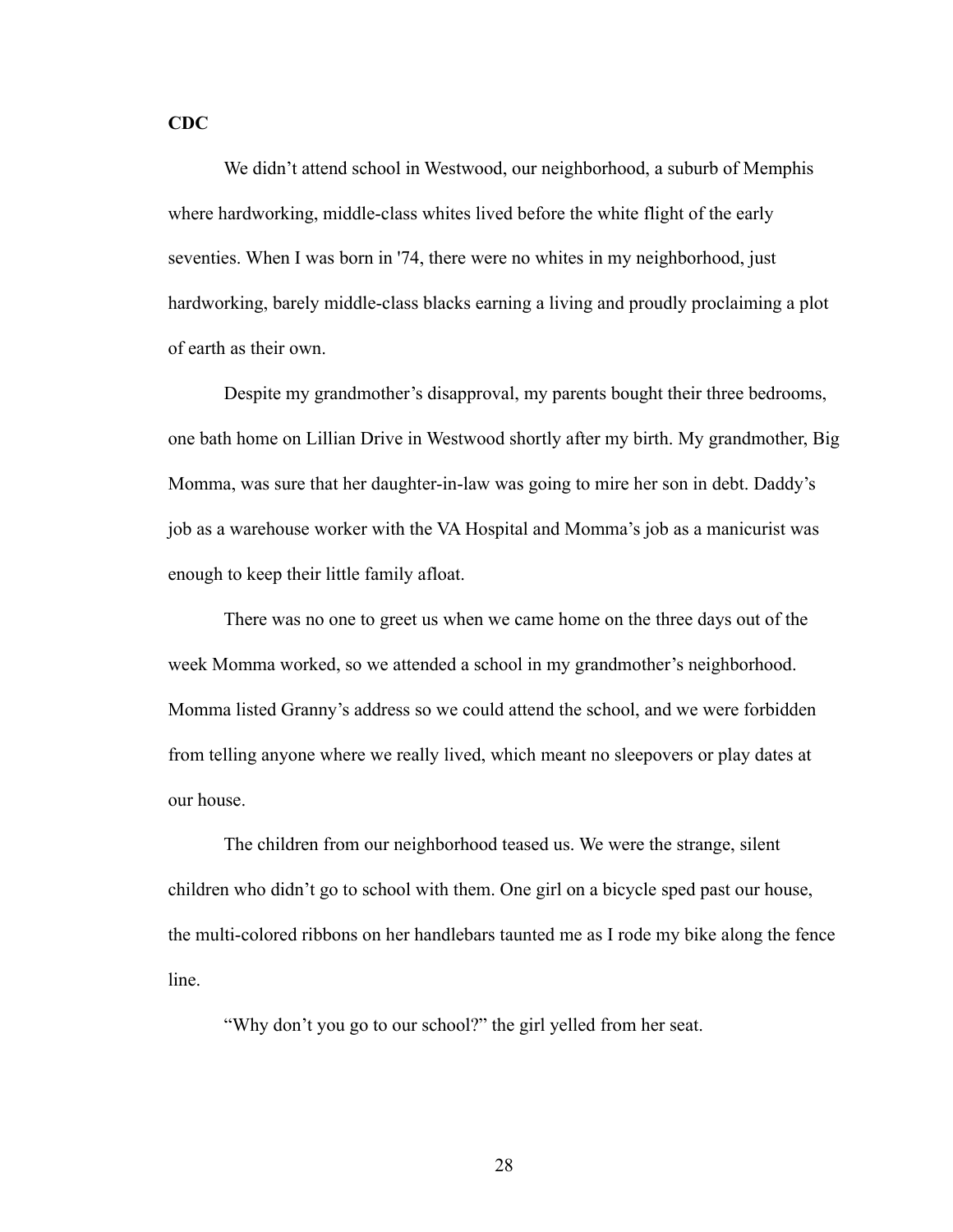Momma prepped me on how to answer. "Your school doesn't have classes for the gifted."

 "Classes for the gifted? You mean CDC?" Those were the classes for the slow kids, the ones who couldn't keep up in school.

 "No, the gifted classes. C.L.U.E. Creative Learning in a Unique Environment," I said.

"She's in CDC! She's in CDC!" the girl yelled as she rode away. She joined a group of kids half way down the street and disappeared with them around the corner. I stood at the fence, angry and helpless, speechless at being so misunderstood.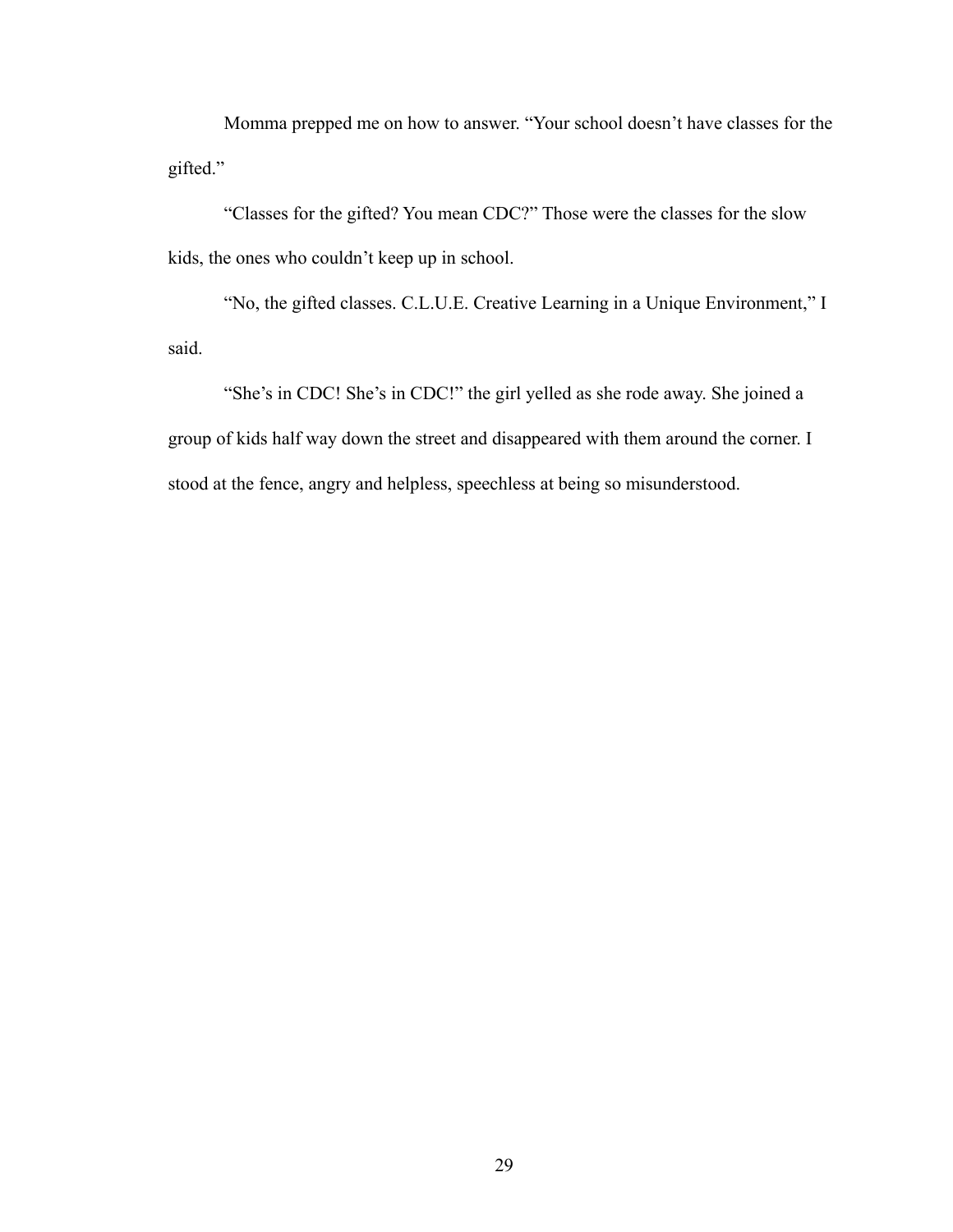# **Pussy**

 "Uh, what's that smell?" I asked, Momma changing the sheets on the bed she shared with Daddy.

 "Oh, I spelt perfume all over the sheets," she answered, a smile tugging at the sides of her mouth.

 Momma wondered into the small bedroom we used as a den, my toys scattered about the floor. "You wanna smell some perfume?" she asked.

 I nodded and she placed her fingers underneath my nose. I recoiled from her hand and she laughed.

"That stinks!" I cried.

 Even after I learned that Momma slipped her fingers beyond the seams of her panties for her perfume, I still fell for her trick. I leaned forward and sniffed, expecting a floral scent to waft from her fingers.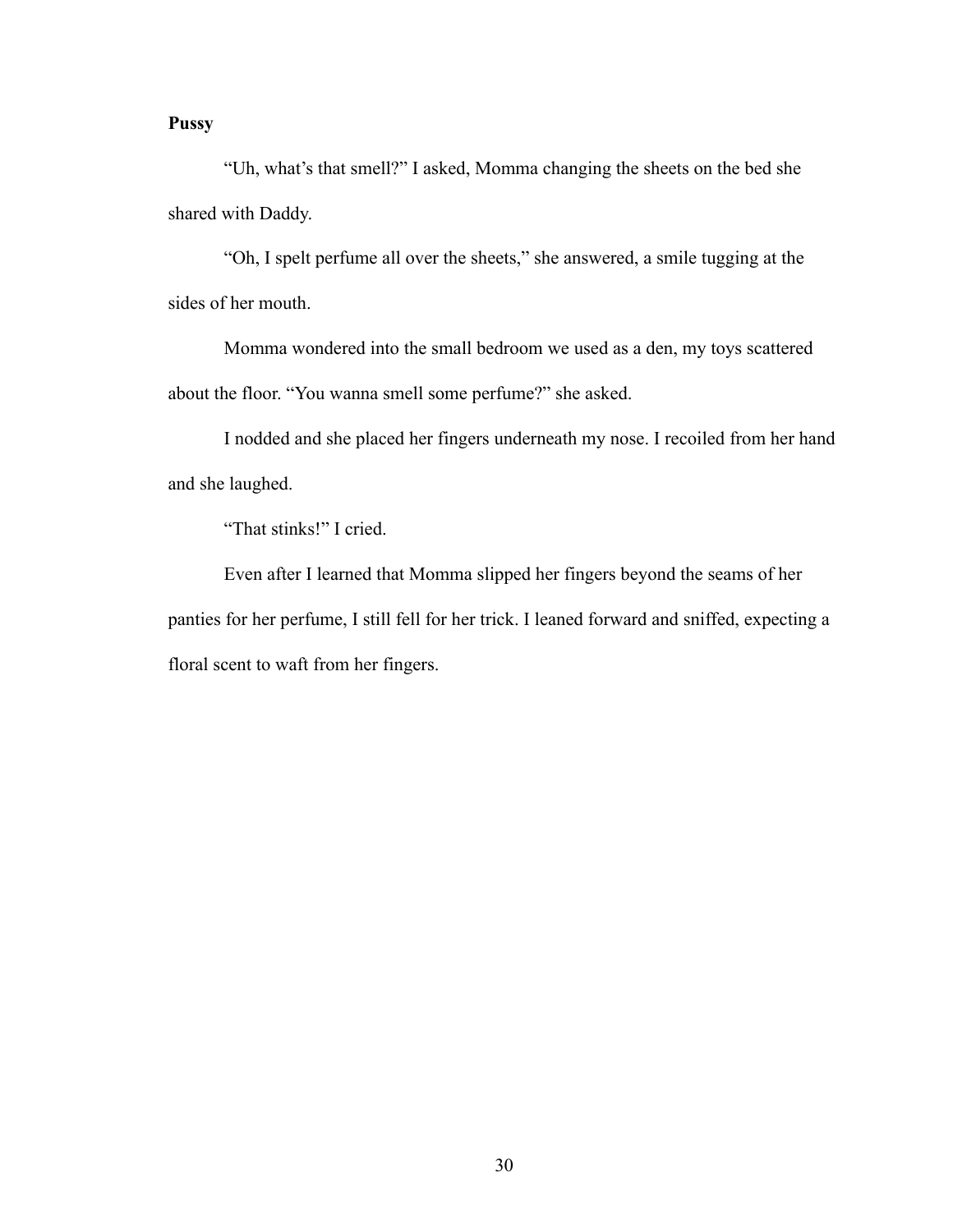### **Hitting**

Momma bathed while talking on the phone, her voice strident as she complained to Aunt Danette about Big Momma, Daddy's momma. Daddy paced in front of the locked bathroom door, back and forth, his hand moving from the top of his head to the nap of his neck.

 "Go back to your room," he barked when I stepped into the hallway, wanting to see. I stepped back into the doorway of my bedroom and watched Daddy's pacing increase, Momma's voice droning on behind the closed door. Momma had to have known he was there. Didn't she hear his heavy footfalls? But she didn't stop. Daddy stopped his pacing, walked down the three steps and turned right into the kitchen. I heard one of the kitchen drawers open and the clanging of silverware. Daddy emerged from the kitchen with a knife and squatted before the bathroom door.

 Many times either I or my sister pulled the bathroom door closed without unlocking it, and Daddy had to come to the rescue and pick the lock. This time, the lock gave beneath his hands as easily as it had numerous times in the past. Daddy opened the door, dropped the knife and rushed into the bathroom.

 "Dee!" Momma cried Daddy's name. I ran to the bathroom door. Momma still clutched the phone with her right hand, soapy water spilling onto the bathroom floor and soaking the bath mat. Daddy grabbed Momma by her wrists and yelled over his right shoulder, "Go back to your room!" I don't know if I made a sound, but he knew I stood there, watching. He raised his right hand, and I ran back to my room, but not before I heard what sounded like a slap ringing from Momma's flesh.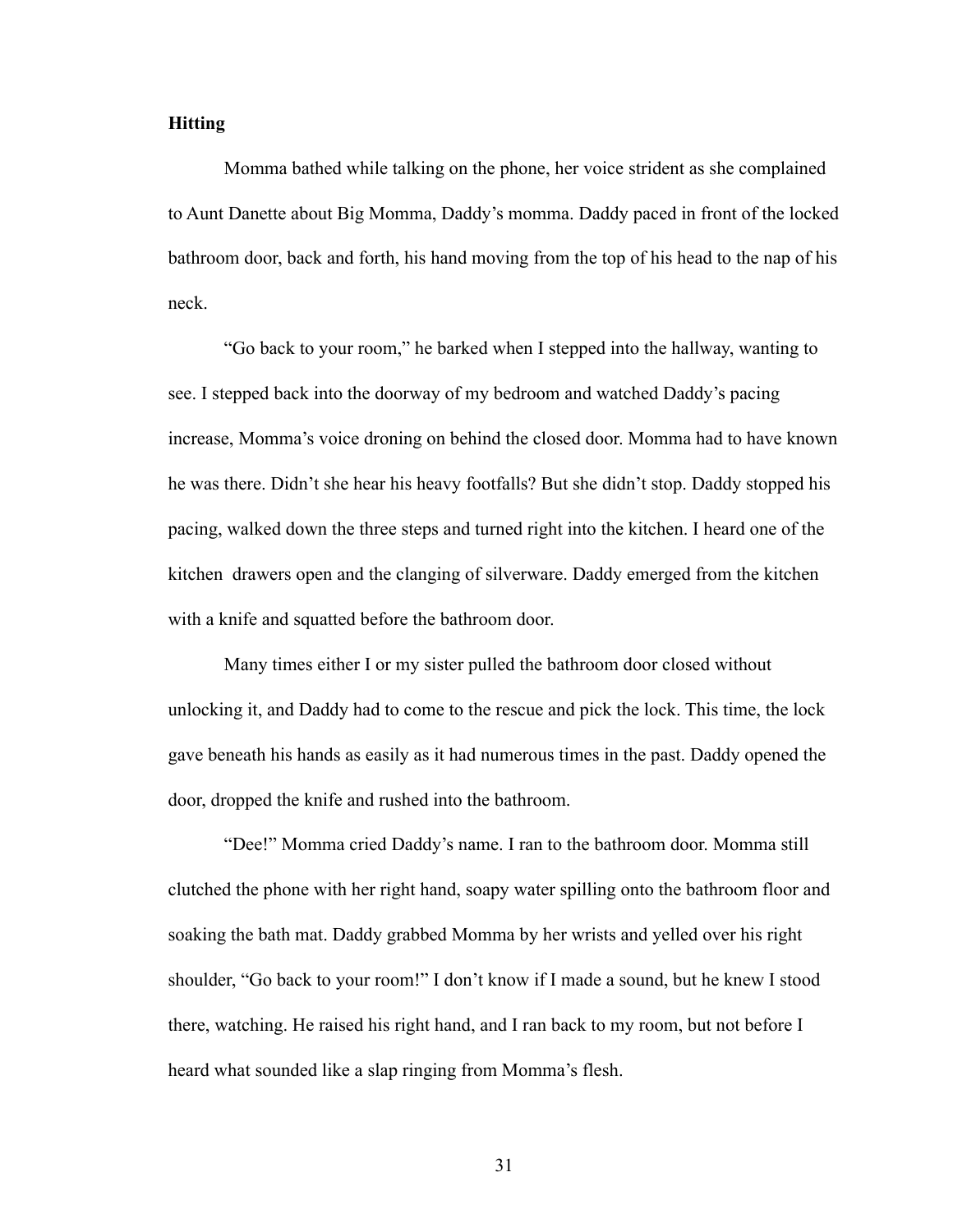# **Understanding**

Momma is screaming. Erika and I are crying in our room. We are holding hands, sitting on the edge of my twin bed, both still dressed in long nightgowns. Daddy's voice is gentle. Momma's screams are threatening to engulf his crooning, but Daddy's audible as he attempts to calm her down. "Stay here," I whisper to my sister as I creep from our bedroom to Momma and Daddy's doorway. Momma is reaching for the top shelf of the closet. I'm not supposed to know this, but that's where Daddy keeps his pistol. His shot gun is propped in a corner of the closet where I sometimes keep it company during hiden-seek. Daddy is standing in front of her, trying to block her.

 "Stop, B. Stop! You're scaring the girls," Daddy says. He places her on the side of the bed and he kneels before her. Momma's hair falls in her face. I can't see the tears, but I hear her sobs, and I watch her shoulders rise and fall beneath her mass of hair.

I'm six.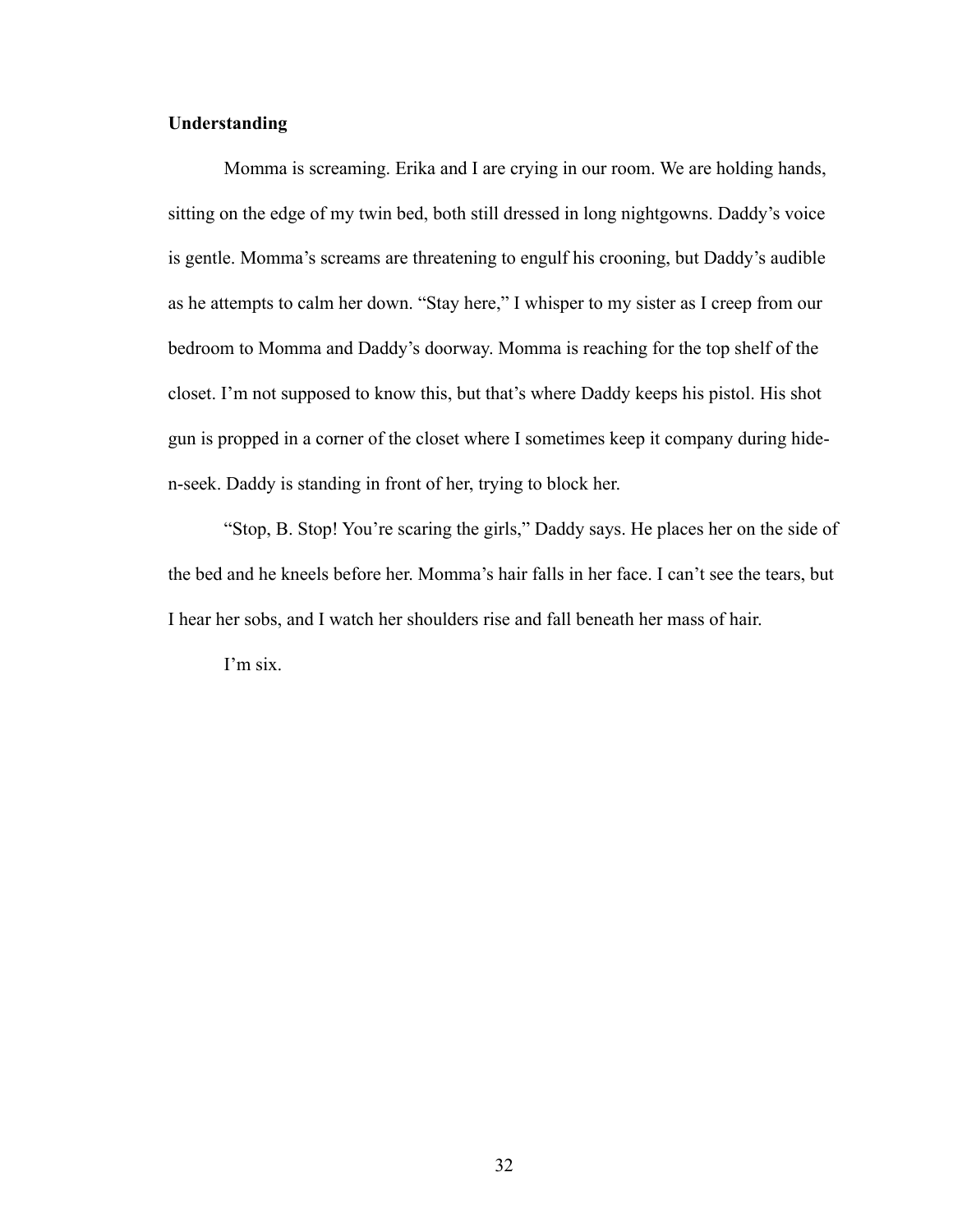## **You Saw Me**

She walks out of the front door and I follow, a chipper, talkative six-year-old intent on telling Momma a story, maybe something about school. She gazes at her azaleas, brilliant pinks and mauves, and walks under the carport, into the backyard, and back into the house through the back door. I'm close on her heels, still talking, animated by the story I have to tell. I don't know Momma isn't listening. I think she's just as riveted as I am by my tale. She wanders through the kitchen, listlessly rearranging skillets laying on the stove, pushing a yellow vinyl chair underneath the kitchen table. She walks back into the living room and out the front door. I follow. She abruptly turns, strolls through the front door, and slams it shut behind her with me standing on the threshold, locked out.

 "You saw me! You saw me!" I shout over and over again, my cheeks wet, my hands balled into fists.

 Momma said she couldn't do anything but laugh because I was right, she did see me. Momma laughs every time she tells this story.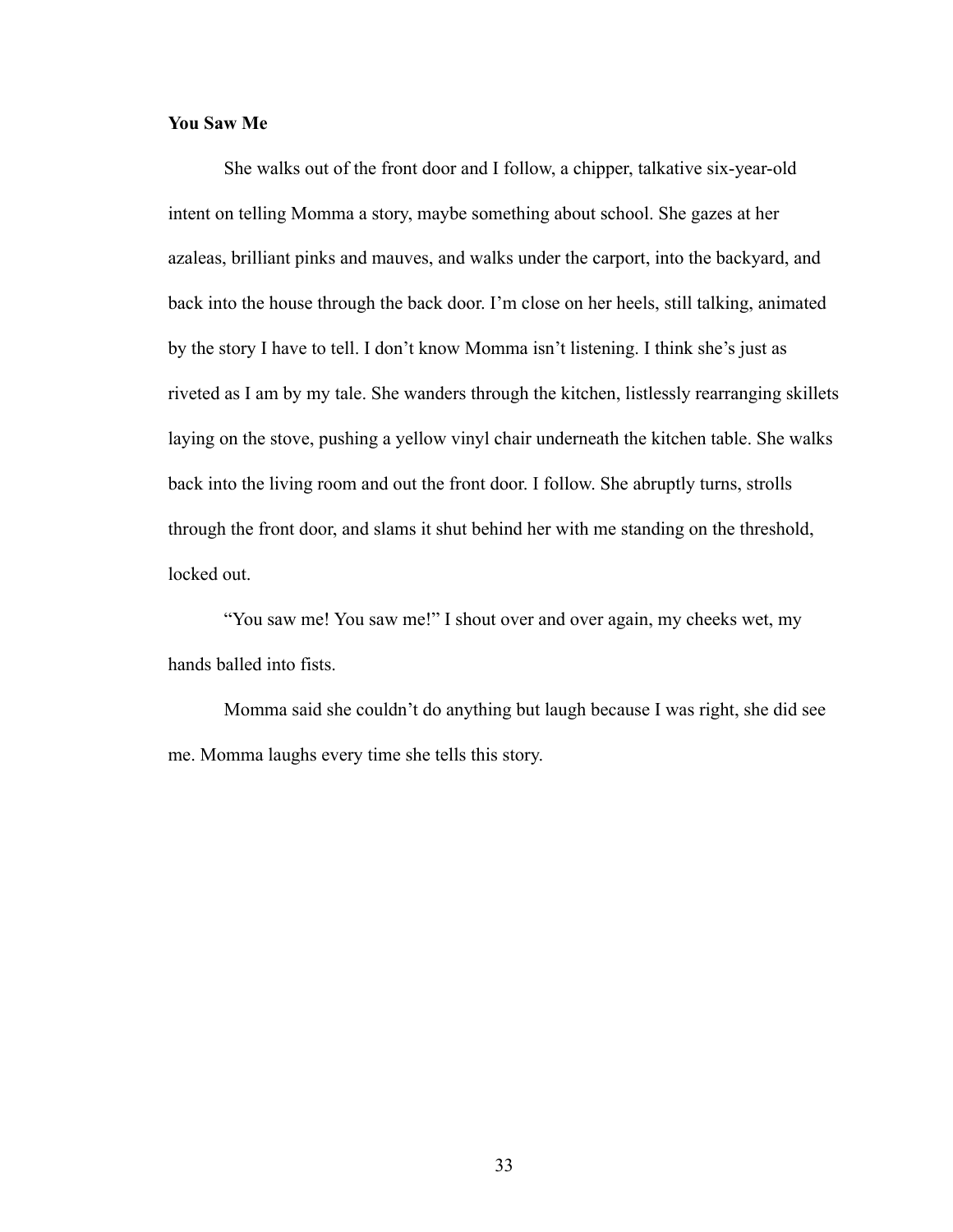## **Closet**

There was a gateway in my closet. Inside my closet, far to the left beneath my wire clothes hangers, school khakis and starched, button down shirts, was a child size door. Or at least that is what I imagined. I would spend hours searching for a way to open this door and enter the world I knew lay beyond--a world of lush greens, children playing, no rain, and all the chocolate a child could ever eat. Momma may have wondered why all of my toys were cast to the right side of the closet, why there was a clear space with only an old leather satchel that once belonged to Daddy and a blanket tossed onto it. I never told her it was my luggage for my get-a-way, the clothes and special toys I would need for the world that lay beyond the child-sized door. Even then I knew Momma would take it personally, that she would see this act as a condemnation of her parenting, and I should remain quiet about my vigil outside the gateway in my closet.

 Momma caught me once. She opened the closet door and saw me sitting in the far right corner, cross-legged as if I was a Buddhist waiting for an awakening. I peered up at her, her head silhouetted by the bedroom light, my eyes squinted from sitting in the closet for so long.

"What are you doing in here?" she asked.

"Playing," I answered, clutching my blanket to my chest.

 This is the only specific memory I have of the closet, but the feeling of expectation, the knowledge that something wondrous was near persisted.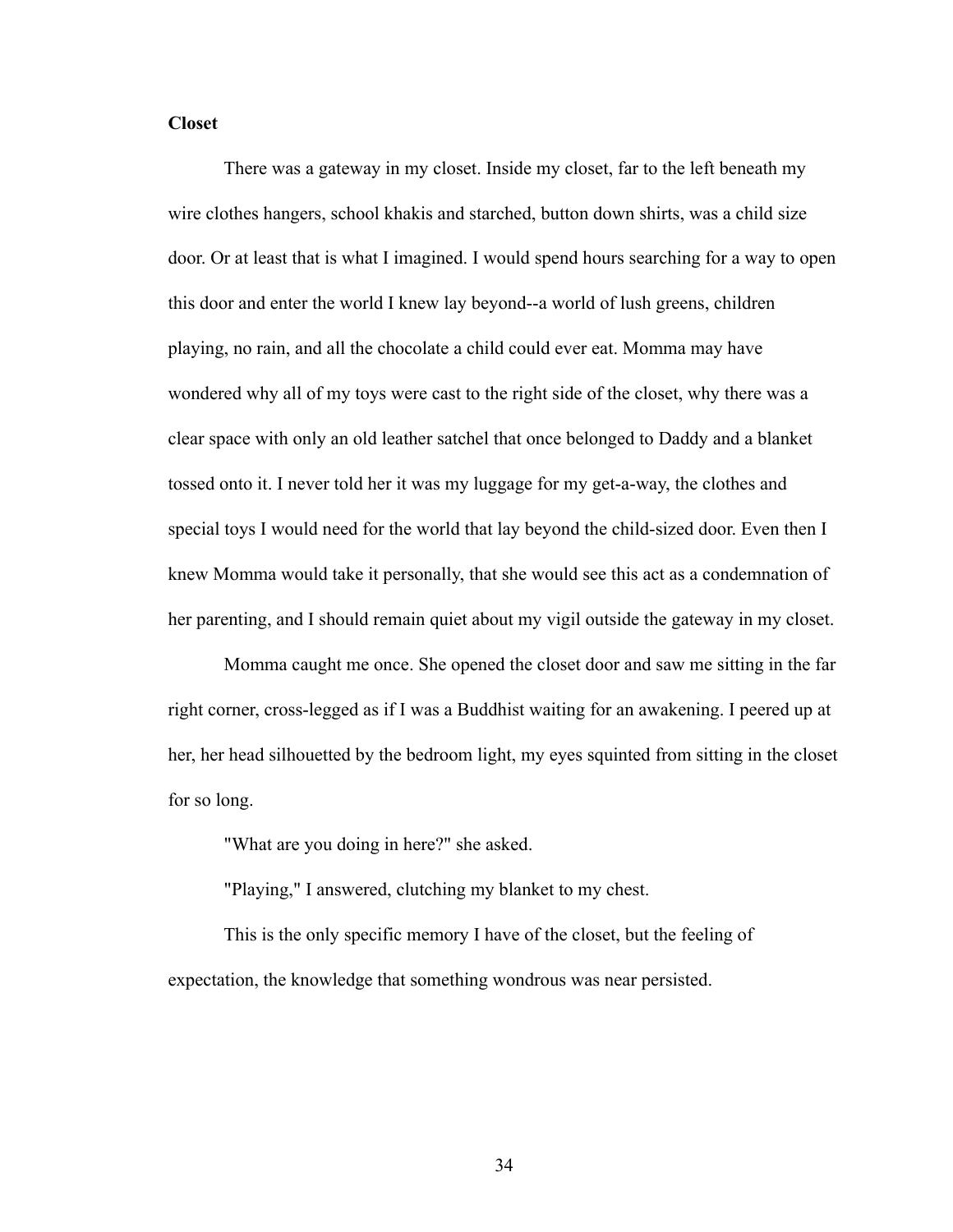I sprawled on the floor in front of the television, Faye Dunaway screaming, "No . . . more . . . wire . . . hangers!" The actress advanced on the girl, her red lips stark against the pasty white facial mask. Dunaway clutched a wire hanger in her right hand. The girl cowered at the foot of her brother's bed. A beating is eminent. Momma asked, "I don't treat you like that, do I?" She smiled, rocking back and forth on the sofa to a rhythm only she could hear. She only rocked at home where no one outside of the family could see. The constant movement comforted her.

I tilted my head to the right and considered her question. "Sometimes," I answered.

I turned back towards the television, but Momma's silence was different from the silence before. I turned around and Momma stared straight ahead, her arms folded, tears filling her eyes.

"Ah, B, she didn't mean it," Daddy said. He chuckled, but it trailed off, unfinished.

**Lie**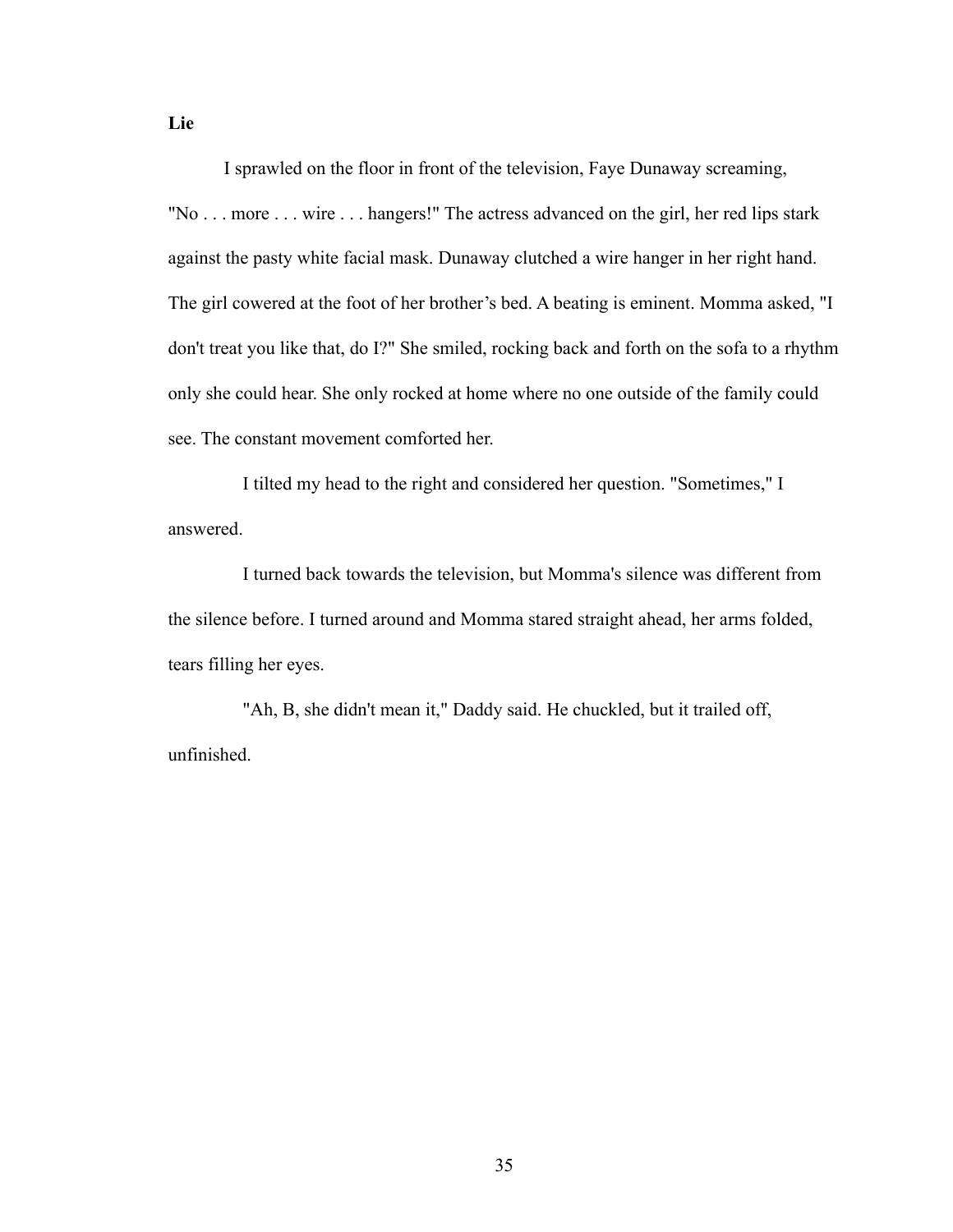#### **Like Momma**

It's Sunday morning and Momma is getting me ready for Sunday school. I'm in one of the yellow vinyl kitchen chairs holding my right ear, praying to God that Momma doesn't burn me with the pressing comb. I flinch every time the hot comb comes too close to my scalp. I wanna perm so I can wear my hair down like the older girls in middle school, but Momma says an eight-year-old has no business with grown folks hair. I want hair like Momma's. Big and fluffy, it looks like one of the clouds that float across the sky. It takes up all the space around her head, all the space in the room.

 "Dee, get ready to take Nikki up here to the church! She's gonna be ready in a minute!" Momma says, holding the pressing comb in her right hand.

 I'm the only one attending church this morning. Erika, my little sister, sometimes goes to Sunday school with me. Momma's church is Rev. Al Green and Aretha Franklin blaring from the stereo. Sometimes she sings along, closing her eyes and swaying to the music. Daddy never has church even though Pop, his daddy, taught me how to pray. We kneel side by side, the bed step stool bringing me almost to Pop's eye level. We make a church steeple with our hands and we recite together, "Now I lay me down to sleep/I pray the Lord my soul to keep. If I should die before I wake/I pray the Lord my soul to take."

 Daddy strolls into the kitchen and smiles at me. "So you're going to church again this Sunday, huh?"

 I beam and swing my legs back and forth under the chair. "Yep! I like Sunday school." I asked to go to Sunday school and learn about the Lord who will take care of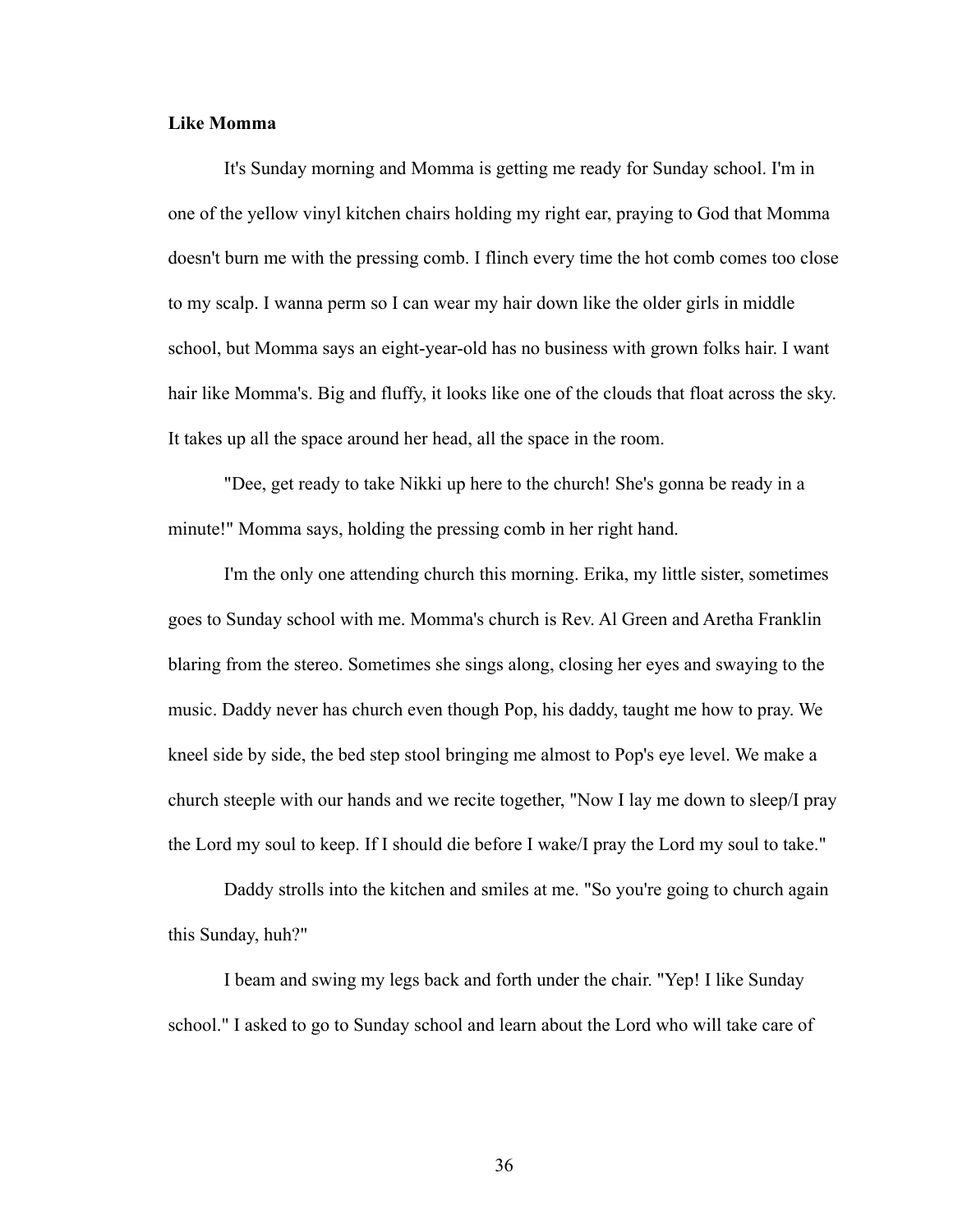me if I died in my sleep. Even though Momma and Daddy didn't care to go, they made sure to take me whenever I asked.

 "Ouch, Momma!" The pressing comb kisses my ear. Tears well and the smell of burnt hair fills the room.

"Baby, I'm sorry, but you got to keep still."

 I try not to complain too much. Momma said her momma, Granny, never had time to press her hair or make her look good for school. She said they were too po' and Granny was too tired to do their hair. Kids made fun of her. All the time. Whenever Momma talks like that, I get this weird feeling in my stomach, like something is too tight and won't let go. I can't imagine my momma as anything but beautiful. If I was eight years old when she was eight years old, I would be her friend and fight those bullies who made fun of her. I would protect her. But that was a long time ago, and all I have is the funny feeling inside of me.

 "O.K., go get dressed. And don't go to Big People's church. Your daddy will be out there to pick you up after Sunday school. O.K.?"

"Yes, ma'am."

My prayer today will be that I'll grow up to look just like Momma.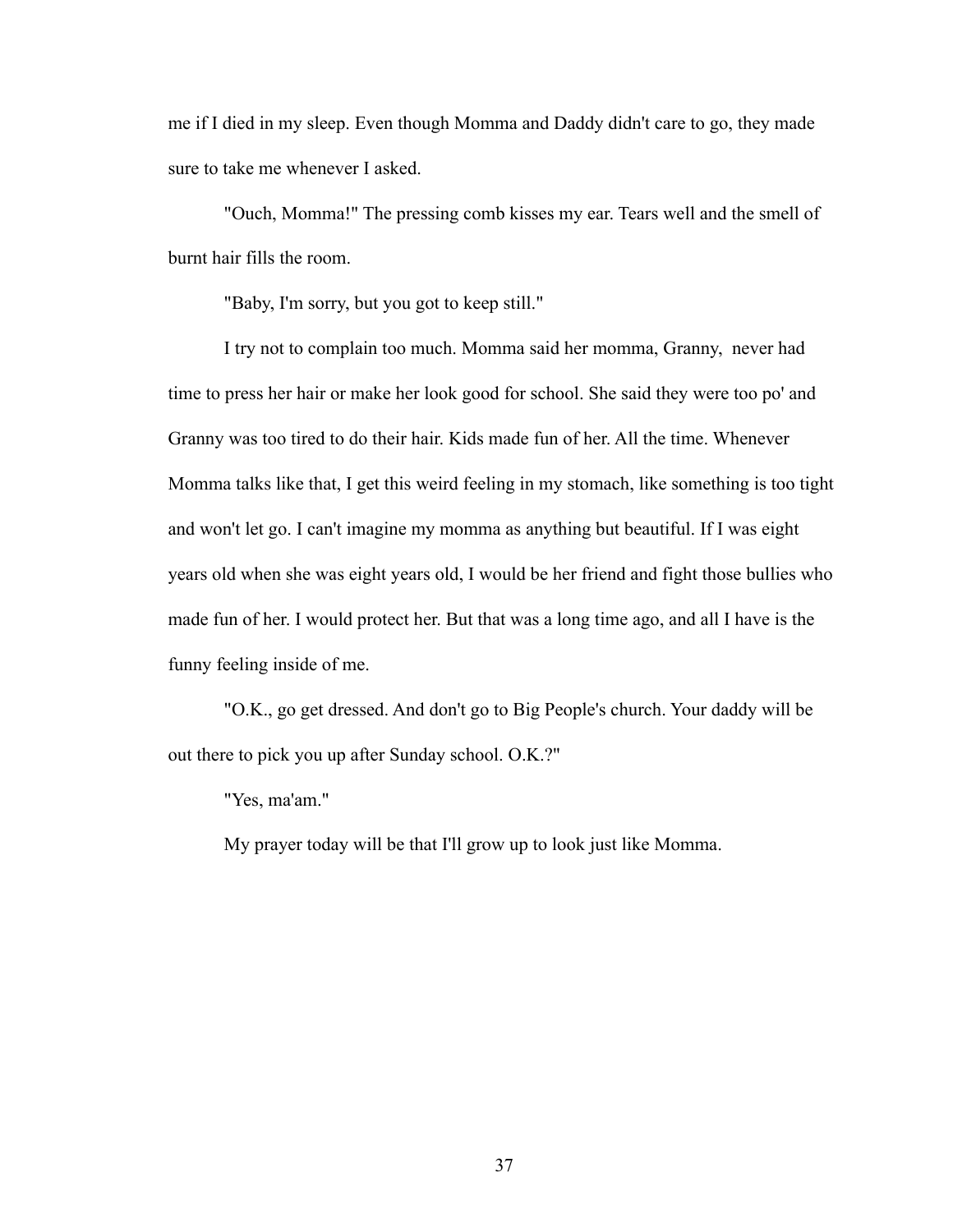## **Unrest**

Momma started in the kitchen, talking really fast and loud, then she moved outside and paced. I stood at the kitchen window, watching Momma appear from behind the grey Rambler that squatted under our carport, then disappear, only her fluffy hair visible above the roof of the car.

 Momma and Daddy fought often, loud voices raised, tidbits of information flung towards each other to hurt and sting. Sometimes listening intently would cause my stomach to ache and my migraines to begin. That's what the doctors called my bad headaches that started right before long division and during fights at home. Mrs. Stalwart, nicer than my strict third grade teacher, had a meeting with my parents and told them about my headaches. Other times Momma and Daddy fought, I gathered the bits of information so I could attempt to piece them all together later.

"What about Johnny!" Daddy yelled during one of their arguments.

"What about Johnny? You know damn well I went to your bed a virgin!"

I wasn't quite sure what a virgin was, but I knew it had something to do with the banging of their bed late at night and the way Momma called my Daddy's name. It sounded nothing like the way she called it during the day. One morning while I ate my cereal and my sister picked at her Cheerios from her high chair, Momma asked, "If your daddy and I got a divorce, who would you want to live me. Me or your Daddy?" I knew this question contained pit falls and traps, so I had to tiptoe and test the ground before treading any further. So I grew accustomed to the arguing, to the loud voices. But the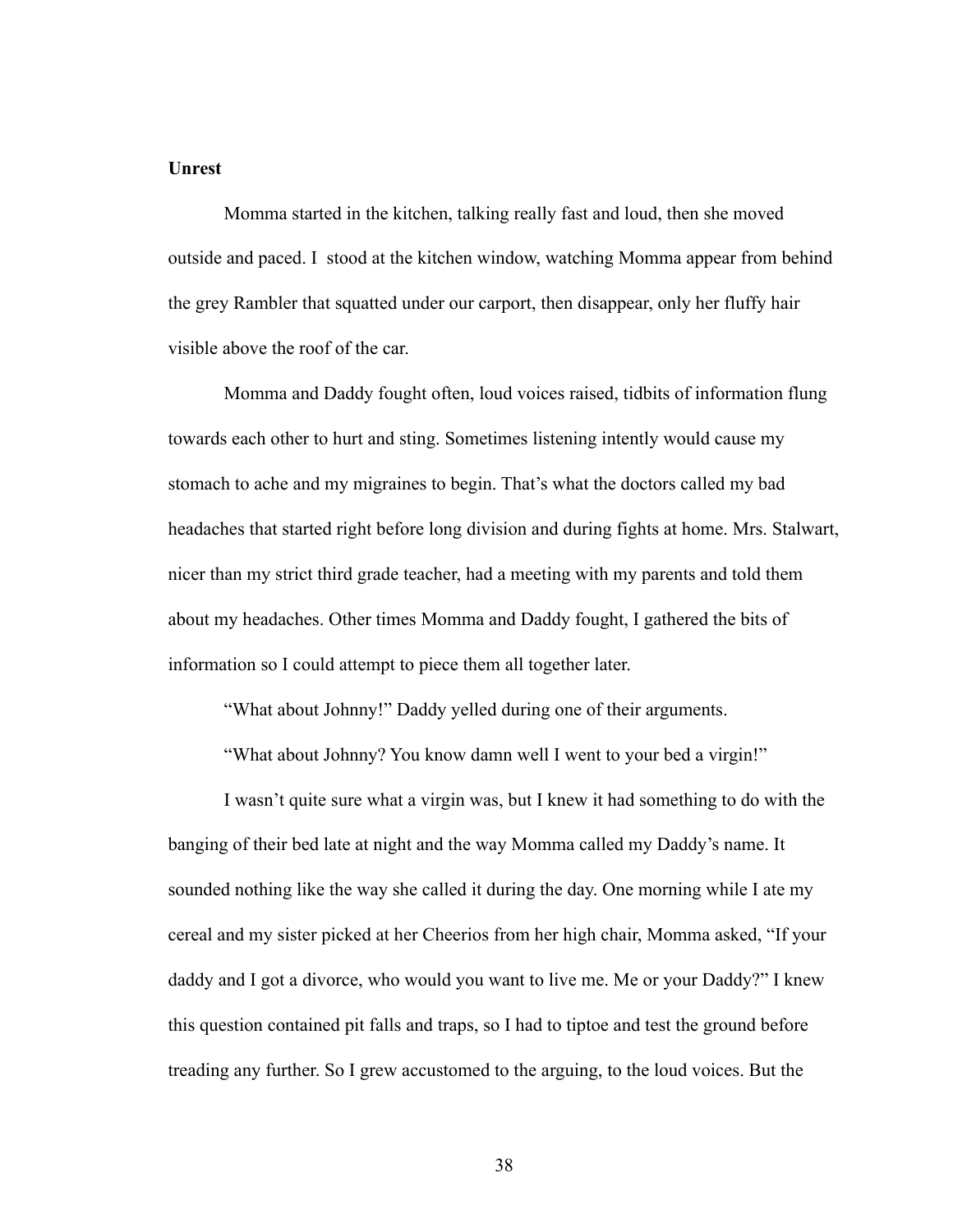hitting was different. Daddy was always the provider, the one who fixed broken toys and made the monsters under the bed go away.

 The day I stood at the kitchen window and saw Momma pace back and forth under the carport, I heard the front door bang shut. Shortly thereafter I saw Daddy, back rigid, arms held stiffly at his sides. By the time Momma saw him, it was too late. Her fluffy hair disappeared behind the car as she fell to the ground, Daddy's arm raising and falling. I ran from the window to the front door, not sure what to do, but knowing I had to be with Momma. By the time I rounded the corner Daddy was walking towards me, Momma lying on the ground shouting. Later, Granny told me I'm not supposed to stand around when Daddy hit Momma. I was supposed to help Momma. Exactly how to help her daughter, she didn't say, but I considered Daddy's height and strength compared to my own and decided I did all I could do.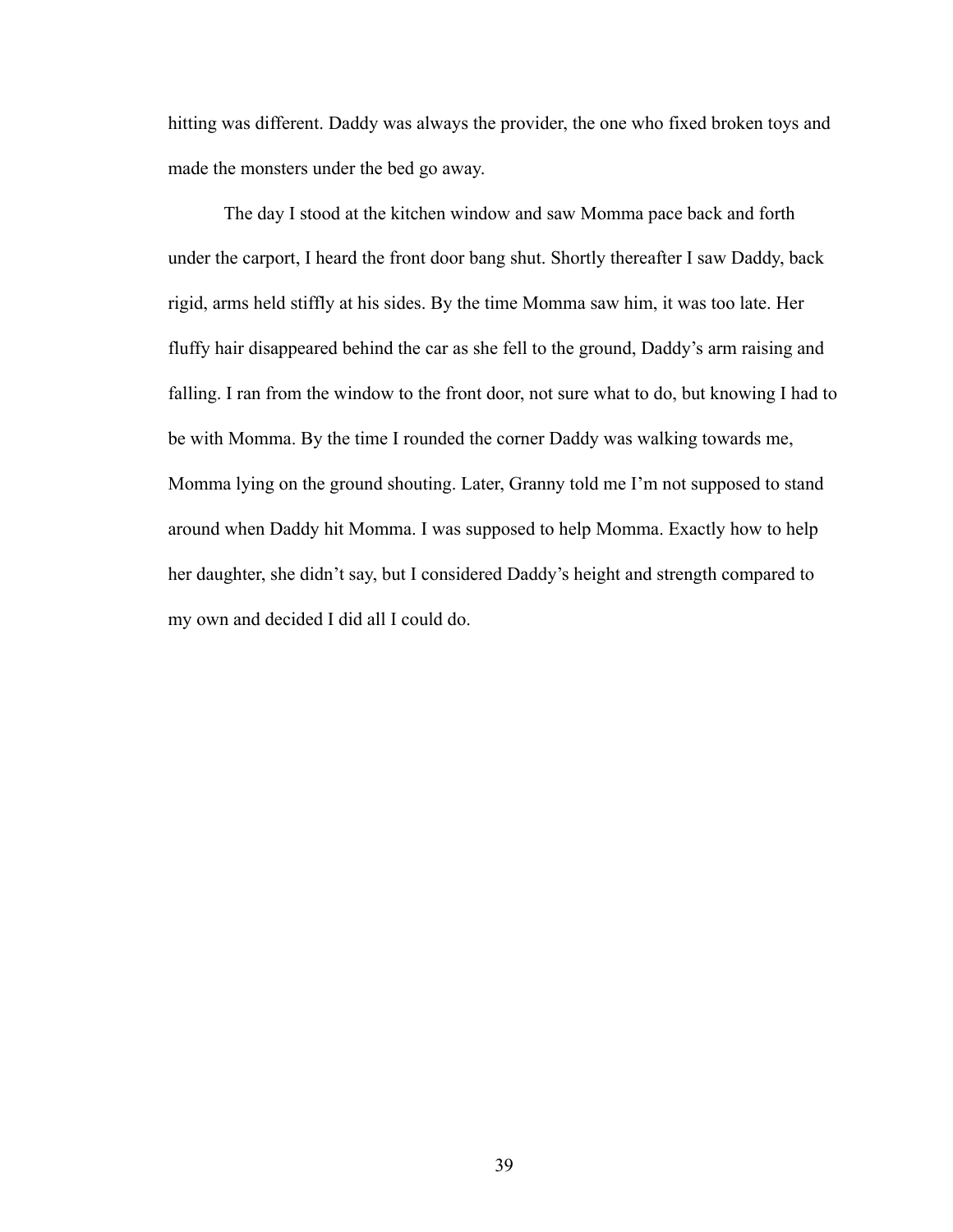### **Dark Days**

Momma laid in bed with the phone pressed to her ear. With the curtains drawn closed, the room was mostly dark. Slivers of light highlighted a table at the foot of the bed, a spot on the dresser, Daddy's crumbled pillow.

 "Ungrateful, they are all ungrateful. He doesn't give a damn about all I do around here," Momma said. I heard her sobs through the thin wall that separated our bedrooms. Her unhappiness was too much for me to ignore.

 I walked down the hall past her bedroom, down the three stairs to the kitchen. I poured Momma a tall glass of lemonade, careful not to spill anything. Spills made her unhappy. I gingerly held the glass away from my body as I slowly walked to her bedroom. Even though she shared it with Daddy, we always thought of it as her bedroom. I knocked on the door. When there wasn't a response, I opened the door and looked at Momma. Even distressed, her honey complexion and thick hair caused my stomach to clench with longing. Relatives said I looked just like her, but I never saw her reflection when I looked in the mirror. I set the tall glass of lemonade on the table at the foot of her bed.

 "No, Nikki too. She's just as ungrateful as he is," I heard before leaving the room. The pain in my stomach changed, became more pronounced. Pain spread through my chest and unshed tears stung my eyes. I wondered what it would be like to bring my open palm across Momma's face, to stop the constant nagging, the constant reminder that I had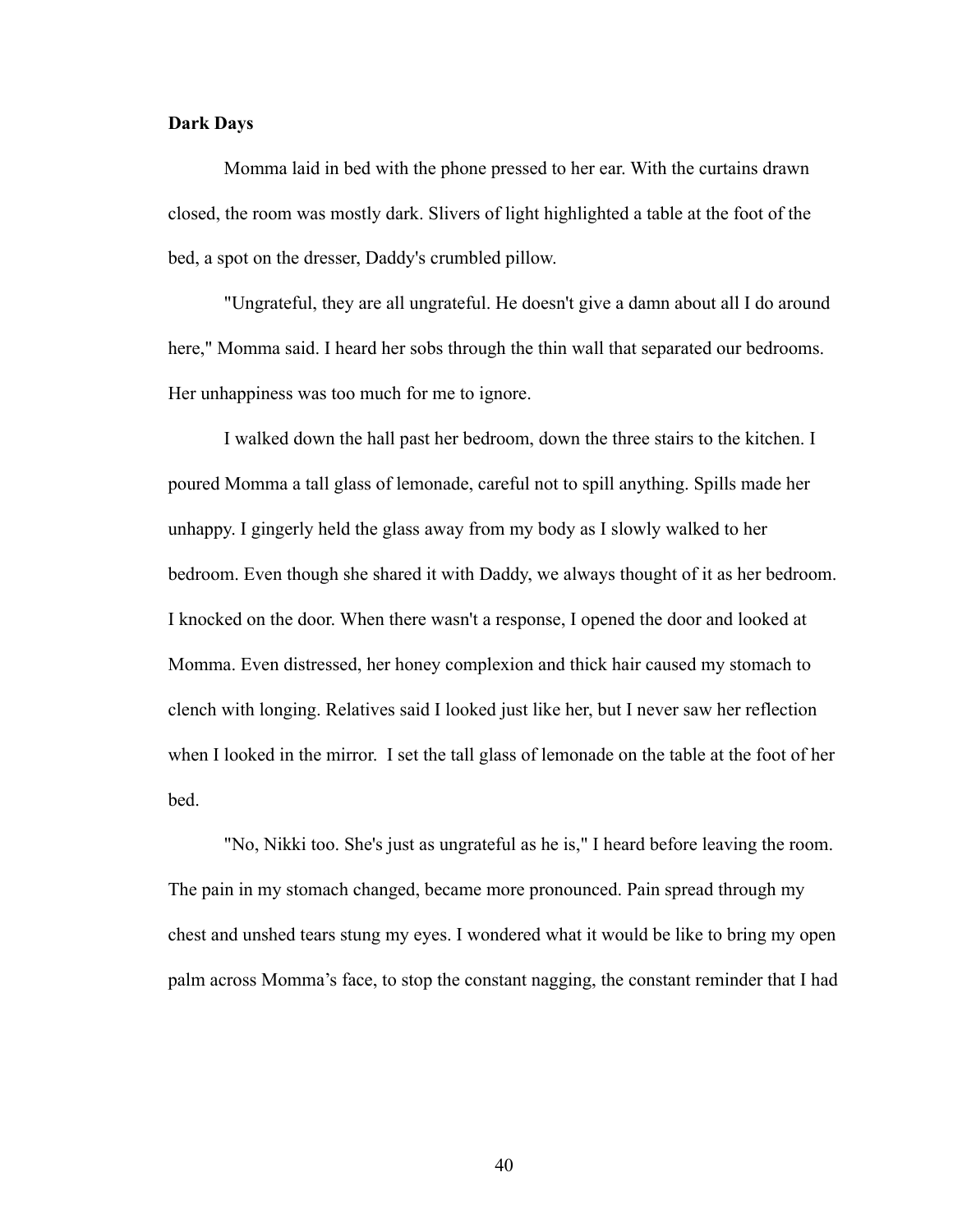fallen short in every way. I imagined taking her by the shoulders and yelling, "I'm not here to constantly make you feel better, to hold you up when you stumble!" Instead, I returned to my room and cried silently.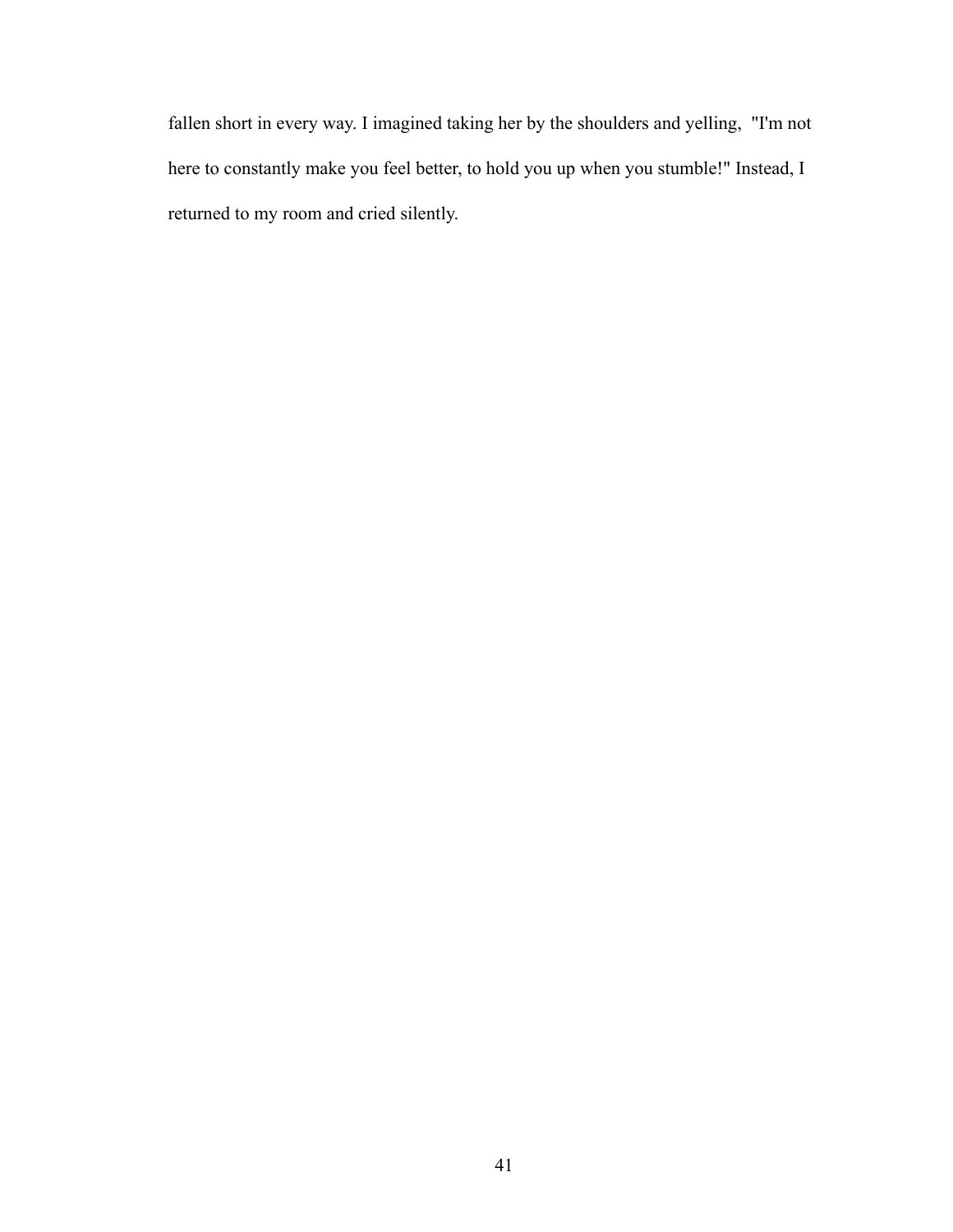**Red**

 Erika and I rushed to the bathroom, elbows knocking into one another in the quest to be first. Older and stronger, I darted towards the toliet and managed to pull my pants down before the sweet release of my bladder. Erika danced around me, her left hand cupping her crotch.

"Hurry up, Nikki!" she pleaded.

 I laughed, lingering on the seat to watch my sister squirm, then I reached for the toliet paper. Instead of the usual clear or twinge of yellow, scarlet greeted me. Erika stopped moving.

"Red?" she asked, perplexed.

 I sat stunned. Then smug. "Nevermind," I said as I pulled up my pants. I walked downstairs and stood beside Daddy where he lounged on the sofa.

 "Can I call Momma?" I asked, suddenly timid and unsure. Erika and I were not encouraged to bother Momma at work.

Daddy didn't glance from the kung fu action on the television. "Why?" he asked.

"I think I started my period," I answered. Daddy's eyes snapped from the

television to my face. There was a long moment, an eternity, before he spoke.

"Yeah. You know the number?" he asked.

"Yes, Daddy," I said.

While I waited for the receptionist to bring Momma to the phone, I watched

Daddy move from the sofa to stand in front of the living room window, hands on his hips, gazing out into the driveway. He glanced over his shoulder once at me, perhaps searching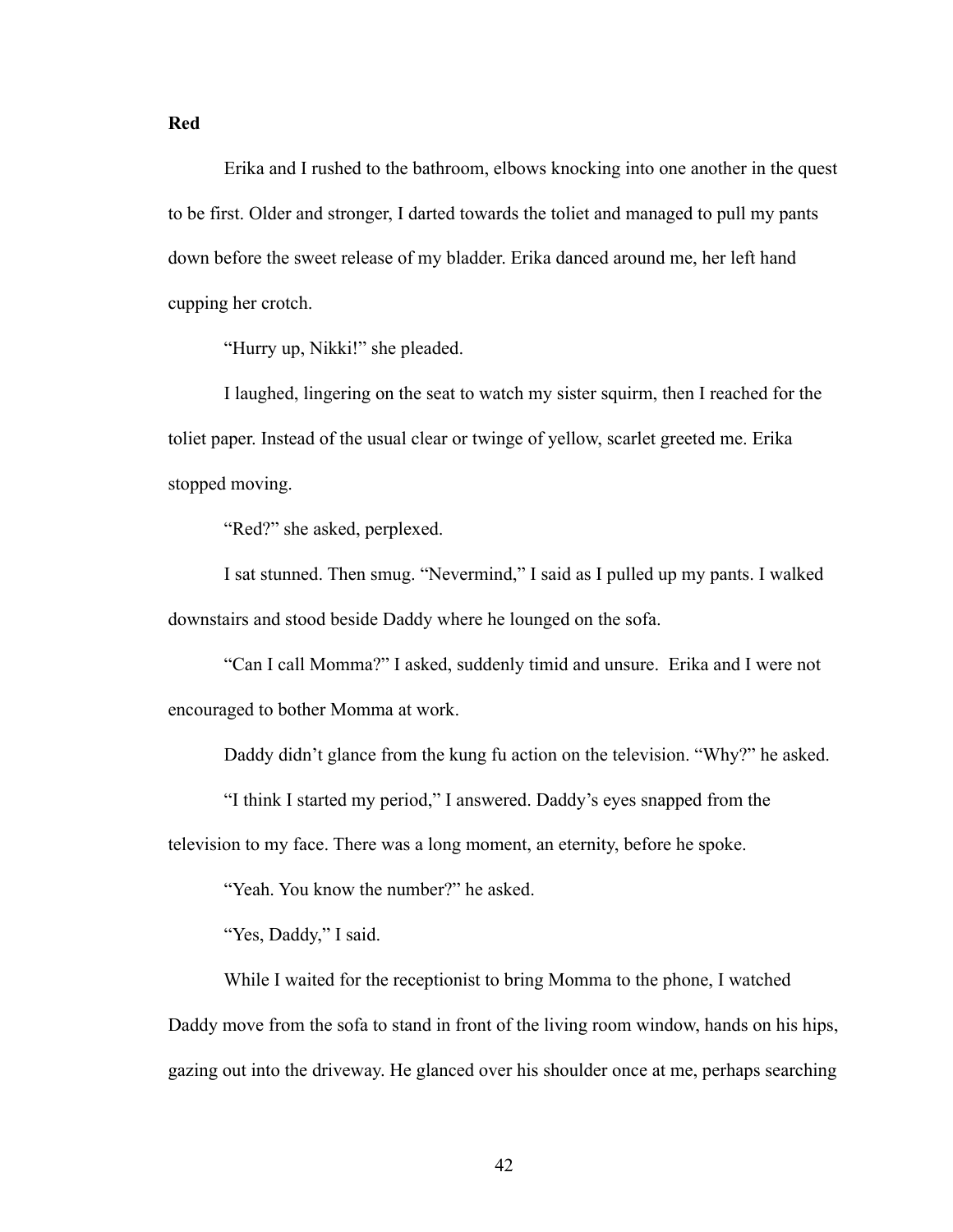for the little girl he tucked in at night, that image now superimposed by the girl standing before him. His eyes searched, and I wanted to shout, "I'm here!", but I tugged on the phone cord, remaining silent, waiting to hear Momma's voice.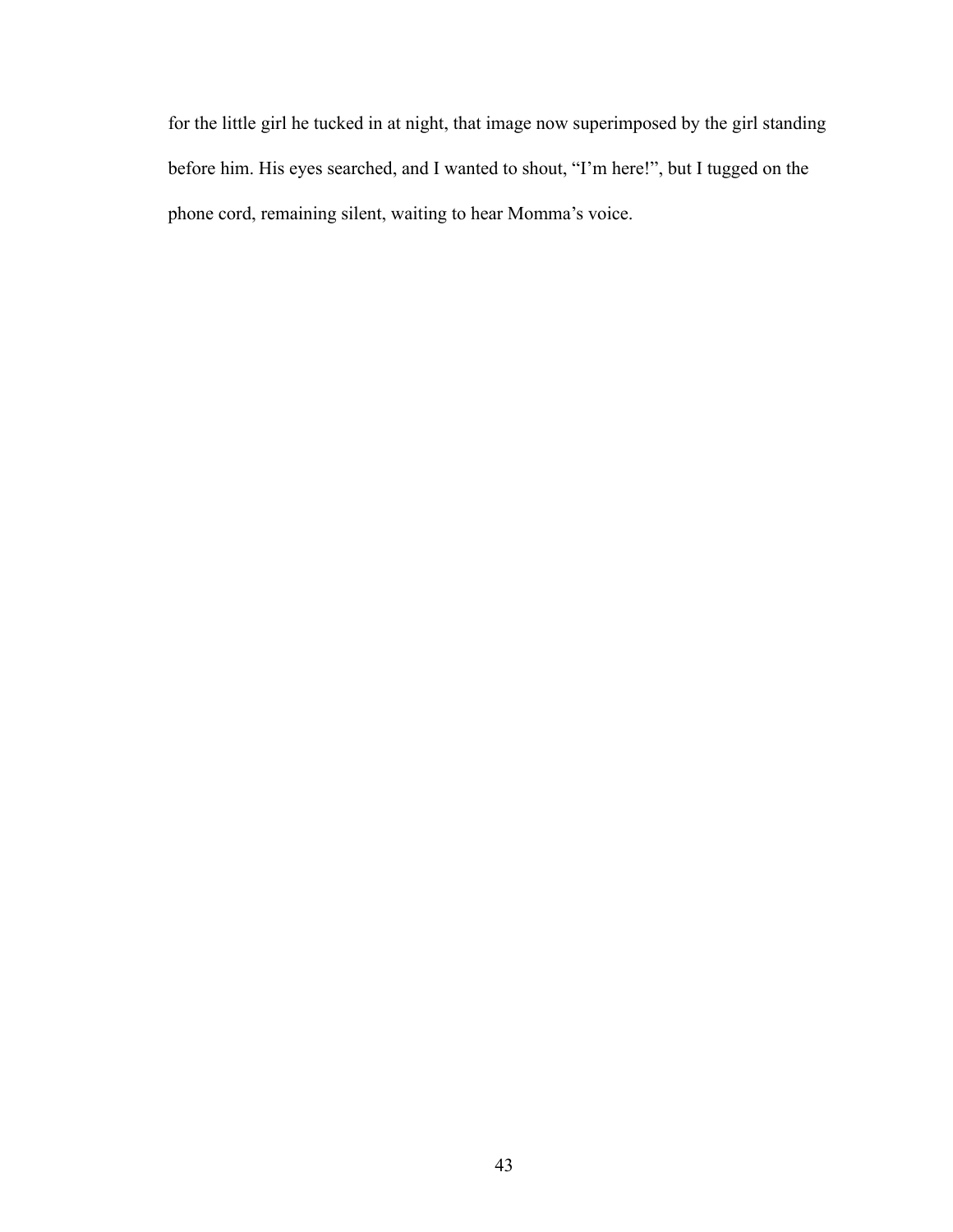### **Mob**

The students pressed around us. I could no longer see the walls of the gymnasium or the volleyball net. Someone held my arms behind my back while I strained against their grip. Corey, overweight and effeminate, hurled curse words at me while someone, a boy I didn't recognize, held him back from striking my face. The faces of my classmates were contorted into grimaces and half smiles, eagerness shinning from their brown and black faces. This would be the first fight of the day, the first thrilling bit of news to share with others during lunch.

 Corey often hung out with the girls and often got into spats with us. I tended to avoid arguments altogether and did not participate in the sport of checking or teasing my girlfriends. Never quick or witty with my barbs, I failed miserably the few times I tried. Smile and deflect were my defensive weapons. I don't remember exactly what happened this particular day, but during a volleyball match in gym class Corey said something that made me so mad I retaliated. This wasn't uncommon at Longview Middle, a middle school in South Memphis known then for its gun shootings rather than for the academic prowess of its students.The elementary school I attended was a feeder school for Longview, schools miles away from where I lived. The students who spoke with their fists and had sex on the railroad tracks behind school both fascinated and repelled me.

 "What happens to the girls when they leave Alton," Momma asked one day as we drove from the middle school to the elementary school to pick up Erika. "They were so cute when they left Alton."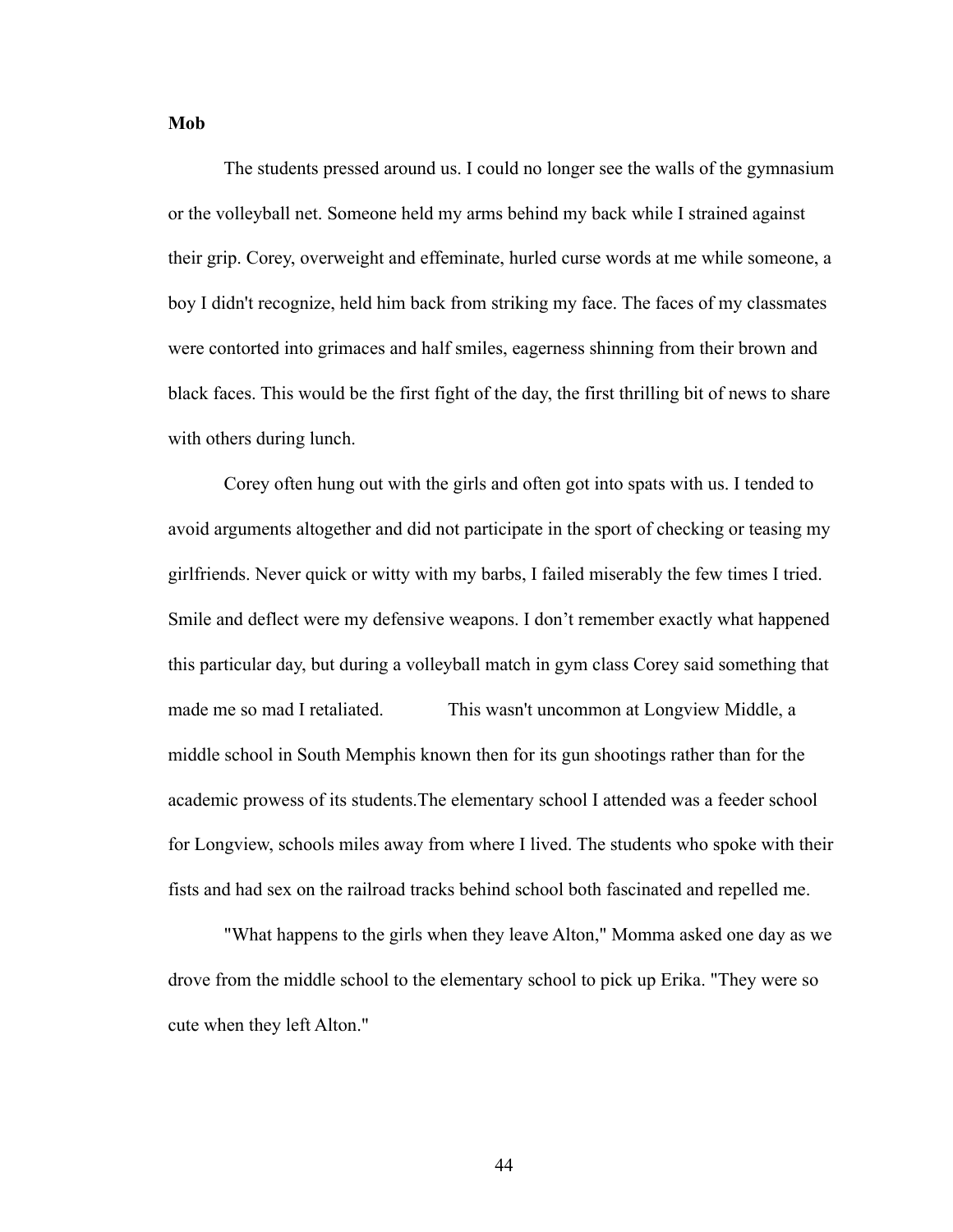We became rougher, courser, quick with our eye rolling and tongue clicking.

That day I struck with my right fist. I became one of the fighters, one of the young people to strike out instead of remaining silent.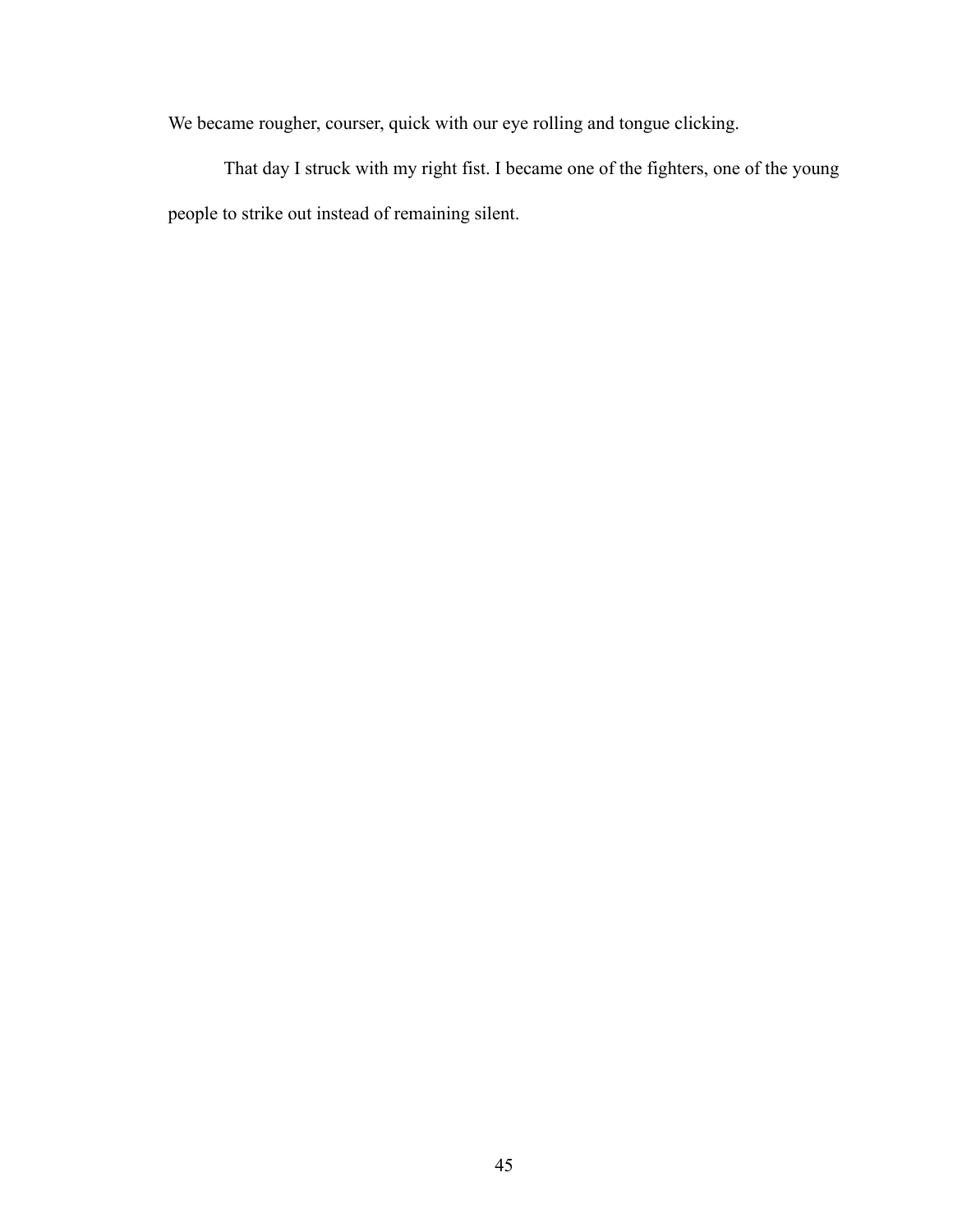### **Substitute Teacher**

I asked Momma once what she would have done if she wasn't a manicurist. She paused for a moment.

"Teacher," she said.

 Momma once served as a substitute for my seventh grade teacher, Mrs. Kirby. Mrs. Kirby asked for parent volunteers, and I raised my hand.

"My momma will do it," I said, not at all sure if she would.

 Dressed in red, Momma reigned from the teacher's desk, keeping the students in line with humor and snapping fingers. A boy who rarely gave me the time of day but was smitten with Momma, pointed to a number on the desk calendar.

"What's that?" he asked.

 "Your IQ," she answered. The class laughed and the boy smiled, delighted to have garnered Momma's attention. Proud, I watched the classroom grow brighter under Momma's touch.

 Momma tried to go back to school once. She enrolled in a history class because she said she always liked history. Daddy paid for the class and she brought home a thick, brand new history book. She asked me to help her study. I sighed heavily and dragged myself over to where she was sitting, still thinking about the book I was reading when I was interrupted. Momma said, "Never mind," and left the room. She didn't go back to class after that. I told her I would help her with her homework, but she just shook her head. I wondered if she thought about middle school and high school, the stinging knuckles and taunts ringing in her ears.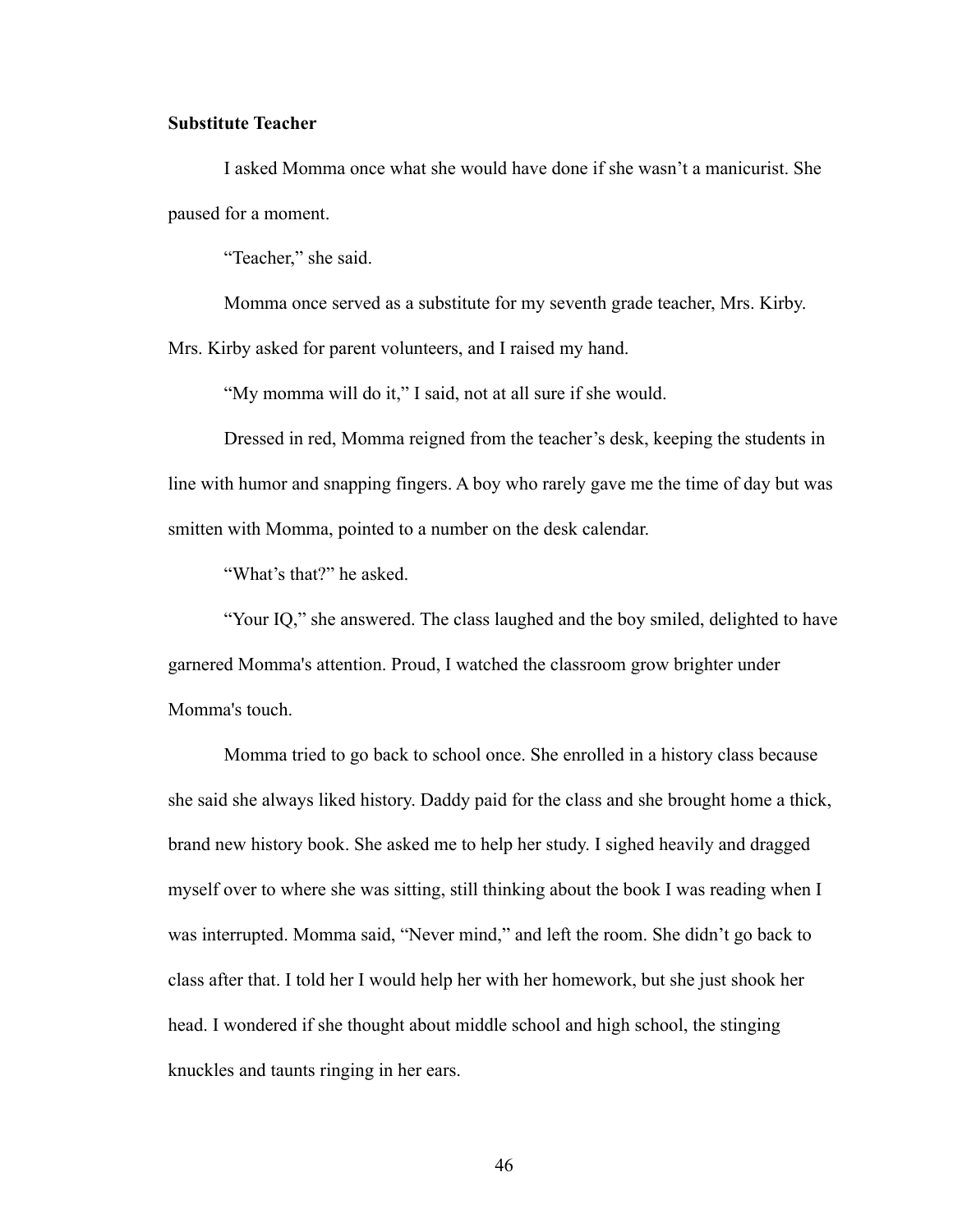### **Christmas**

Uncles and aunts from Daddy's side of the family perch on sofas or stand and sway in the living room, Linda belting the words "Five Golden Rings," until the notes touch then pass though the ceiling of our home. Musicians and singers, their voices and bodies are uninhibited, laughter a little too loud, their bulk or height taking up space in the room. Half empty plates are strewn about, the remnants of pizza bites, fruit salad, and turkey left here and there, discarded wrapping paper is crumbled beneath the tree. The games and toys left for us last night, from Santa according to Erika, wait upstairs. Santa, as he does every Christmas, designates the sofa for me and the love seat for Erika. The furniture is draped with new clothing, games, dolls, and toys--everything we may have casually stated we wanted or admired. Momma is singing with the family, head swaying, lips smiling.

This is the sweet center of happiness.

 Weeks before, Momma cleaned the floor boards with bleach, searched cookbooks for appetizers and entrees, divided chores and set Erika and I to our tasks. Momma struggled with the Christmas tree. She started decorating the tree at ten one morning. She stopped only to pick me and Erika up from school and finished the tree around four. She refused to allow the tree to beat her. The Christmas festivities had to be perfect. She complained of backaches, but she continued with the Christmas celebration. She didn't want to disappoint.

 After the last guest leaves, Momma spills across the sofa, her face grimacing in pain. As in years past, after the Christmas celebrations have drawn to a close, her eyes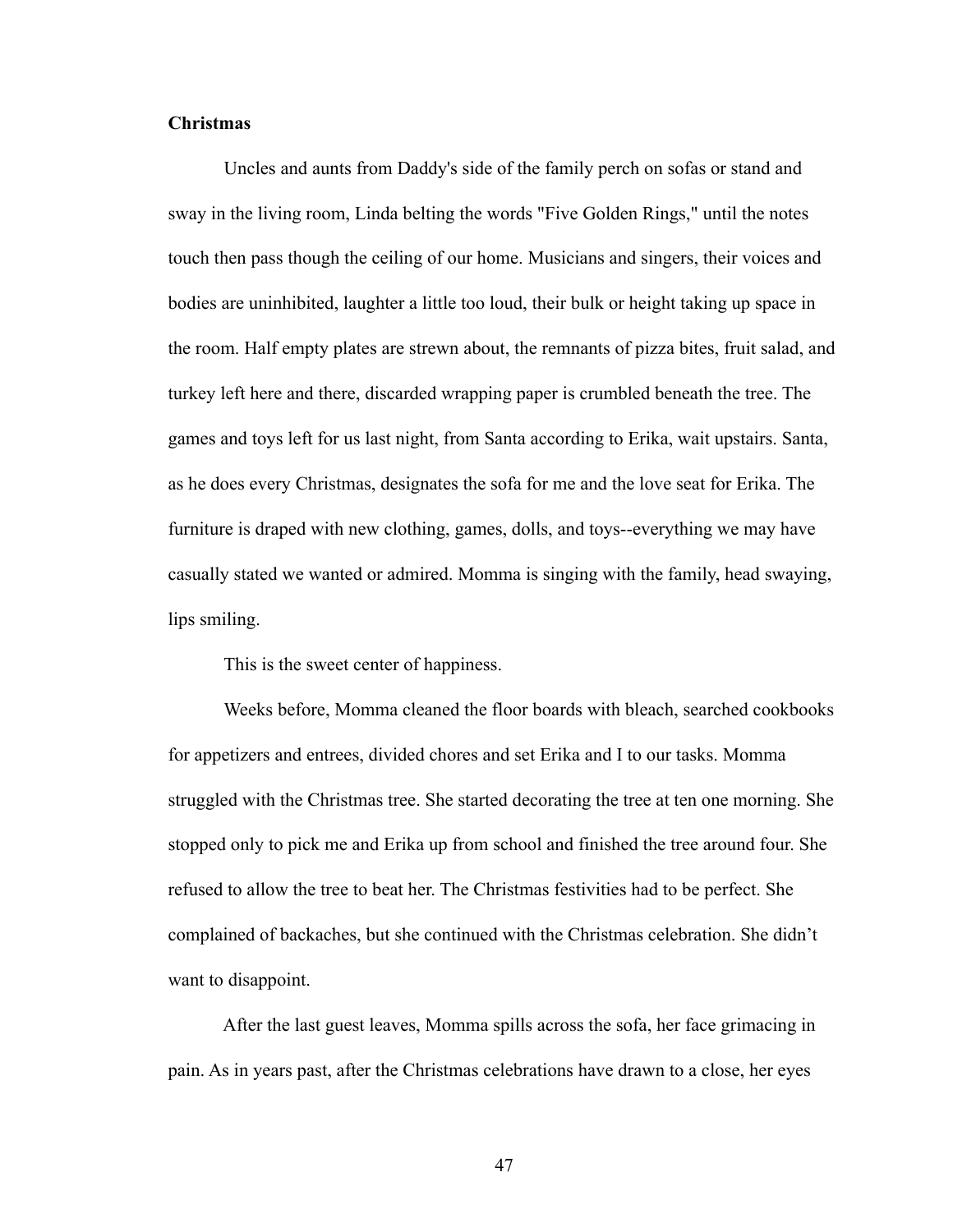grow dull as the new year approaches. Her voice is tighter, her words sharper. She retires to bed and leaves it only to pee. This year she's diagnosed with shingles. Angry welts appear on her back and she cries, from pain or sadness I'm not sure. Daddy stares into the television set. Erika plays with her Barbies in her room; I listen to Momma's sobs through the bedroom wall.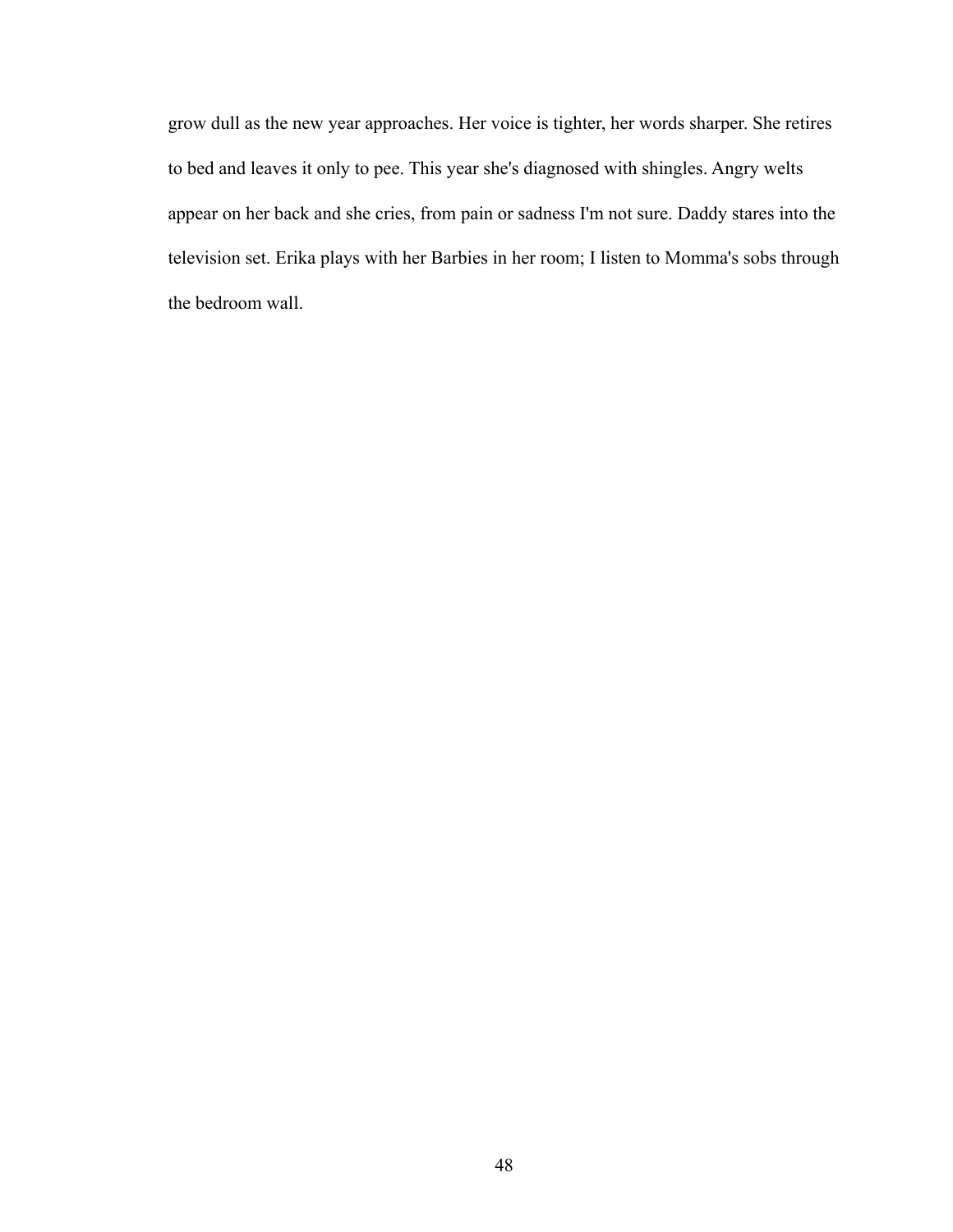### **Other Universes**

My mother's customers gave Momma advice, old National Geographic Magazines, and World Book Encyclopedias.

"Yes, Mary, you should let her babysit. Nikki can babysit my girls..."

 "Why yes, Mary, you should give her a chance to bring up that conduct grade. After all, its her first low grade..."

 "Here, why don't you take these. We just got a new set and don't need these any more."

 Momma manicured the nails of some of the wealthiest women in Memphis--old money.

 "Jewish money," she whispered with slightly widened eyes. I imagined bejeweled fingers and fur coats. She described how the women let her take the money out of their purses, their nails wet, fingers fluttering in the air.

 I slouched in the living room chair, lower lip stuck out in a pout. *Are you my mother or are they* flitted through my mind when Momma opened her mouth and their advice spilt out.

 Erika and I counted her tips, thick rolls of ones and fives Momma piled onto the coffee table. "Momma, you have over one hundred dollars!" I cried, staring at the money. I thought we were rich. I told my sixth grade classmates Momma owned the salon where she rented space.

 On Saturdays I sprawled across the living room floor and traveled around the globe through the National Geographics, repelling into an undiscovered cave, scuba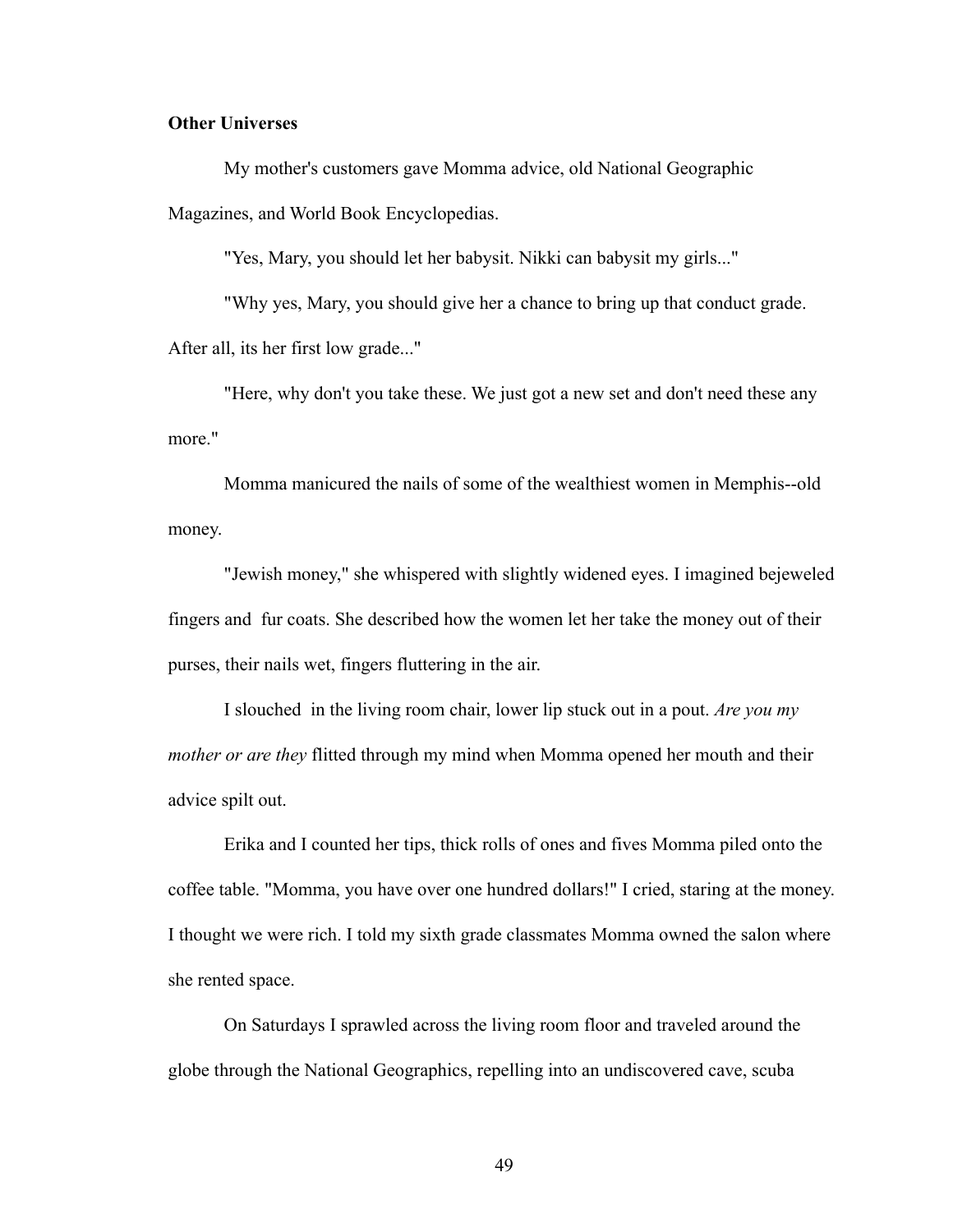diving among the coral reef, living among people even darker than me. The names of foreign cities tasted sweet; I savored them and the photographs of impossible colors and otherworldly landscapes.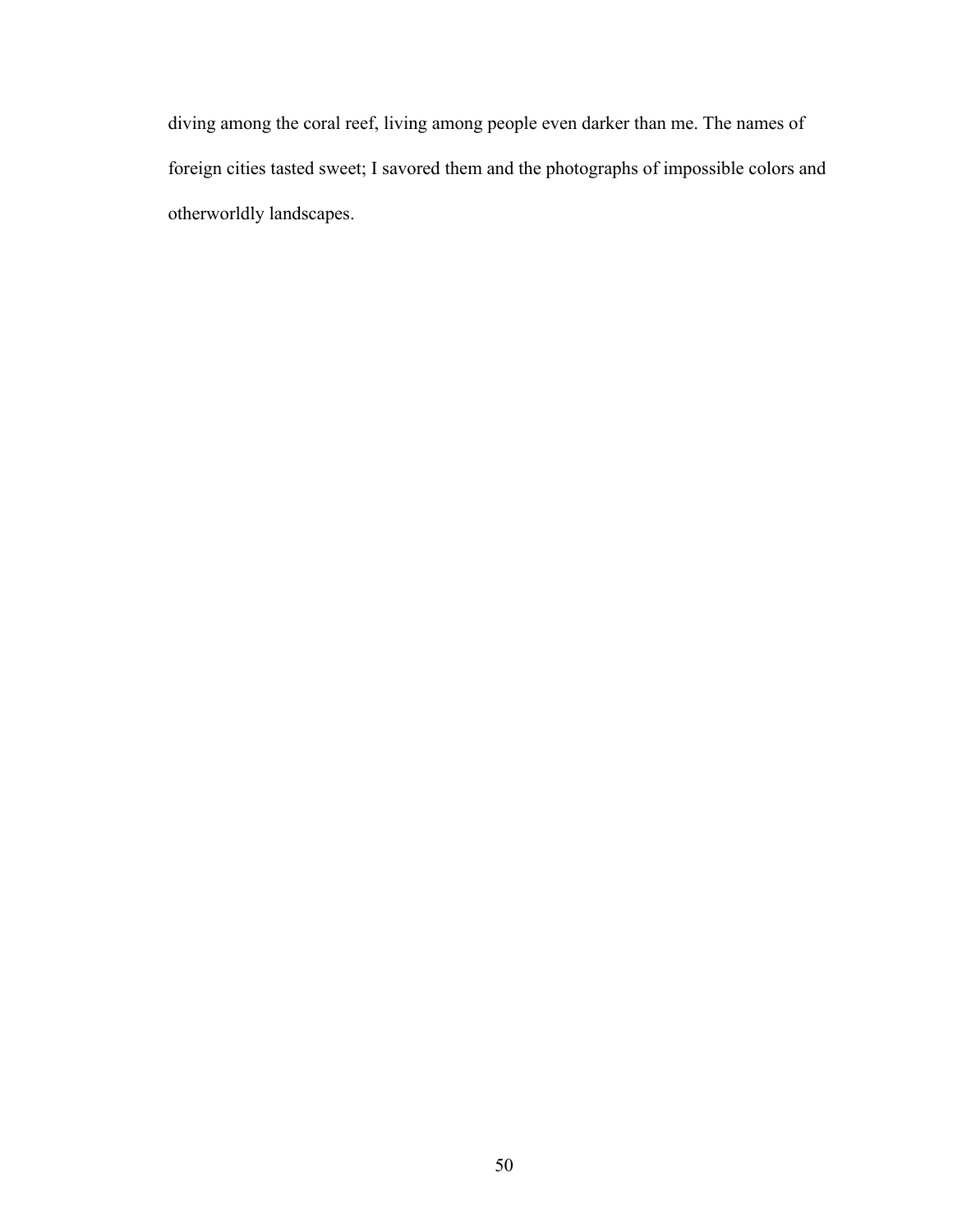### **Foreign Body**

I watched the runway models on CNN during Fashion Week, all impossibly thin, all impossibly tall, most impossibly white. I stared into the full length mirror in my bedroom at my pudgy belly and thick thighs. Looking at the runway models hurt. I practiced walking around my bedroom, swaying my hips, thrusting my pelvis forward.

 Later that evening, I lounged on the love seat reading the latest Sweet Valley High book. Momma and Daddy shared the sofa while Erika sprawled on the floor in front of the television. "Dee, look at your daughter!" Momma cried. "Nikki, stand up!" Every one looked at me. I spent the majority of the summer reading instead of playing outside. The children in my neighborhood suddenly seemed babyish and I no longer cared if anyone came over to our yard to play.

 "Look at her hips and thick thighs," Momma said. "The boys are going to be after her!"

I stood, feeling awkward and on display. Daddy glanced at me.

"Sit down, girl," he barked. Relieved, I obeyed.

 Those boys Momma mentioned didn't materialize. I stopped eating breakfast. Momma never liked cooking breakfast anyway, so it was easy to go without. I often forgot my lunch money and played jacks with the girls behind the school until the bell rang for the next class. Seventh grade year a male teacher held up a pencil. "Look," he said to the students that cluttered the hallway, " she disappears behind this pencil!" I giggled, elated, until someone started my nickname--giraffe.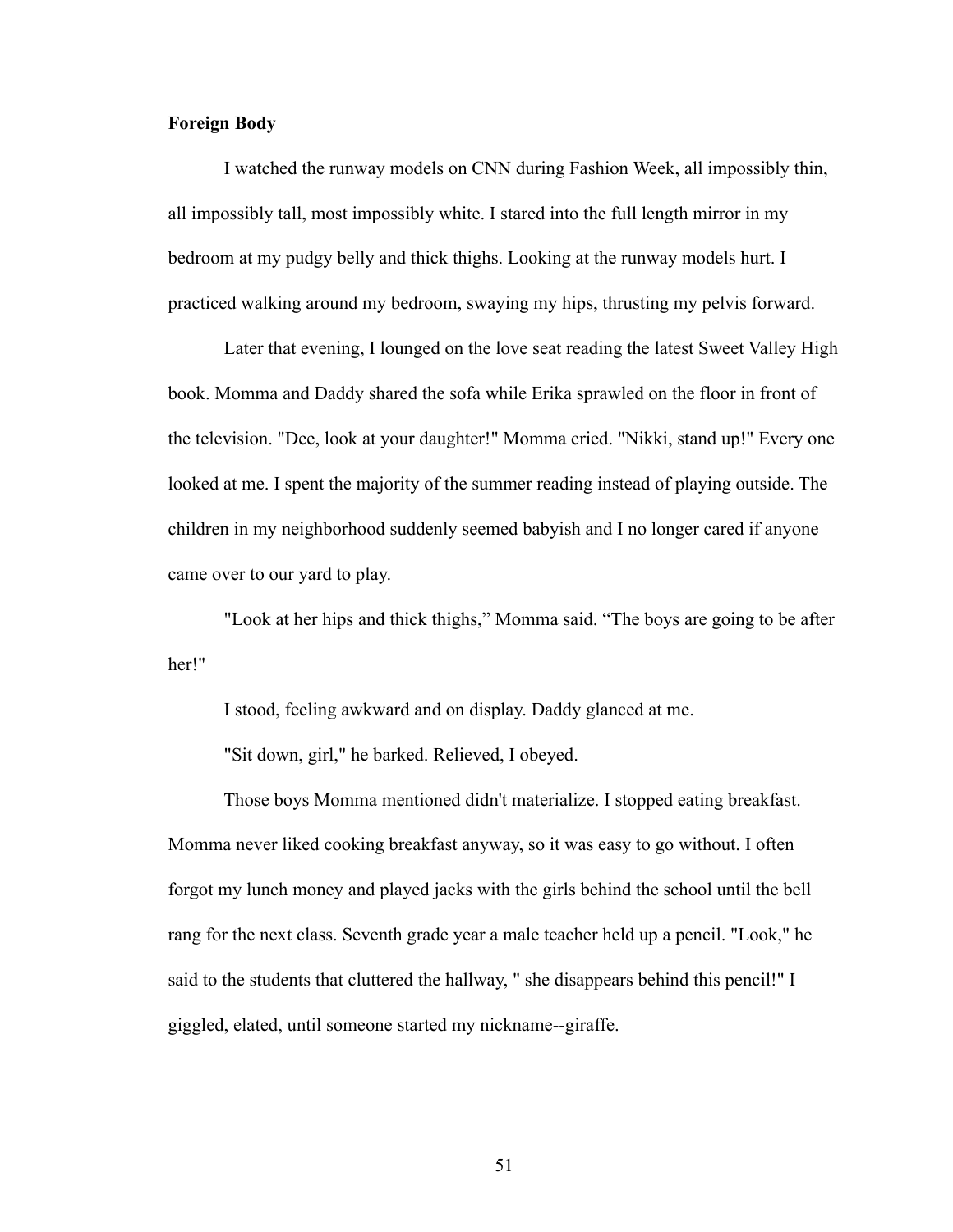### **Bangs**

*It's my hair,* I rationalized. I *can do whatever I want with it.*

 I sat in the waiting area of the beauty salon, the one on Elvis Presley Blvd. I equated with grown women and flowing, long hair. After months of begging, Momma finally relented and instructed the stylist to permanently straiten out my cottony locks so they stretched to my shoulders and brushed along my collarbone. I was one step closer to beautiful when I felt the weight of my hair swinging back and forth. The girls in class envied me, the boys begin to notice.

 Now I wanted to hide my high, wide forehead behind Chinese bangs cut from ear to ear. The hair cut would transform me from frumpy girl to beautiful young woman. Momma didn't approve. "Don't let them cut your hair," she instructed as I followed Daddy out of the front door. I sat with the creamy relaxer mixture on my scalp and hair ignoring the fiery pain spreading, anticipating numerous blisters along my hairline. I was ready with my plan when the beautician called me to the shampoo bowl.

 "I think I would look so much better with bangs," I sighed after my shampoo. As the beautician combed my hair out, the teeth of the comb scrapped across a few of the blisters. I flinched. The beautician paused before continuing her combing.

"My forehead is so high. Bangs would hide it."

"Do you want me to cut bangs?" she asked.

I hid a smile and pretended to think it over. "Yeah, I think so," I answered.

 The added bangs gave me an air of mystery. Long enough to cover my brows, the bangs accentuated my slanted eyes. I felt leaner, sexy, more grown up.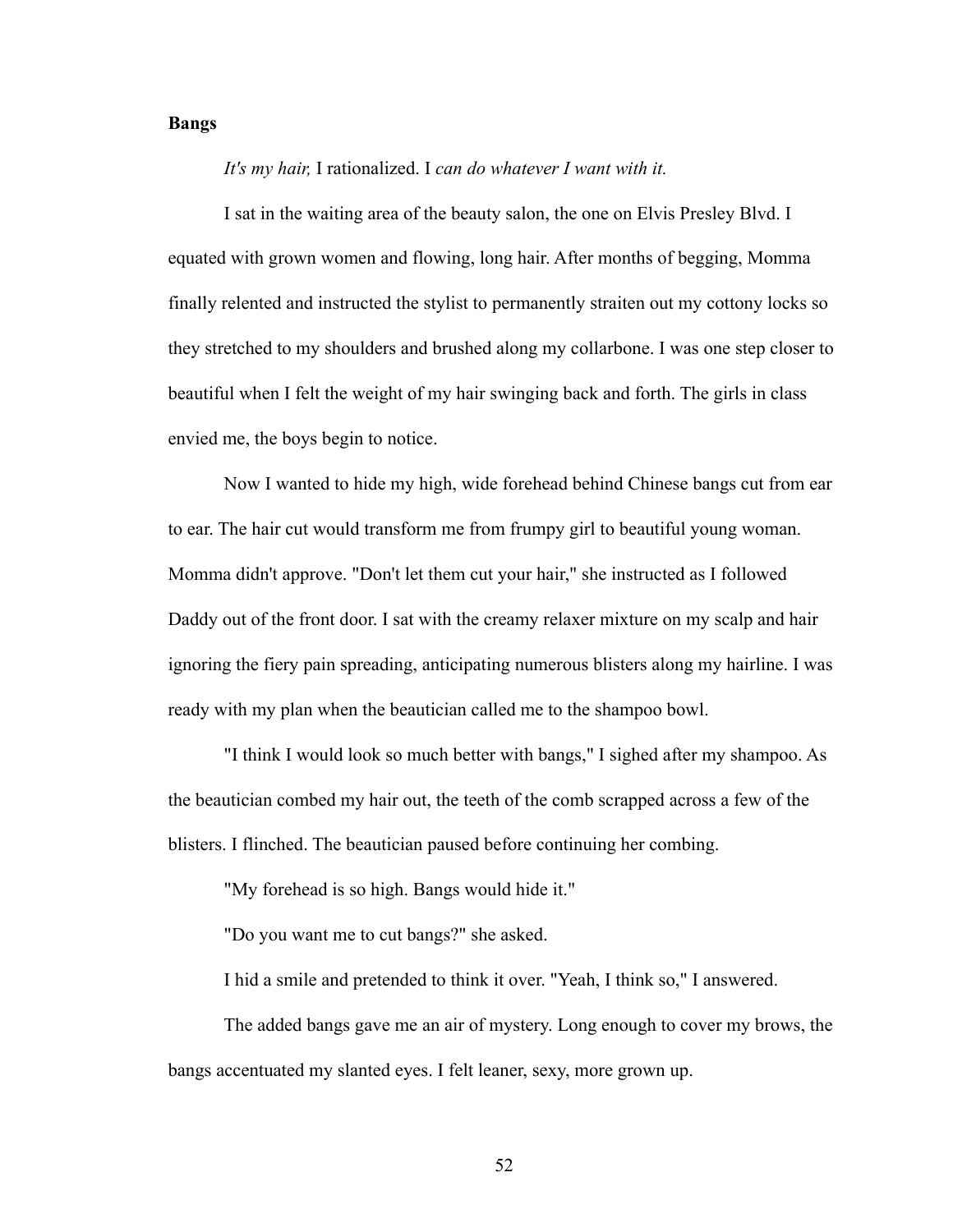When Daddy picked me up after my appointment and drove me home, I lingered outside under the carport. Momma came outside when I didn't come in right away. She held a comb in her hand.

 "Did they cut your hair?" she asked. I shook my head no. She brought the comb to my hair and combed out my bangs. Once she saw the even cut she brought the comb down on my bare arms. "I told you not to let them cut your hair!" she screamed. I cried, but reasoned there was nothing she could do about it.

 The next day she brushed my hair into a high ponytail. No bangs. I didn't wear my hair down for months. The boys stopped noticing.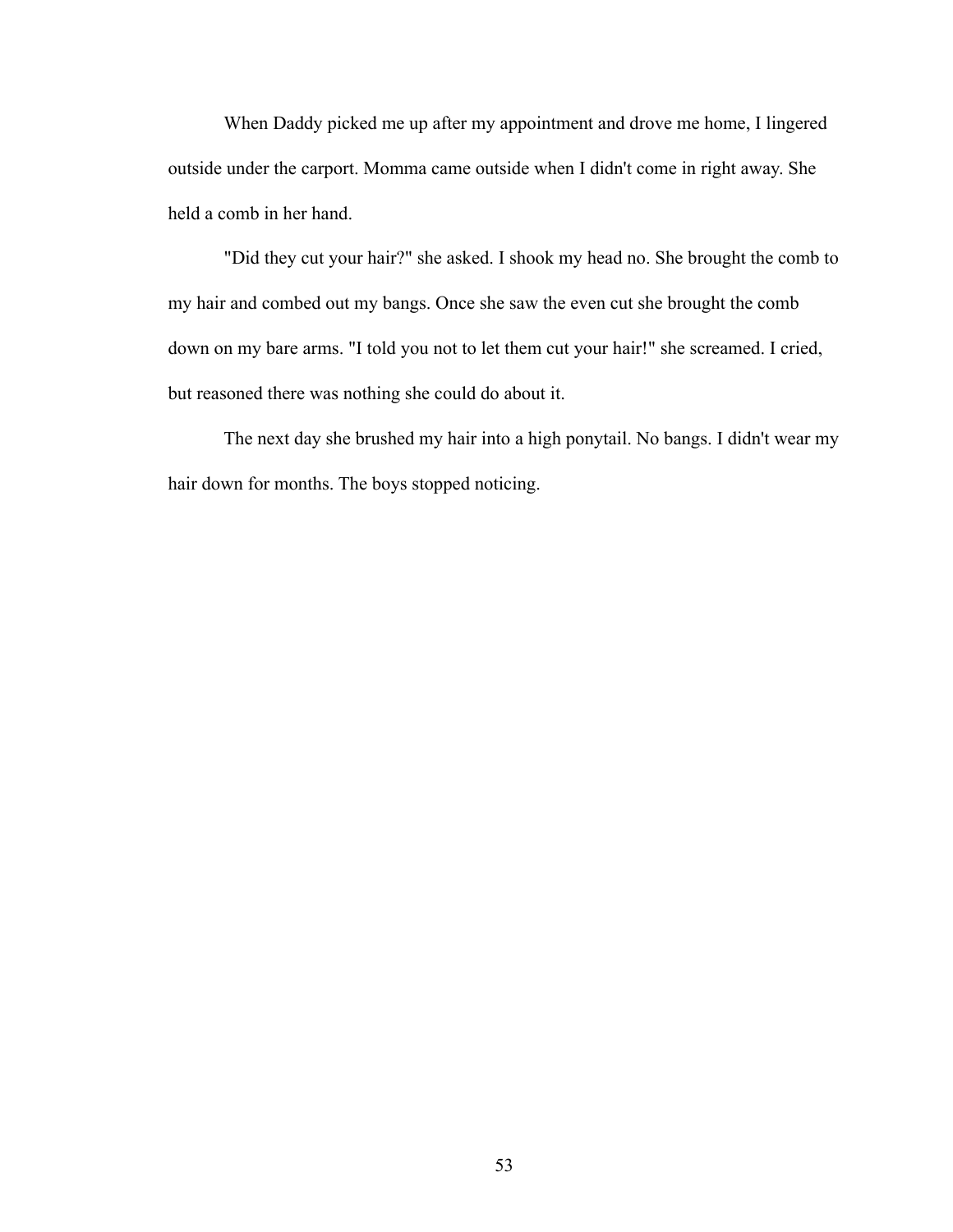### **First Baptist Church**

I sing with the choir, pitching my voice low, clapping my hands and enjoying the long white sleeves of the choir robe fanning before me. Momma sits in one of the pews. She announced she was coming to church with me this morning while I slipped on one of the dresses reserved for church. Usually Daddy just dropped me off, but this morning Momma parked and came in. She sits to herself, apart from the other worshippers who share the pew. She keeps her eyes closed during most of the service, swaying back and forth when the choir sings a hymn.

 "Your voice is high." Someone nudges me and I pitch my voice even lower. My best friend, Jennifer, is a member of the church and a good influence, or so Momma seems to think. I get to stay over at Jennifer's house and attend church on Sundays. I even got to stay at the church lock-in where I learned how to give myself facials and talked about Jesus. No one knows Momma well, so I keep an eye on her, missing most of the pastor's sermon. Towards the end of the service, the pastor lifts his arm and calls for sinners to give their lives to Christ, to cast their cares upon Him and be unburdened. Momma rises from the pew and stumbles forward, gripping onto the pews as she makes her way down the aisle towards the alter. I stop singing and stare. The pastor envelops her and her face is hidden from me. Hope and fear battle within me. Maybe this will help her. But where will my sanctuary be now?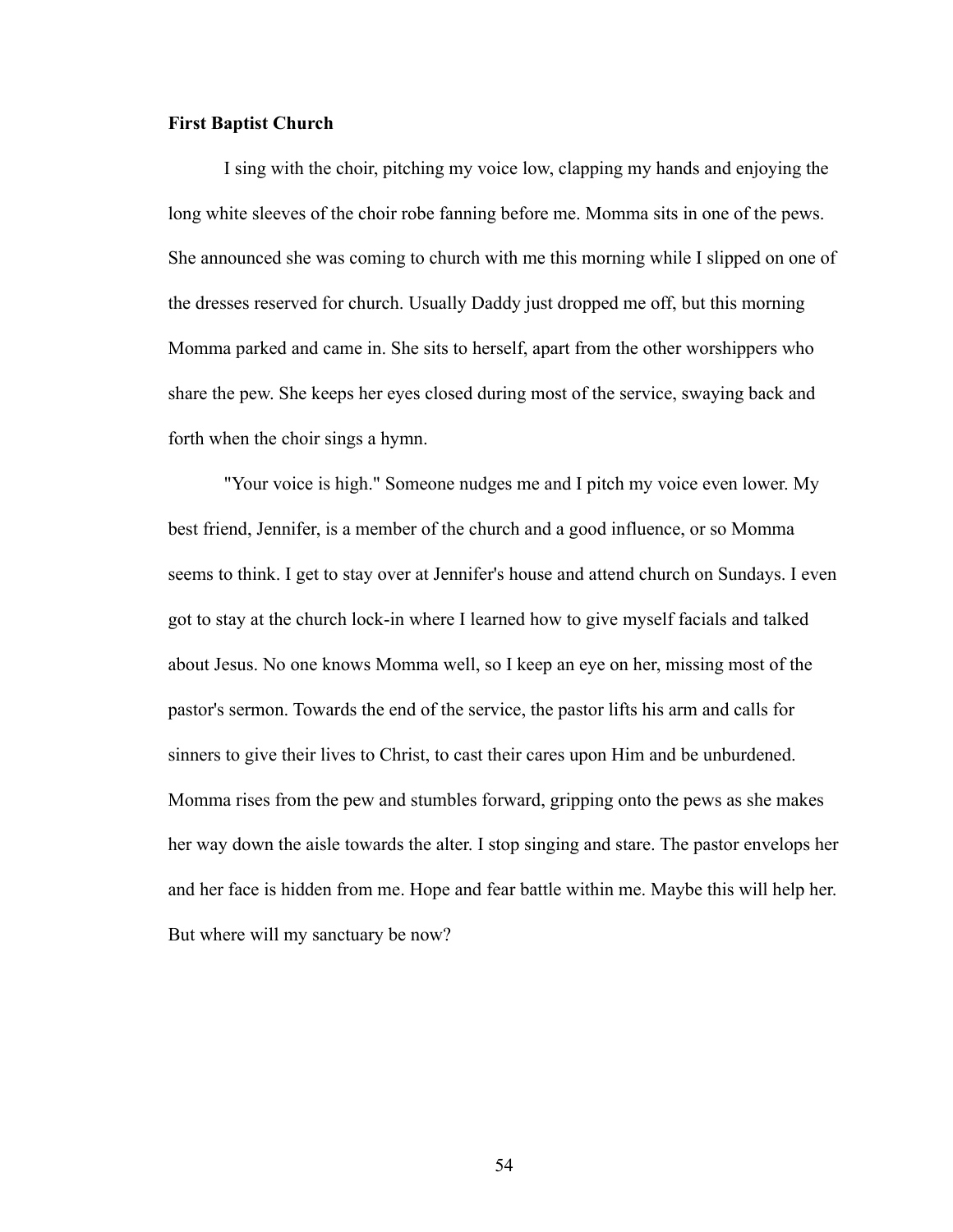#### **First Slow Dance**

We compared hairstyles and clothing ideas and guessed who was invited. Jennifer didn't share the guest list, but we knew boys were invited to her birthday party. The Friday morning of the party, Momma flat-ironed my hair, slightly curving the ends. I chose a gold, thin sweater that emphasized my curved, high backside and black stirrup pants that elongated my legs.

 "Girl, the party ain't 'til tonight!" a girlfriend exclaimed. Girls appraised me with side long glances. Boys found excuses to brush up against me. They *saw* me.

 Later that night during dinner, I spilled spaghetti sauce on my sweater. "Well, you can't wear that to the party now," Momma sighed. "And what did you do today? Your hair is all sweated back." Momma braided my hair into one braid down the middle of my head. The white, bulky sweater I wore hid all curves from sight, the white stirrup pants adding bulk to my thighs and calves.

 "Why did you change?" a girl asked, her arms crossed, her weight resting on her right foot, hip thrusted outward. I shrugged, and she rolled her eyes and strutted to the tight knot of girls standing on the wall. Even so, I danced. I shook, popped, and snaked my way across Jennifer's living room floor. Even so, during one of the slow songs, a tall, slender boy from class asked me to dance and pressed his pelvis against mine. His hard warmth pressed against me, my panties suddenly moist, our fingers entwined as we rocked and swayed.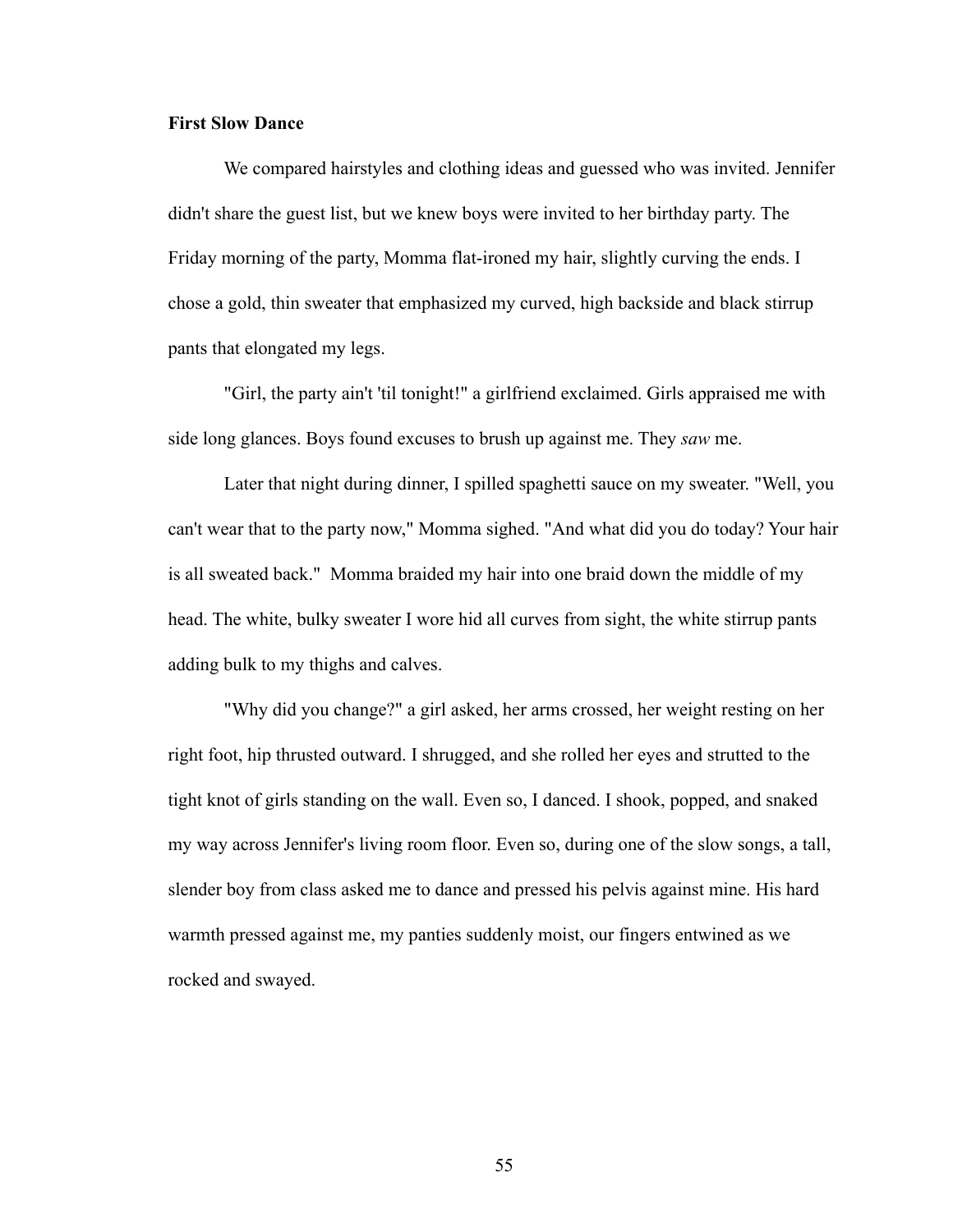# **Competition**

Girls were either pretty or smart. Latina and I chose smart. At first Tiffany competed for greatest number of books read or highest grade on a book report, but when the boys stopped teasing her because of her flat backside and called her house instead, she whispering over the phone under bedcovers so that her momma couldn't hear, she dropped out and it was just Latina and me. Our book reports were large, sprawling affairs of construction paper and wire. Mrs. Gleaton, our eighth grade language arts teacher, bragged on her 'A' students, admonishing me only to read something other than Stephen King.

 I visited Latina's church, Mississippi Blvd., and I convinced Momma to let her visit our house. Once. This in no way lessened the competition between us.

 "Hey, who is uglier?" the boy asked, pointing towards Latina and me. We sat in our desks, waiting for Mrs. Gleaton to begin the next lesson. I held my breath as a classmate stared at first me, then at Latina, his eyes narrowing and head cocked to the side.

"I say they 'bout the same," the boy said. We both exhaled.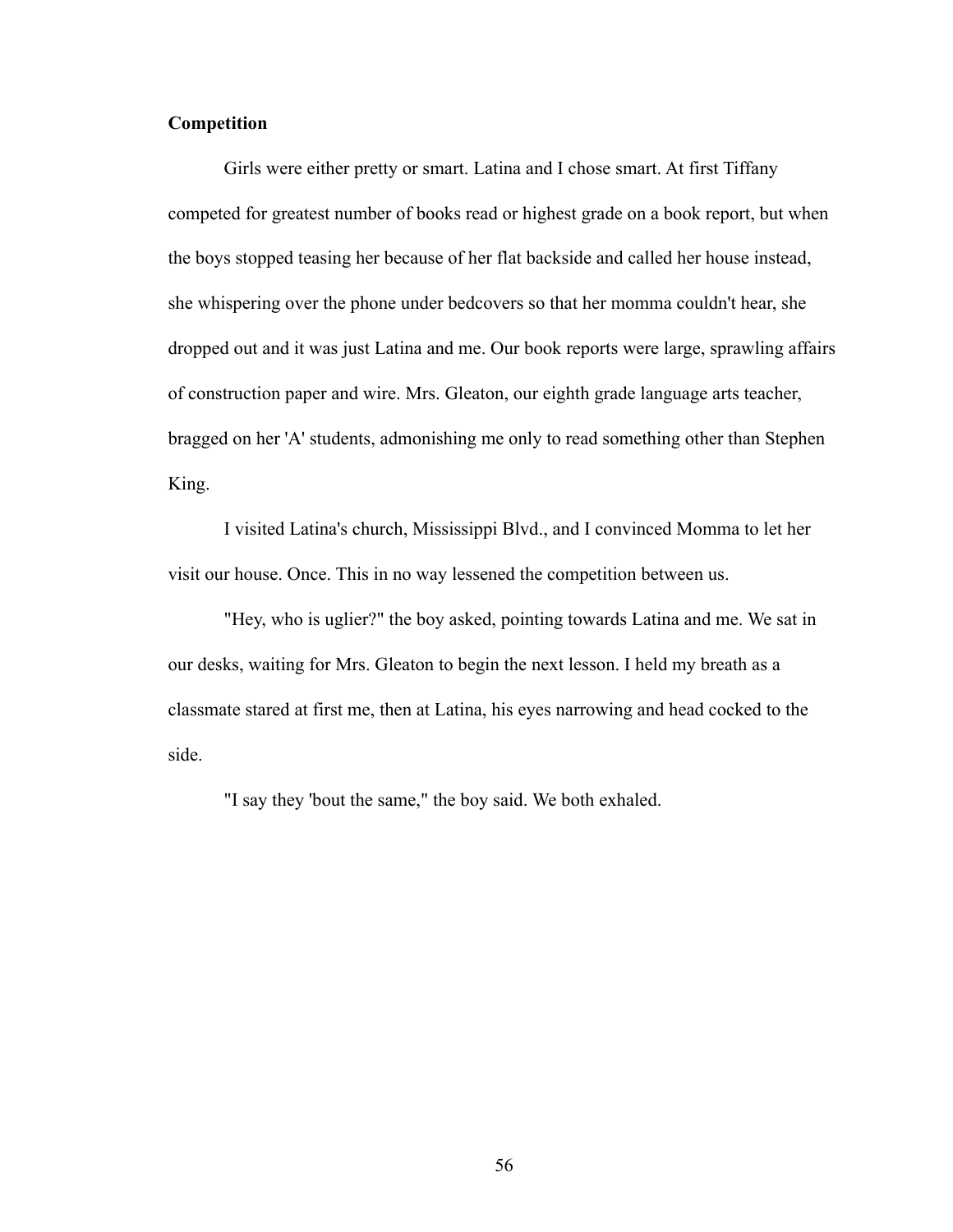## **Birthday**

The age never mattered, but the way Momma smiled and widened my universe did.

 Our family celebrated the entire week of your birthday. The week of your birthday, you shared your favorite meals with the family, your Aunt Danette dropped by with the very toy or doll you've pined for for weeks, and everyone sang "Happy Birthday" while standing around a cake with candles. One year, Daddy gave me a black and white silk blouse. I stood in front of the blouse hanging on the doorknob of the tiny den, afraid to touch the silky material. It was magic the way it flowed from the hanger. I was astonished that Daddy picked out such a garment and cried when I outgrew it.

 In the polaroid Erika and I kneel before a chocolate cake. The number of candles is unclear, but chocolate was and still is my favorite, so it could have been my birthday. We are each holding two Cabbage Patch dolls, Tallulah, Camille, Eddie, and Louis, we're wearing matching headbands, hers pink, mine blue, and we're smiling into the camera.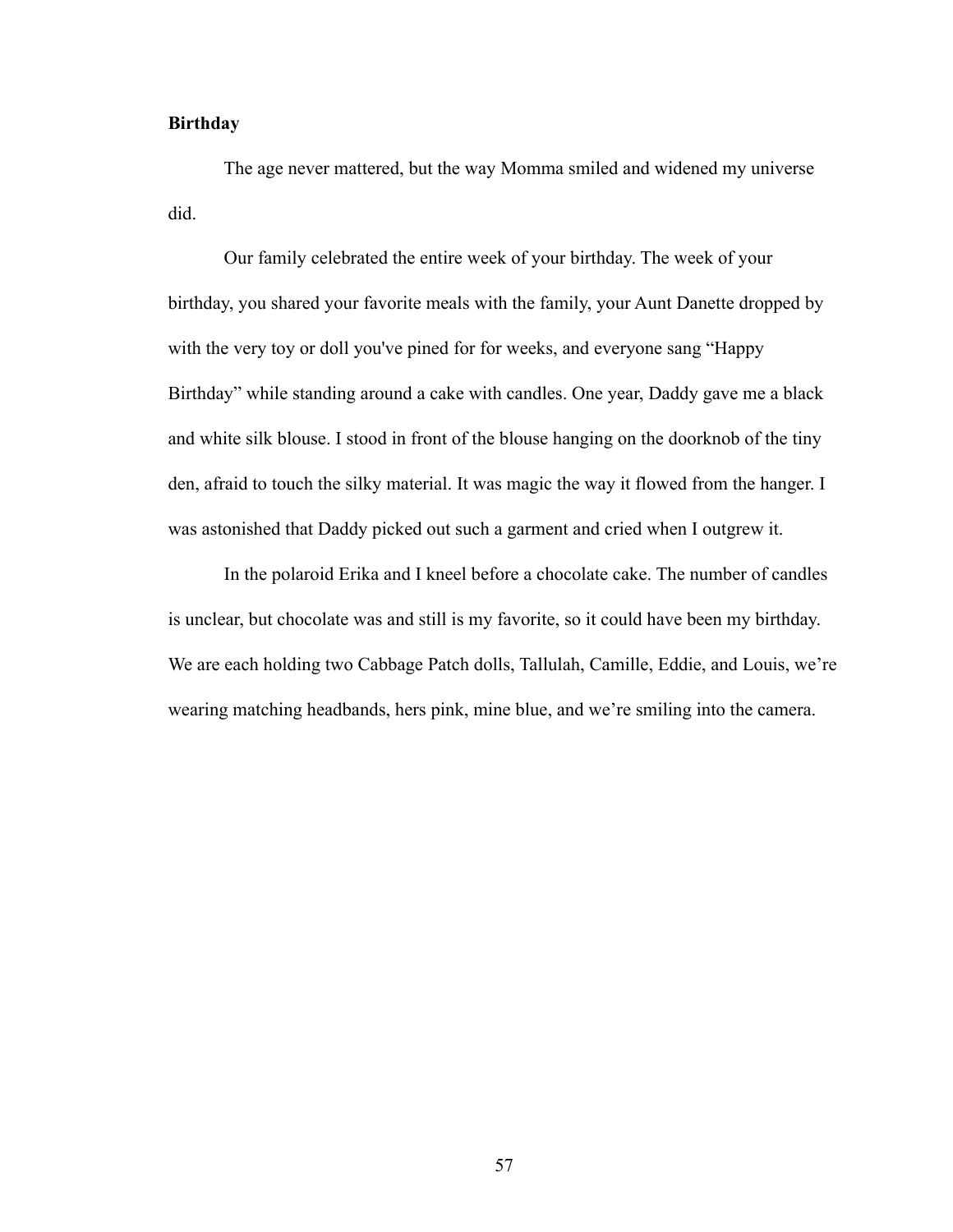## **Future**

"Well, my customer said if you want to transfer, I should encourage you," Momma said. It was after work, and Momma wasn't ranting about the dishes in the sink or the fact that Daddy hadn't started dinner. She placed an application for transfer on the kitchen table where I sat. "You know you're not going to know anybody, right?"

 I knew. But Longview Middle ended in the eighth grade, and I didn't want to continue in the same neighborhood schools where fights and not academics were the focus. My C.L.U.E. teacher emphasized college. College was the ticket to having my own house, my own job.

 Momma stood in line at The Board of Education to receive an application for optional transfer. If accepted into Bellevue Junior High, an optional school that focused on challenging, college preparatory classes, I could fill one of the coveted spots in the ninth grade class and then transfer to one of the best high schools in Memphis, Central High. I looked forward to meeting new students and resented the four or five students who were also seeking transfers from Longview. I sought a new beginning.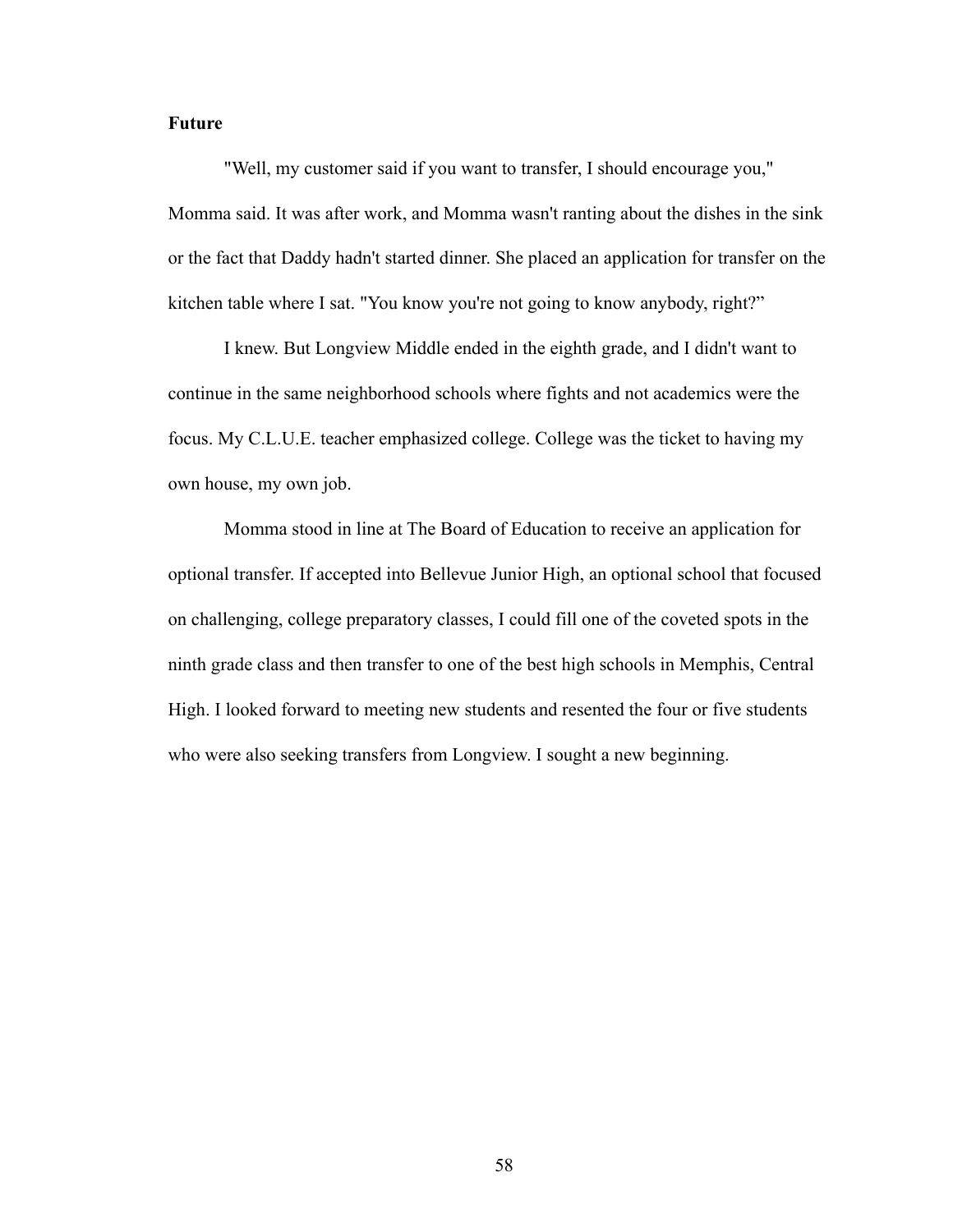### PART II

#### **Ninth Grade Dance**

I once wished her dead.

 When I was in the ninth grade, Momma rented a beautiful black and white dress for my ninth grade dance. The black and white lace top was strapless, but when Momma doubted aloud if the dress was appropriate for a fourteen-year-old, the saleswoman added satan strips to the bodice to preserve my modesty. The skirt was a billowing cascade of ruffles that descended to the floor, and for the first time, I felt undeniably beautiful.

 The day of the dance Momma was furious, I'm sure about an imagined wrong, and Daddy tiptoed around her to prevent additional outbursts of anger. I was too excited about the dance to be cowered by Momma's anger, and I imagined my classmates' surprise at my newfound beauty. Momma, my sister, and I went to Granny's to get dressed, and Granny, who wasn't one to be generous with her compliments, also agreed that the dress was beautiful.

 I kept looking out of the windows, waiting for a carriage, or at the least, a limousine to pull up to the curb in front of Granny's house, because surely on this day when I felt the most beautiful, all of my dreams would come true. Momma asked me to turn around as she fluffed the skirt of the dress, attempting to make it look fuller, and in my eyes, more princess like. We were waiting for Daddy to arrive before we left for the school's gymnasium, but he was running late. Once my appearance was pleasing to Momma, I sat near the window and waited.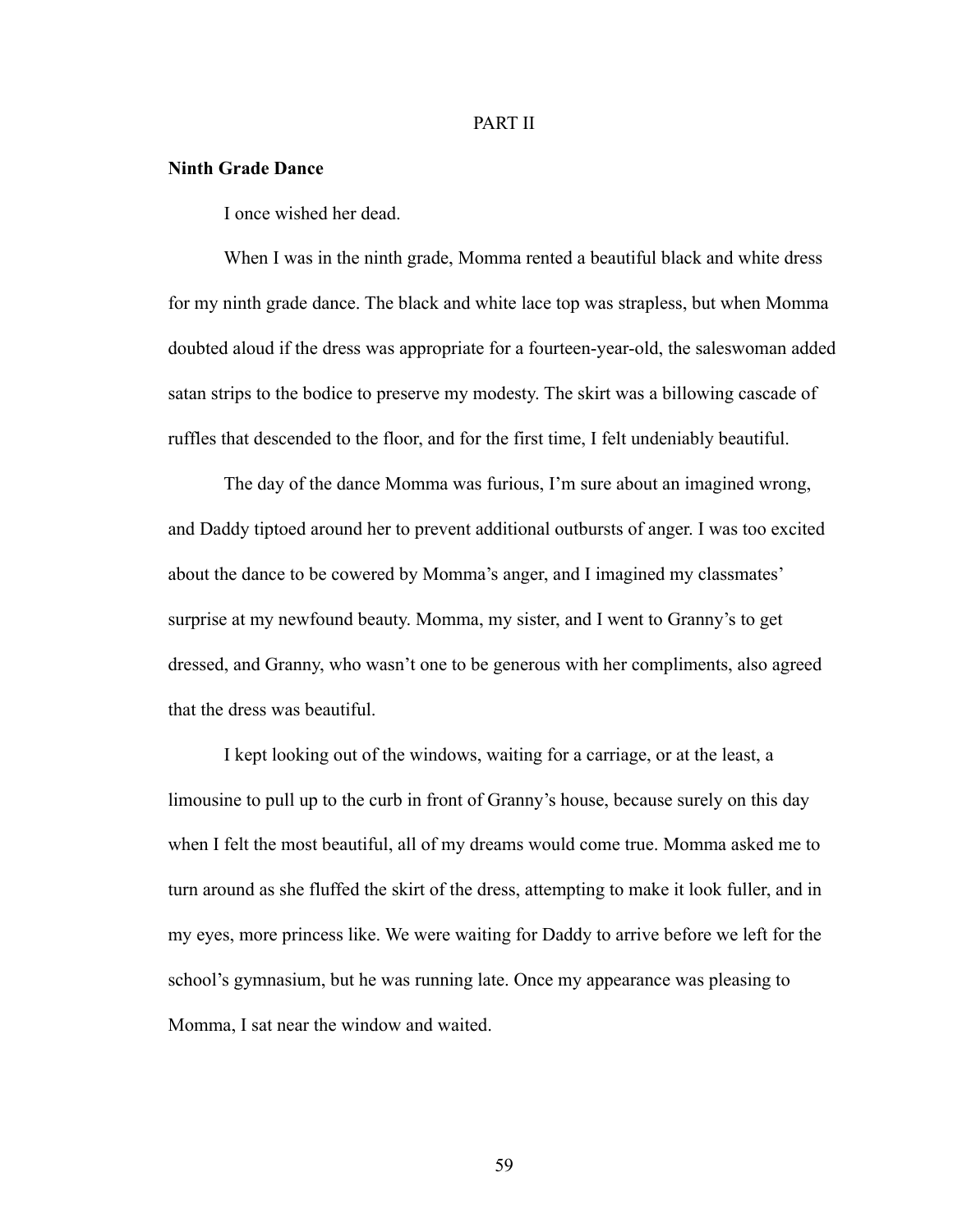Eventually, Daddy pulled up to the curb. When he got out, he held in his arms a huge bouquet of red roses with baby's breath clinging to some of the stems.

"Daddy's here!" I cried.

 No, he wasn't driving a carriage or a limousine, but roses would be my first gift of flowers ever, a perfect first rite for this night when I was everything I've always wanted to be. I glided onto the porch as Daddy ran up the stairs. When I greeted him, Daddy said a quick hey and ran inside, still carrying the roses. Perplexed, I followed him. Standing in the living room, Momma stood staring at the floor, arms crossed while Daddy apologized to her. The roses, the baby's breath, was for her, not me. An ache thrummed in my chest and spread outward. Thwarted, again, by her. She always had to be the center of attention. Even on this perfect day, the day when all of my dreams were to come true, she had to have Daddy's complete attention and devotion. I rehearsed past slights and wrongs, the pretty bedroom set I pleaded for and Daddy saying that a girl needs nice bedroom furniture, and Momma kissing him full on the mouth and dragging him from the room, saying that I didn't need anything. Momma running to Daddy each and every time I had an attitude with her, gleefully reporting the many ways I failed to live up to her expectations. She was the willful girl determined to get her way whereas I was the one who sighed, rolled my eyes, and whispered to myself that she needed this, that she was angry and tired, and sad all the time, and maybe this will help. She had sex and her anger. I had nothing.

I willed her heart to stop.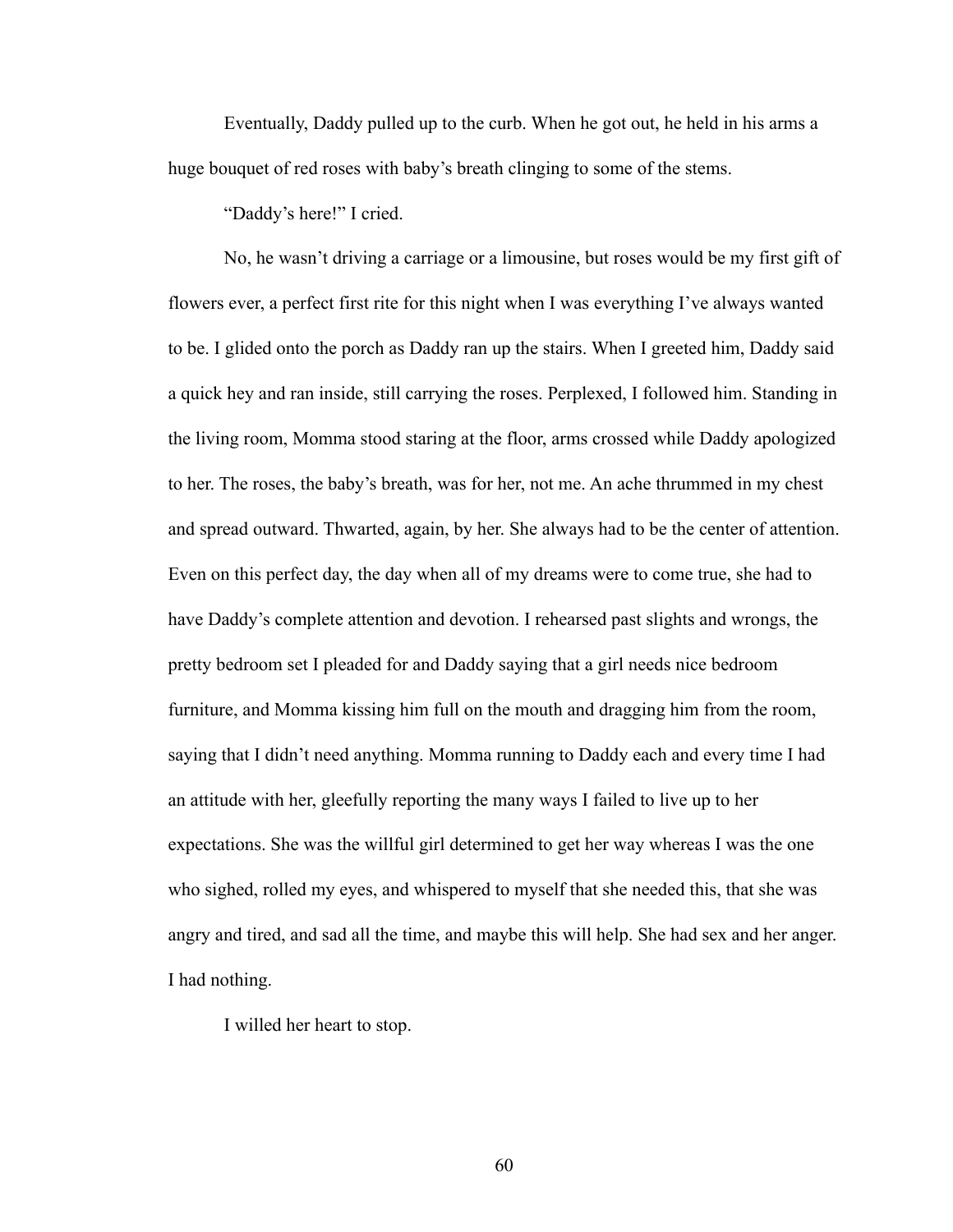### **Boyfriend?**

We met under the stairwell near the side entrance to the school. His father was white, mother black. Throughout high school he claimed white as his race and declared his right to choose. I silently disagreed and pitied him. No matter what he chose for himself, the world would look at his bushy black brows, thick black hair, and slightly tanned skin and think *black*. Attracted to his defiance and his 5'10 bulky frame, I met with him often, allowing him to explore beyond the elastic of my panties and enduring his searching, thick tongue. Beyond the stairwell, we did not meet at my locker or sit together in the cafeteria. But in the stairwell, he saw me.

 "Ooh look! They courtn'," the woman exclaimed. We didn't hear her and her companion open the door to the stairwell. They peered around the corner, two middle aged women who may have worked in the office as secretaries, their heads cocked to the side, their eyes peering into the darkness. They must have heard my imitation of the moans I heard on *Cinemax After Dark*, the obligatory sounds of feminine pleasure.

 I slid behind his bulk, trying to shield myself from their stares. "Come on," one of the women finally said after an eternity. When the door banged shut behind them, he took off around the corner and up the stairs.

"Wait, which way did they go!" I yelled after his retreating frame.

"That way!" he pointed towards the door and fled.

 I wanted to know which way, left or right, did they go once they went through the door, but he had no way of knowing that. I cracked open the door and peered out. No one. I eased through the door way and towards the front of the school. I sat on the steps of the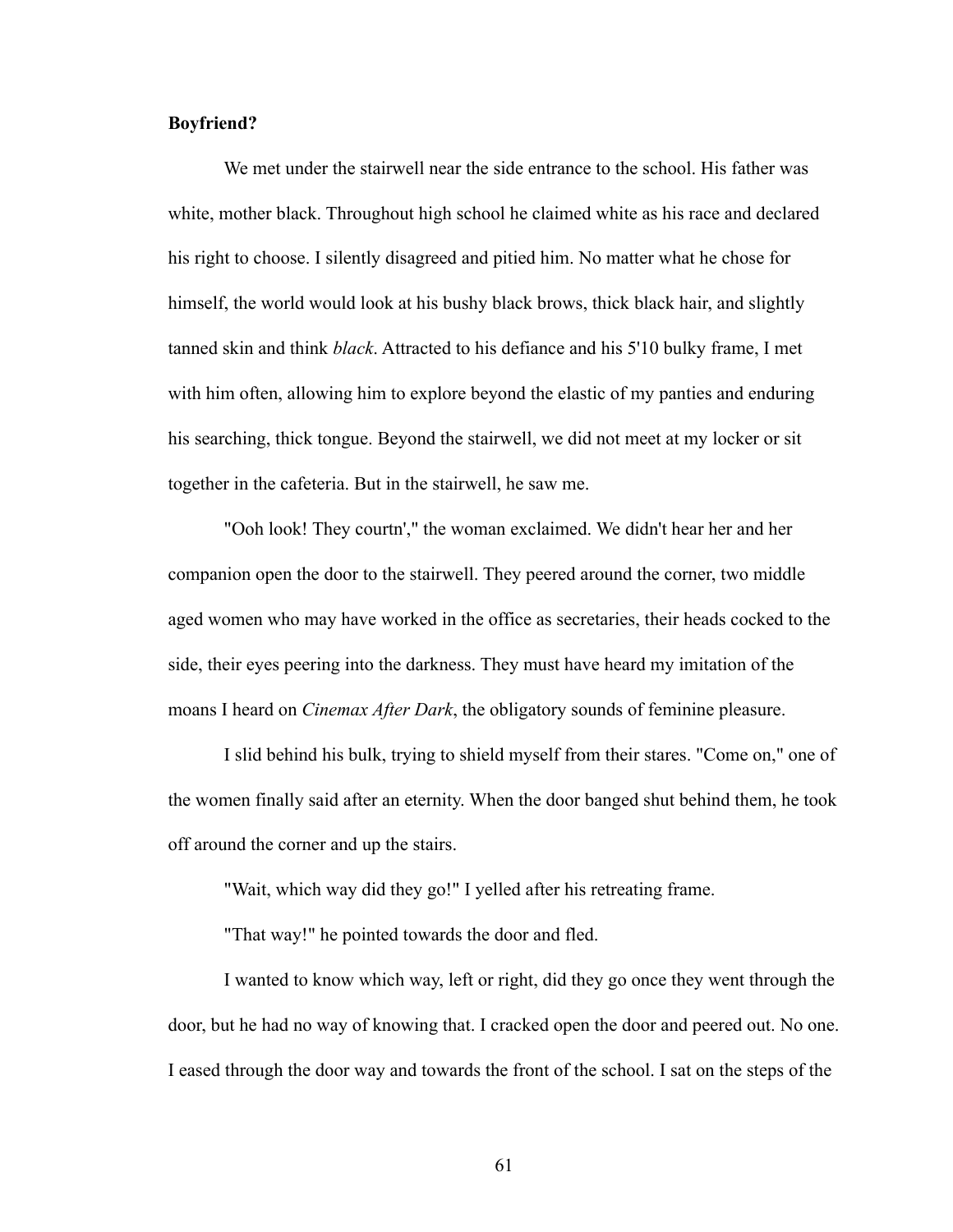school watching the cars zip by. Two hours after the last school bell, the cars no longer crept cautiously down the school road. I waited for someone to remember to pick me up from school, my books stacked neatly beside me.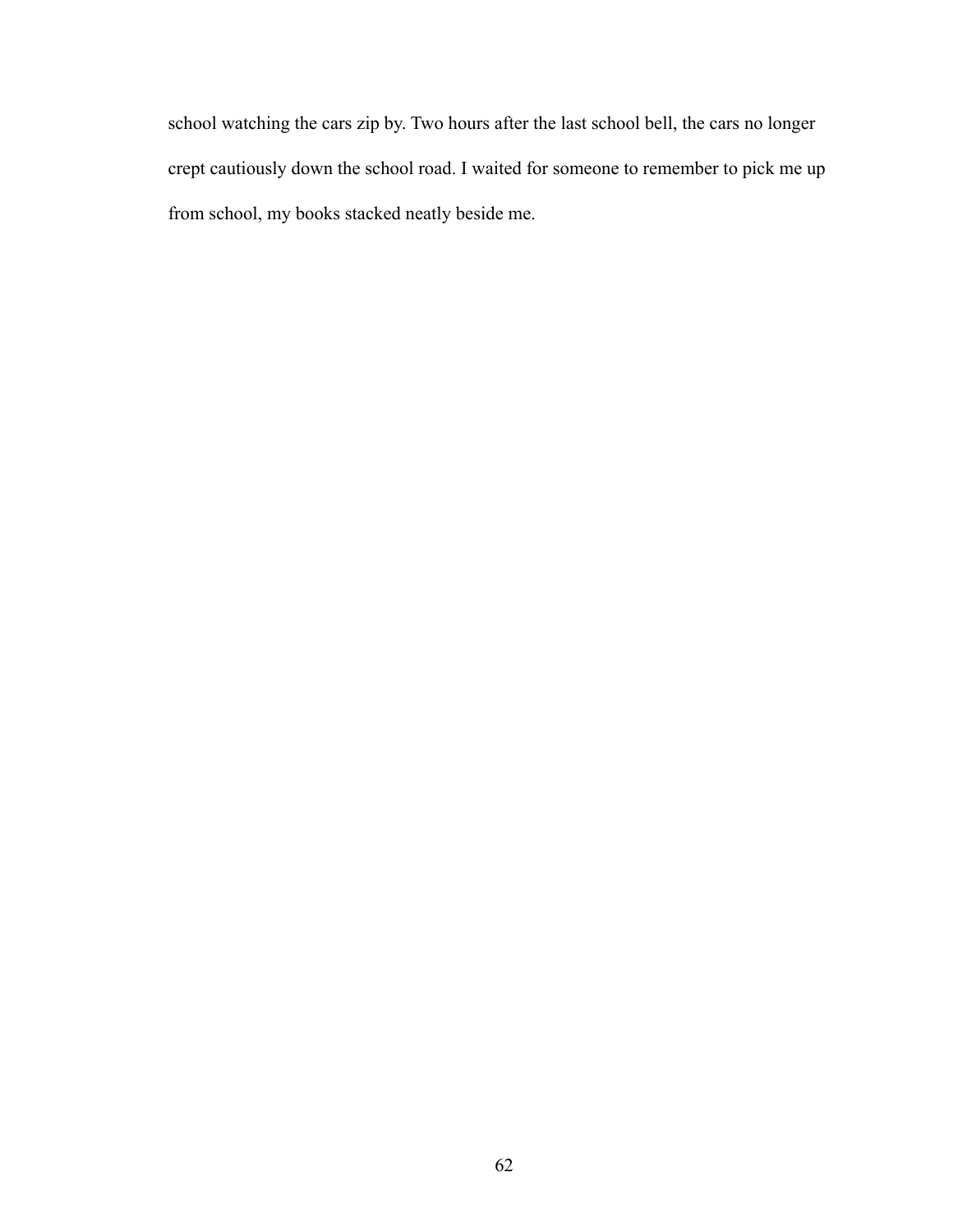## **My Own Dark Days**

I sit at the table in front of the room to the right of the science teacher's desk. An imagined spotlight illuminates the desk and its occupant, showing every flaw and weakness. I'm in class after a week's absence. The doctor couldn't find anything wrong with me, so after the fatigue, the listlessness, the migraines and the constipation, Momma shrugged her shoulders and sent me to school.

 "Where is your science project?" the teacher asks. I shrug without lifting my eyes from the desk. At Longview, the students were never expected to complete science projects. I couldn't concentrate on the lessons at Bellevue. The world grew hazy, undefined. Assigned books went unread, homework uncompleted. My pre-algebra teacher, absent three days out of every week, neglects to leave work for the substitute. I never grasp the meaning behind the hieroglyphics, yet I receive a passing grade at the end of the year.

 I crouch in my desk, not speaking, terrified of the teacher addressing me. She doesn't, and I dart out of class the minute the bell rings.

 In English, I marvel at a classmate, Mikki, who sleeps during class yet always answers the teacher's questions correctly and earns straight 'A's'. The teacher looks at me. "We've received word on the writing contest at Central High. Lonette, you placed first for the ninth grade submissions."

 The migraines and body aches occur less frequently. My transfer to Central High is approved.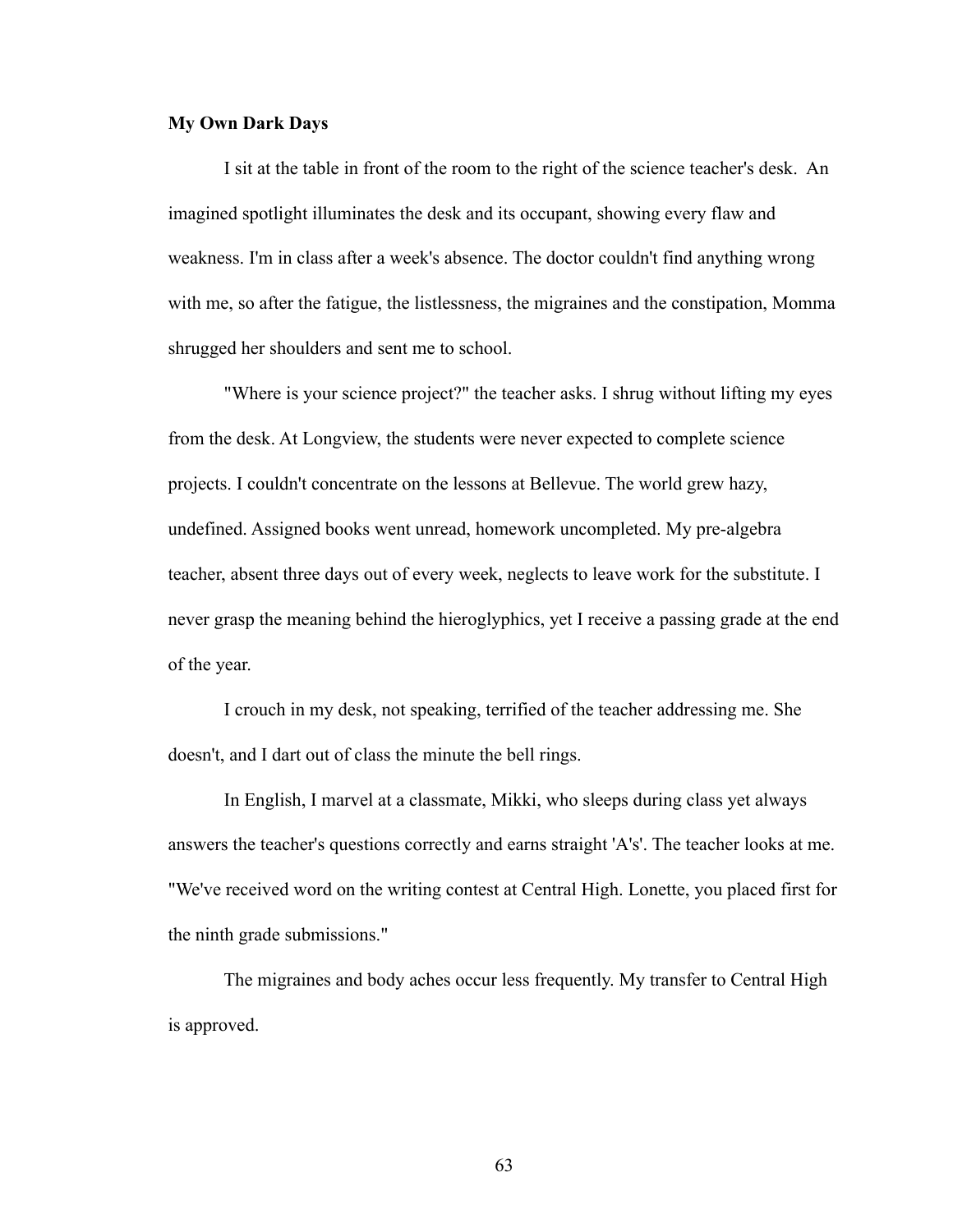## **Holding My Breath**

I inhale, my chest rising, nostrils flaring, as the city bus pulls up to the curb, hissing and spewing smoke. I wait in line with other Central High students to climb onto the bus and drop my change into the box. "Hey, you should be a model," the bus driver says with a wink. I smile and find a window seat towards the back doors, my black dress billowing behind me. I've taken to wearing all black and asked the hair dresser to dye my hair a black the sun turns blue. I cradle my books to my chest and watch the streets of downtown Memphis roll by.

 Earlier during one of my afternoon classes the intercom crackled my name and asked me to stop by the office before leaving school. "Your mom left a message for you to take the bus today," the secretary intoned while handing me the message. I sighed. A message meant Momma wasn't having a good day. She would probably pick up Erika, who attended middle school across town, but she wasn't up to picking up her eldest.

 Downtown I step from the bus into court square to wait for my transfer. I think about the lunch money I saved by not eating in the cafeteria. I could slip into one of the joints off the court for a cheeseburger, but I decide to wait on a bench and watch the pigeons pillage bread crumbs from the sidewalk. I exhale. Twenty minutes later, my bus arrives. I inhale and climb aboard. I again search for a seat towards the back near the rear doors. It will be a long ride, almost to the end of the line. I sit near a window and feign reading. I'm really dreaming of alternative universes. Fictional characters. Chinese dragons and worm holes. The book is to keep interested men at bay.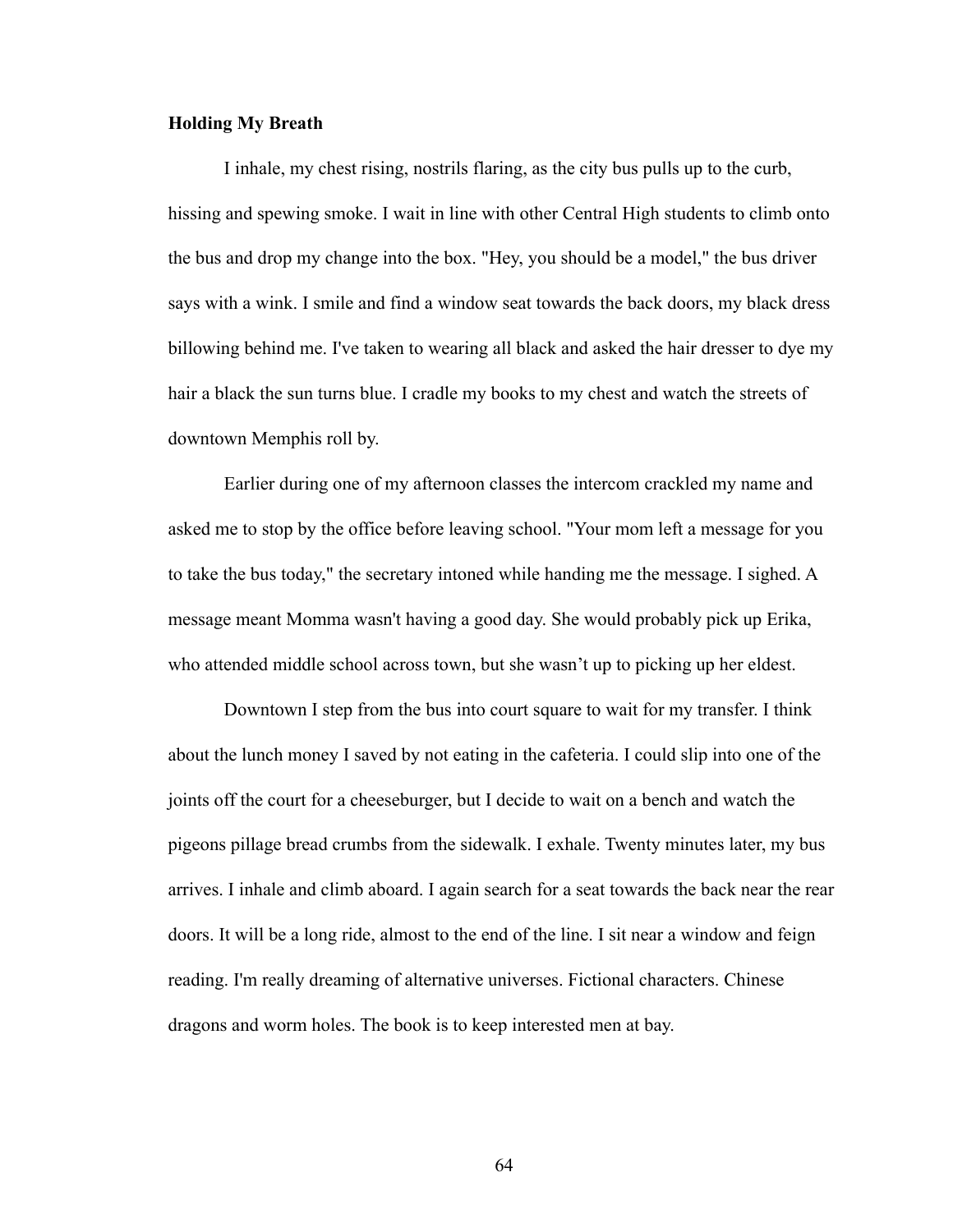"Hey, slim," a man in a green army jacket says with a nod upward, what I think of as the universal black man hello. When I don't respond he hurrumphs and shifts his weight in his seat. He's sitting to my left, across the aisle, one seat back. I'm very aware of his presence without looking over my shoulder.

 "Fuck you, bitch," he says. The other passengers say nothing. I say nothing. I stare at my book. The bus stops, then continues. People climb aboard and get off. I try to remain still, not attract attention. Eventually the man gets off. He doesn't say anything as he leaves. When the bus pulls away, I look up from my book and out the window. Memphis slides by.

 When the bus finally arrives at my stop, I step from the bus and stand in manicured grass on Levi. I exhale. I look both ways and cross the street. Across from Levi and around the corner stretches my street, Lillian. Momma will be waiting. I prepare to inhale.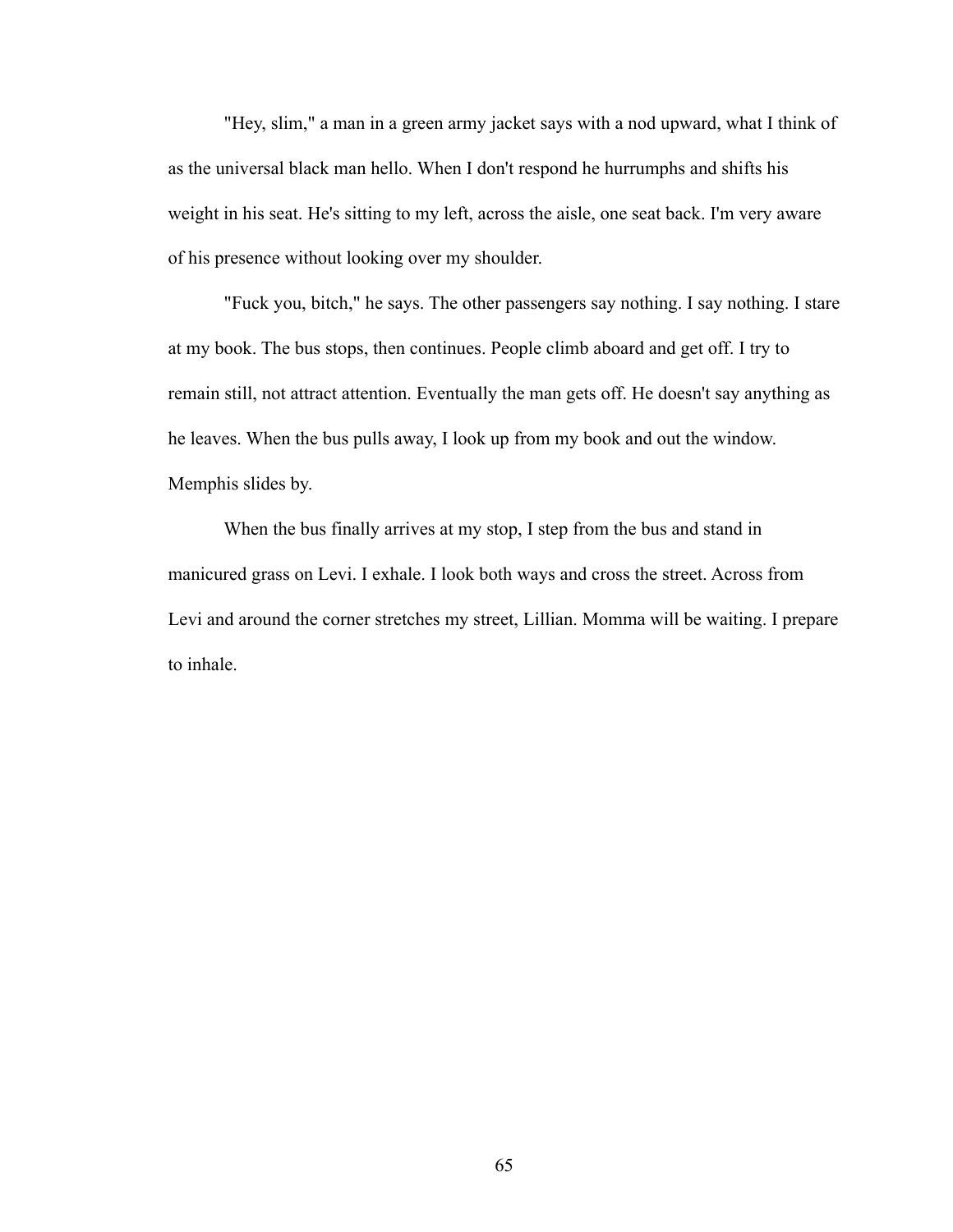## **Necklace**

"Hey Daddy, what's this?" I asked, holding up the gold necklace left twisted on the dashboard of his red Chevrolet. It looked like the 14k gold herringbone necklaces that were popular with my middle school classmates. Girls displayed their boyfriends' gold, their leashes prominently draped across delicate collar bones.

 "I found it in the parking lot," Daddy said while navigating school traffic. Now a high school student, I wouldn't dare wear the necklace to school. My fashionably dressed peers would be merciless with their teasing if I dared to wear something so out-of-date. I placed it back on the dashboard and forgot about it 'til that afternoon.

 Daddy dropped me off at school in the mornings, but Momma picked me up some afternoons. That afternoon, I mentioned the gold necklace and laughed about how outdated it was now. Momma glanced at me in surprise. "So he found the necklace," she said slowly.

 "Yeah. He said he found it in the parking lot at work," I said. Momma continued driving, I thought listening to my babble.

 The next morning, Erika and I awoke to screaming and shouting. We dressed for school, trying to ignore the rage that swirled around the home, landing haphazardly onto whomever was in its path. Momma thought a woman, maybe a girlfriend of Daddy's, gave him the necklace. And I'm the one who told her about it.

 Right before Daddy and I left for school, Momma stood at the top of the stairs and pointed at me. "Well, since you tell her everything, go fuck her!" I stumbled to the car, Daddy following after me.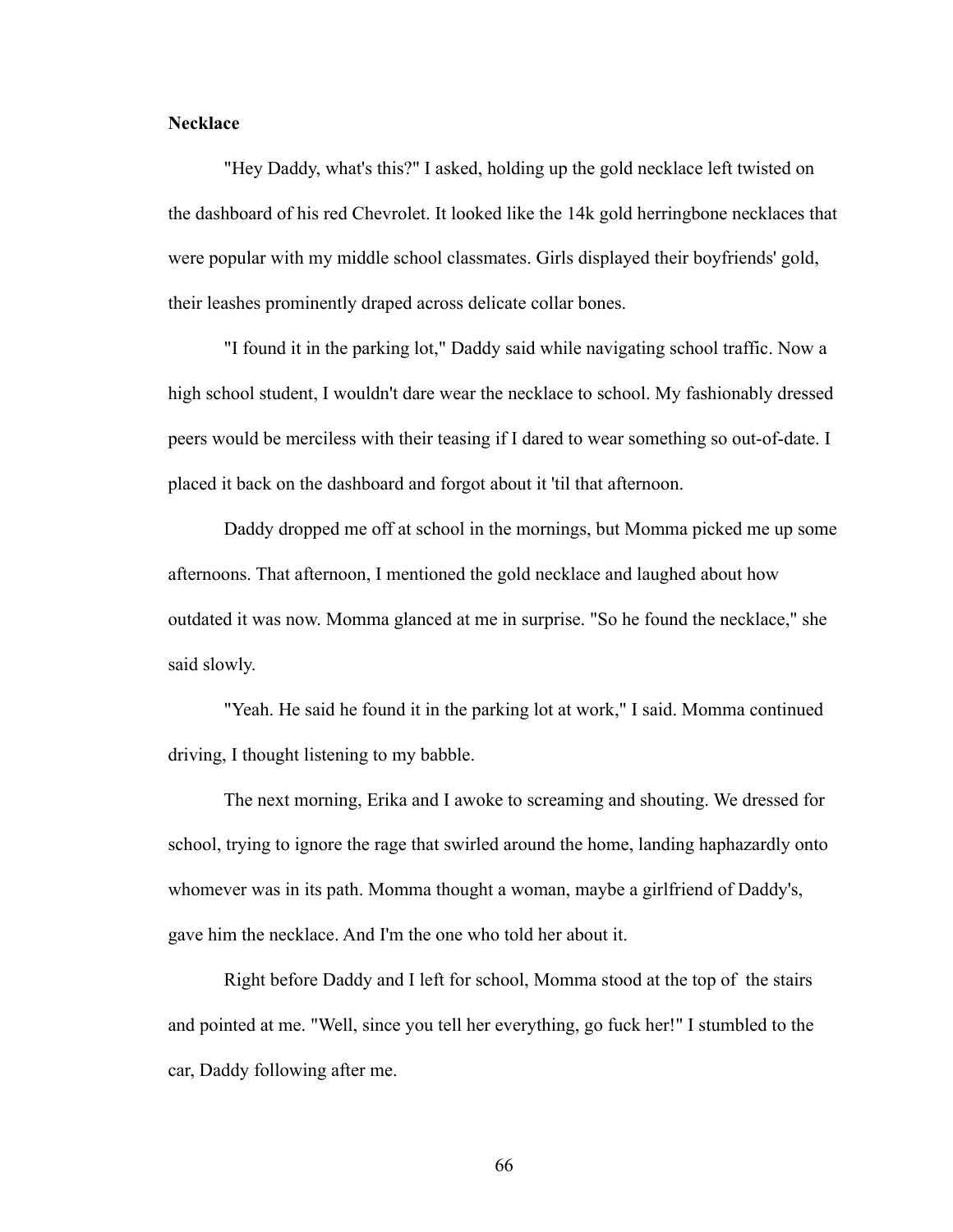"Why does Momma hate me?" I asked, tears spilling onto my chenille sweater.

 "She doesn't hate you," he answered. He kept his eyes on the road. Nothing else was said.

 I thought about the times Daddy hit Momma, and I understood. I understood the built up anger exploding into violence, and I could imagine the sweet release that came with each blow.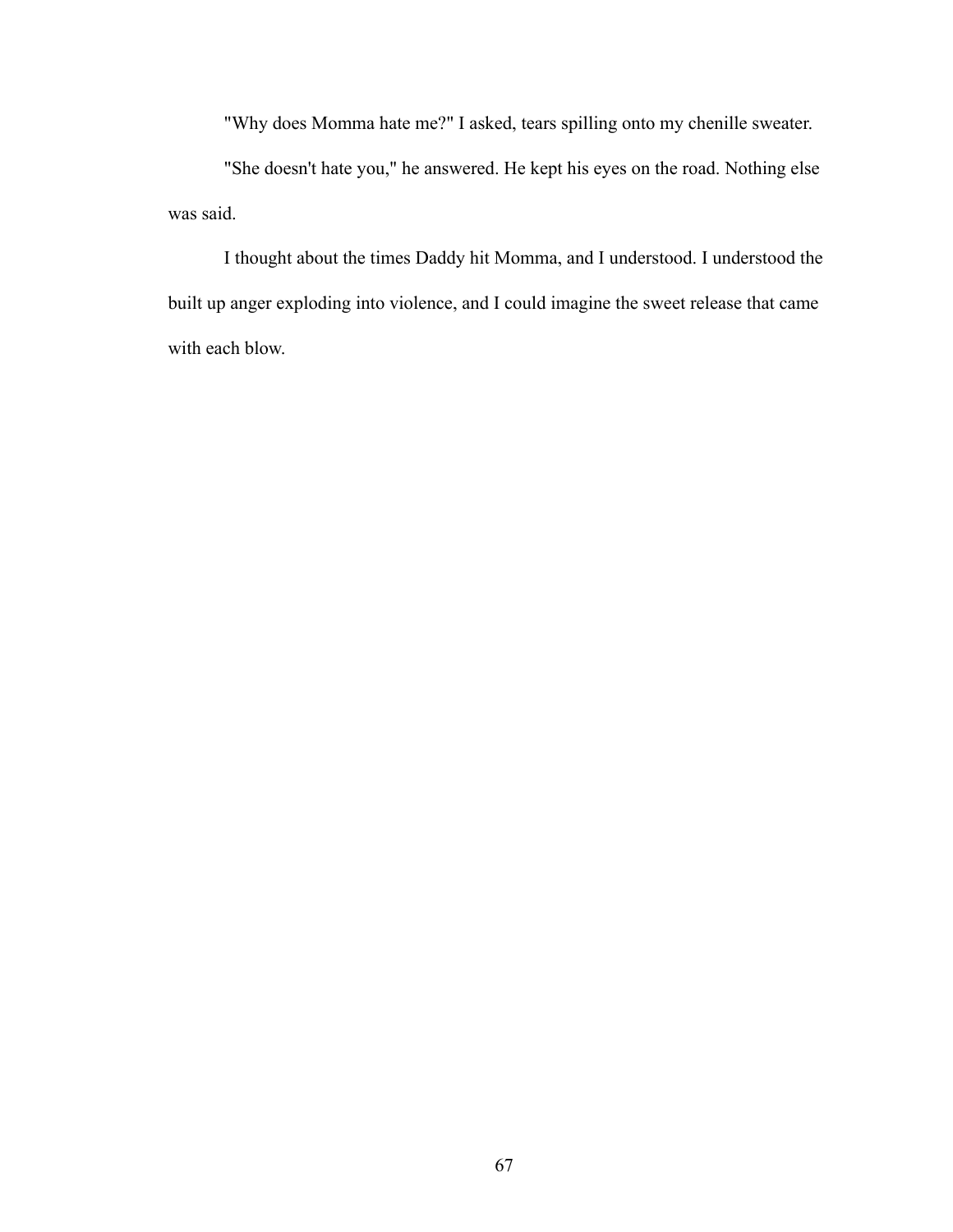## **Chillicothe**

Momma stood at the sink, crying. Daddy usually figured out these things, but now there was just Momma, the clogged sink, and no one to turn to. I watched her shoulders tremble, her sobs quieting into whimpers, and I longed to wrap my arms around her, but I was unsure of her reaction. Would she respond by hugging me, or withdrawing? I leaned against the kitchen archway and watched.

 Daddy decided to train in Chillicothe, Ohio, so he could become more eligible for promotions within the V.A. Hospital. He commuted between Chillicothe and Memphis for six months, if not every weekend, every other weekend. I dreaded his move to Ohio, and couldn't imagine living under the same roof as Momma for six months without his protection. We visited Daddy one weekend as a family. We resided in a half-way home for the mentally disabled, Daddy sleeping in a chair in front of the front door so we would feel safe and protected.

 Those six months were fraught with arguments, frequent crying spells, and anger. Now I understand that both Momma and Erika felt abandoned, and reacted to their plight in different ways. Momma riled and raged against the world and lashed out at me as a suitable substitute for Daddy. Erika turned inward, refusing to speak to Daddy during his visits, not speaking of him during his absences. I tried to hide. I spent as much time as possible at school or at the main city library. When I was at home, I napped or read--two activities Momma didn't interrupt.

 I dared not interrupt her. I slipped from the kitchen and returned to my room, leaving Momma leaning against the kitchen sink.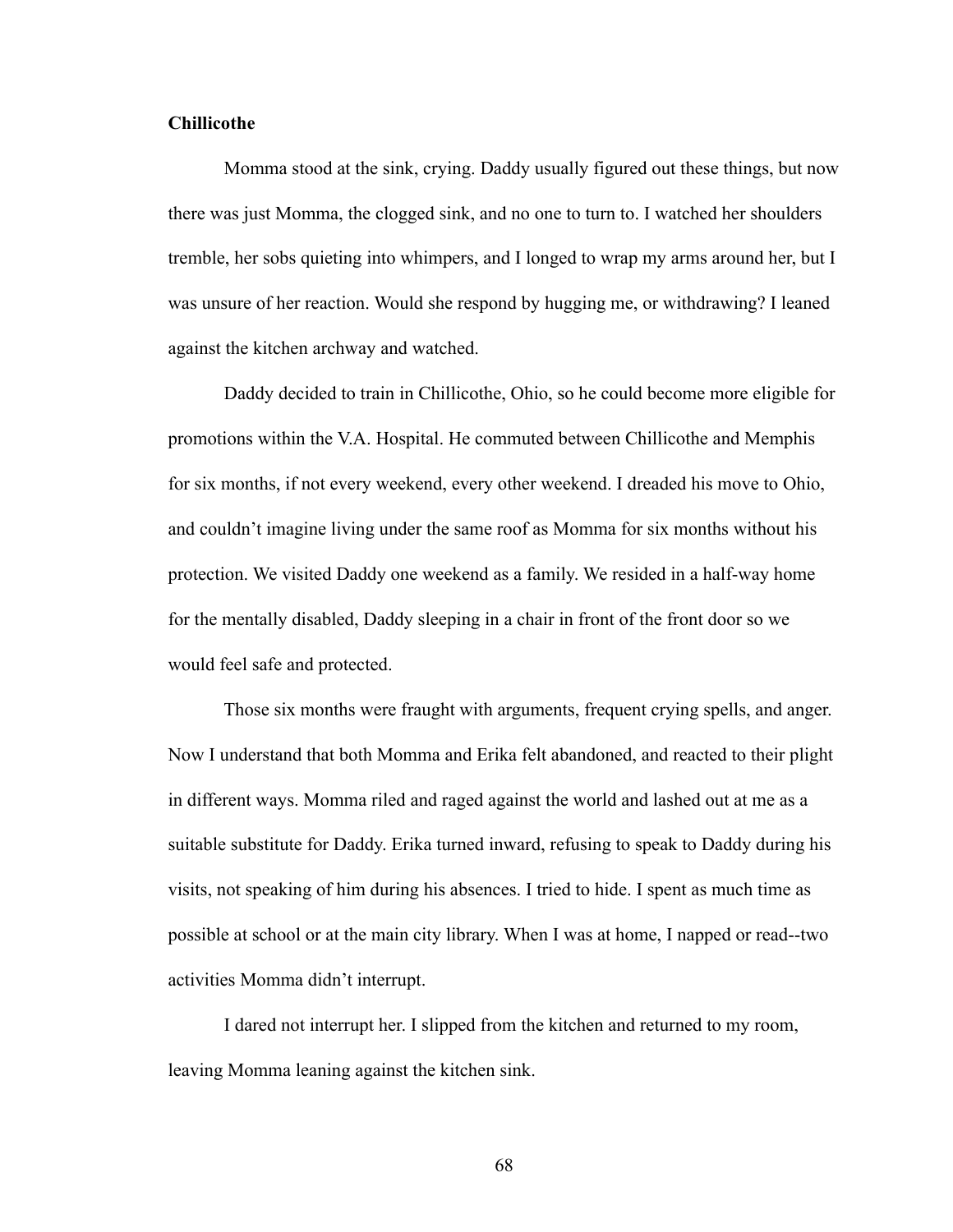# **Senior Year**

I laid in the bed Aunt Danette bought for me and listened to the quiet. She left for work hours ago. True to her word, she left and didn't attempt to wake me. "If you're up and standing by the car, I'll take you to school. Otherwise, you're on your own".

Such freedom was heady.

 Her husband, whose heavy footfalls pounded throughout the home, left a few hours after she did. I was alone in the house. I stretched, my knuckles touching the cherry wood headboard, my toes peeking from underneath the floral comforter. The absence of fights, of sharp words and disappointing glances loosened the muscles in my back. My migraines lessened, my stomach settled without Pepto-Bismol.

 After Chillicothe, Daddy received a promotion and moved the family to Vinton, VA. I stayed in Memphis with Danette, my aunt who settled for me as a consolation prize, the daughter she never had. Daddy agreed to let me stay in Memphis so I could graduate from Central. He sent Danette money for ACT tests and a prom dress. I sent the family my love, but from afar.

I relished the quiet.

 When Momma and Daddy packed the car after graduation, I waved at Danette from the car, tears streaming down my face. Danette stood on the porch, arms folded across her chest, her blue tee shirt clinging to her small frame. Later, she asked Momma why I cried.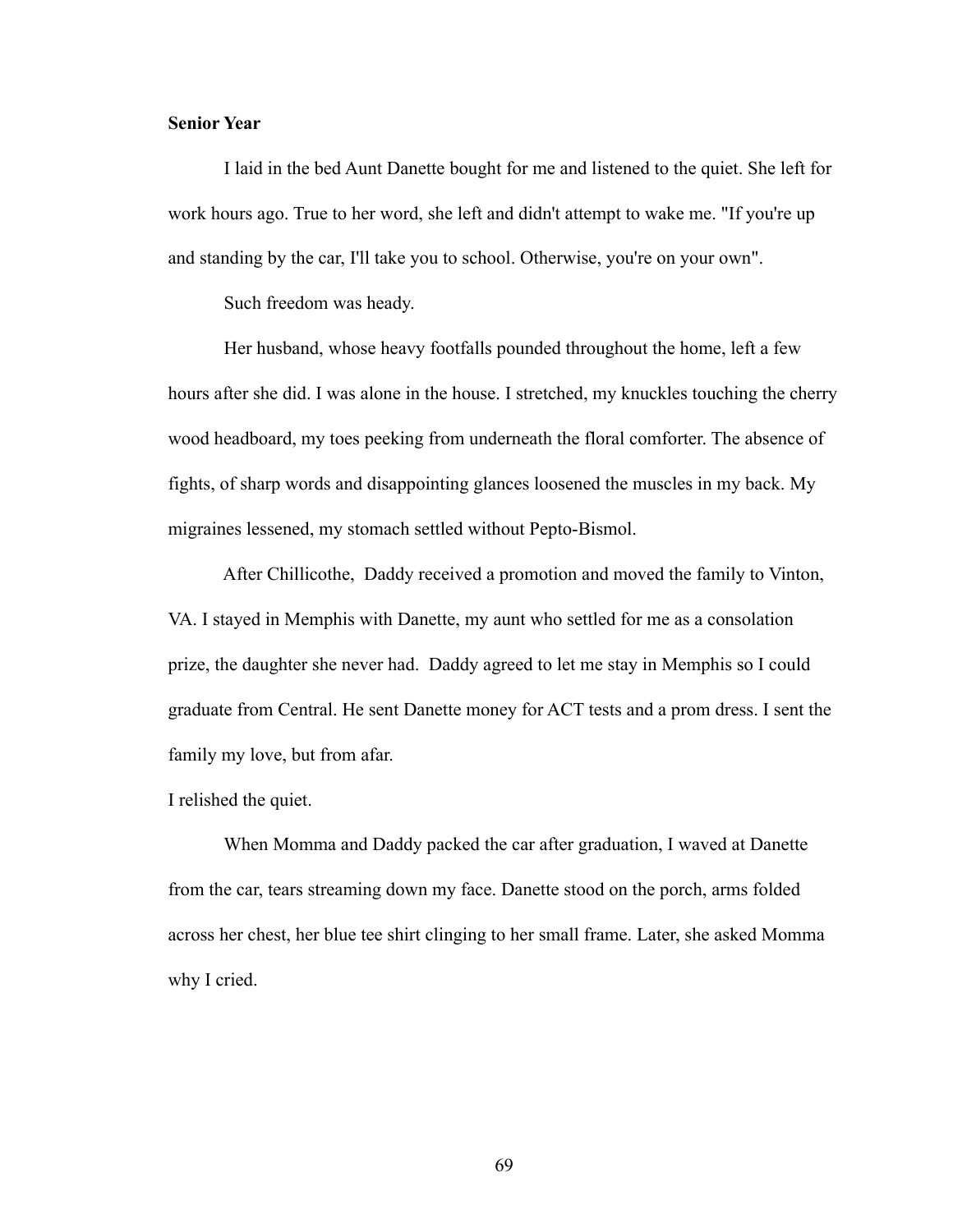## **Transition**

I was recommended for AP English Literature. My girlfriends told me ACT and SAT dates. When I scored a 25 the first time I took the ACT, a guidance counselor summoned me into her office and talked about college choices and application deadlines. With application fee waivers and her help, I applied to eleven colleges and universities. The list was heavy with liberal arts colleges, schools that didn't demand early career choices, places that craved African American students to feature in their brochures and were willing to give substantial financial aid packages towards diversity. I was wait listed for a few of my long shots, accepted to quite a few maybes, and I accepted The University of the South's offer of admission.

 During minority weekend, a weekend set aside for minority students to explore the predominately white campus, I raised my hand during a Shakespeare lecture, giggled with college girls in an ivy-clad dorm, petitioned for an angel of protection as I rode through the gates of Sewanee. I returned to Memphis elated, a hickey prominent on the left side of my neck. I called Daddy and told him I'd chosen Sewanee over Boston University.

 "Sewanee? Where's that?" he asked. Even though Boston U offered more financial aid, my parents agreed to enroll me in Sewanee, I suspect, because the school was in the South.

 "If Nikki goes up North, she will never come back," Aunt Danette told Momma. I was on my way.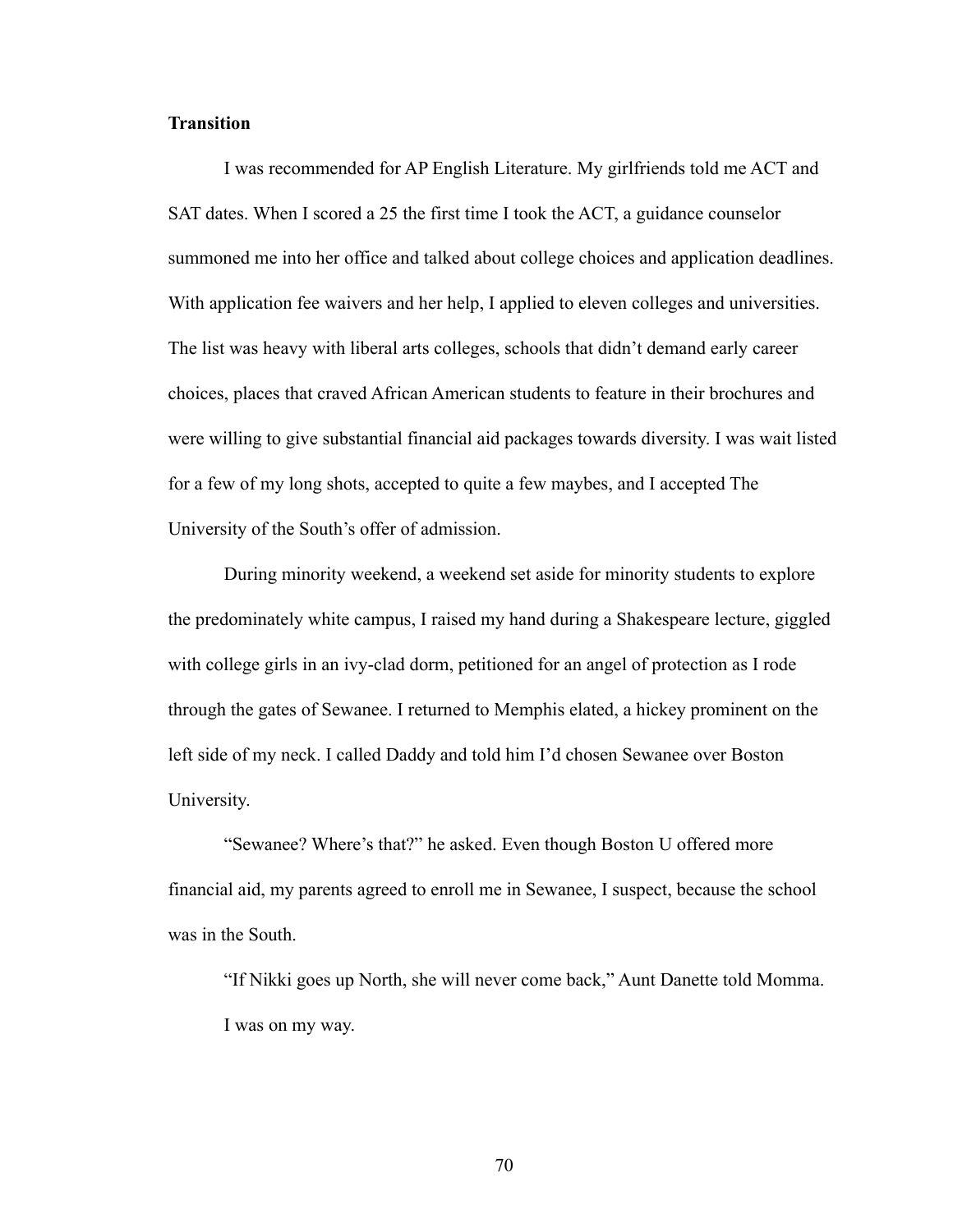## **Marys, Elizabeths, and Johns**

I stumble along the walkway to my 8:00 AM class. I head banged and shouted, dodged spilling beer cups, and rode the Bacchus mobile until 2:00 AM. This morning I sat silent during breakfast, watching students eat and drink coffee after partying on a Thursday night, many of them refilling their cups with the amber liquid while moving herd-like from one fraternity house to another. I did not drink; the taste of beer seemed a punishment and not a reward for working hard during the week, but it was still slow going. Functioning on less than four hours of sleep was yet in my repertoire of skills learned from The University of the South.

 Last night, the crowd moved as one. We grinned, gave each other high-fives, sung lyrics in unison. This morning, everyone slides back into anonymity. The blonde girls with wet hair, guys with tousled brown hair peeking from beneath baseball caps, are indistinguishable. As I stumble along the sidewalk, a blonde girl clutching her backpack walks towards me.

"Hi, Nikki," she says, her lips spreading into a smile.

 "Hey," I respond, barely audible. I see a brief look of puzzlement flash across her face before we pass one another. It wasn't until I was seated in class when I remembered her name.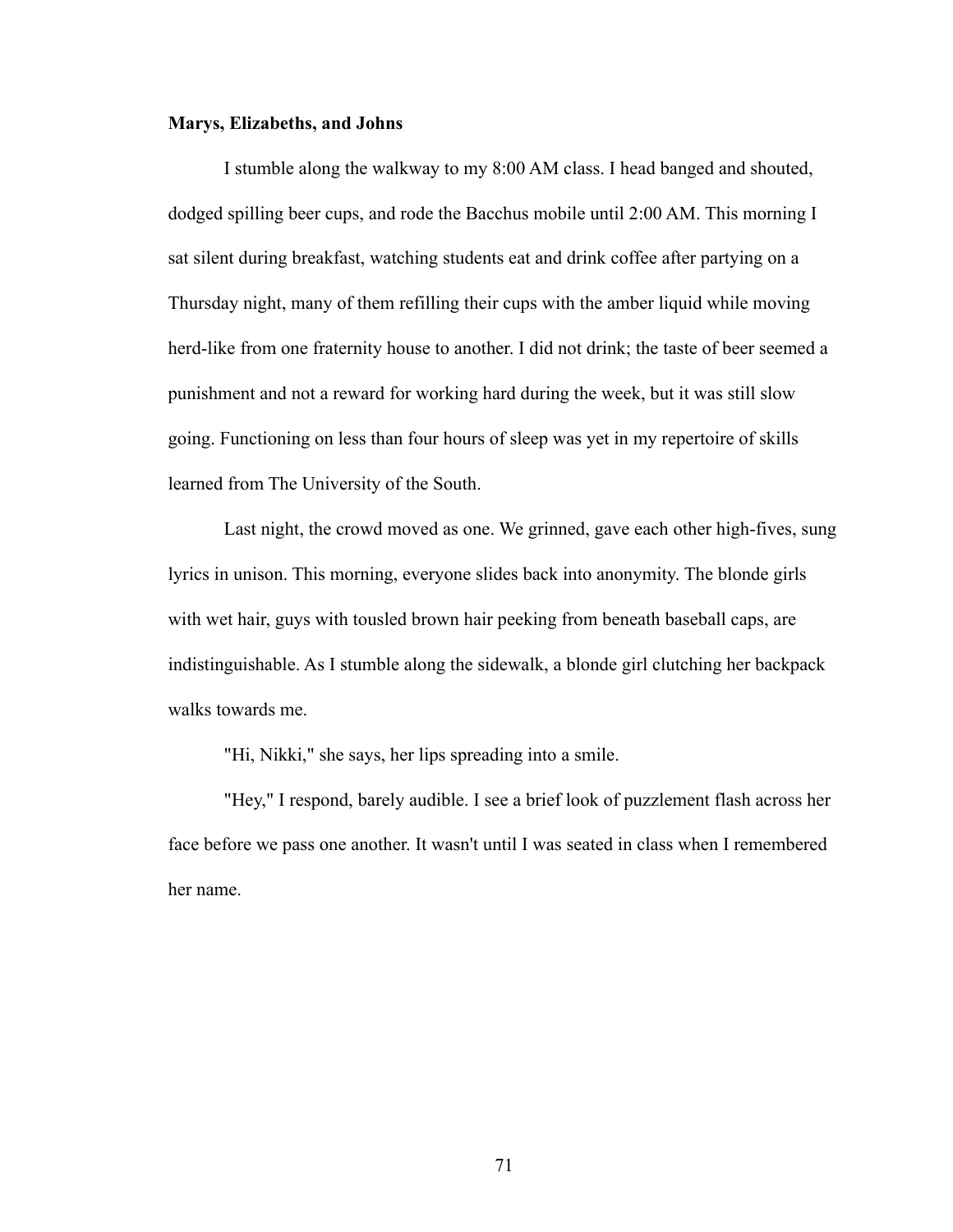# **Big Boned**

"Look, she doesn't have a stomach," the lithe runner says, staring at Michelle's equally lithe figure.

 I'm sitting on Michelle's bed in her dorm room. I can see my thick thighs and thick waist reflected back to me in her full length mirror. Michelle smiles and waves her delicate hand as if to wave the compliment and the girl's envy away, but I see she's pleased. My smile stretches my lips without showing teeth.

 "Yeah, yeah," I say, understanding that even though Michelle and I were both black girls from the same high school, Michelle's pale skin, blue-grey eyes and runner's build gives her access in Sewanee I do not have. I make an excuse to leave the room, conscious of my thighs rubbing together as I walk.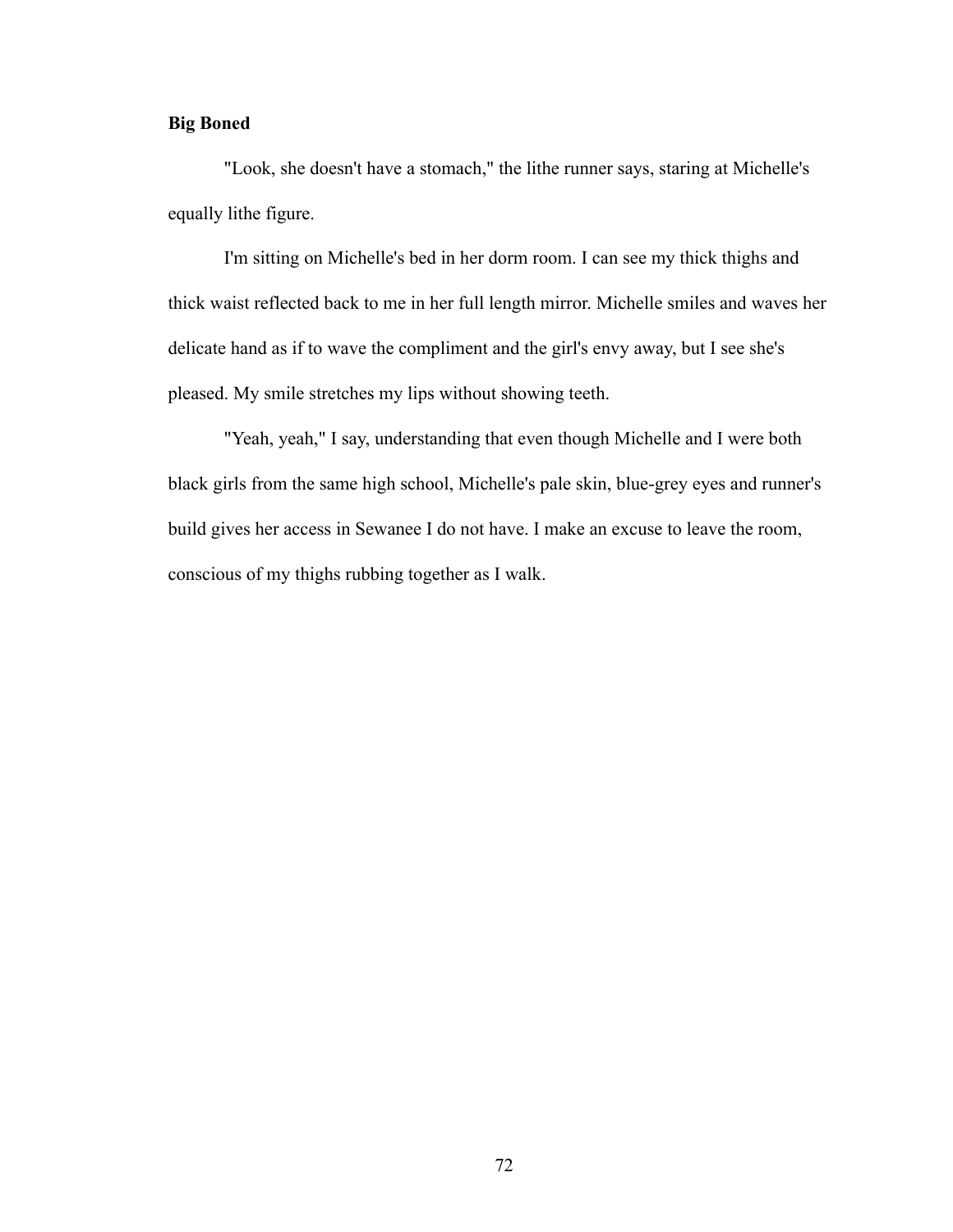# **Vinton**

Momma hated Vinton,Virgina.

 "That redneck bitch accused me of stealing her purse!" Momma recounted to me when I visited the family during one of my college breaks. "She said she had five hundred dollars in her purse. Hell, it looked like she ain't never seen five hundred dollars in her life! My purse is worth more than that!"

 Momma stood in line to use a pay phone. A white woman told a cop she left her purse on top of the pay phone and accused Momma of stealing it. It was already difficult for Momma. In Memphis, the emphasis in salons were on nail health and simple manicures. In Vinton, Momma learned how to apply acrylic nails, locking herself in the bathroom for hours until she perfected her application. The customers did not tip as well, and the Asian shop owners frightened Momma with ghosts stories and hauntings. The purse incident didn't make it any easier.

 Erika seemed to adapt a little better to Vinton. She made friends at her predominately white school, friends with names like Carrie, Torie, Josh, and Amy. She no longer called me white girl.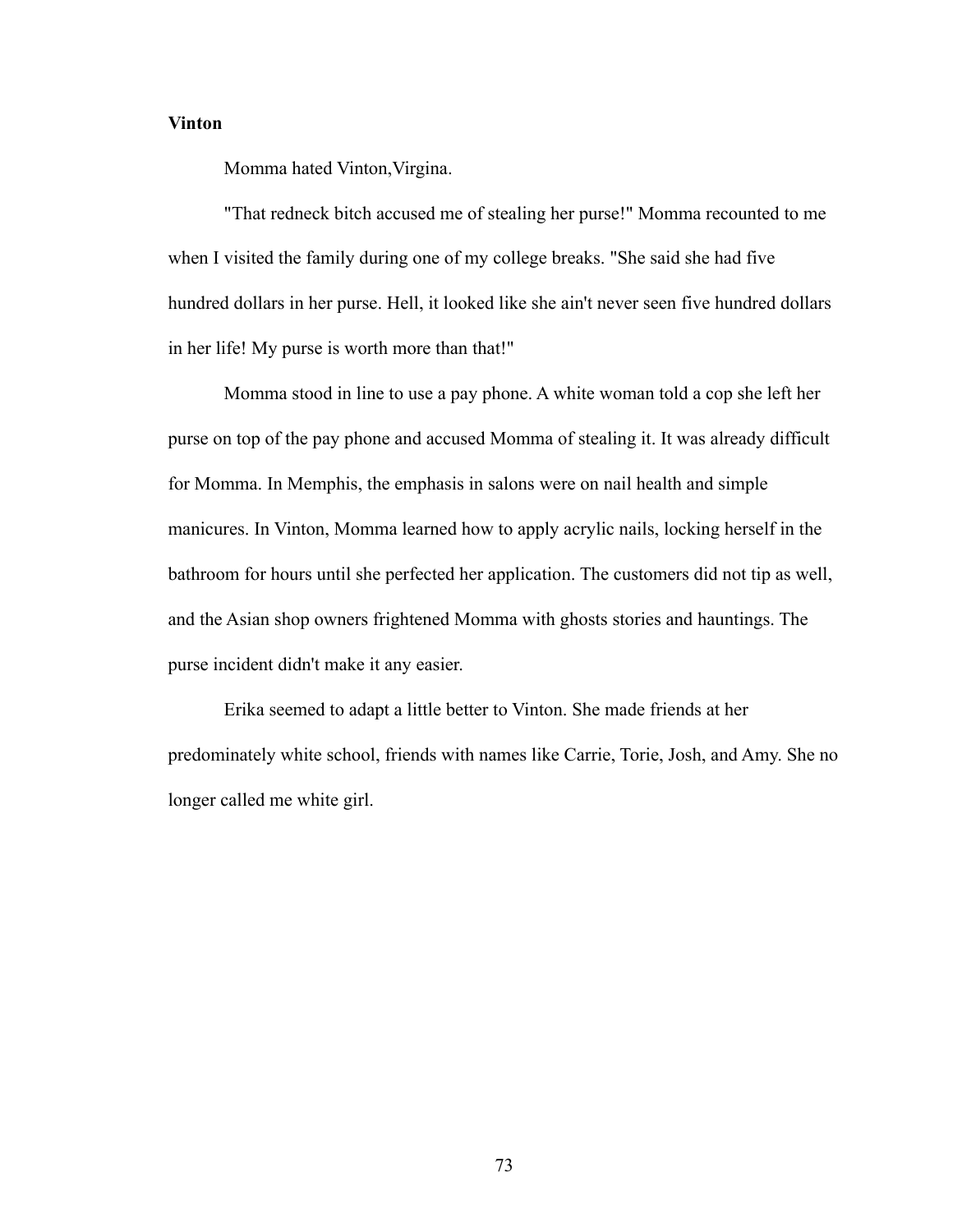## **Stranger**

Daddy found a large home with a basement to rent in Roanoke. Roanoke, more diverse than Vinton, appeared to be more to Momma's liking. Erika disappeared in Roanoke. The dimpled smile was replaced by dark circles under her sad eyes. She seemed fragile and distant, unreachable.

 Sophomore year I failed statistics, endured a boyfriend I didn't know how to break up with, and spent most days in bed. Michelle and I were no longer roommates and I shared a room with Camille, a girl from Georgia with long, silky brown hair she plaited every night and covered with a kerchief. From her I learned the words to "American Pie" by Don McLean, and seriously considered joining her all-white sorority. Unpretentious and kind, Camille never complained about Momma's late night, marathon phone calls. Sometimes sober, Momma talked about Erika, and how she didn't know what to do.

 "I hit her," Momma confessed one night while I held the phone to my ear, hoping the covers muffled my voice so Camille could sleep.

"What happened?" I asked. Hanging up the phone never occurred to me.

 "I don't know. She was so disrespectful--I hit her in the chest." Momma wept quietly. I glanced at the clock. After midnight. I adjusted the phone and listened to her crying.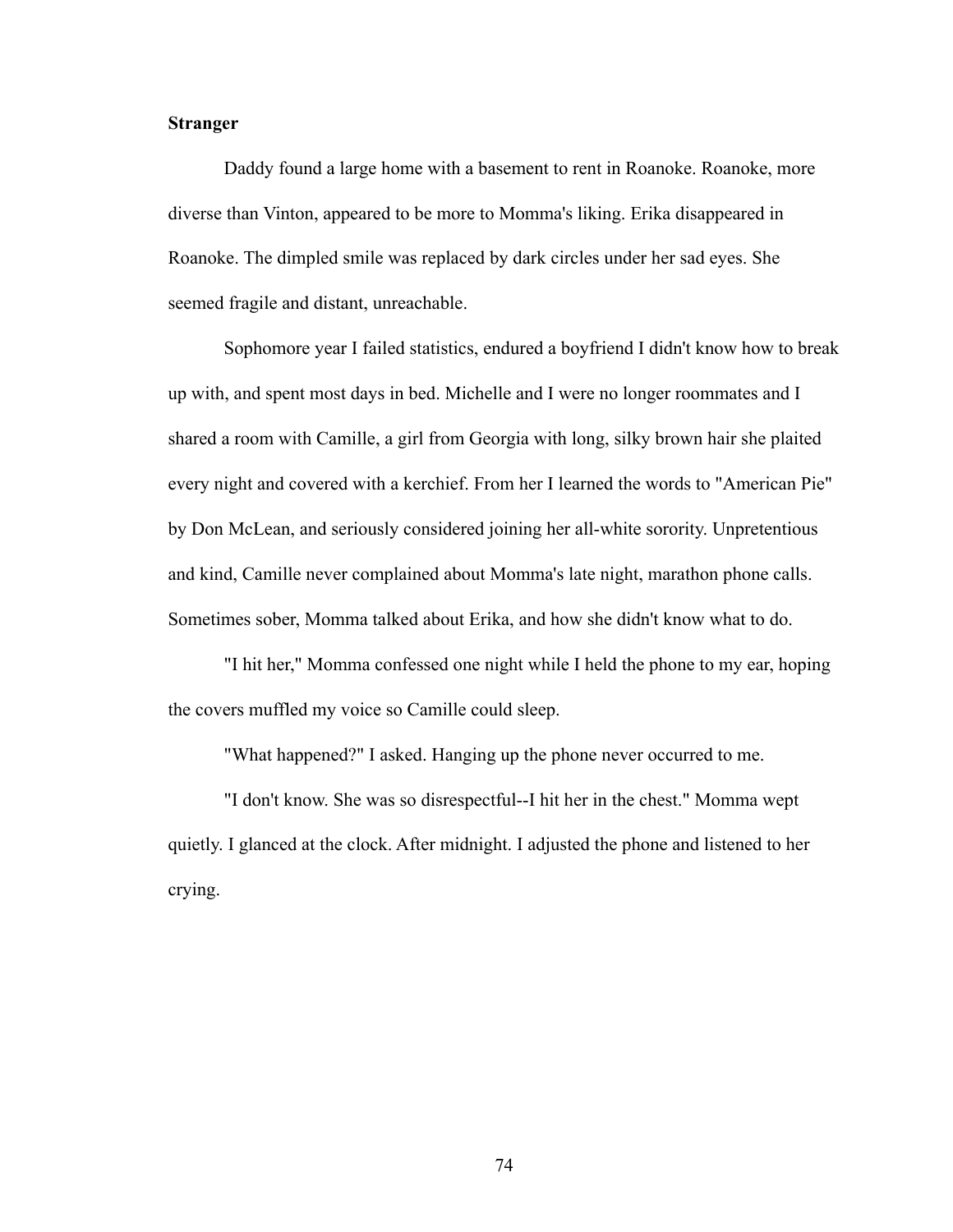## **Wishes for Erika**

I wish I left Sewanee for a week or two to hold your hand, tell you I love you and everything will be alright. I wish you told me about skipping school, the mean girls, the boys and men slipping inside of the home so they can slip inside of you. I wish we talked about birth control and the weight we women are expected to bear. I wish I held you during your morning sickness and faced Momma and Daddy with you. I wish Daddy didn't take on the burden of the decision alone. I wish Momma didn't cry so much and held you more often. I wish I waited for you in the clinic and rode in the backseat with you, cradling your head and whispering reassurances in your ear. I wish I curled up in bed with you, my arm wrapped around your waist, and listened to our sobs invade the quiet that filled that house. I wish I witnessed you grow stronger every day, transfer schools, and start over. I wish Momma and Daddy healed and moved on, letting go of what could have been and what shouldn't have happened, and embracing the possibility of tomorrow. I wish you and I became closer, shared more secrets, entwined our lives like the vines that wrapped around Sewanee's buildings. I wish you knew how much I loved you.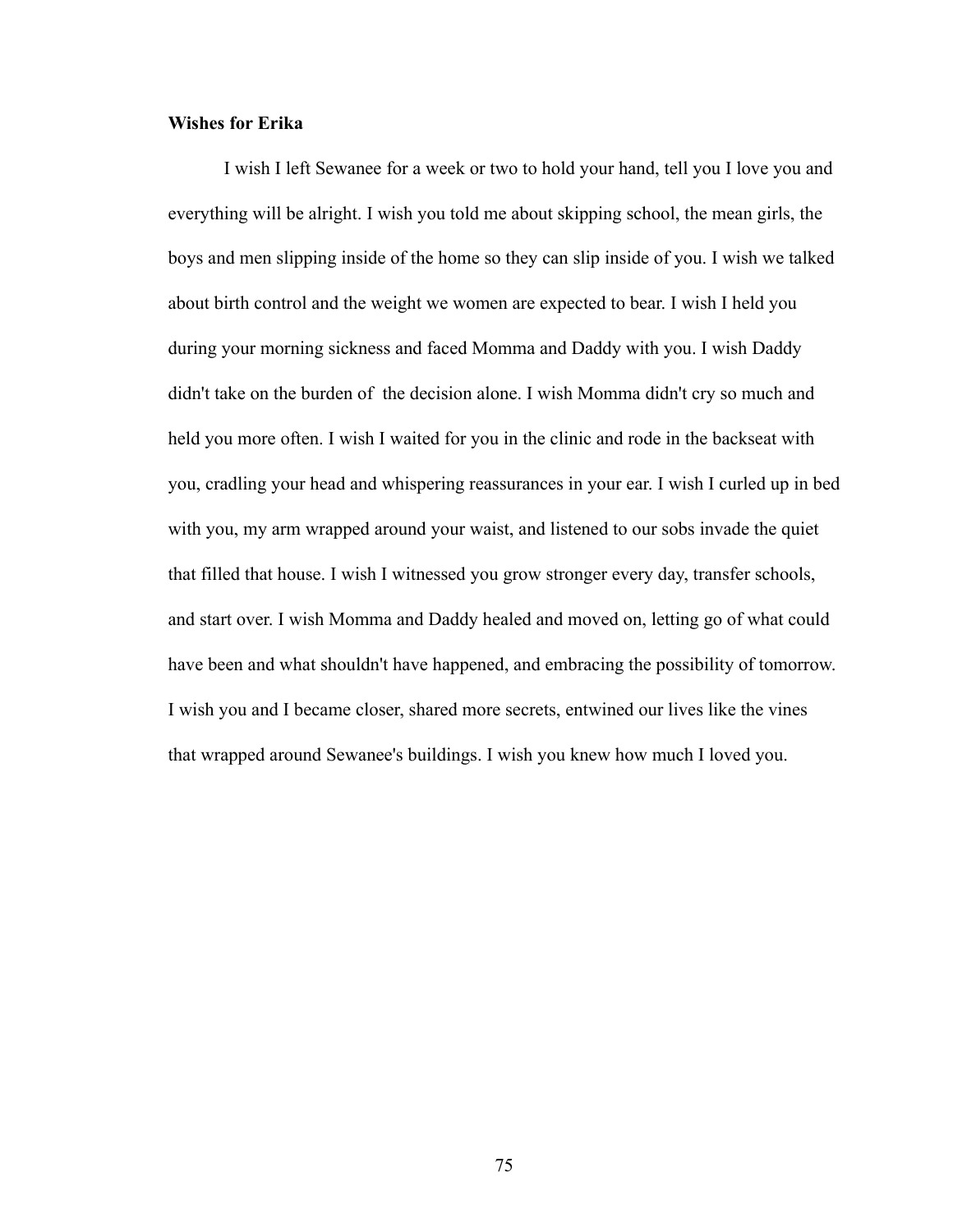## **Drama**

"I feel like I'm playing a game I don't know the rules to," I said, slouching in a chair in Dan Backlund's office. Dan taught scenic design and lighting design within the theatre department and was sympathetic to the outcast and the other. Attracted to his brilliance and manic-like drive for perfection, I sought his advice and the use of his office when he wasn't around.

 "Is there someone you can talk to that can teach you the rules?" he asked. Disappointed, I sighed. I hoped he could give me the secrets to navigating the campus.

 "Well, there's Mr. Benjamin," I began. "but I don't really agree with him. He fosters an us vs. them atmosphere. Anyway, he caters more to the boys than the girls."

 "I don't agree with the way he does things either," Dan confessed and he launched into his grievances about Mr. Benjamin, the Director of Minority Affairs. Eric Benjamin's goal was to help students of color transition to the predominately white, predominately wealthy college campus. Sewanee students and staff harbored varying ideas of how Mr. Benjamin was to accomplish his goal.

 I glanced around Dan's eclectic office--decorative lights lit the window, Asian masks hung from the ceiling, an overflowing bookcase sagged to the left of his desk. Wardrobe mistress for many of the productions, I was entrusted with keys to workrooms and offices. I used my keys to gain entrance into Dan's office late at night or in the early hours of the morning to read or to listen to his Santana CDs. Here I felt safe, protected. *I can survive college*, I thought, *if I'm not alone*.

I wondered if Dan suffered from massive lows as well as his creative highs.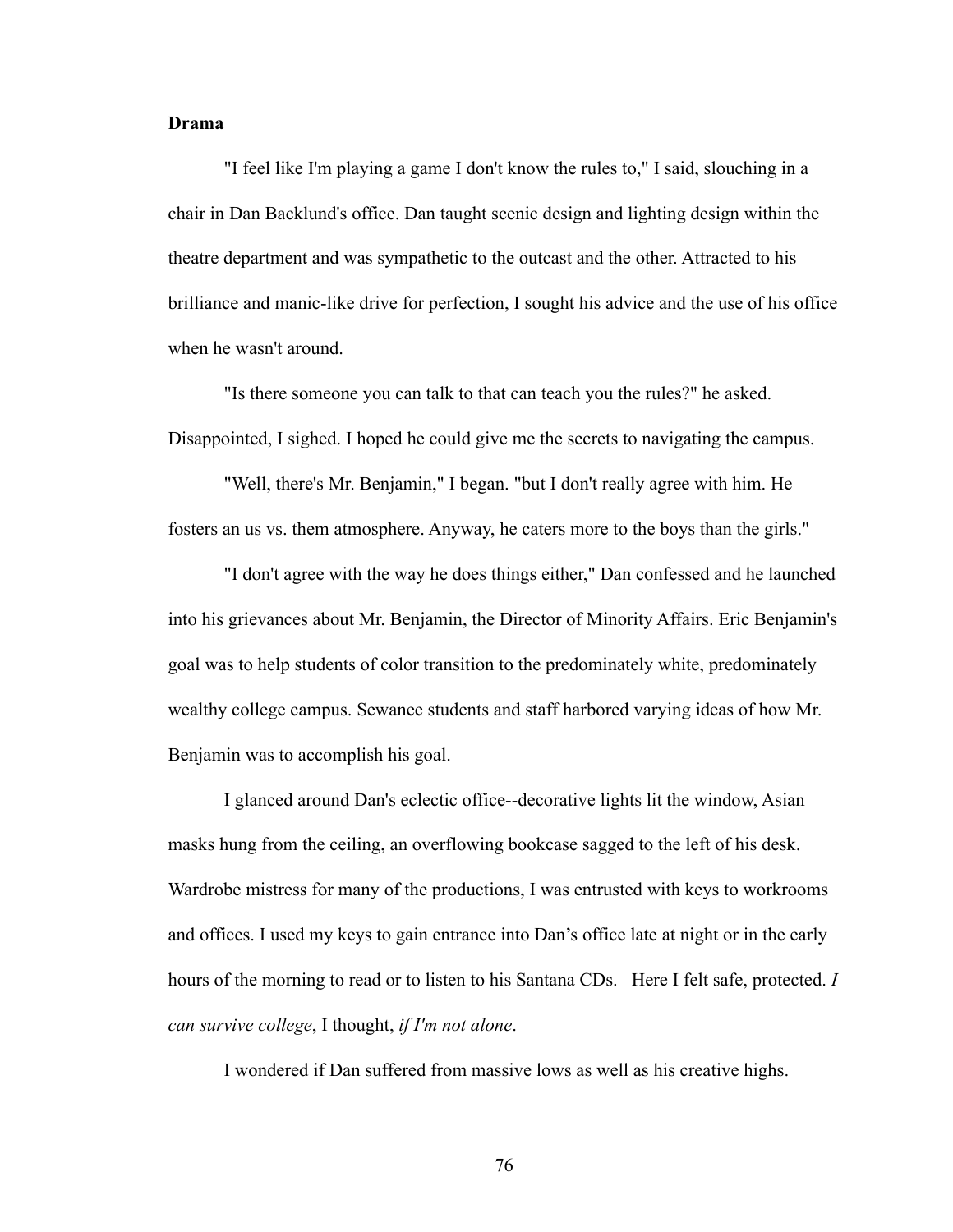## **Gulf**

"So anthropology so far is my favorite class," I gushed. Daddy and I were alone in the living room. He faced the television with the volume turned low. I perched on the sofa next to him. My hands danced around my head, my eyes wide.

 "The professor assigned *Their Eyes Were Watching God*, and I never thought of literature as a study of humankind! But yea, of course it would be, but I never thought of it that way. Gender equality and sexual liberation are themes that can be studied not only through nonfiction, but through the relationships of the characters. Or cultural anthropology. I had no idea there were so many different branches like linguistic anthropology and--"

 "What are you talking about!" Daddy interrupted. He frowned and turned towards me. "Speak English!"

 My hands stopped midair, then fluttered to my lap. "I--I like this class because it's about people,"I finished, my voice low.

 I became mindful of my words, dropping the crispness I'd acquired from Sewanee's classrooms and the academic language I adopted. Full and round, I loosened my tongue and allowed the words to languidly fall from my lips, and watched Daddy heave a sigh of relief whenever I did so.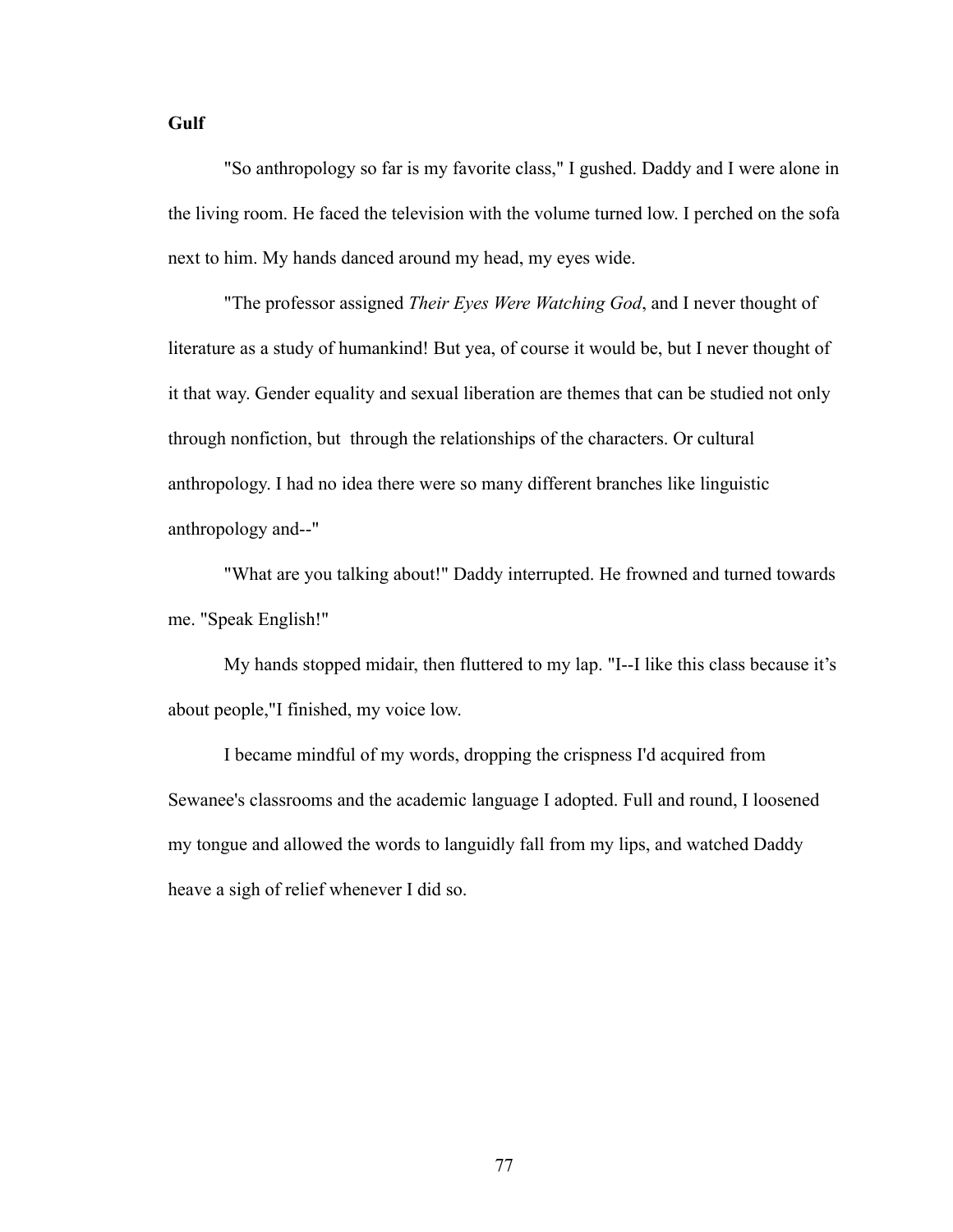## **Association**

"The key is to associate, not assimilate," I said loud enough for Daddy to hear. He laughed and slapped his thigh.

 "I guess it's worth it to hear you talk about assimilation vs. association," he said. This from the man who bought cowboy boots and went out drinking with his co-workers to country bars. I imagine his dark face beneath a cowboy hat, line dancing with Wrangler clad men, sharing pitchers of beer and listening to the live band.

 By junior year I declared English and Theatre as majors, worked late nights at Tiger Bay Pub and in the costume shop for work-study, and threw shot-put and discus for Sewanee's track team. As a member of the Outing Program, I went camping in the Smokey Mountains and biked an eleven-mile trail. I discovered I loved hiking, a physical activity I could endure without injuring myself or others. I danced modern and hip hop in an annual dance recital, acted in plays, fell in love, fell out of love, and quoted Toni Morrison.

 What I didn't do was date. There were 1,200 students on campus and approximately 80 minority students, including foreign students. During my freshman and sophomore years I seriously dated one black student, but, except for very few exceptions, white guys didn't date black girls. I couldn't assimilate if I wanted to.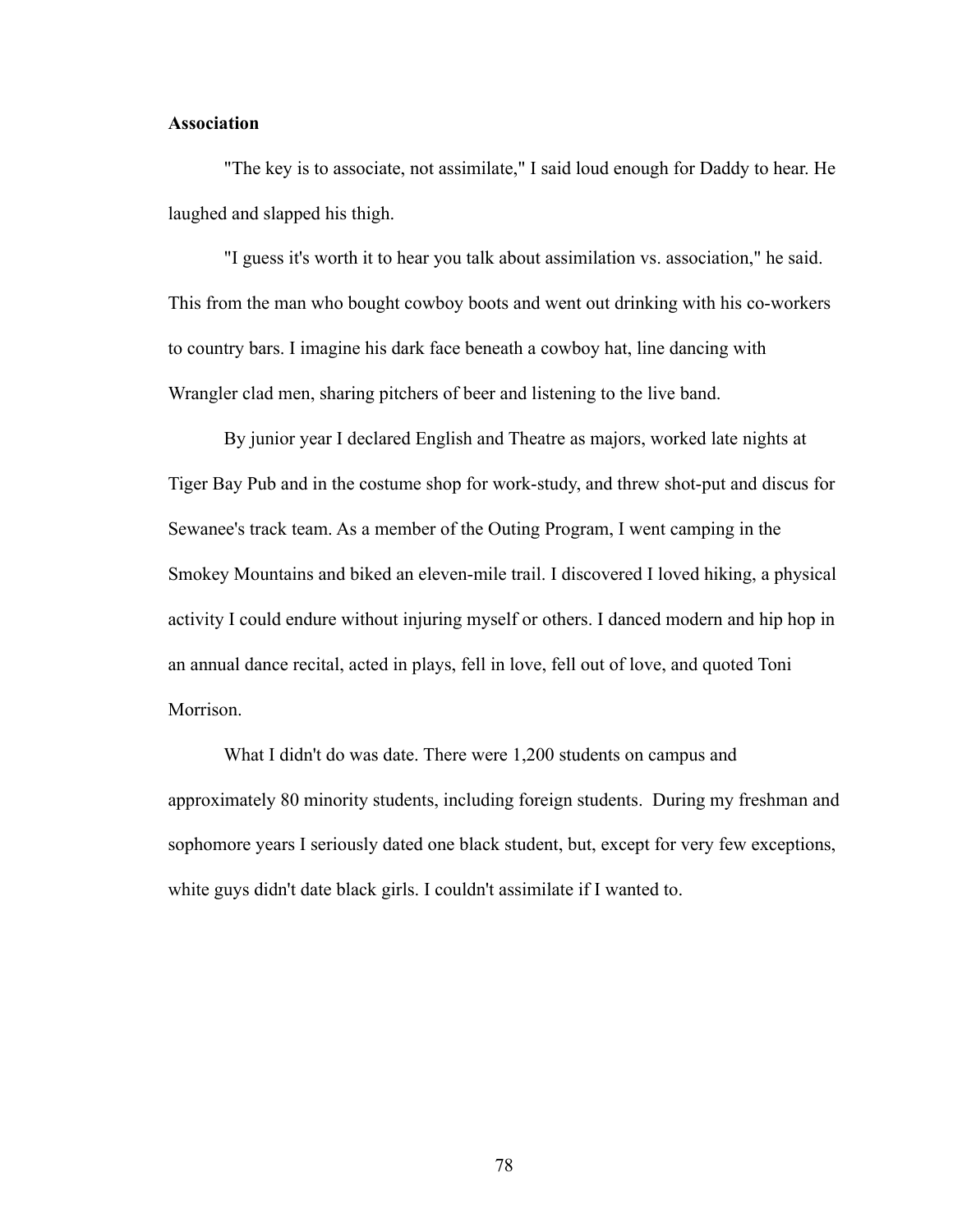# **Peace Corps**

 My boyfriend travelled to Guinea-Bissau to promote world peace and friendship. I navigated the college campus, my own foreign land, as someone other than his girlfriend. I'd forgotten what it was like to be considered a single entity, what it was like to make decisions without first considering his thoughts and needs. Without my demanding expectations.

 With him gone I no longer attempted to live up to the girlfriend standard I created and lived by. I no longer behaved as a spokesperson for his ideas, and concentrated on my own.

 I blamed him for years for my lost two years of college, for the haze that obscured my life and caused me to stumble. It took years for me to admit to myself that I was the one who chose him, an echo of my mother.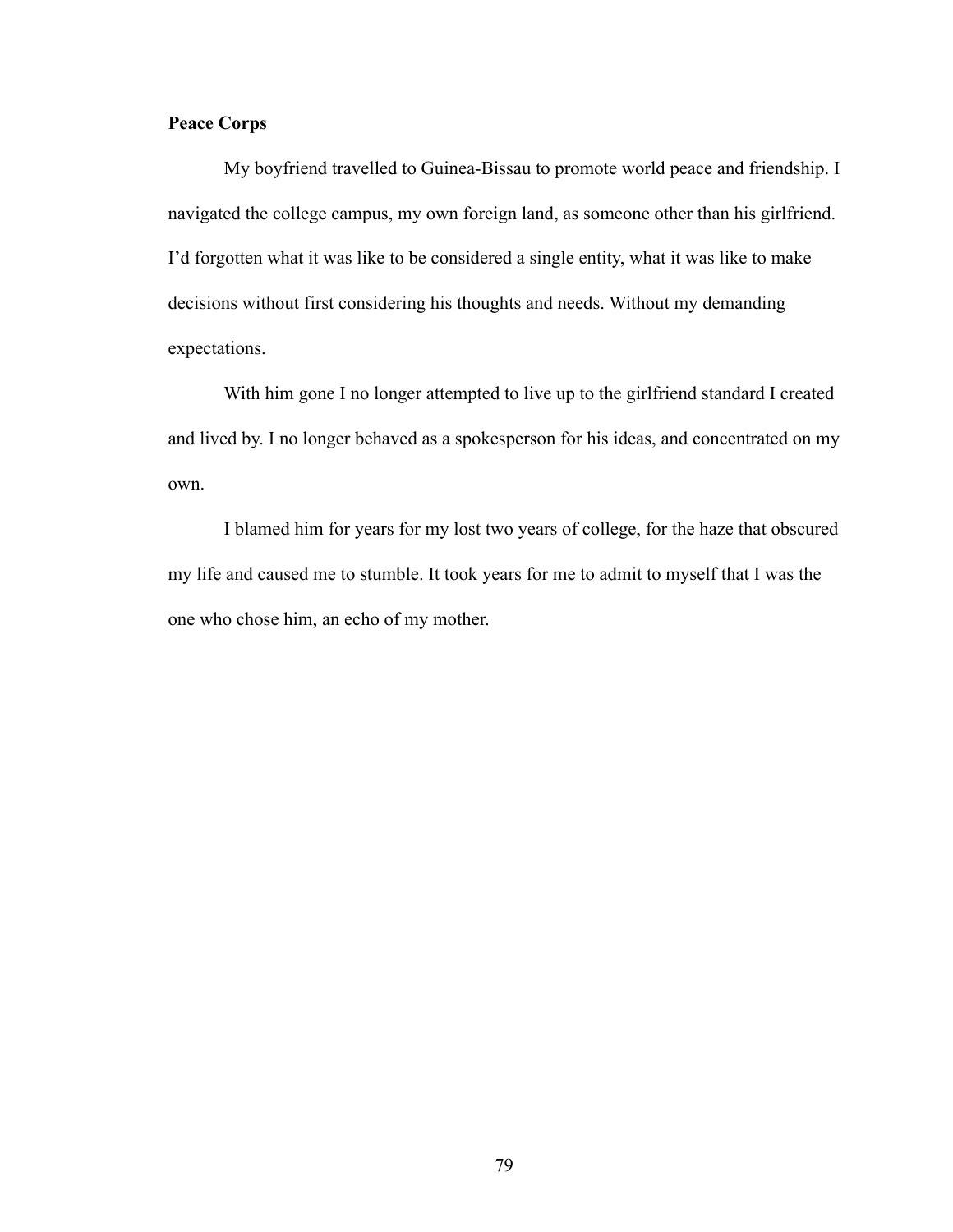# **Limited**

Only eighty minority students, maybe half young men, maybe half black, you feel the pressure, the limits of selection. Your inner compass no longer reaches for true North. Instead of truth, your yearning is for squeezed thighs, deep soul kisses, fingertips resting in the hollow of your neck, shins sliding upon shins. You ignore promises, lie to girlfriends, grab your moments of pleasure where you can. You forget there is a world beyond this one, and eternity beyond now, and live by touch, taste, and smell, his musk wrapped around you like fog during dawn. We all grope about in the dim light, searching for one another.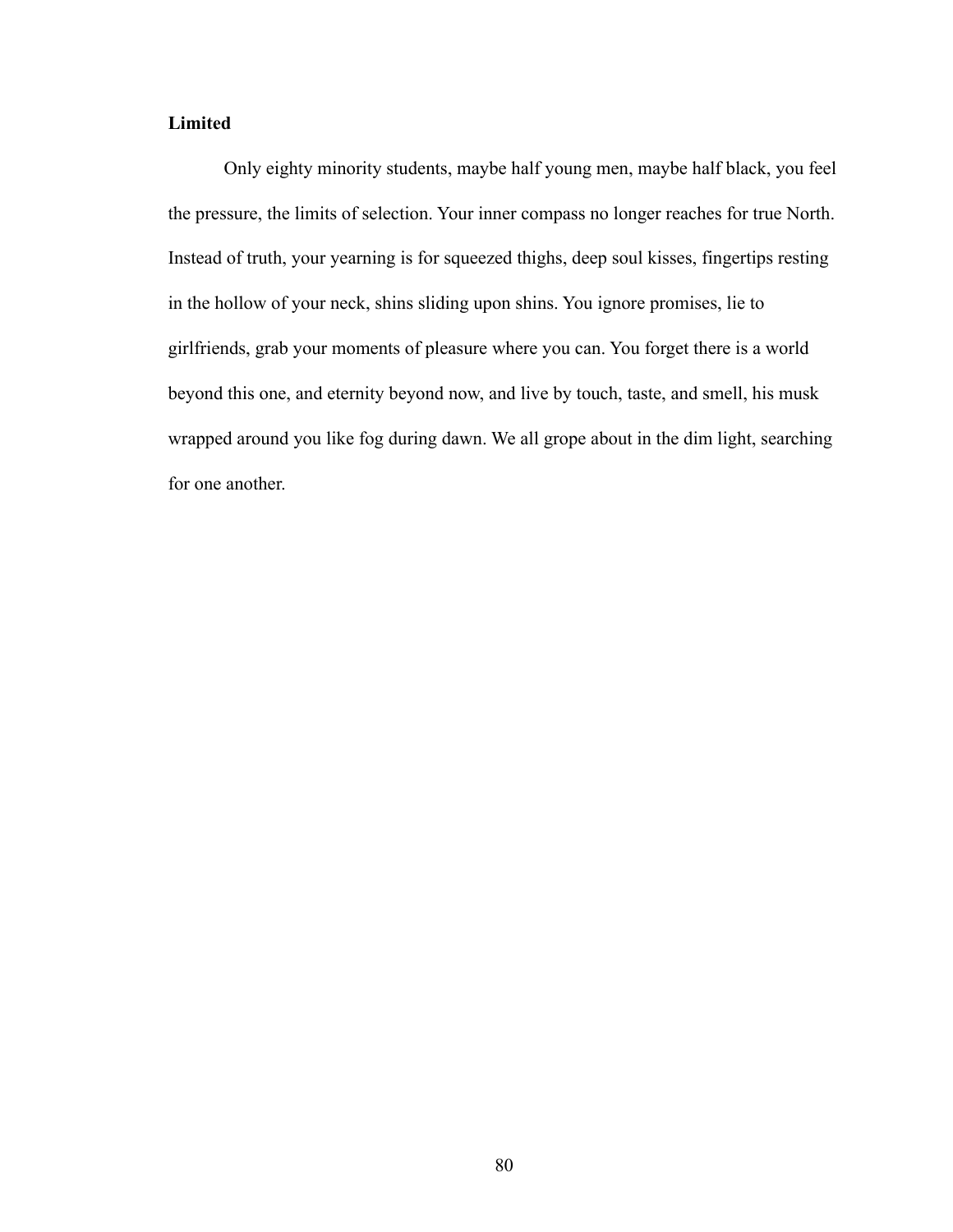# **Score**

"Josh says his friends ask him what's it like to date a black girl," Michelle says. I wonder how he answered. Josh, a football player, and Michelle, a star track and cross country runner, seem an enviable pair. I see Michelle less and less while she spends more time with Josh and his friends, she almost indistinguishable from the throng.

 Michelle suddenly appears in Stirling's Coffeehouse where I am Bean Master, a managerial position that includes opening and closing the shop for business. Never a lover of the drink, I nevertheless love the smell of the coffee beans in the morning and love the responsibility entrusted to me.

 Michelle approaches the counter where I am serving mocha lattes and espressos. "I am so sorry I haven't been around," she says. She smiles and she radiates happiness. I pout in response.

 "Yea, it's been a while. But I forgive you," I say as I push a mocha latte across the counter and wave away her payment. I don't tell her I've been so busy, I hadn't missed her absence. I've accepted my place.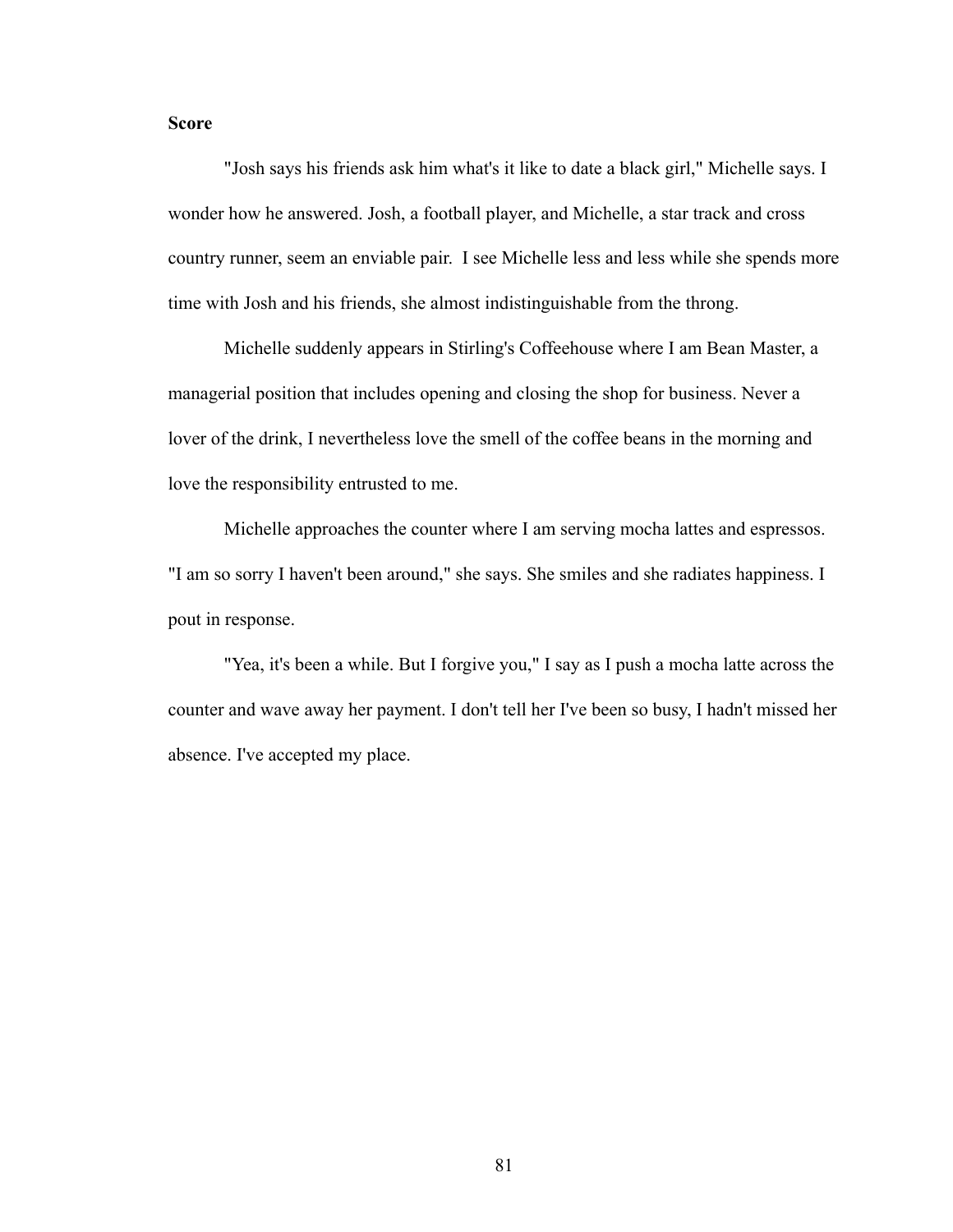# **Champagne Taste**

Momma liked small bottles of Korbel California Champagne. She bought them by the case and hid them in the garage so Daddy wouldn't see them. The small bottles gave her the illusion she wasn't drinking that much. The fact it was champagne gave her selfmedication class, dignity.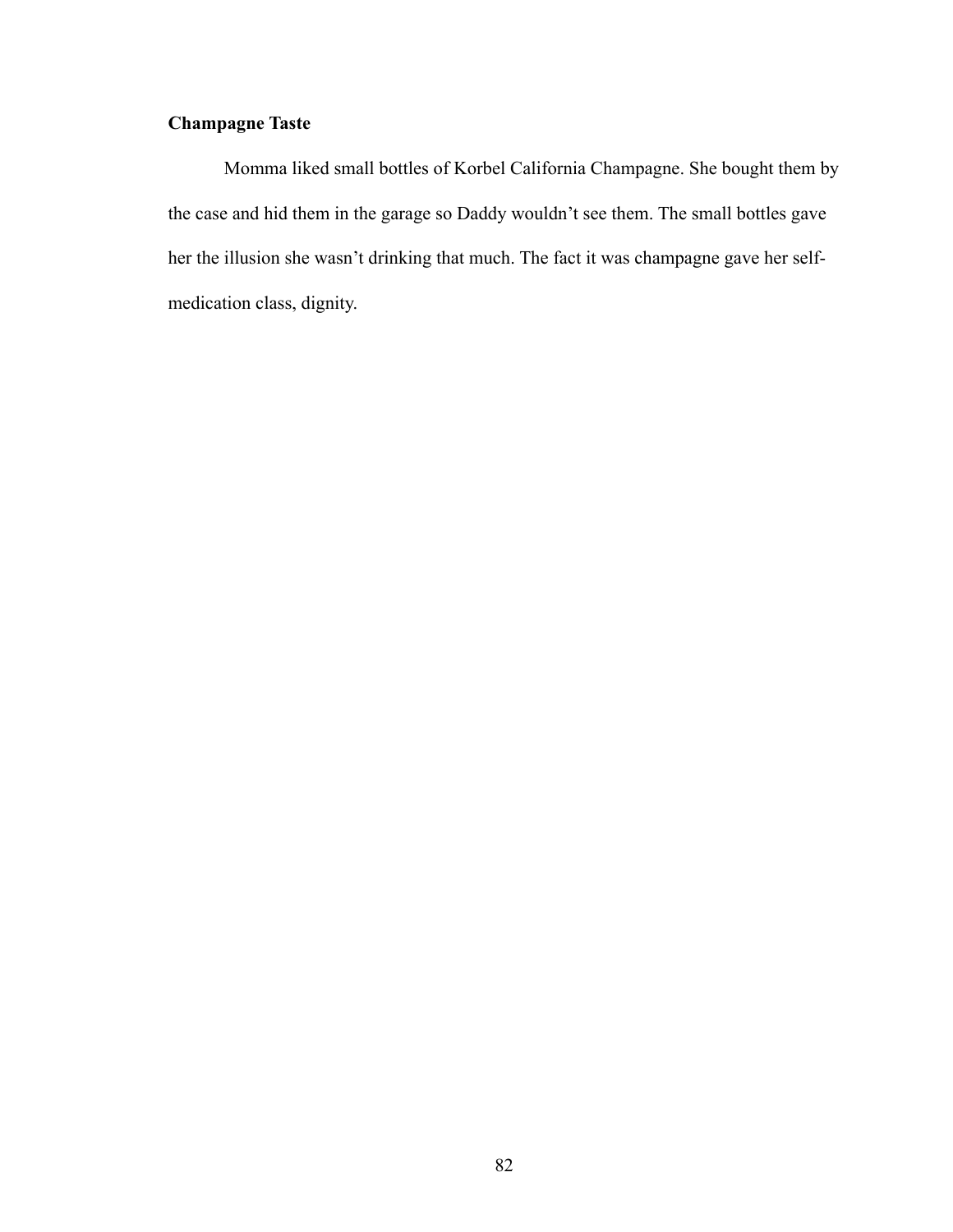# **Almost**

I stood on a table at a cast party. I'm told I slowly peeled off all of my clothing, undulating, my hips snaking to a beat only I could hear. I woke up throughout the night with either Annalise or Patrick sitting by my bed.

"I don't wanna die," I whispered, a trash can near my head.

 One of them whispered back, "You're not gonna die. You're gonna be alright." I vowed never to drink so much again. Until the next time.

 I stumbled into the gas station searching for the bathroom, squeezing my thighs together to keep the urine at bay. Annalise was behind me giggling. We fell into the bathroom and I rushed for the stall. I managed to yank my black, opaque stockings down before hovering over the toilet seat, door open for anyone to see. After achieving a mostly dressed state, Annalise and I made it back to the car, pressing ourselves into bodies warm with bourbon. I smiled at the guy next to me, his semen still coating my tongue. When drunk, I'm invincible. I'm free. It didn't matter I was the first and only black Theatre major at Sewanee. I belonged.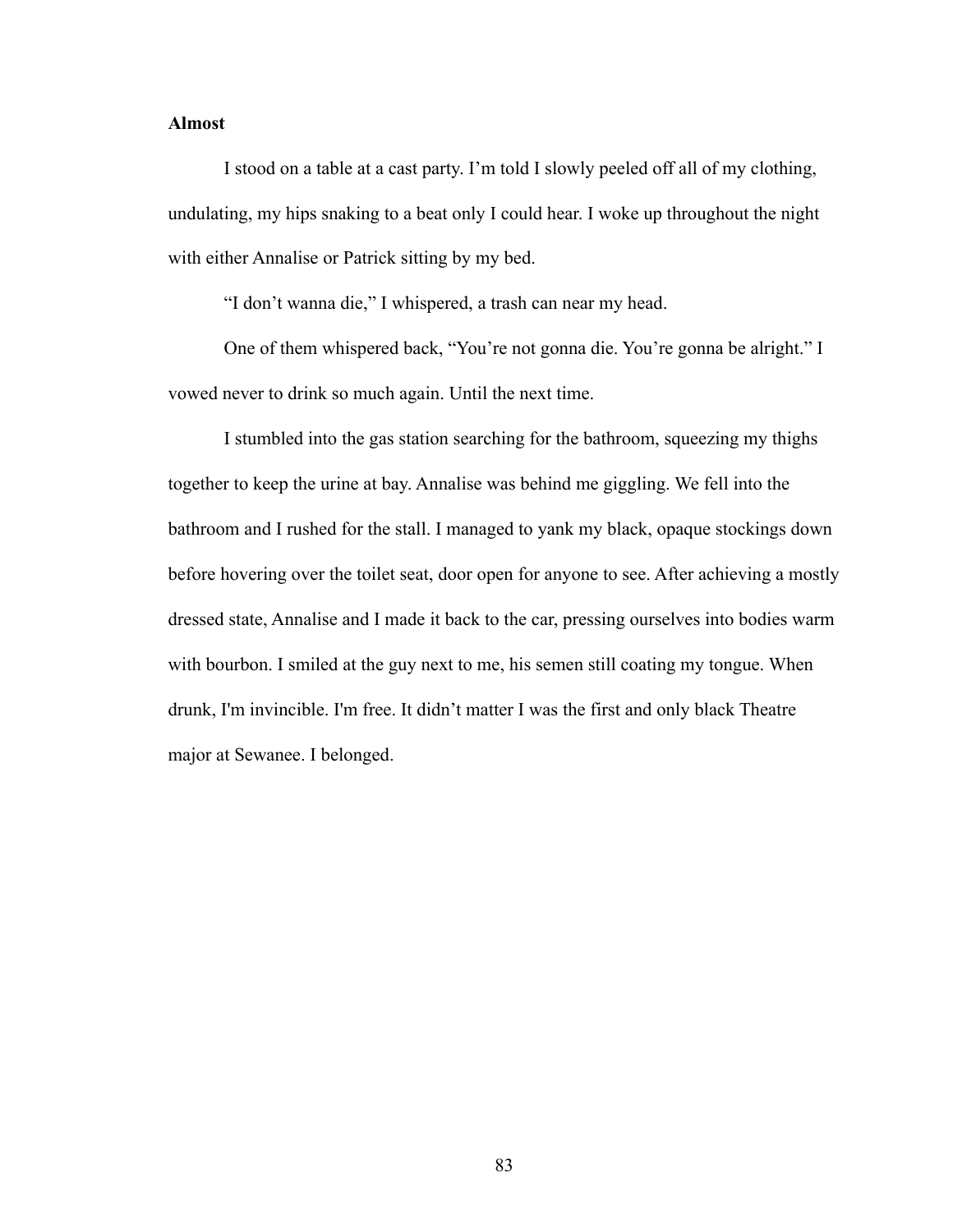# **Graduation**

Carillon bells chime and the sun's light is filtered through the trees. It's my turn. I face the rows of professors that line the walkway leading from the chapel. They are clapping and my eyes fill with tears. My right hand clutches my black gown, willing myself not to cry in front of everyone. As I walk, I see to my left Professor Reishman who taught Victorian Prose and Poetry and who once said I was captivating. There is Dan to my right, theatre professor and my guide to Santana. Professor Bonds stands without her husband who was my advisor Freshman year. She has tears in her eyes when we gaze at one another, exchanging bittersweet smiles. He passed during my Junior year and is now buried in Sewanee's cemetery. Dixon Myers, Outreach Coordinator, reaches out to pat my back and visions of children in Kingston where we volunteered together flash through my mind. One by one, the people who have carried me, inspired me, prodded me to graduation, their gowns flowing about them, their smiles mirroring my excitement, usher me into the sunlight, and my heart constricts from the pain of joy mingled with loss.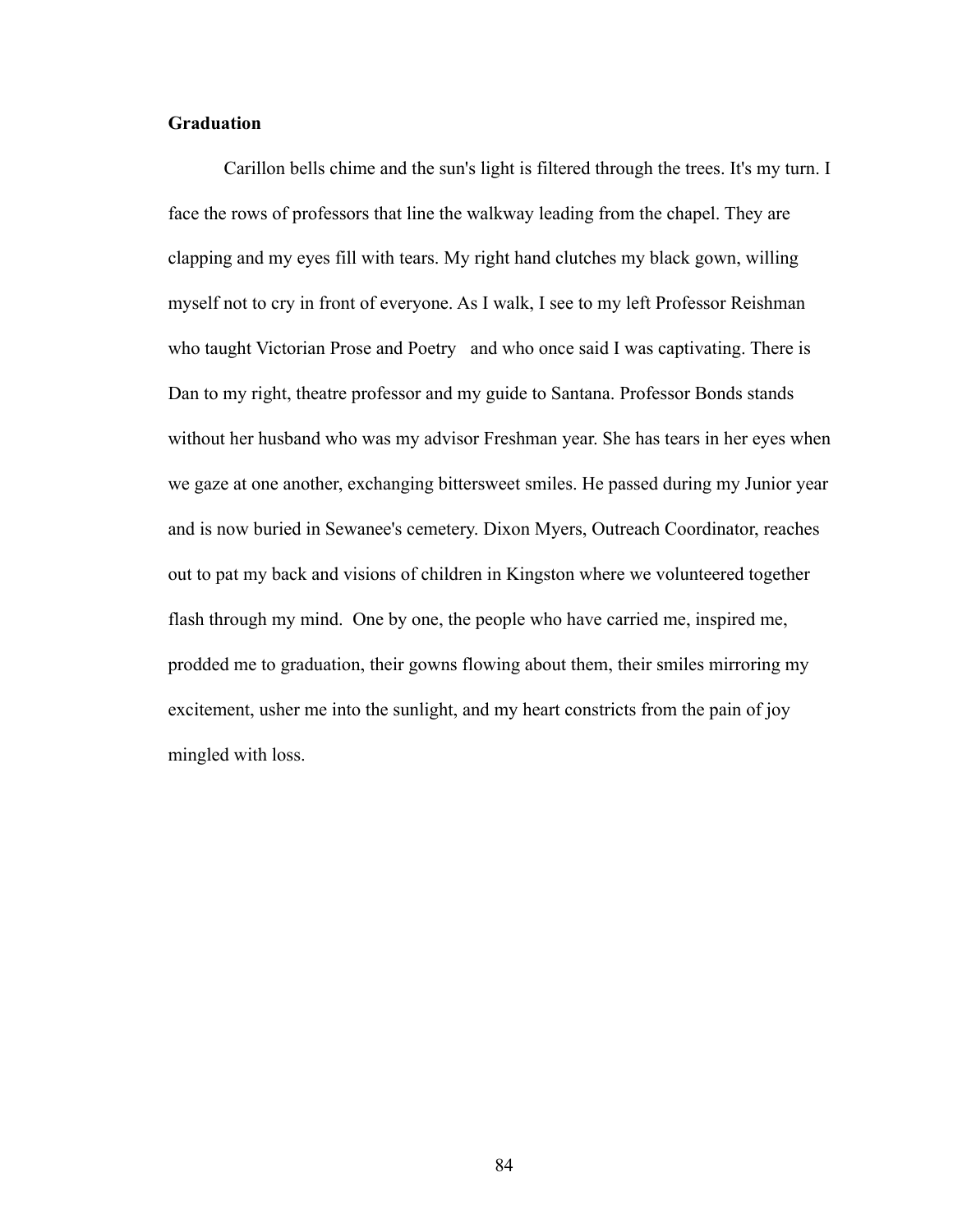## PART III

#### **Plantation Living**

After two and half months in Chatham, New York, as a wardrobe mistress for summer stock, I returned to Sewanee as Assistant Director of Admissions and Minority Coordinator. My friends were gone, enrolled in graduate school, law school, or serving in the Peace Corps. I remained in Sewanee.

 My first year, I lived with a roommate, Nicole, a devoted Christian who wore too much make-up, hung the confederate flag in her bedroom, and was scheduled to be the first black woman married in Sewanee's All Saints' Chapel. Intensely jealous of her parents adoration, fiancée, and her God, I stayed in my bedroom whenever she was home. Lost and unmoored, I watched the thirteen-inch screen T.V. which perched on my dresser. I woke up, drove the five minutes to the office, worked eight hours, then drove back home.

 The University of the South's 10,000 acres campus included the town of Sewanee, which sported one traffic light, an elementary school, a gas station and a few stores and restaurants. Closer to the center of campus, beautiful homes covered in ivy and constructed of stone sprang fully realized from fertile soul. These homes were owned by professors and professionals. The students lived in gothic style dormitories, most within walking distance to classes, and the blacks lived in a section unvisited by students and their parents. The blacks who lived in Sewanee supported the school as cooks, clerics, housekeepers, and servers. As a student, I sought their blackness like balm, exchanging hellos, witty banter, and the occasional nod. A couple of students dared to break the unspoken rule of fraternizing among social classes and attended their homes and shared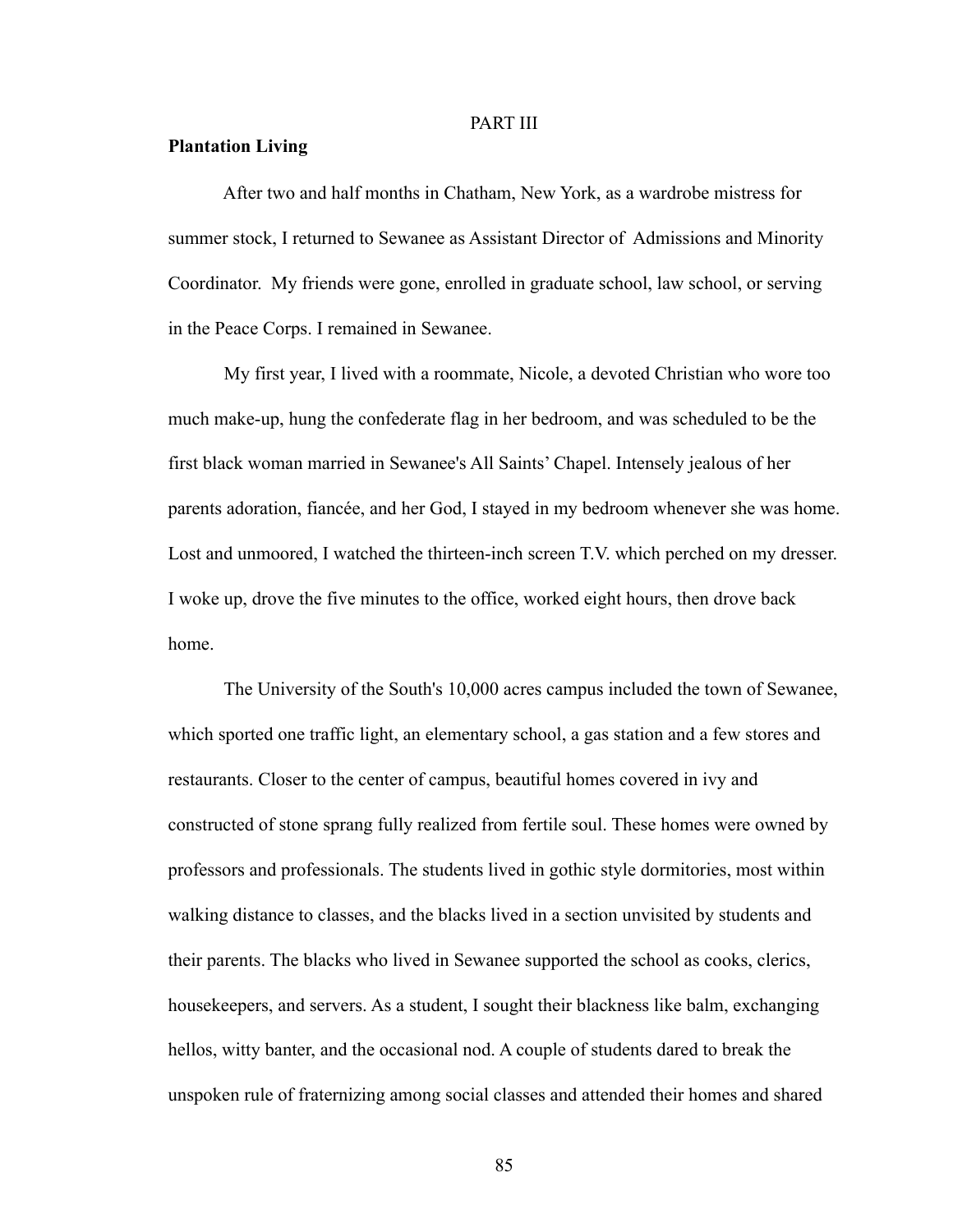meals. Mr. Benjamin, the Minority Director and Admission Coordinator, was the only black professional. Before me.

 "You sent an email in all caps. You know what that means," Eric Benjamin asked from behind his desk. I sat in the seat reserved for students. I feigned ignorance.

 "I'm sure you didn't know, but you don't send emails to professionals in that manner."

"I didn't mean any disrespect, Eric..." I began.

"Mr. Benjamin," he corrected. All of my colleagues called him Eric.

 I was relegated to an ambiguous, lonely state. I regret adhering to the unspoken rule. I woke up, drove the five minutes it took to get to the office, worked eight hours, then drove back home.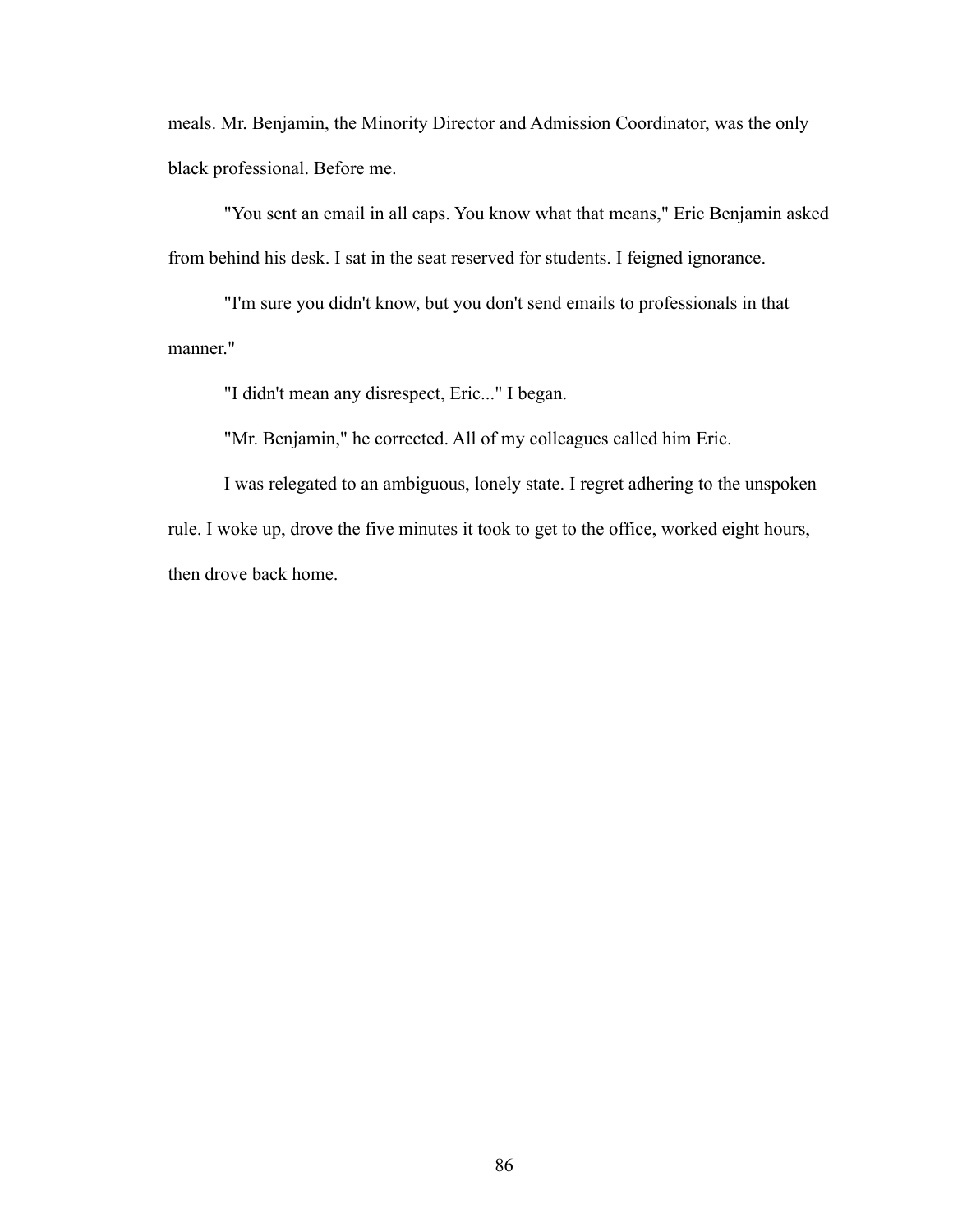## **Dublin, Georgia**

The young man seemed eager. He leaned forward in his chair and listened to the speal I gave students during their interviews at the University of the South. His eyes grew wide, and he asked questions about student life, parties, and majors. Erika sat next to him, looking back and forth between us, seemingly pleased at bringing us together. A classmate of Erika's, she bragged that her sister worked for the university and offered to arrange a meeting with us. I eagerly agreed. As the minority coordinator, I felt pressured to encourage as many minorities as possible to apply and eventually enroll.

 We were nearing the end of our talk when Daddy walked through the front door. He took us in with one glance and strolled into the kitchen where I met him after the prospective student left.

 "Don't you ever have another boy in my house," Daddy said. Daddy rarely scolded. A space opened wide in my chest.

 "He had questions about Sewanee. All I was doing was telling him about the school. Don't take your anger about Erika on me!" I said, leaving him alone in the kitchen.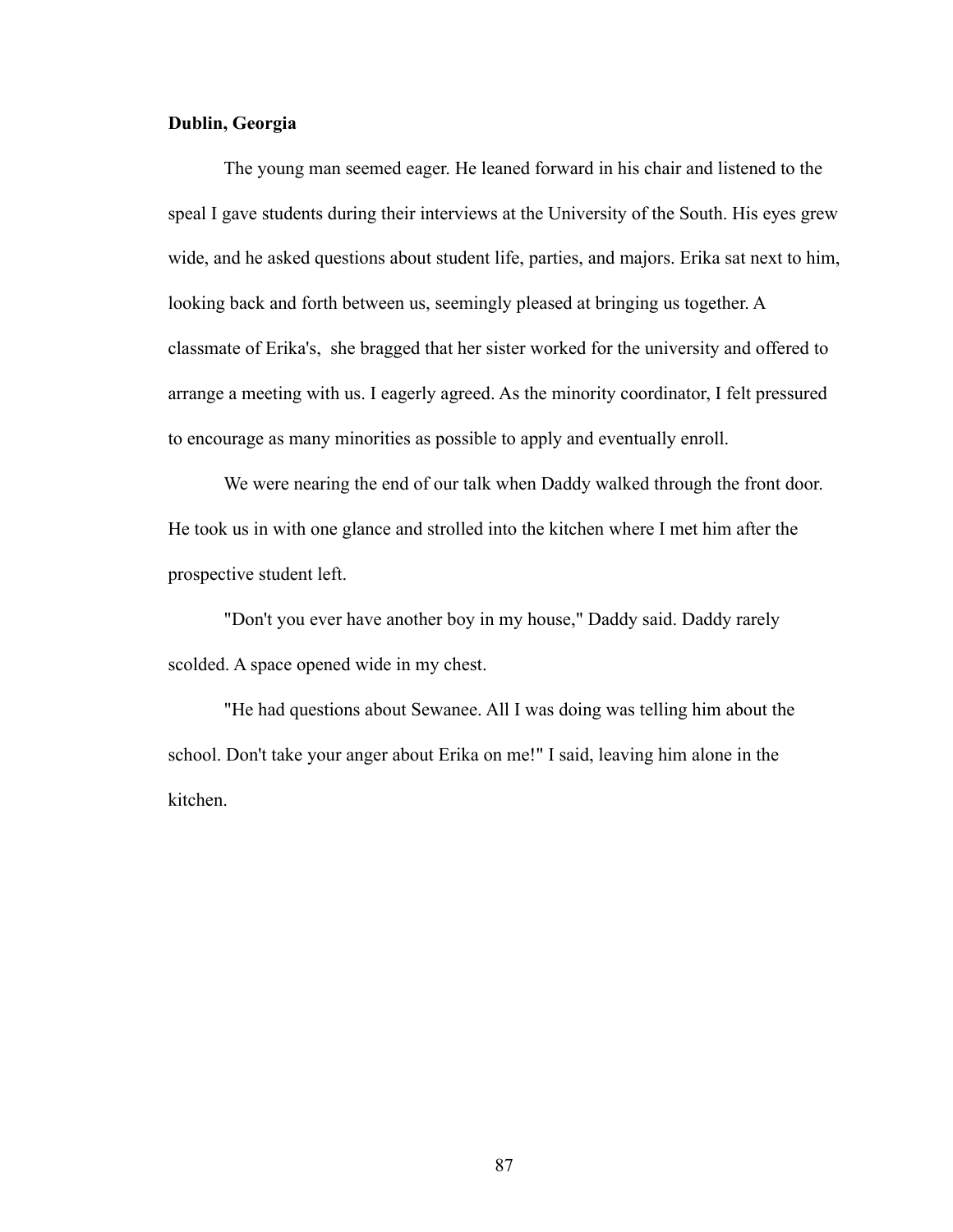## **Marriage**

When Erika met Ben, Momma and Daddy heaved a sigh of relief and figured everything was going to work out. After all, marriage settled women, made them pliable, made them respectable in the eyes of society.

 Momma gave her the kitchen table and yellow vinyl chairs from our childhood, Daddy gave her his blessings, and the young couple began their journey towards wedded bliss in Macon, GA.

 "The only thing I knew about marriage was that you had sex with only one person," Erika confided after a year of marriage, after Ben's phone calls looking for her, after he tried to break down a door to retrieve his wife from an orgy, after he discovered she ran off with Calvin.

 "I don't care what anyone thinks. Calvin and I are on the same level. I don't care what anyone thinks," she repeated.

 Erika and Calvin's love, fierce and violent, demanded absolute devotion and loyalty. Any perceived negligence was met with suicide threats and shouting matches. They lived outside of time and conventions, demanding what they needed from one another while neglecting the world.

I both envied and pitied them.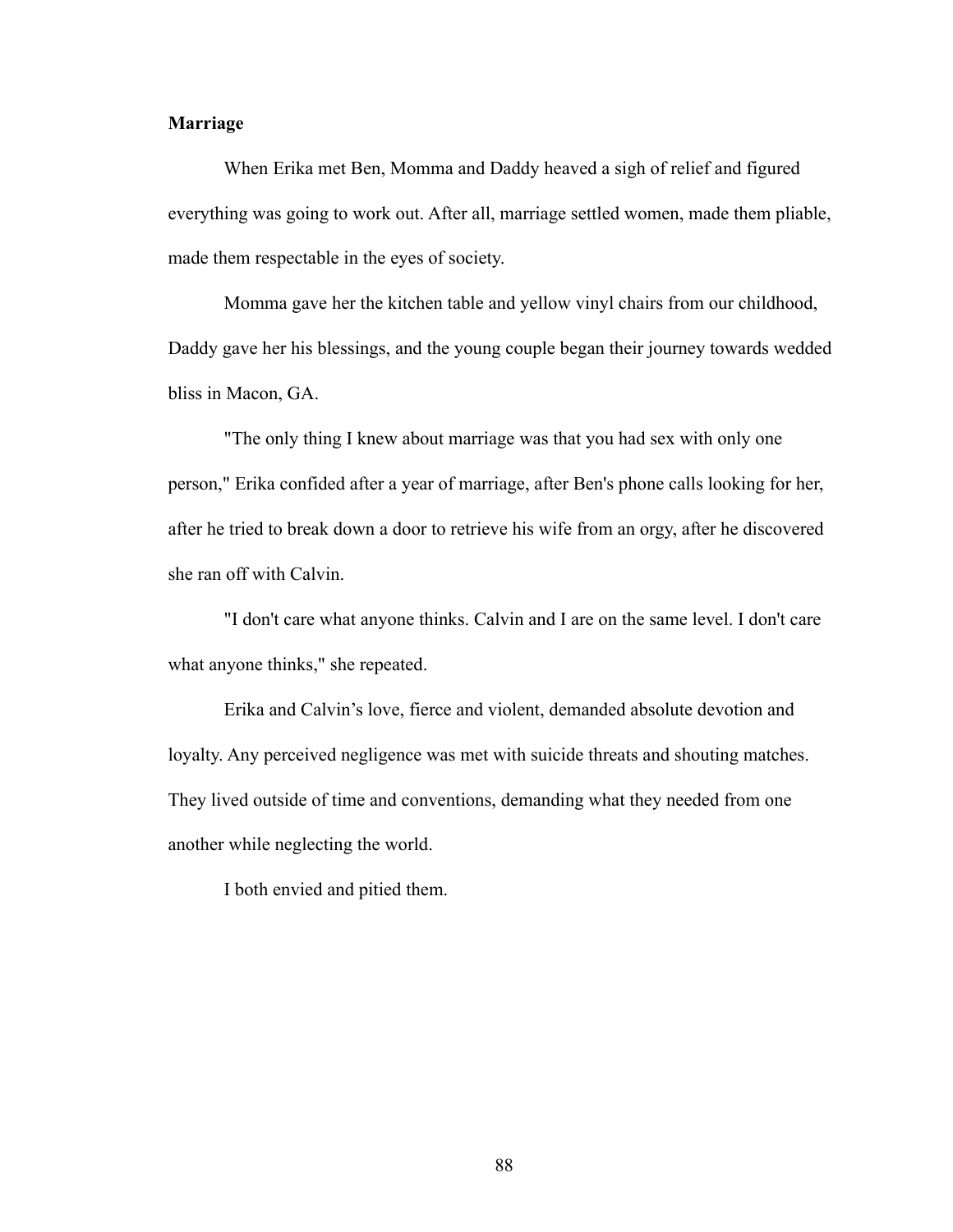## **It's Not About You**

"You can't have the kittens in the bedroom!" Momma yelled.

"Momma, the litter box won't hurt her none. Leave it alone," I yelled back.

I stood in the kitchen of the small two bedroom apartment in Nashville,

Tennessee. My parents moved once again to a new city for Daddy's promotion. After her failed marriage, Erika decided to join them. I was thankful I settled in Sewanee.

 Momma's view of family was the man as head of household taking care of all expenses and protecting the family. The roles of wife were cheerleader and confidant. Momma was weary.

"I said no!" Momma said. I hear, *You do not matter. You are nothing.*

 Erika bit her lower lip. Always thin, she seemed withered. Empty. Her excitement over my kittens and her request for them to share her room were the first indication that something reached her. I didn't know another way to her. She lived so much harder than me.

 "Momma, she just wants the kittens to sleep with her." It was two days before Christmas and I knew not to push it, but Erika looked near tears. My fear of failing Erika was far greater than my fear of Momma's anger.

 "What the hell did I say?" she yelled from Erika's bedroom and I followed her voice. I stood before her and my fear, my anger, my helplessness, exploded.

 "I hate you! Everything is about you, you always yell about how no one respects you, you don't know the meaning of respect you don't care about anything or anyone but yourself you selfish bitch . . ."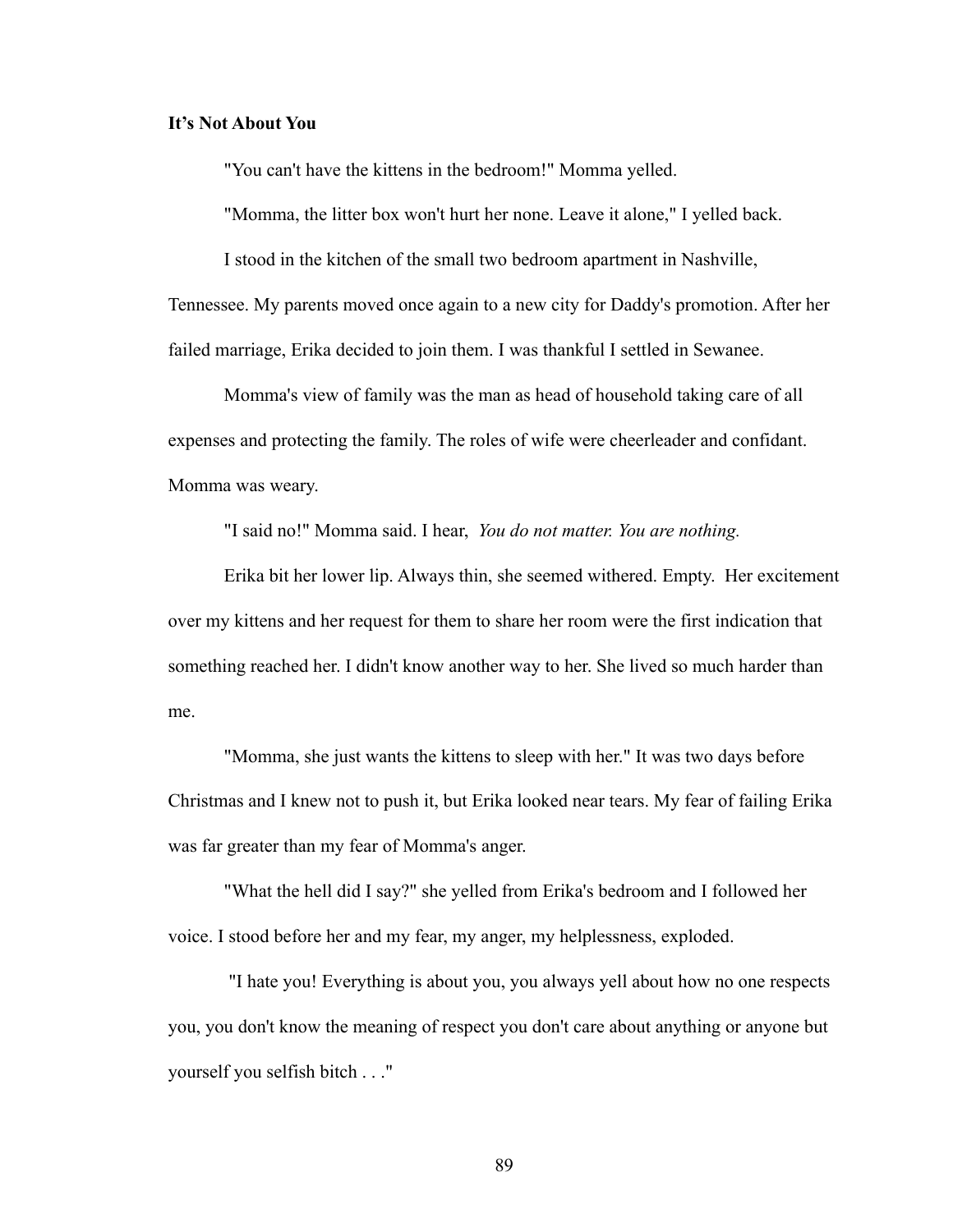I heard Daddy calling, his voice muted as if it's traveling light years from a distant star, "Come on, it's Christmas! Girls, please stop . . . "

 Erika cried and Momma, her mouth open, her eyes wide, frozen, stared at me. Her eyes quickly darted from my left eye to the right. My hands clenched into fists and I walked towards her. I wanted, needed to inflict pain when I heard a clear and calm voice, "It's not about you." Intimate like a whisper but resounding through me, the voice was balm.

 I stopped inches from my mother. I frowned and looked around me, searching for the origin of that voice. My hands slowly unfurled and I spun on my right heel and stalked out of Erika's bedroom, down the hall, and out the front door of the small apartment.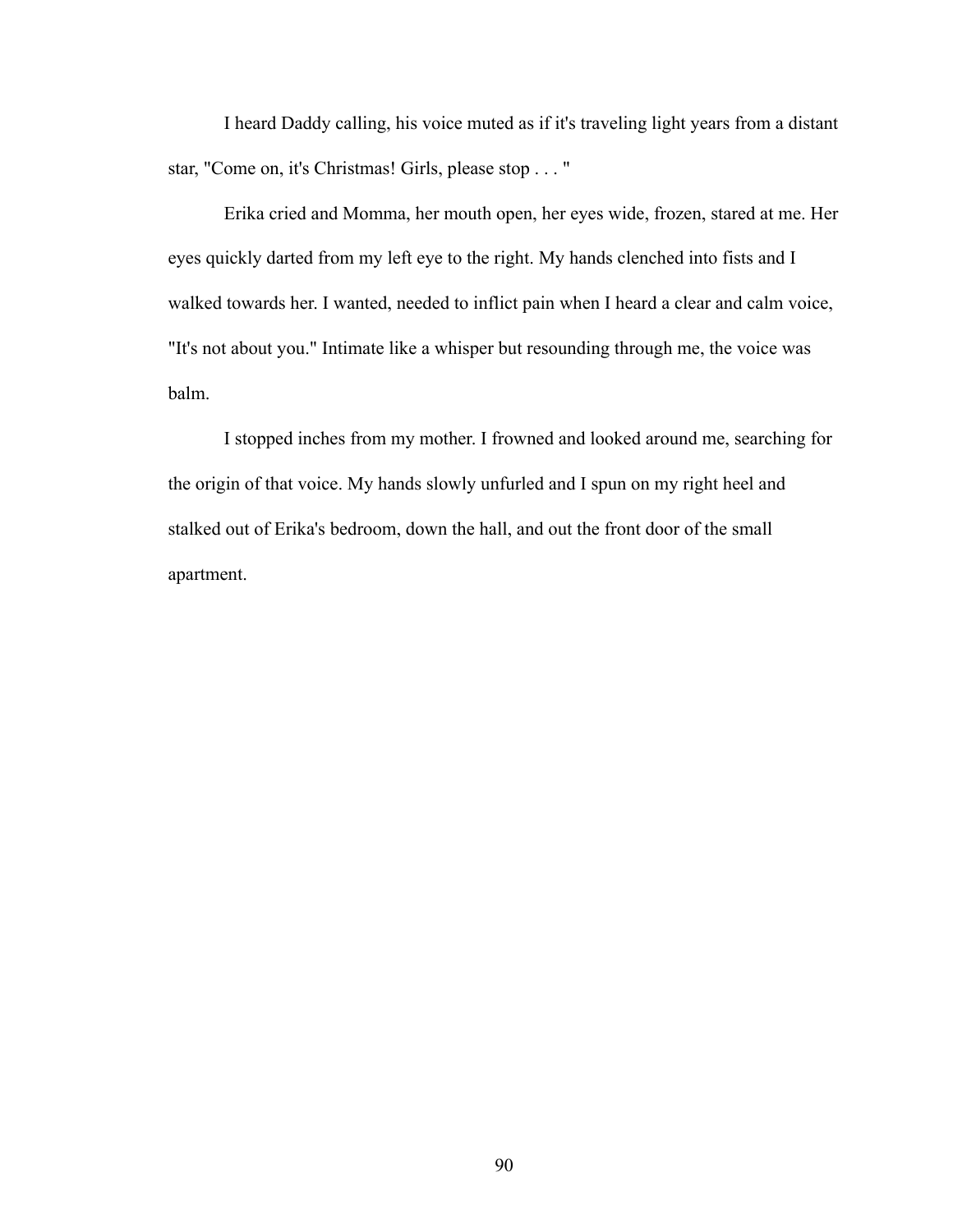# **Reprisal**

The voice led to God and the Episcopal church. I bent my knees in worship, searching for the reason why I bore the burden of Momma's unhappiness. The routines of the service and the dark coolness of the small chapel reserved for daily worship comforted me. For a month, I attended service, went to work, went home, and did not contact my mother.

 "Call Momma," Erika pleaded in a phone call after the thirtieth day. "She misses you."

 "I regret nothing. I refuse to apologize for anything I said," she began, and I realized that warmth and an apology was not forthcoming. I hung up the phone in tears, leaving work in the middle of the day because I couldn't think about applications and interviews when I could feel the heat of my mother's rage from one hundred miles away.

 Months later, after Momma's threatening and belittling phone calls, after she shredded my Christmas gifts and pushed them down the garbage disposal, when I asked Erika about the voice, she said she never heard anything besides my screaming and Daddy's pleading.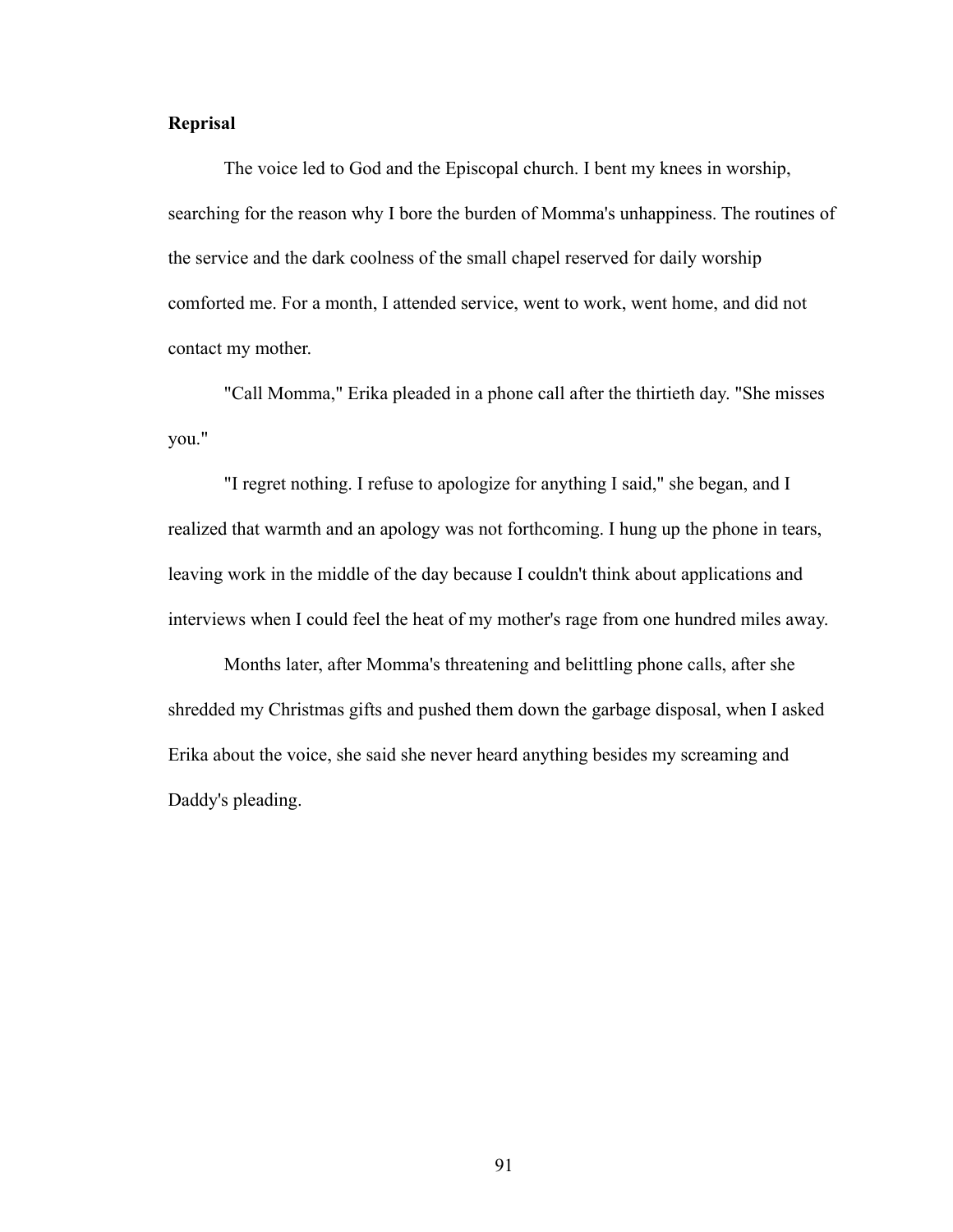# **Gifts**

The moments after a brief spring shower, verdant greens, the smell of damp earth, the air heavy and moist, lull me into a mild euphoria where I believe in reconciliation, forgiveness, and new beginnings. Every window is open in my two bedroom apartment and I'm cleaning, scolding my kittens Elizabeth and Jessica whenever they are underfoot. Once and a while I'm beset by the need to clean, and I'm determined to chase every dust bunny from dark corners and put away every dish. While I'm standing at the sink which overlooks my backyard, I see deer grazing on plants a neighbor planted just the week before. I smile to myself as I imagine her reaction to yet another robbery by the local wildlife. I'm not a gardener, so I don't mind the deer coming and going as they please.

 This is one of the many reasons why I love Sewanee. I never encountered nature on a grand scale while living in inner city Memphis. One Saturday, Elizabeth, Jessica, and I were staring out the window of their bedroom, Lizzie to my left and Jessica to my right. A brilliant hummingbird flew to our window, its long snout pointing at each of us, curious of the strange beings staring out at it. The kittens and I looked at one another astonished, then looked out the window. It was still there. She hovered and flew off in a streak of reds and blues. I couldn't have been more astonished if an angle had perched on my windowsill.

 I open the front door to take out the trash and before me is a box. No name, no adornment, just a 4 x 6 white box. I set the trash down and pick up the box, looking around to see if I saw anyone leaving the area. No one. I open the box and nestled within folds of newspaper and cotton is a hollowed egg. There's a tiny hole at the top and bottom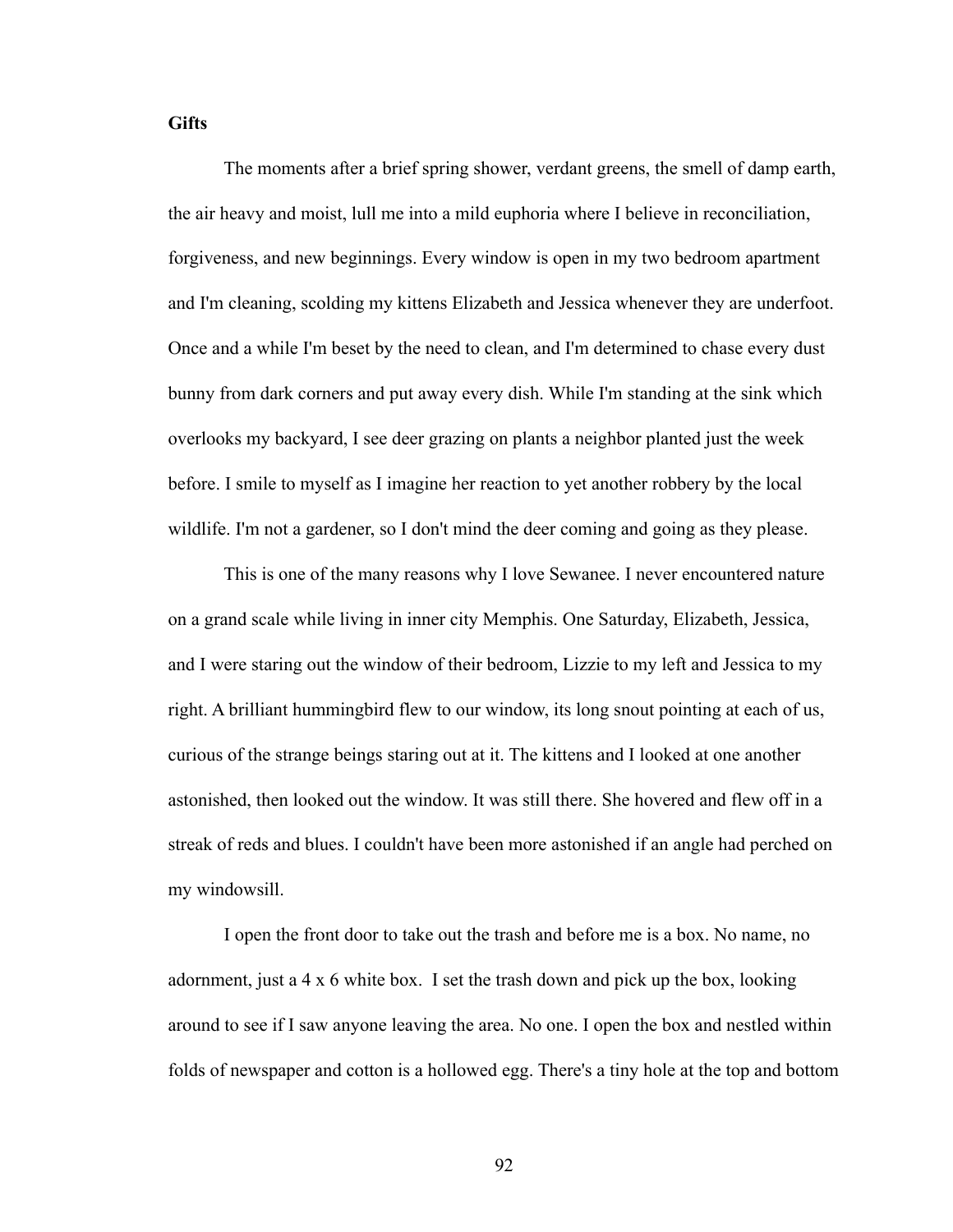and on one side rendered in water color is a mixed bouquet of pink and red hibiscus, purple hydrangeas, and blue wildflowers tied together with a yellow ribbon. On the other side penned in green ink:

Strengthen, O Lord your servant Nikki with your holy spirit; empower her for your service; and sustain her all the days of her life. Amen. April 3, 1999

It was dated two Sundays ago, Easter Sunday, the day I was confirmed in All Saints' Chapel, my parents in attendance. I tuck the egg back into the nest of cotton and close the screen door, my living room swimming before my eyes.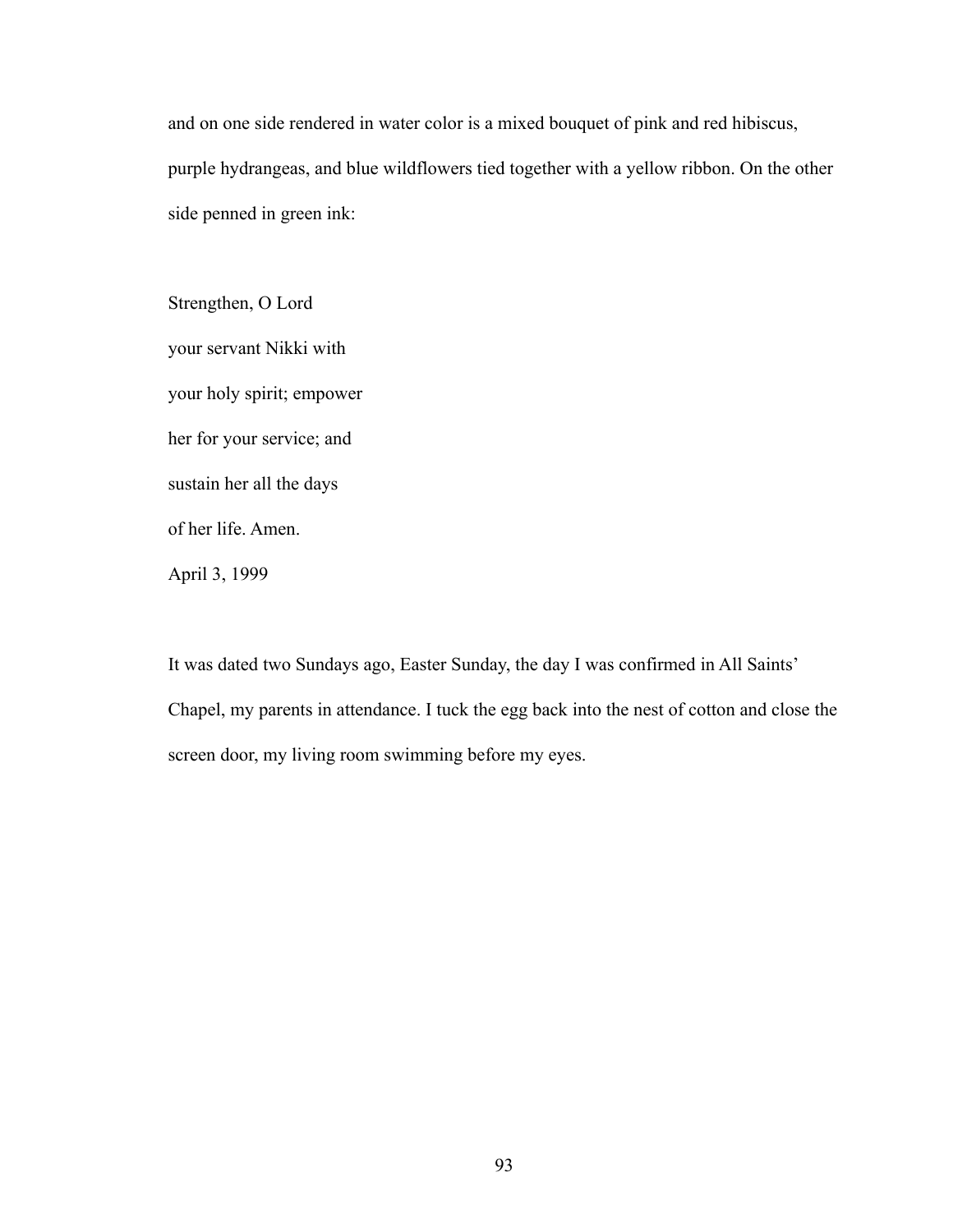# **Lost Faith**

It was time to go.

*Judas* I heard every time I attended a college fair, smiled at black students and encouraged them to fill out the information card. *Judas* I heard when I called them. Seduced them. Got the application in. *Judas* I heard when I paid for their plane tickets to campus so they could visit and fall in love the way I did. I emphasized the academic rigor, the high percentage of students accepted into graduate schools, the 1:10 student to teacher ratio. Never did I admit to isolation so complete I stuffed my body to make sure I could be seen. I ate until stuffed, ate until sick, ate until my clothes grew too tight and my strut became a wobble.

It was time to go.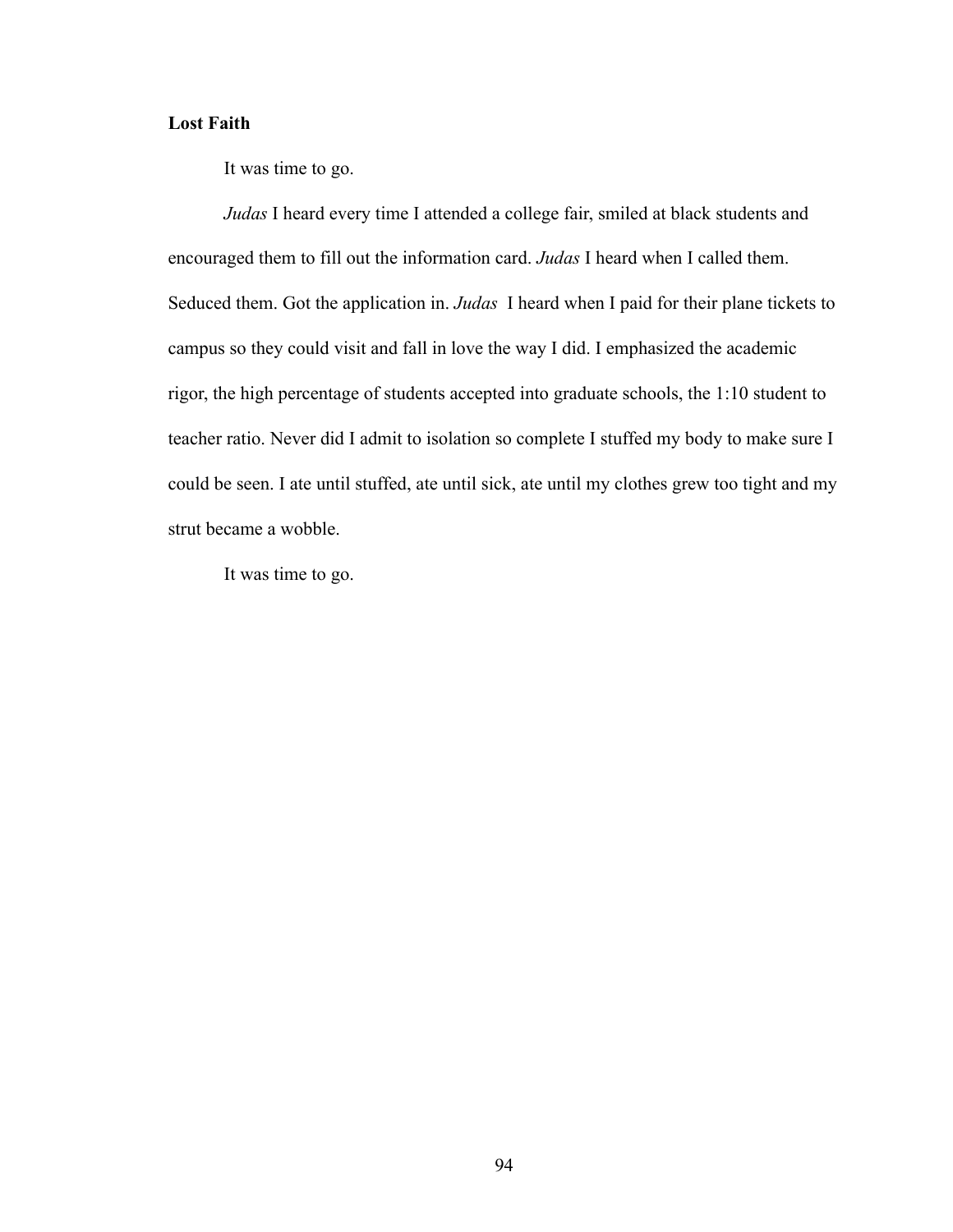# **First Year**

I never apologized. The newspaper article, tucked into *The Commercial Appeal*, on the third page in the upper left hand column, said I apologized. The principal told me to apologize. But I didn't.

 They gave me a literature book, a schedule, and told me to teach. I taught. Believing in the power of personal stories, I introduced the white, brown, and black students to Maya Angelou's *I Know Why the Caged Bird Sings* and a selection from Ntozake Shange's *For Colored Girls Who Considered Suicide When the Rainbow Wasn't Enough*.

I wanted to break open their hearts.

Instead, parents complained.

 "Are you trying to get fired?" the principal yelled from across his desk, me cringing in my chair.

*Racist* the local talk show host screamed over the airwaves, denouncing me as a teacher. Students laughed and pointed. Fellow teachers lowered their eyes when I walked by. I slinked from one classroom to another. I considered quitting. Leaving. Once again, I stood on the outside, fingers intwined in the fence, baffled by how I could be so misconstrued.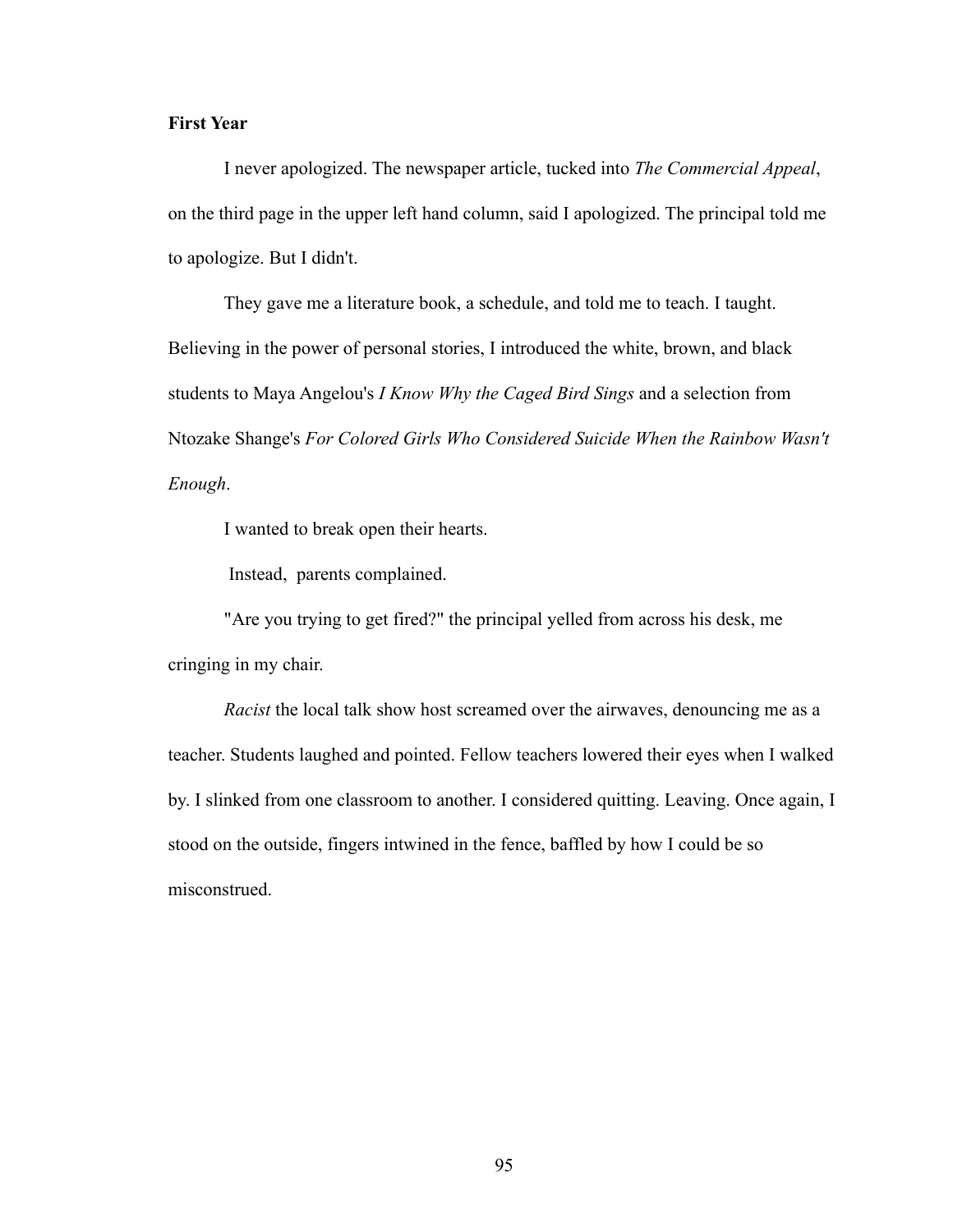# **The Price**

It became a game--how early can I get there? Others began to play. After all, Dr. Toarmina recruited the best teachers from the district for the brand new middle school. I won most days, even beating dawn. My copies already copied, my classroom tided and inviting, I stood at the door waiting for yet another opportunity to prove myself.

I belonged.

 Teach four classes, never sit down (lazy teachers sit), eat through lunch, teach an additional two classes, stay after school to grade papers and coach cheerleader/ track/ cross country sponsor Wordsmith/Anime Club then drive to campus for night classes for my education degree and arrive home at 9:00 PM. The next morning, repeat and add essays and papers to write, and of course lesson plans and syllabi. This was the price of belonging, for being a fixture in the community, for the accolades, the awards, the reputation of a good teacher that could reach even the lowest kids.

I gladly paid it.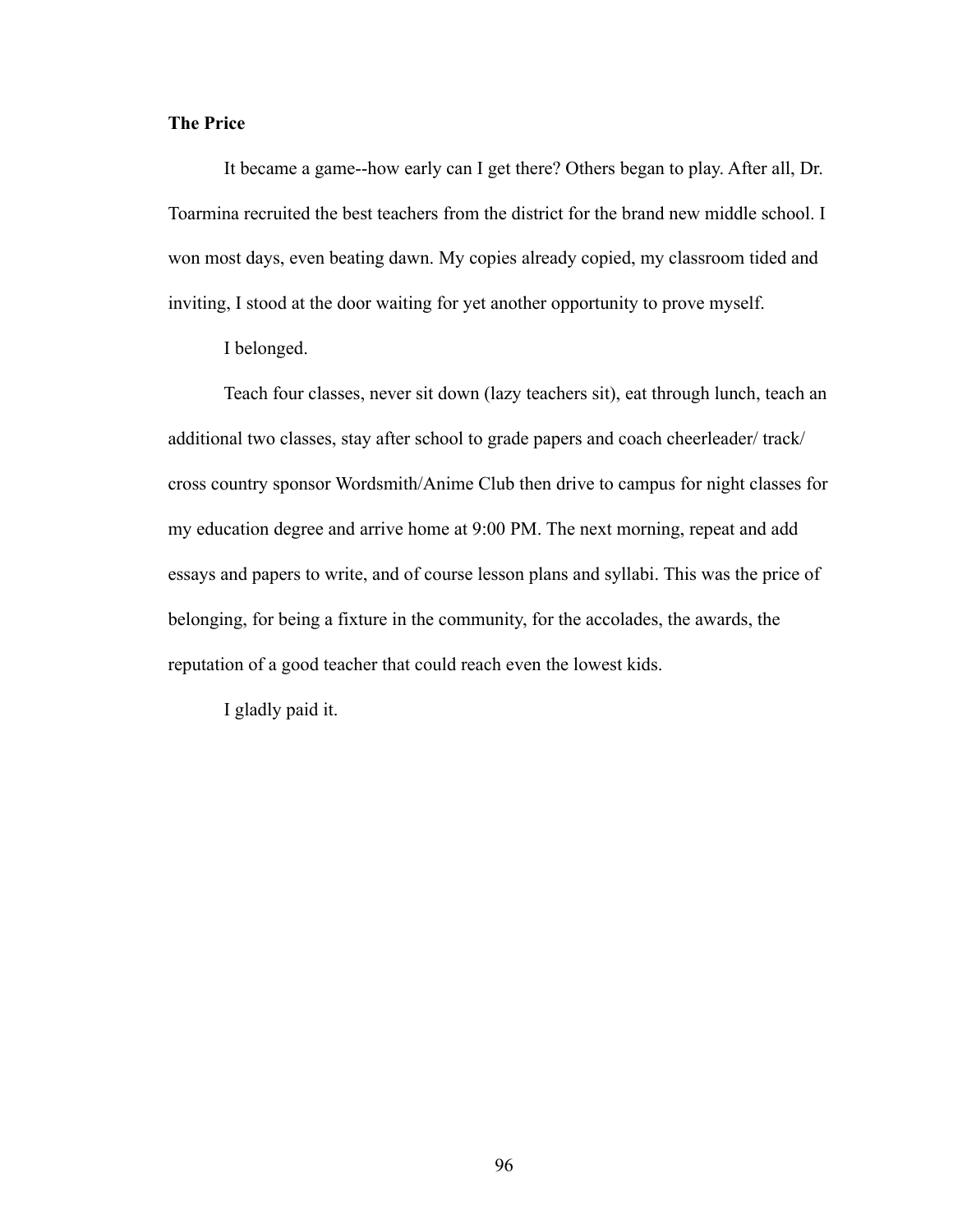# **The Two Years I Taught Gifted (Jewish Curls)**

They bounced and shone deep chestnut brown, cinnamon brown, pancake brown, camel brown, caramel brown, bear brown, pretzel brown, cardboard brown, freckle brown, peanut brown, kangaroo brown, root beer brown, chocolate brown, deer brown, mud brown curls and waves that bounced and shone even beneath the florescent school lights, curls possessed by boys and girls on top of high IQs and lofty aspirations, curls grazing upon the pages of textbooks and *Sisterhood of the Traveling Pants*, pencils entwined in curls and resting sedately at synagogues and bar mitzvahs and cascading across shoulders bent toward purpose, rigid with determination. I longed for my coils to mingle. I considered their God, attended their ceremonies, imagined myself a member of their tribe.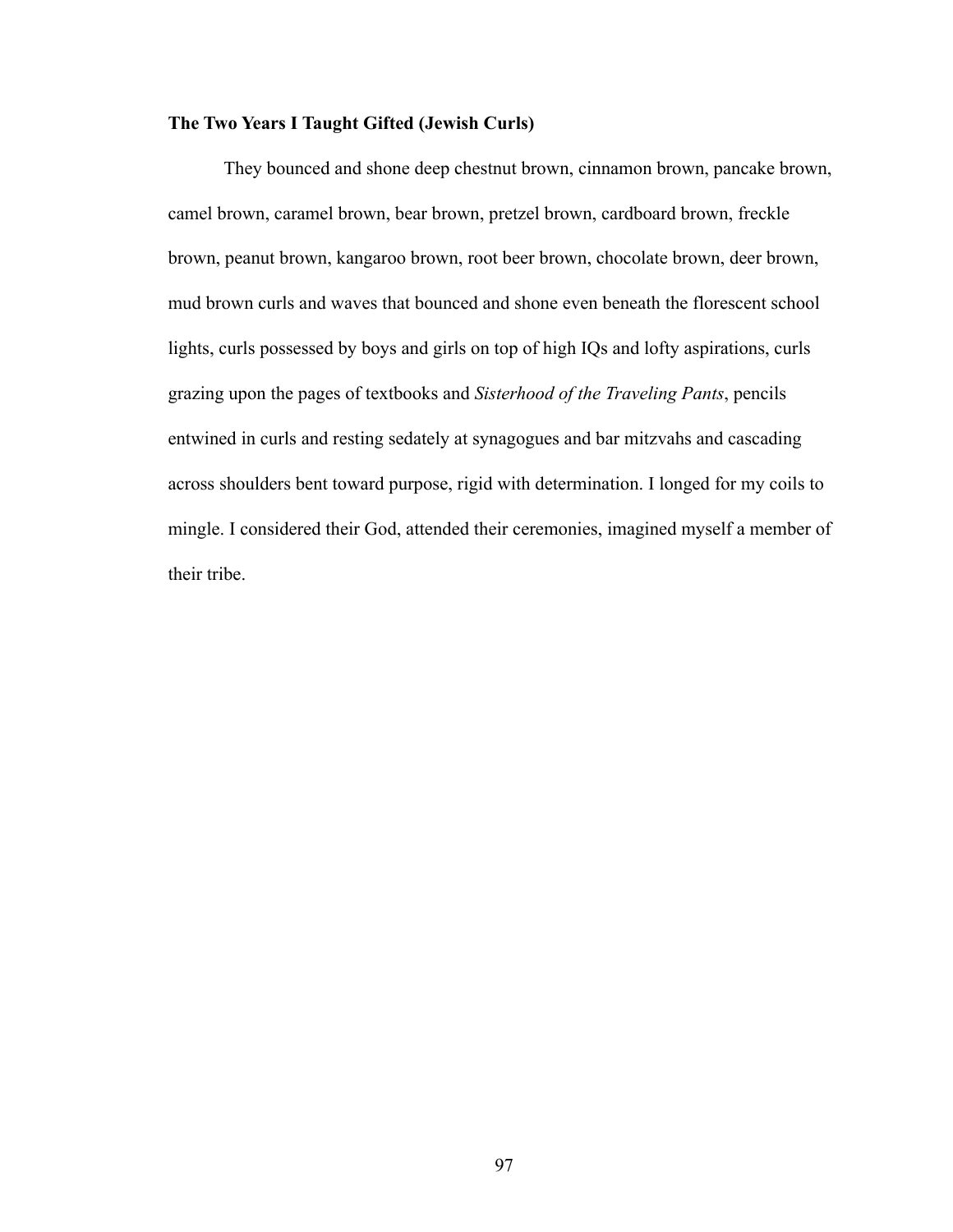**Lost**

The stench of stale cigarette smoke, spoiled food, and sweat caused the yogurt and orange juice I had for breakfast to come to the top of my throat. I swallowed and walked through the kitchen, setting my bags on the carpeted living room floor. On the drive from Memphis to Murfreesboro, Tennessee, where my parents had settled, I listened to an actor read the latest novel by Steven King, hoping that if I got lost in King's fears, I wouldn't have time to get lost in my own.

 Daddy came downstairs from the sanctuary he created in the attic. "All he need is a refrigerator and I would never see him," Momma said often when I called to check in. Daddy and I hugged and he said, raising his voice as if Momma wasn't sitting on the sofa less than three feet from him, "Look 'B', Nikki's here." Momma's remaining hair, the hair that hadn't fallen out because of her allergic reaction to nickel in black hair dye, hung in dry tendrils around her face, the silver roots brilliant against the black. Her eyes were opaque screens, hiding the fiery woman who hurled insults as well as compliments at her daughters. She had gained at least thirty pounds, the meds ballooning her tight physique to the corpulent figure dressed in grey pajamas. "Hey, Momma." No response. "Why didn't you tell me she was in the hospital for a week?" I asked Daddy.

Daddy shrugged, staring at the floor. "There was nothing you could do."

"Is she okay?"

 "She'll be okay. The doctors say it will take a while for them to find the right cocktail for her. She doesn't respond to much around her, but she'll be okay." Daddy was trained as a nurse in the army reserves. His training combined with his unhurried,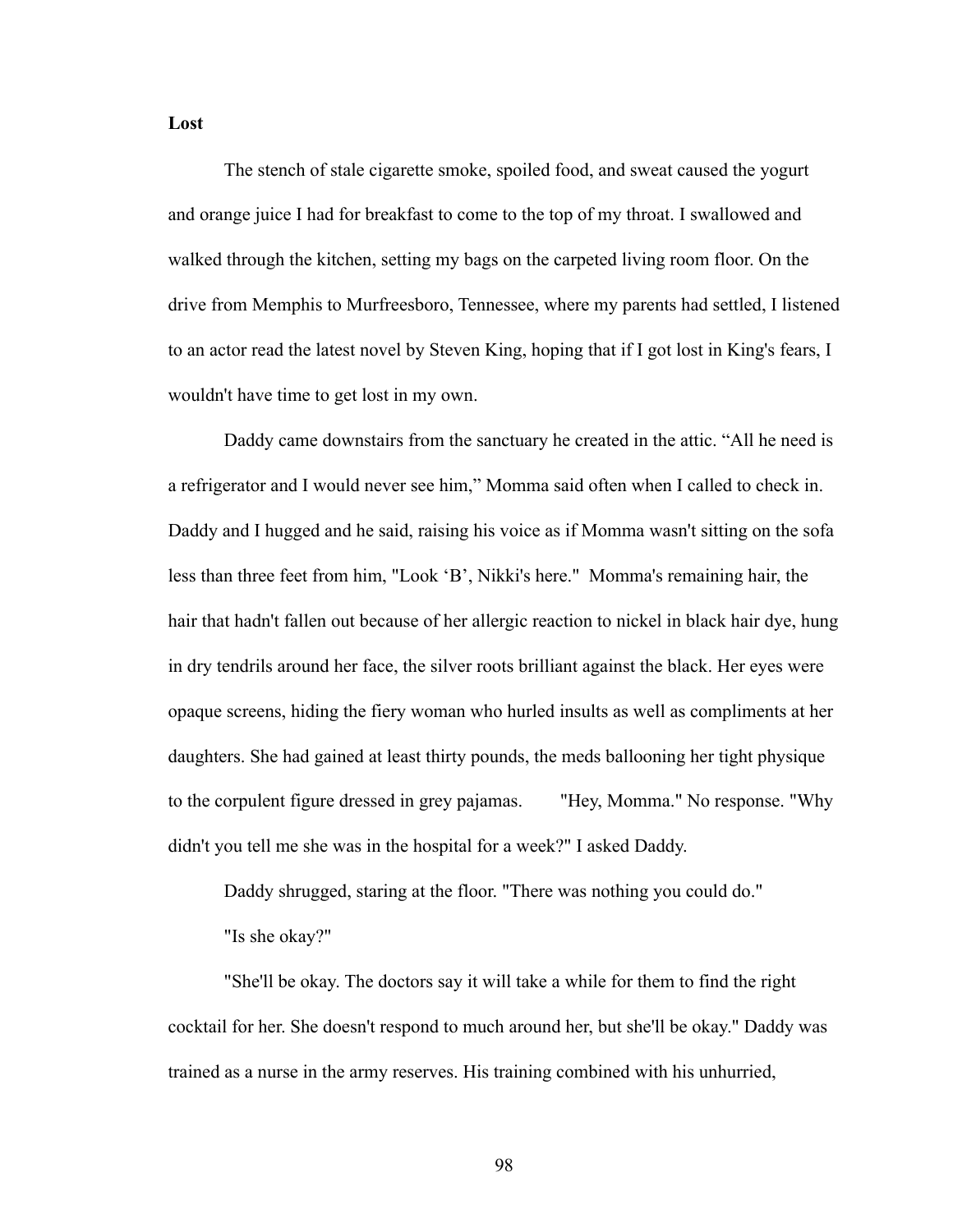balanced personality made him the perfect caretaker for Momma. *But what about his role as a husband?* I thought. I wondered who was helping Momma to the bathroom.

"Where's Erika?"

 "She's at work. She's due to deliver any day now," he said, his voice weighed with concern.

I walked toward Momma and embraced her. I held my breath and tried to remember her scent from childhood, sweet like home-made frosting on a wedding cake. I knew about the fights. Erika spat insults at Momma or spent days locked in her room, refusing to speak. Momma talked about the girl, Angela, and twins she had lost, Sean and Shane, whenever Erika talked about her own pregnancy. Momma's emotional upheavals and Erika's changing hormones created a charged space within their home. A careless comment ignited an explosion. I could have driven to Murfreesboro before now, but I chose to focus on my career as a teacher instead. Four hundred miles away I felt distant from their fights. Relieved and grateful, I reduced my involvement to one phone call a week. Even when Erika called and told me Momma was at the Vanderbilt University Medical Center, I didn't drive immediately to Nashville. My first thought was that maybe she would finally find the peace she's been looking for all her life. Looking at her vacant eyes and bloated figure, I was torn. No longer aware of the demons that plagued her, she may be happier, content even. But I missed the controlling hell raising woman I grew up with during my adolescence.

 I stroked Momma's hair. "You okay, Momma? You want me to do your hair?" I retrieved a paddle brush from my luggage. I parted Momma's hair straight down the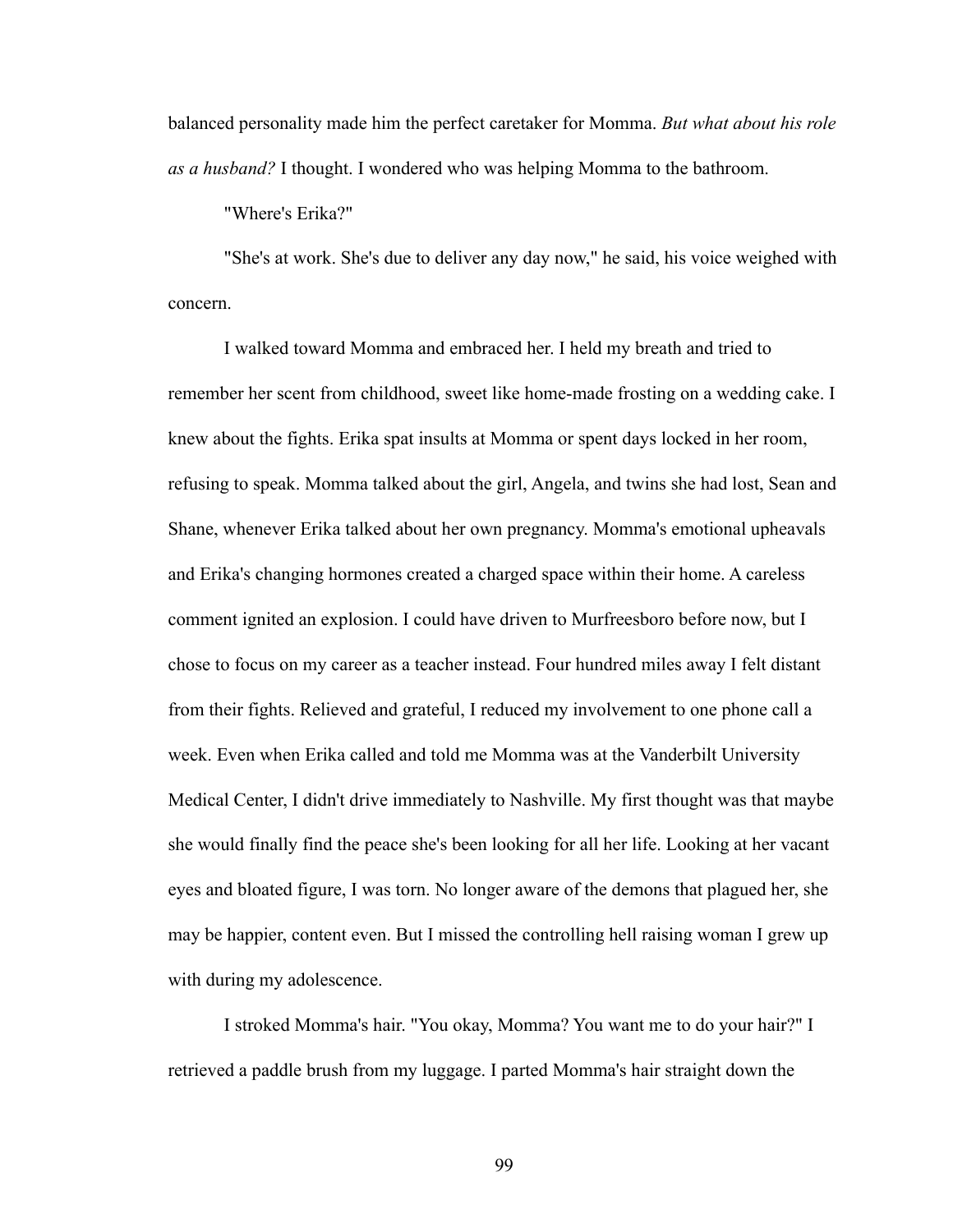center with my fingers. Then I sectioned each half and brushed her hair, beginning with the ends and working my way up to her roots. "It's about time for a retouch, isn't it Momma?" I asked.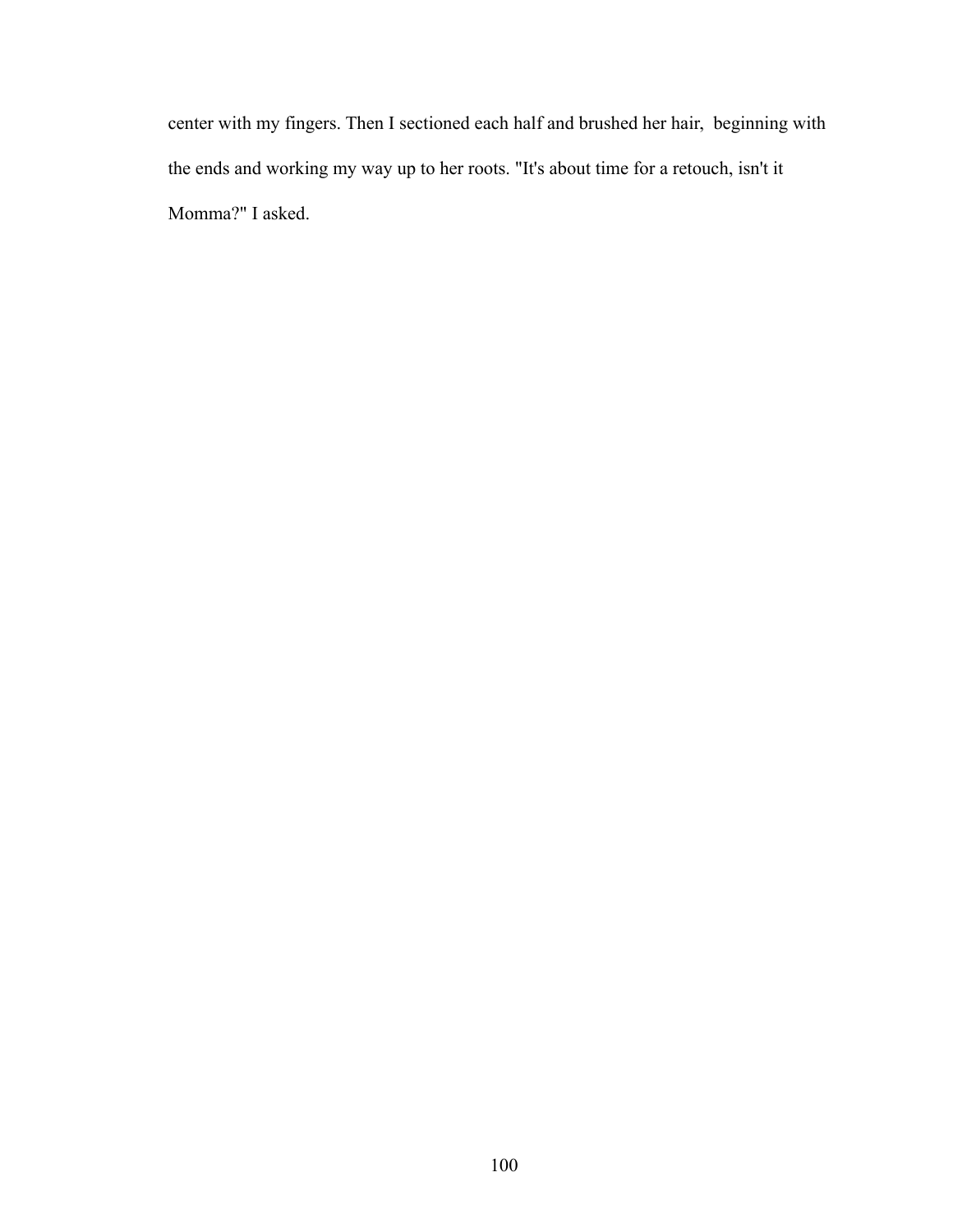#### **My Tits**

For a while I couldn't stand to look at them, the mounds that once sat proudly on my twenty-something chest, nipples like hershey kisses and bounced under thin tee shirts and strained against exercise bras. The left I cupped whenever I needed soothing, my right hand snaking into the neckline and holding the fullness of my warmth, my bra discarded the moment I walked into the house, releasing my breasts with a sigh. For a while, I averted my eyes from them when I dressed.

 I have lumpy breasts, breasts I've inherited from Momma, breasts that cause your fingers to back track and circle, a slight hesitation as you try to figure out if this one is new or an old friend.

 "Let's use the analogy of a pizza pie," the doctor intoned when explaining to me why the procedure was necessary.

 "We could merely biopsy the lump, but it would be like taking a slice of pizza. That slice may not have any cancer cells, but what about the other slices? It would be best to take the entire lump."

 Momma didn't know who I was, and I didn't want to burden Daddy with my need, so I agreed. The sound, the sucking sound from the needle, I described to my counselor, frightened me the most. I gripped the nurse's hand, mine slick, and tried to listen as she whispered encouragements in my left ear. I averted my eyes from the ultrasound, positioned so I could follow the needle sliding into the mass, and instead left. I floated through the ceiling, through the roof, and floated in the great blue of the sky, bobbing like a kite until all was done.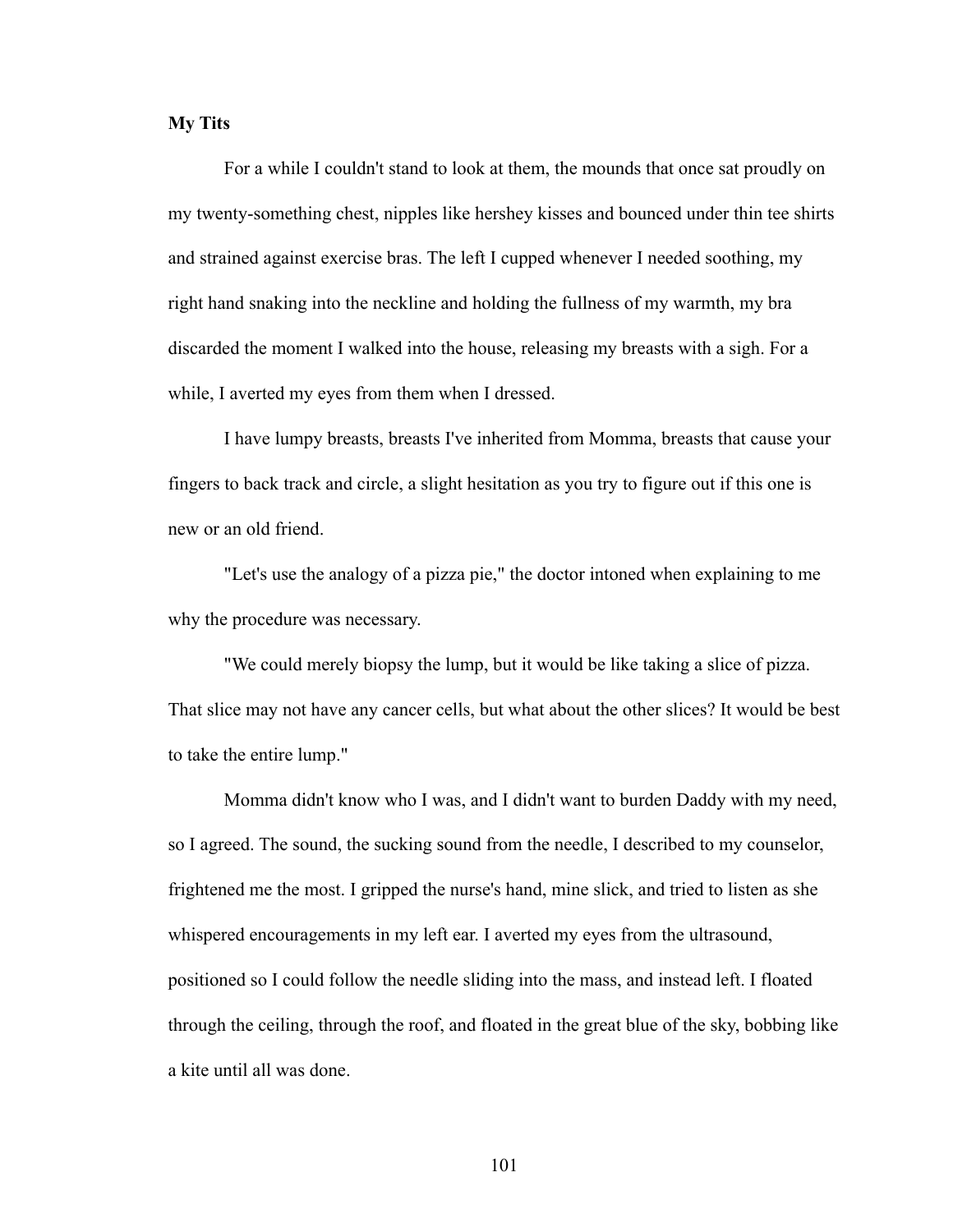During my six month check-up, another lump was found and yet another guided biopsy was endured. After another six months, another lump was spotted, but this time I slipped under with the help of anesthesia and gladly offered my breast to the knife.

 Students carried my books for me. I missed school only when necessary, craving the familiarity of the classroom over the solitude of home. I graded papers, assigned reading, and ignored the dull ache from my mound of flesh.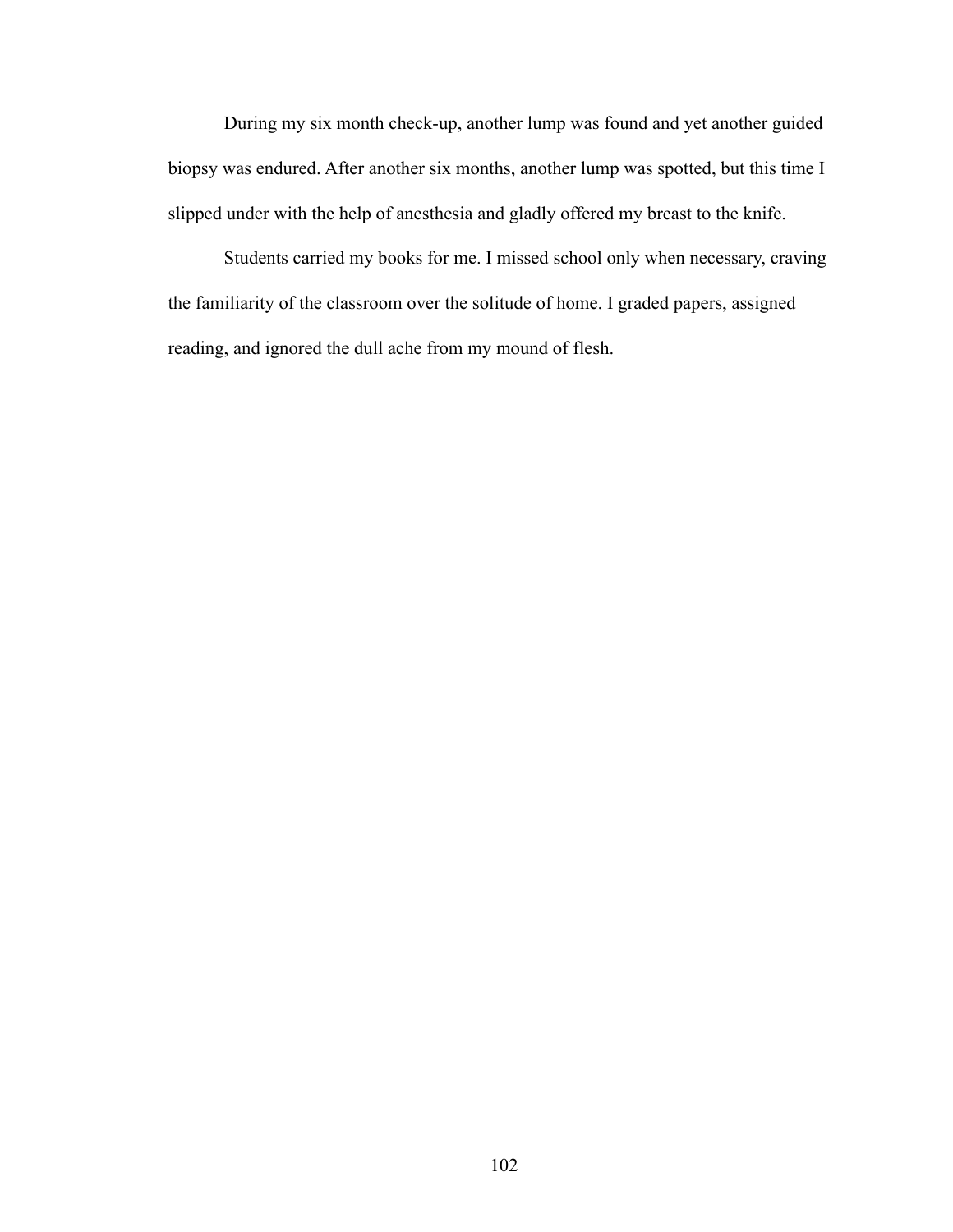#### **Dance**

My sister started her calls, just like Momma had during my college career and a few years after. The phone rang late at night, and the sobbing, distraught voice bemoaned her life, accused everyone of letting her down, dark confessions and the admittance of weakness. It didn't surprise me when the voice changed over time, and the voice became my sister's voice instead of Momma's.

 "I asked Daddy to take me to a dance. He said he would think about it. He got up, got dressed, and took me to the school. He had taken a shower and was all dressed up and smelling good. When he parked the car and started to get out, I said no, no, I meant drop me off, not take me in." Sobbing, then quiet.

 I could clearly see Daddy slapping aftershave onto his cheeks, a towel draped around his midsection, determined to take his youngest daughter to a school dance to begin making up for her sense of abandonment when he left for Chillicothe. I can imagine his disappointment, his pain when she preferred to walk into the gymnasium on her own. For months after his return, Erika wouldn't talk to Daddy, refused to acknowledge him in case he chose to leave again.

"I think about that all the time," she said softly, regret heavy in her voice.

 I see Daddy sitting on the living room sofa, dressed up for a dance he wasn't invited to, feet propped up on the living room table and slowly moving back and forth. He's waiting, still waiting for his little girl to come back to him.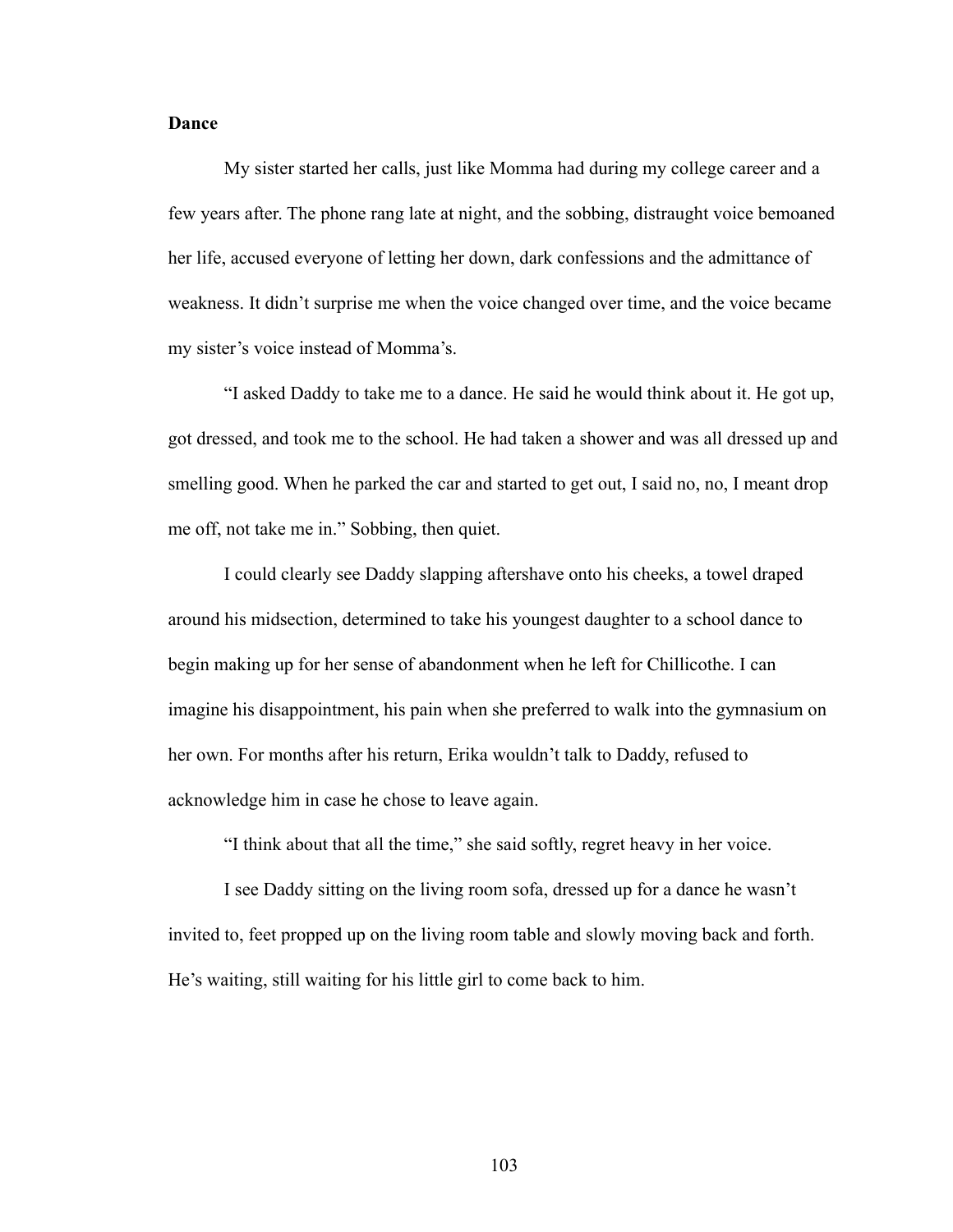#### **What Daddy Taught Me**

You can stay up at night, create lesson plans, grade papers, update your classroom web site, you can get up early, be the first to school, and greet students with a grin, you can teach student-centered lessons, research contests for young writers to enter, stay after school for clubs, activities, and sports. You can attend classes at night, write papers, complete projects, attend conferences, present at conferences, seek additional certifications, you can create original syllabi, encourage young writers, demand to hear their 'voices', you can fraternize with colleagues, get a drink or two, call them friends, you can exercise too much, forget to eat meals, forget to date and masturbate to keep your urges at bay, forget you have family, forget the outside world, and pour yourself into your job. You can tell yourself it's for your family, it's for your community, it's for your mother who wanted to be a teacher. You tell yourself it's to defy expectations and you're representing all those you share your skin color. You tell yourself anything except it's for your pride.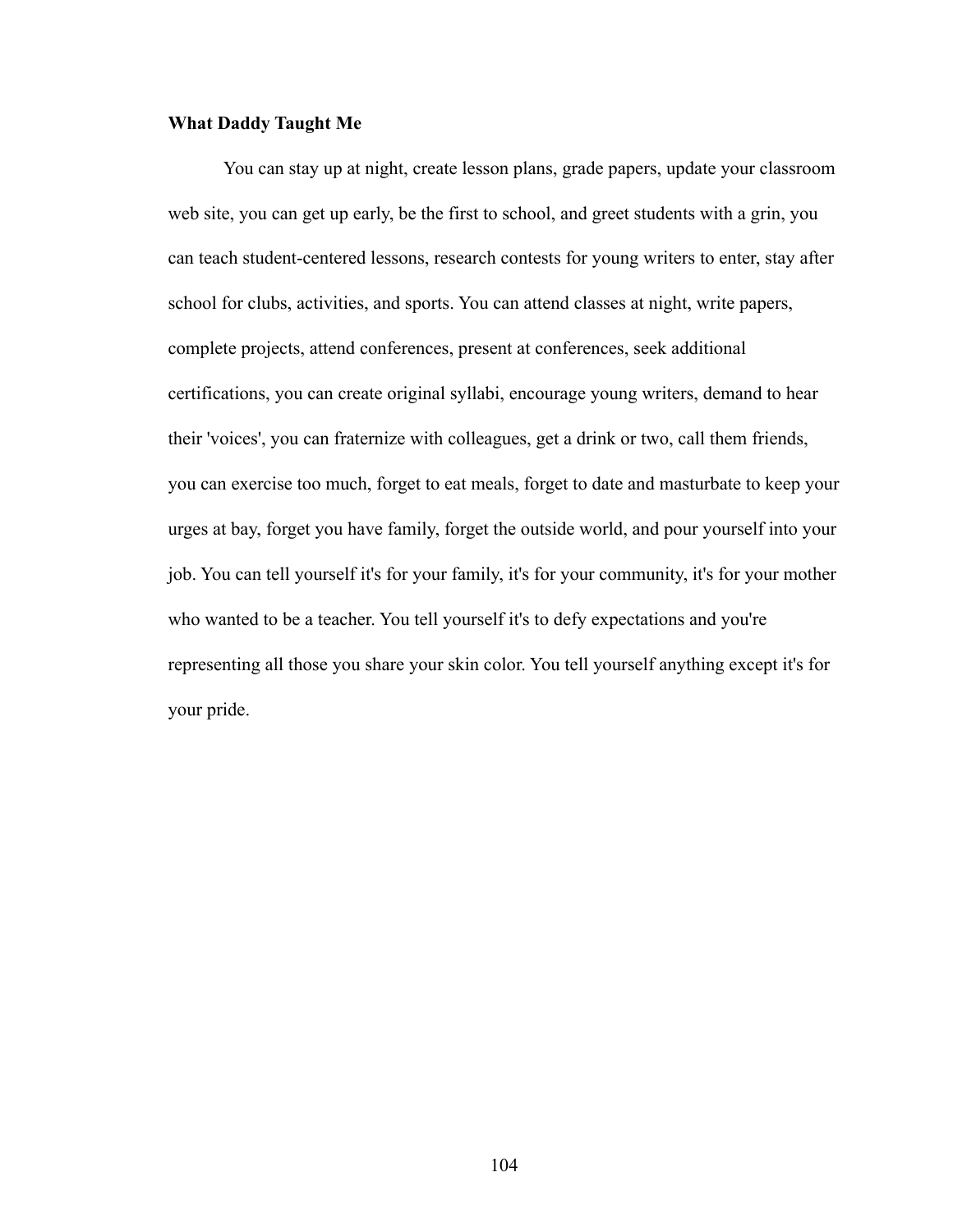### **Expectations**

Helen sat at the last table in the back of the library, reading a novel. I caught her gaze reaching over the pages and scanning the ninth graders at the computers, typing and tapping their feet, elbows colliding with ribs, lip glossed smiles reflected into handheld mirrors.

 "My people, focus!" I said, pacing the length of the library, touching a shoulder, raising an eyebrow, narrowing my eyes. Slowly, the students settled, their fanatic energy dulling, their fingers creating PowerPoints and works cited pages.

 When the end of class bell rang and students poured through the double doors, I followed in their wake, weary and slow. Helen, still seated, leaned towards me as I passed her table.

 "You have to teach them how to cite their work," she said with an arched brow, her dirty blonde hair resting on broad shoulders.

 I didn't respond, but continued through the double doors, frowning at her assumption.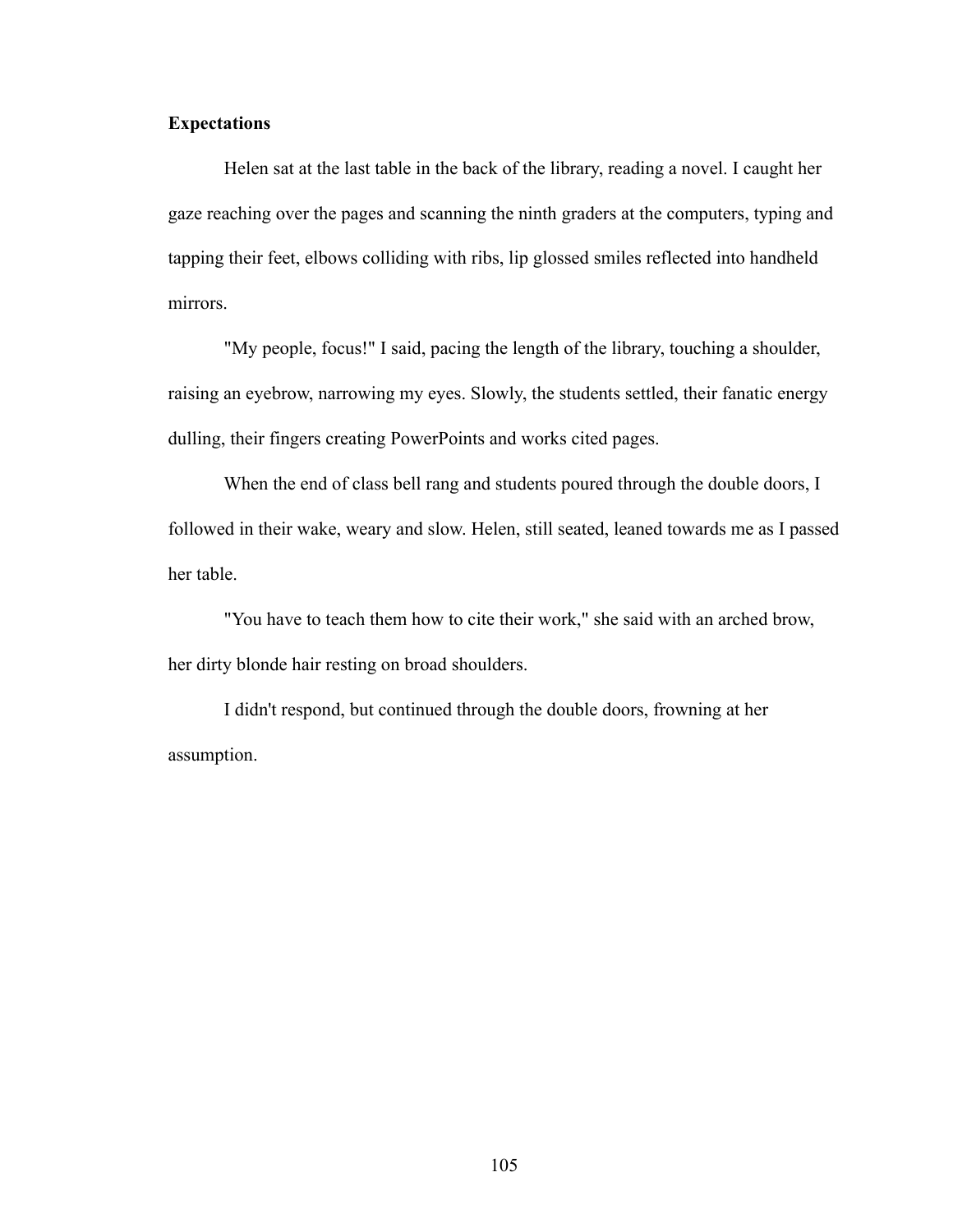#### **Circle of Friends from School**

"My husband tells me I'm black," Melissa said, grinning, her idea of black being loud talking, ghetto dropping from her thin lips, knowing the latest rap songs or slang. "Me and Amy would pass the black test before you would,"she said, grinning, elbowing an equally pale Amy, her eyes cast down, not meeting our gazes.

 I imagine telling her no, dear, you are not black. Black is not a garment you can slip on when you walk into Central High like a convenient skin that doesn't quite conceal your large fangs and too wide paws. Black is not an affectation, a device to garner you friendship with real blacks, actual blacks who live and work in chocolate, peanut brittle, and earth colored skin. Black is an endurance, a gift, a way of testing the soul's resilience. Black is more than the sway of hips, the intentional rounding on the endings of our words, as if reluctant to let them fall from our lips, the soulful music, the music of our souls, the way we grow broad and thick to handle the shit of this world. Black is a shared history, an understanding, "we have to work twice as long and twice as hard to get half of what they got". It's a constant reach forward while looking over your shoulder, afraid of sliding backward, not knowing what lies ahead. It's a learned paranoia, a constant inspection of every word, every gesture, a constant refrain of, "Is she racist or just doesn't like me". You, are not black. Black is not yours, and if you keep referring to yourself as black, then we have nothing more to say.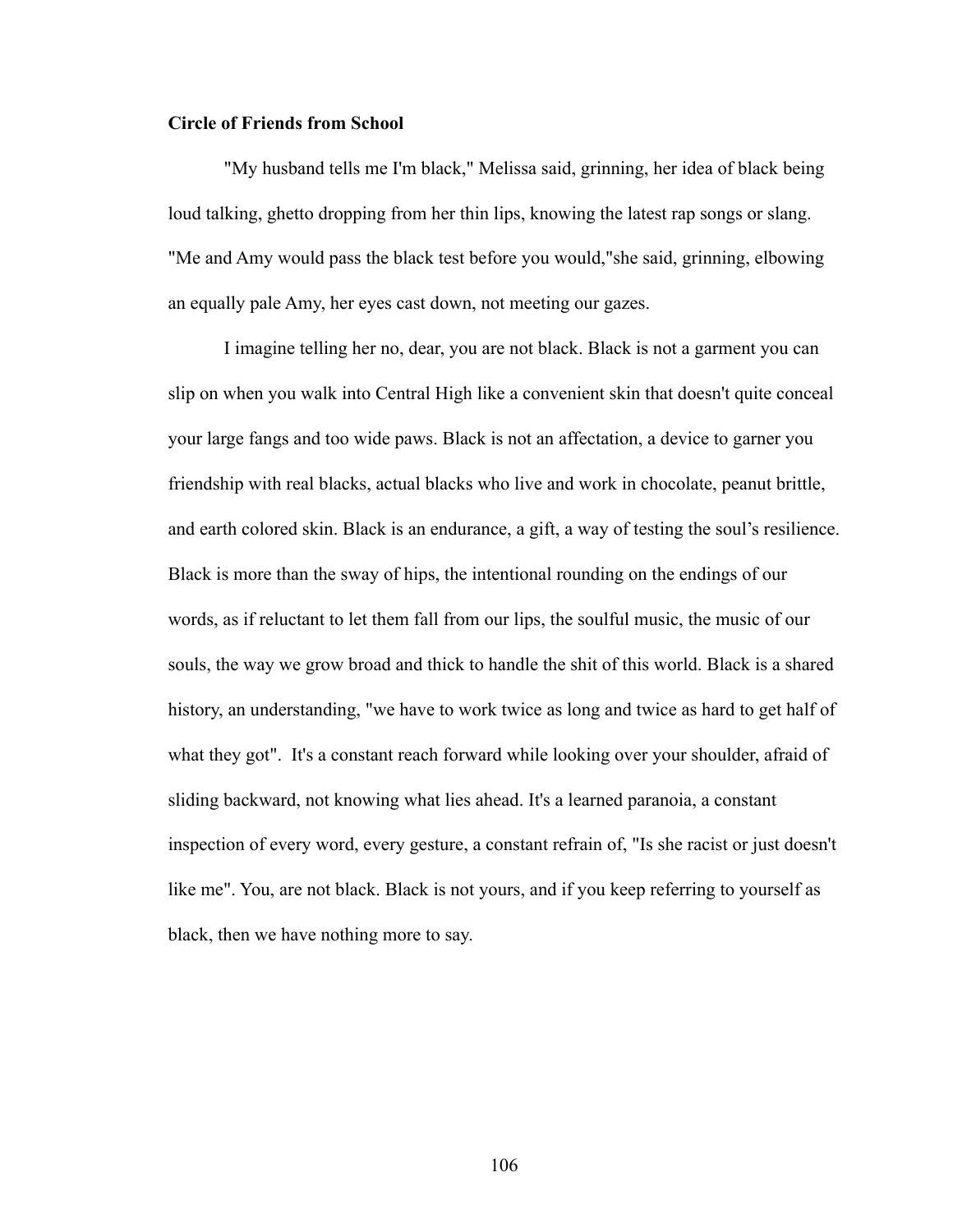I imagine myself saying these words, imagine the weight falling from me in a tremendous rush, spine elongating, neck lengthening, shoulders easing downward. I imagine myself saying this instead of my lips stretching into an uncertain smile, my eyes casting about for purchase.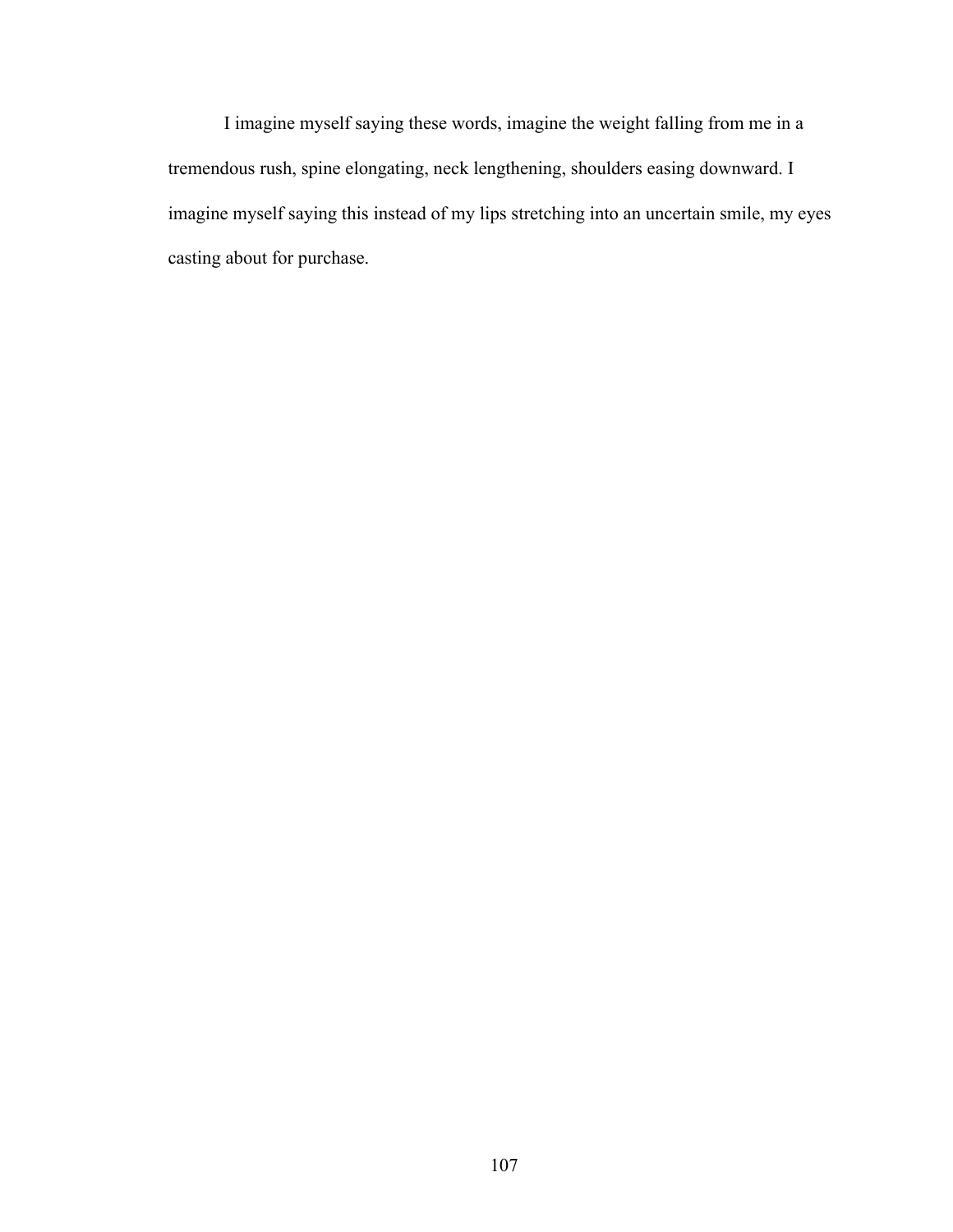## **Insomnia**

It's waking up at 2:30 AM and glancing at the clock. It's *I have to get to sleep, I have school in the morning* and the closing of your eyes until 3:45 AM. You fluff your pillow and stare at the nightstand and will yourself to sleep. It's getting up at 4:00 AM and rearranging your sofa cushions and vacuuming the carpet. It's getting dressed and sitting in the parking lot of the school, waiting for the doors to open.

 Or it's lying in bed, staring at the ceiling. *Bills need to get paid there's not enough for groceries maybe I can get a second job that second job can be grocery money I shouldn't have bought the house what made me think I could afford a house on my own*  what if my students don't excel how will everyone look at me. You get out of bed and pull on black yoga pants and a black jacket over a tee shirt. You forgo the bra. No one can tell under the jacket anyway. You slide into the passenger seat of your car and turn the music up, allowing the music to pound through you. You pull into the parking lot of the Super Walmart. You don't buy anything, you don't support low wages and the underinsured, but you wander up and down the cereal aisle, marveling at the different kinds that exist. You remember the sweetness of childhood, sugar on lips and milk sweetened with artificial flavoring, and red swirls chased by your spoon.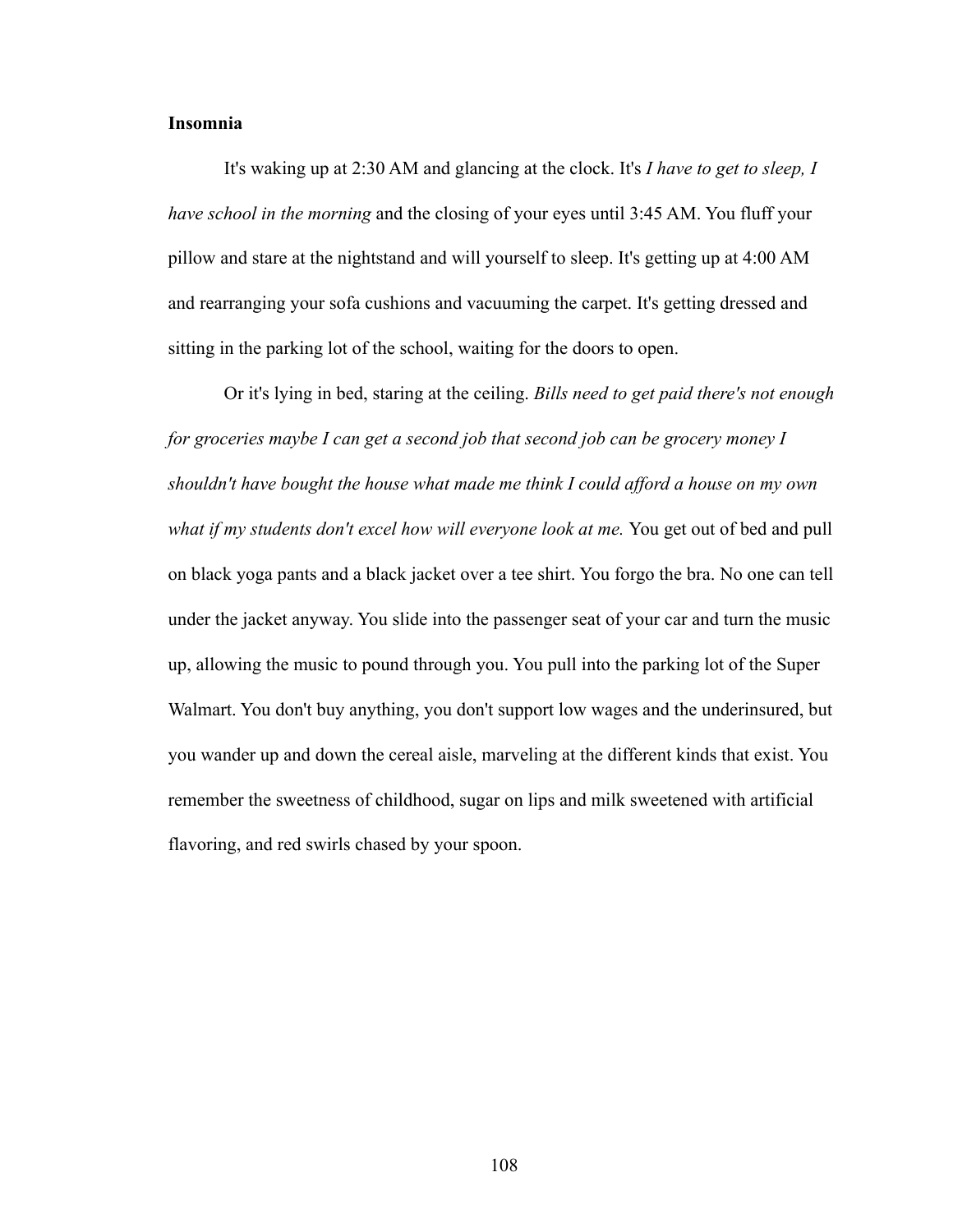## **Isolation**

 It's becoming comfortable with the silence, with never expressing what you truly feel, becoming two distinct personalities, smiling and laughing when you'd rather cry, imagining that your pain makes you different instead of just a part of the human condition, chuckling at jokes that you don't get, unaware of the rules that everyone else seems to have internalized since birth, shunning social gatherings, lying awake at 3:00 AM tallying the failures, ignoring the imagined and real barbs that are shot your way, saying yes when you really mean no, guilt for expressing real joy, finding value only when working, rehearsing past wrongs and injustices, ignoring your successes, guarding family secrets, fulfilling the needs of loved ones, ignoring your own needs and desires, striving towards perfection, falling miserably short, knowing your pain isn't the pain of homelessness or starvation, seeing the soft bits in those around you and wondering if they can see yours, wondering if they can sense your wanting to break free of your prison, wondering if you do, what then?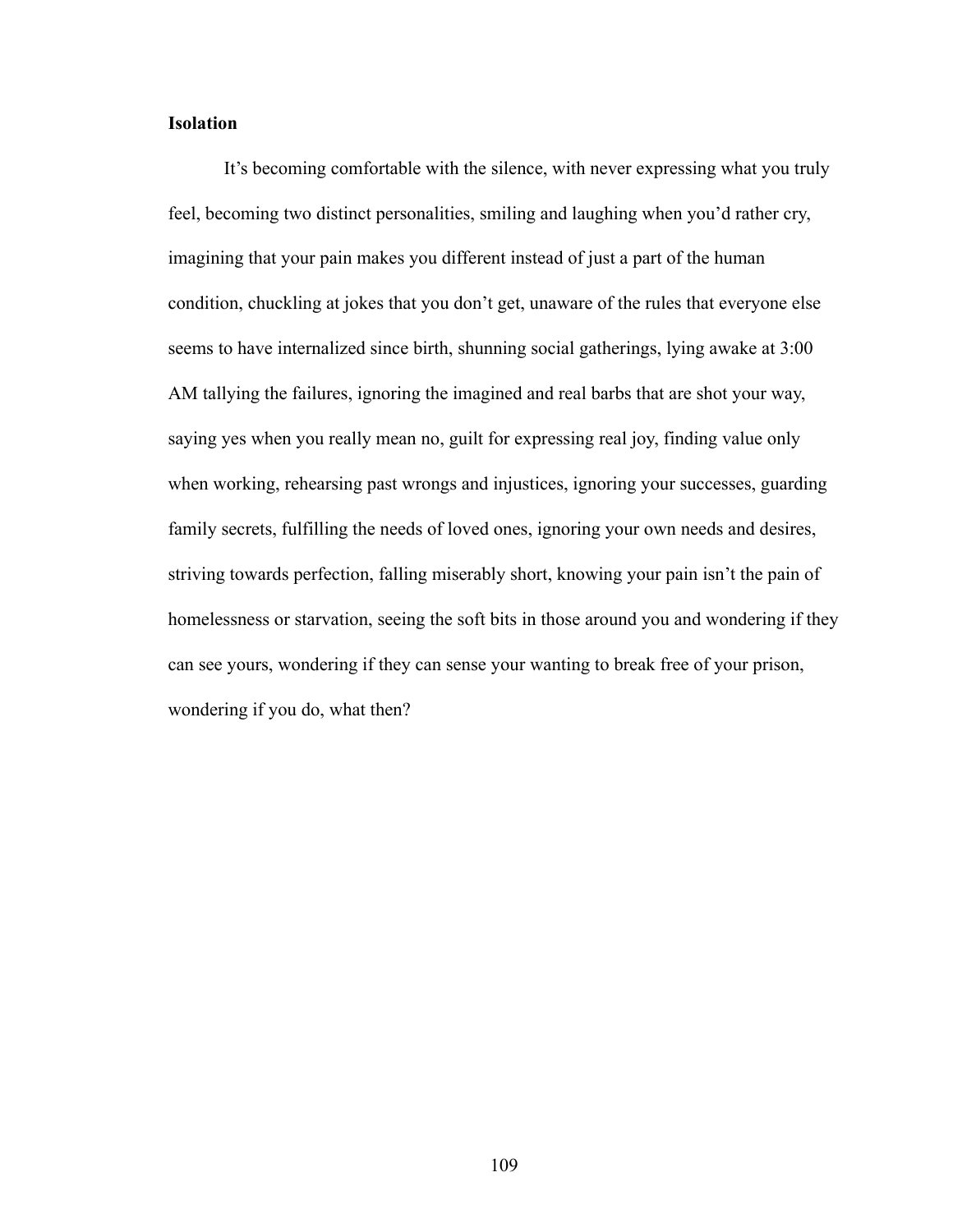I resented the space next to me in bed when I hungered for sex and my account yawned wide for cash. Every payday came too late, and the only time I didn't meditate on the absence of money was when I stood before my class and preached rhetorical devices and Emerson with fervor. Always against working a second job, such things were for the truly desperate, I resigned myself to the realization that if I wanted to eat at the end of the month, I needed to find extra work.

 After eight hours at school, I worked at Ann Taylor Loft, four to six hour shifts, standing on concrete, folding clothing from the ubiquitous pile in dressing room number three. I never bought clothing but used every check for gas and groceries. Local television replaced the cable bill, the line land was cancelled because why pay two phone bills? The mortgage was never over a month late, but the payment sometimes went through on the thirtieth instead of the fifteenth of the month. An expert in balancing payments and due dates, obligations and debts rotated and twisted about me, creating a large black funnel I could barely see past.

 Exercise kept me sane. Focused. The receptionist at the YWCA greeted me every day after school. The elliptical machine tamed me, prevented my tunnels from touching the earth and causing damage. I stepped onto the machine and gripped the handle bars as if gripping the brass altar railing in church. After punching in the time, thirty minutes, I began the rhythmic climbing to nowhere.

 I ignored the first pain, the stab that begin at my right shoulder and ended in my shoulder blade. I continued moving, no pain no gain right?, until the second flare

**\$**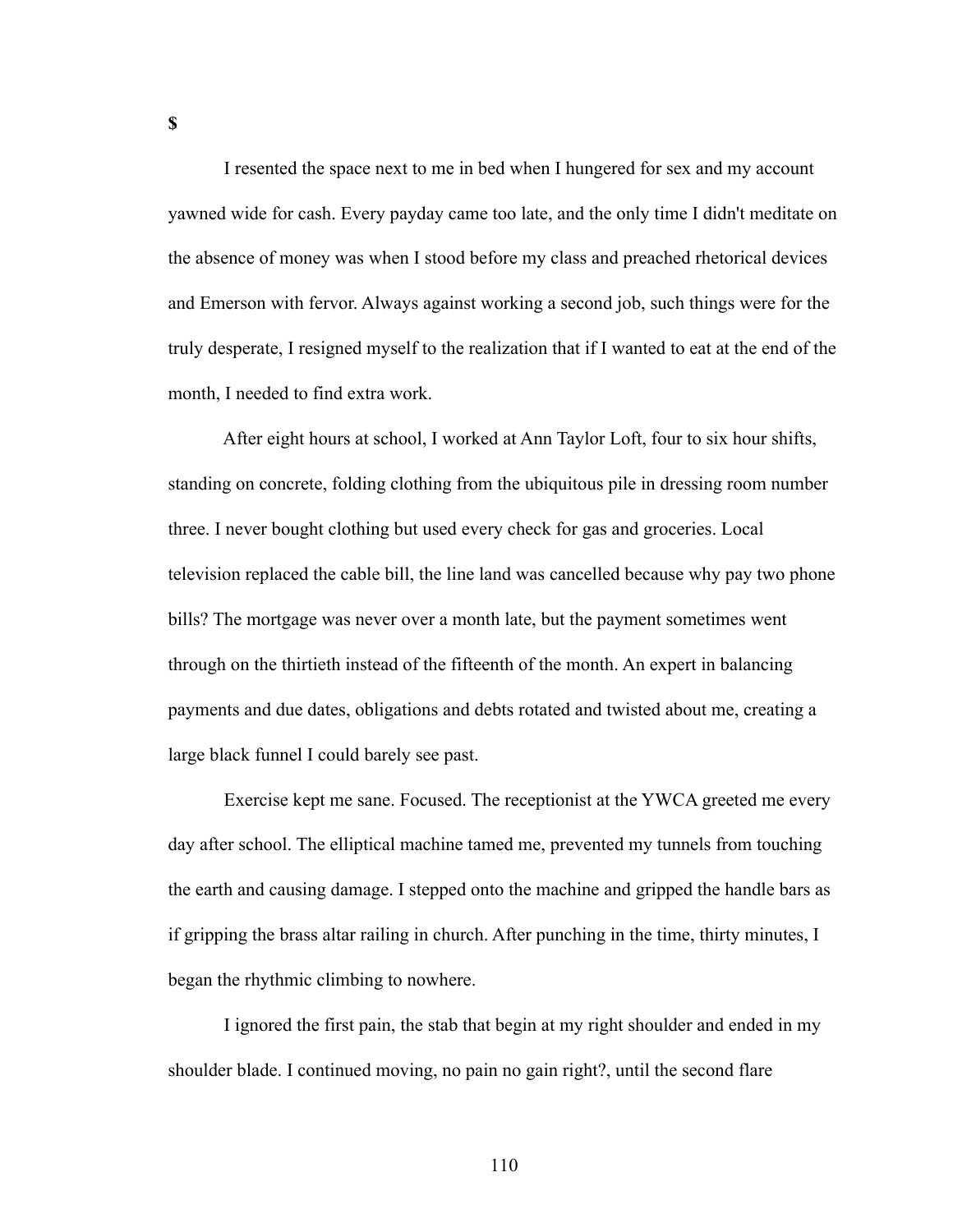widened my eyes, caused my to gasp, and I immediately stopped moving. Slowly, I climbed from the machine and shuffled towards my jacket.

 My doctor gave my pain a name--fibromyalgia. I learned that it wasn't normal to place my body under as much physical and emotional stress as I'd endured. A person of extremes, when the doctor ordered me to not exercise as much, I collapsed on the sofa. The funnel touched earth and my careful balance collapsed. Bills went unopened. Phone calls unanswered. The first month I told myself I'll pay later. The second month I said I'd catch up. After the third month I admitted that I declared defeat. For six months I avoided the collectors, finally settling my credit cards for less than I owned. Only then, did I begin to see a clearing.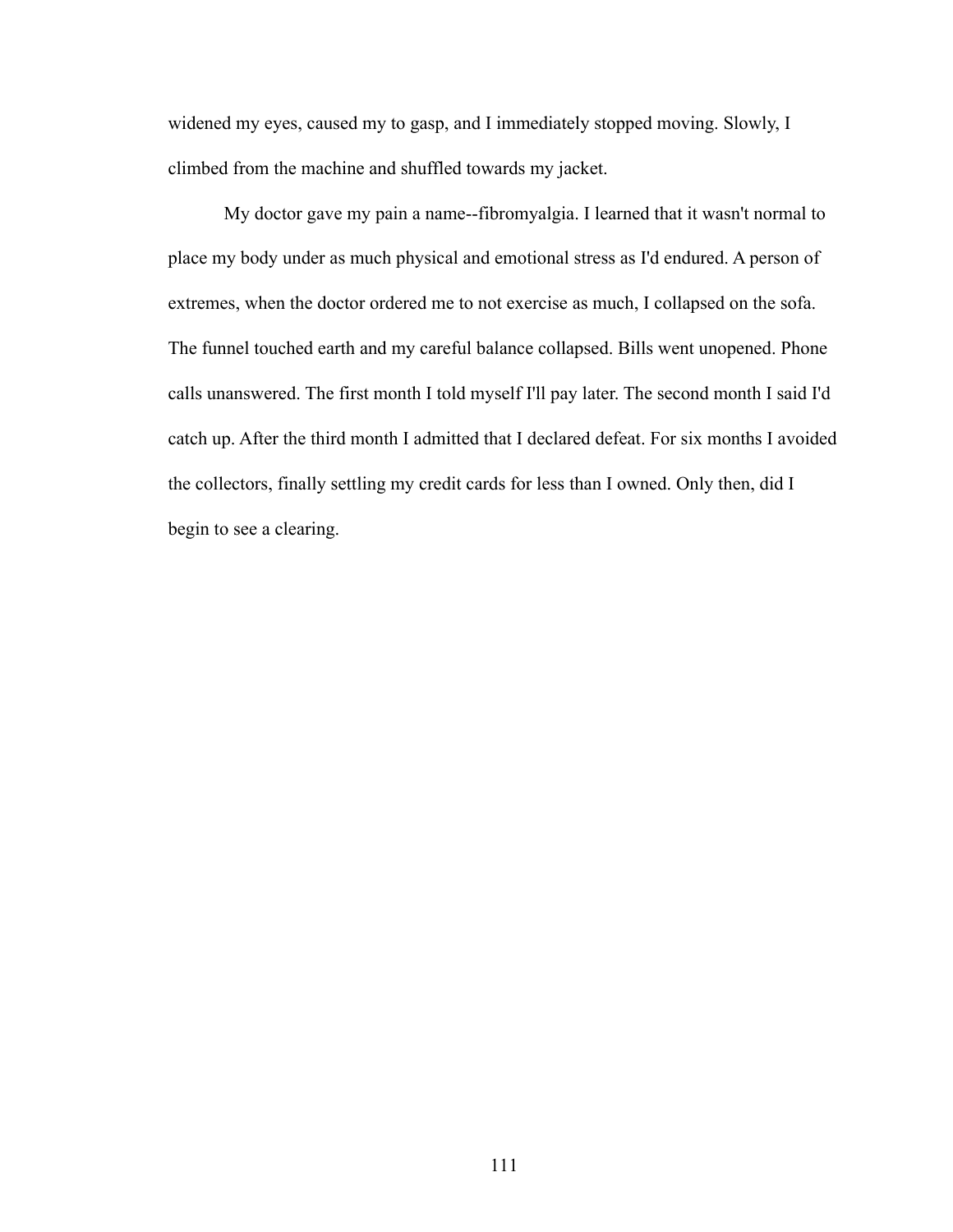**Her**

"I'm invisible," she said often. Not only was she a woman, she was a black woman, a fat black woman who used baby power to prevent chafed thighs when she walked. I loved her roundedness, her extra. If she let me I would have buried my face in her bosom, content, but she didn't crave for her softness to be caressed. She craved me, my submission beneath her touch. My thighs opened willingly for her, my arms spread wide, but she wanted a wife.

I needed a mother.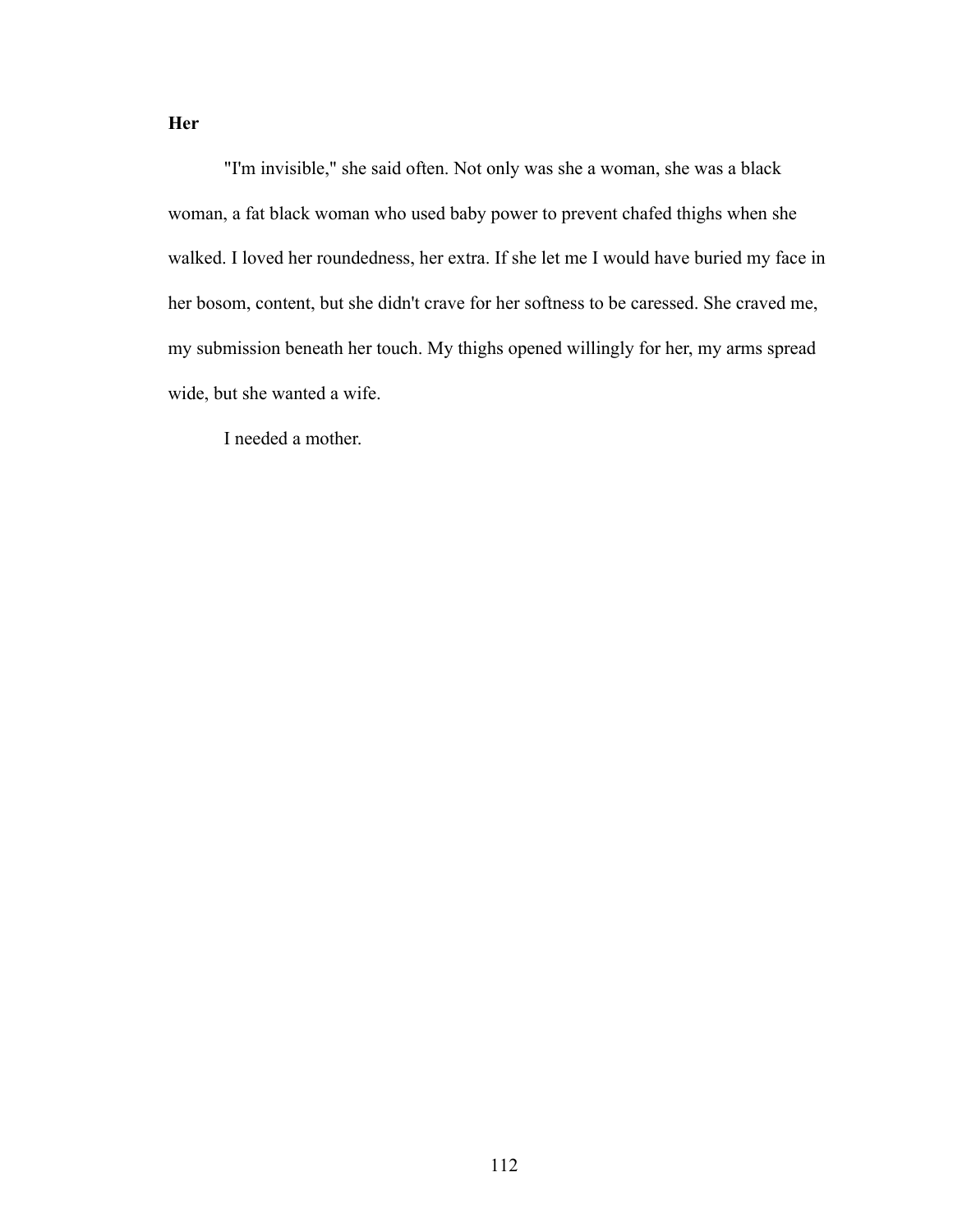# **Cocktail**

Gabapentin 600 mg, Risperidone 1 mg, Trazodone 100 mg, Bupropion hclxl 300 mg. The drugs created a bridge for Momma to step onto and travel back to us. She looked at me and saw me, no longer needed help to the bathroom, and watched *Young and the Restless* from the living room sofa. Drugs gave me the opportunity to meet my mother, this woman who is but isn't the woman who raised me.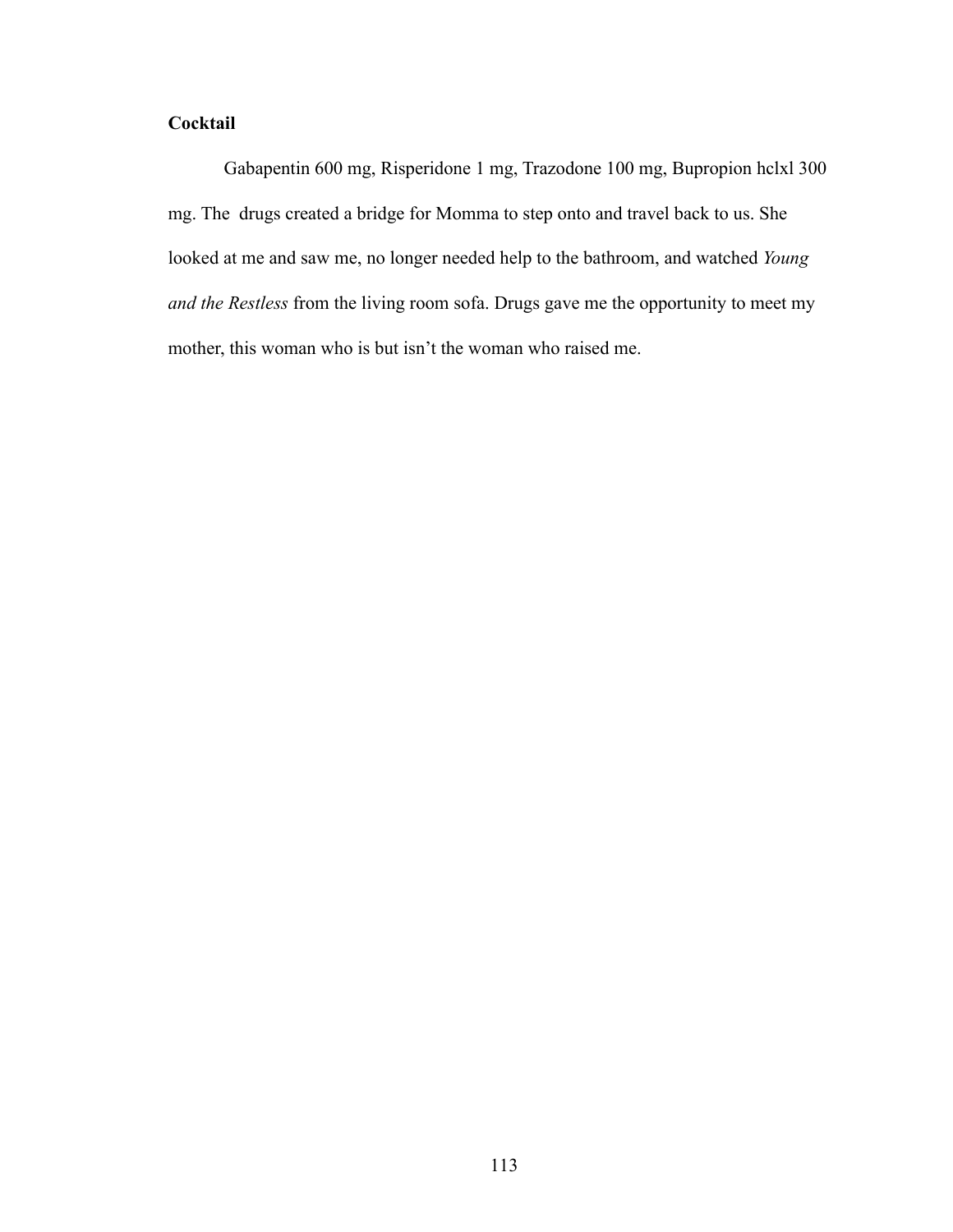## **You're Black?**

"I don't see color," Paul said when I asked why he preferred black girls. After months of dating, my question seemed to confuse him.

 He unfolded his 6'4 slender frame from my Scion and greeted his friends. He planned for us to attend the Renaissance Fare in Todd Mission, Texas, which claimed to be the "nation's largest renaissance theme park". Him, me, and his friend's family, cozy in an RV for six hours from a small town in Louisiana to Texas.

 "Did you tell your friends I'm black?" I asked minutes before we pulled into the drive way.

 "No, I didn't," he responded, indignant that I asked such a question. "It shouldn't matter."

"It shouldn't but it does," I said. "I'm staying in these people's house."

"Everything will be fine," he said.

 When I slid from the passenger seat, his friend looked momentarily stunned, then baffled. I sighed and stretched my lips into a tight smile.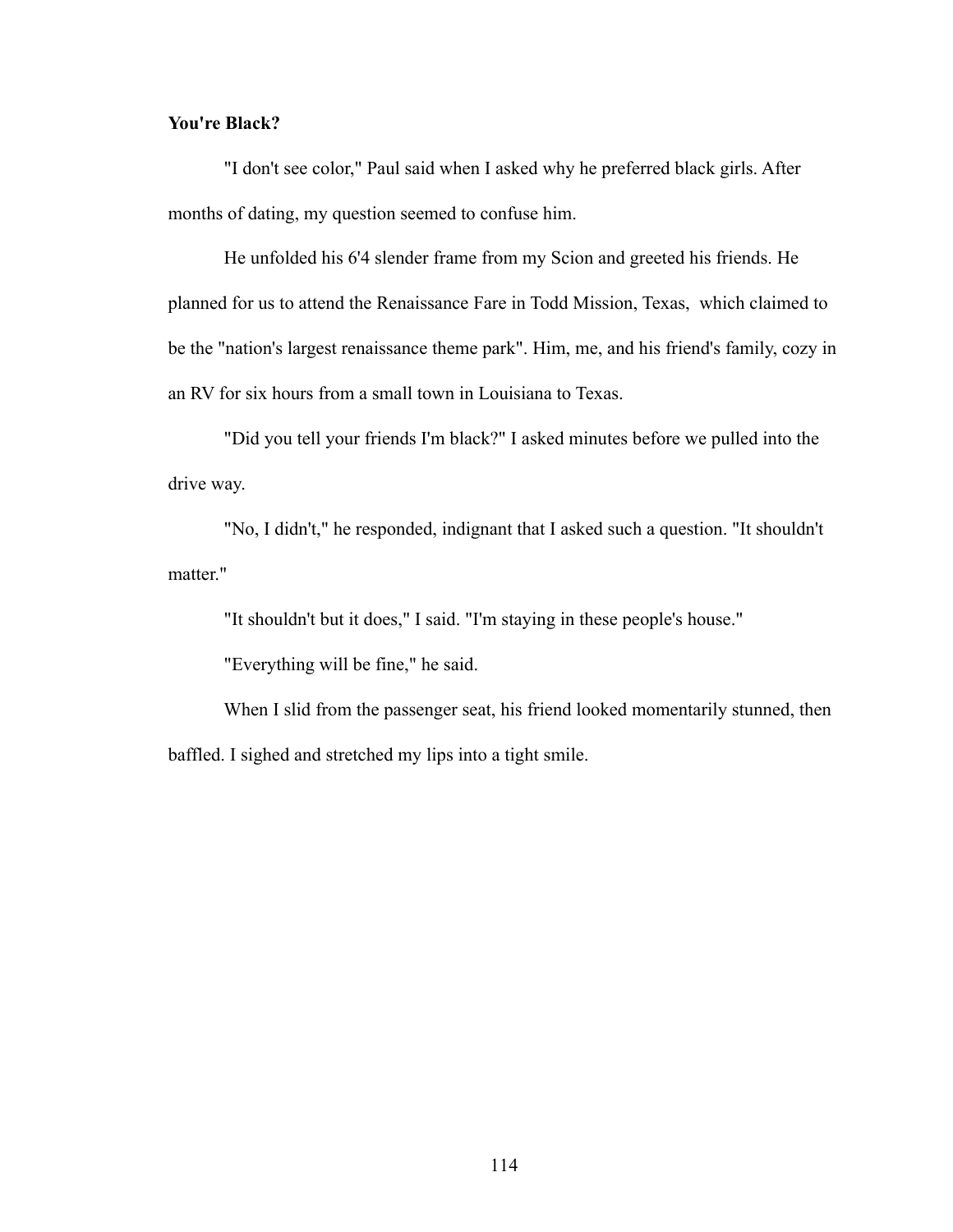# **First Contact**

"Tell me about Sewanee," Jeff asked and listened. Really listened. "How did that make you feel?" he asked.

 We met through Chemistry.com, a last ditch effort to find love before giving up. I'd decided to travel and collect degrees if marriage wasn't going to be in my future. Six months after breaking up with Paul, I saw a picture of him and his new girlfriend on Facebook. Six months after breaking up with Paul, I was watching TV while eating dinner, alone.

 After one month on the dating website, Jeff sent me a message. Later he said the picture of me in a swimsuit caught his eye. In hindsight, maybe a picture of me in a two piece wasn't the best way to solicit serious responses. The guarded messages sent back and forth progressed to intimate phone calls. The phone calls lasted for hours, me curled on my side on the sofa in the dark, and opening, opening and turning to the promised sun in his voice.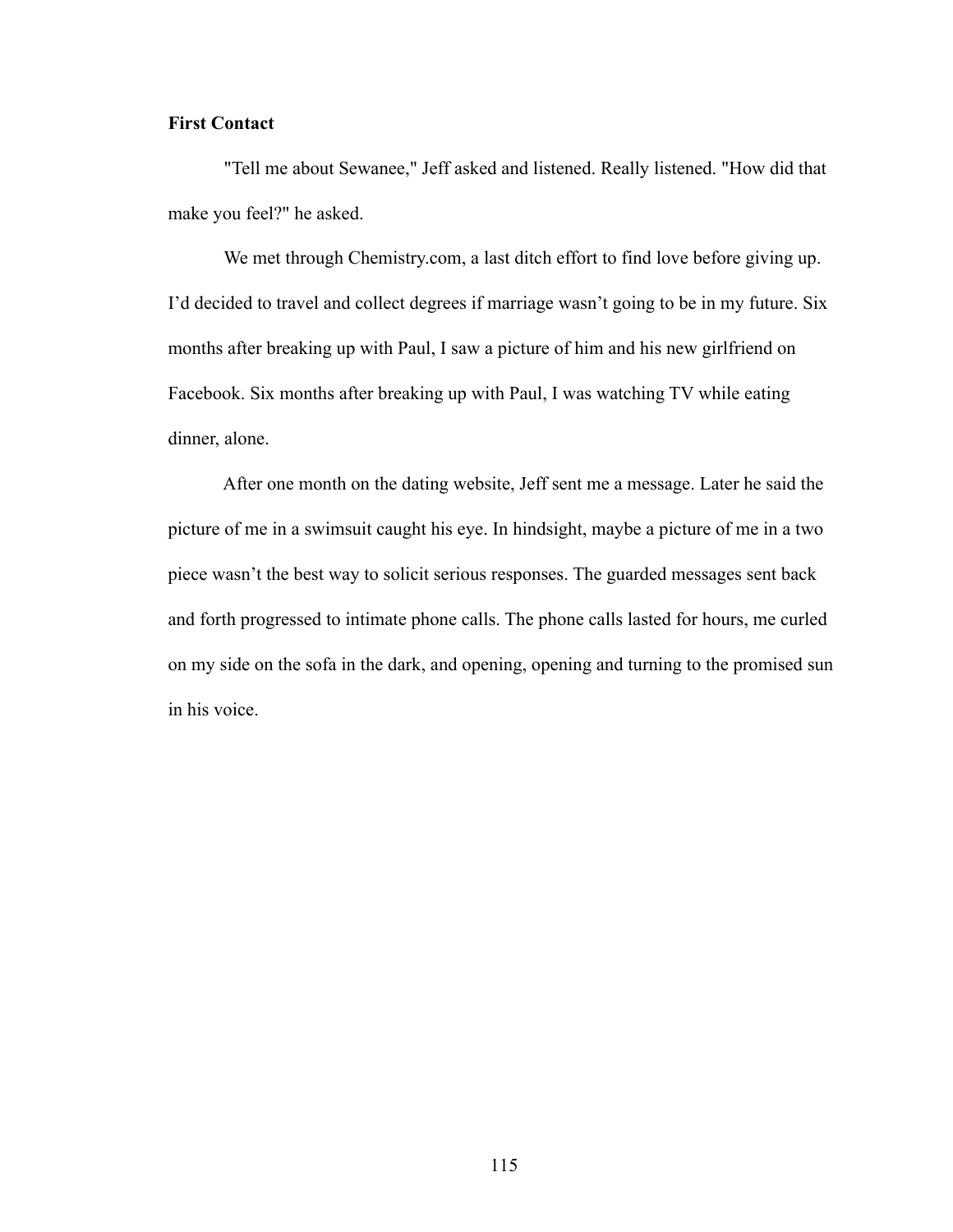#### **First Date**

Jeff drove from Oxford, Mississippi, on a Saturday. After my shift at Banana Republic, my manager helped me choose a maroon sweater dress that followed the flare of my hips, a thick gold chain, and knee high-heeled boots. "He's a professor," I squealed to co-workers. "He works for Ole Miss." My first date in six months, my heels slightly wobbled as I strutted to the car. This was my birthday present to myself, a challenge to get out and date without expectations.

 Flashes of that night: driving into Old Venice's parking lot and seeing Jeff in the flesh for the first time. *He is not 6'0",* I thought as I looked for a parking space behind the Italian restaurant. Watching him as he spoke, his well articulated speech devoid of a Southern lilt or Texas twang. *Beard,* I sang, already picturing my cheeks rubbing against the roughness of his. Jeff attempting to walk past me in the dark movie theatre and stumbling, stopping his fall with his left hand on my left knee, my hand around his wrist.

 "Hmm, you smell so good," he said, his eyes wide, his face inches from mine. "What is that?"

 "Vanilla," I said, amused that he liked for his women to smell like fresh baked cookies.

 Standing in the coffee house looking at the menu, trying to decide what I wanted to order, Jeff slipping behind me, pressing his warmth into mine. *What is he--ooh,* I realize, the left side of my mouth tugging upward. Standing in the parking lot, he clearly not wanting to say goodbye, he retrieves from the truck of his car Ron Rash's *Serena*. He hands me the book and I smile, how could I not? I am, after all, an English teacher and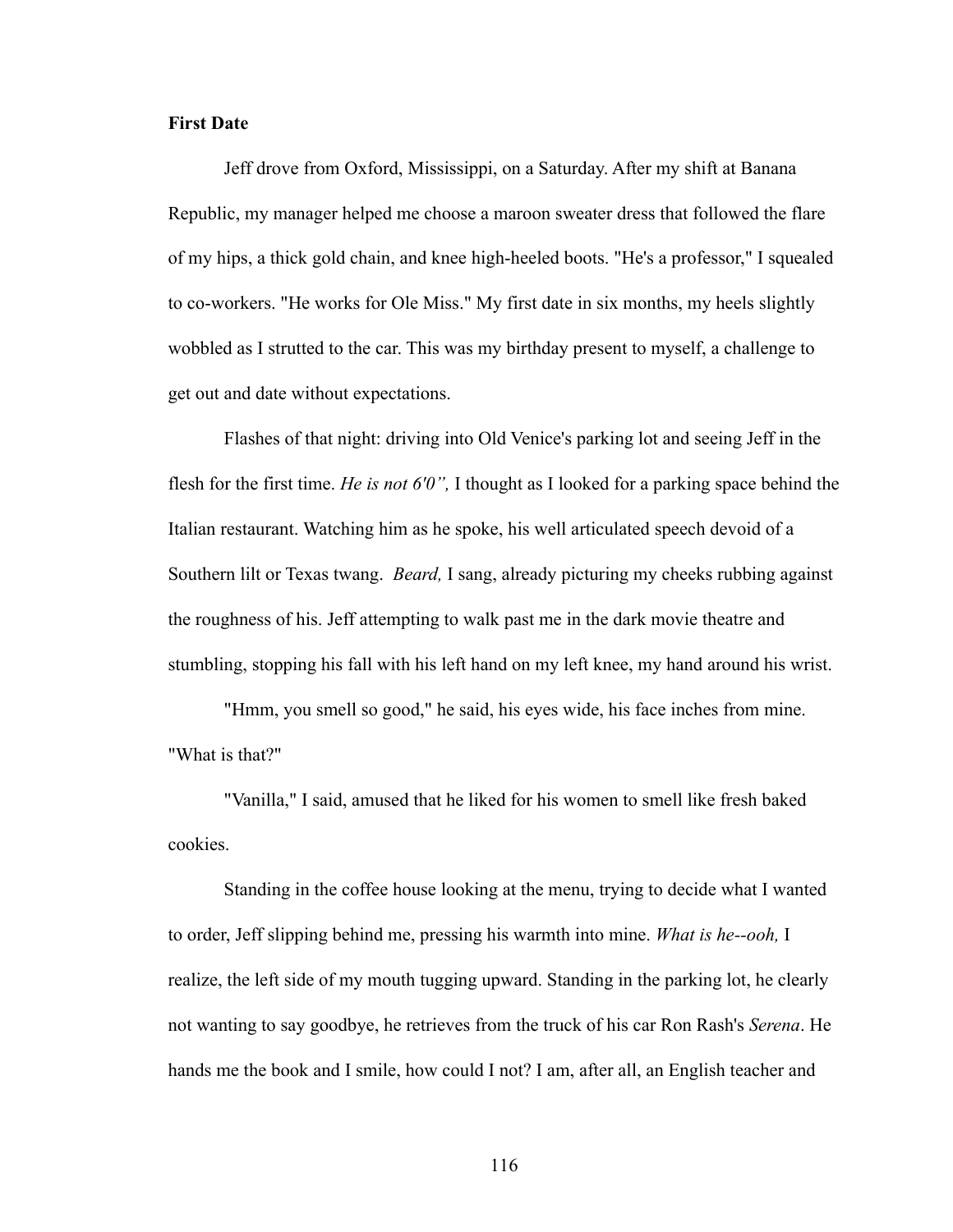lover of books, and matched his lean when he came towards me, his lips seeking mine. The kiss lasted for only a half a minute, a minute at most, but something unfurled within my stomach.

"Goodnight," we both whispered before driving into the night.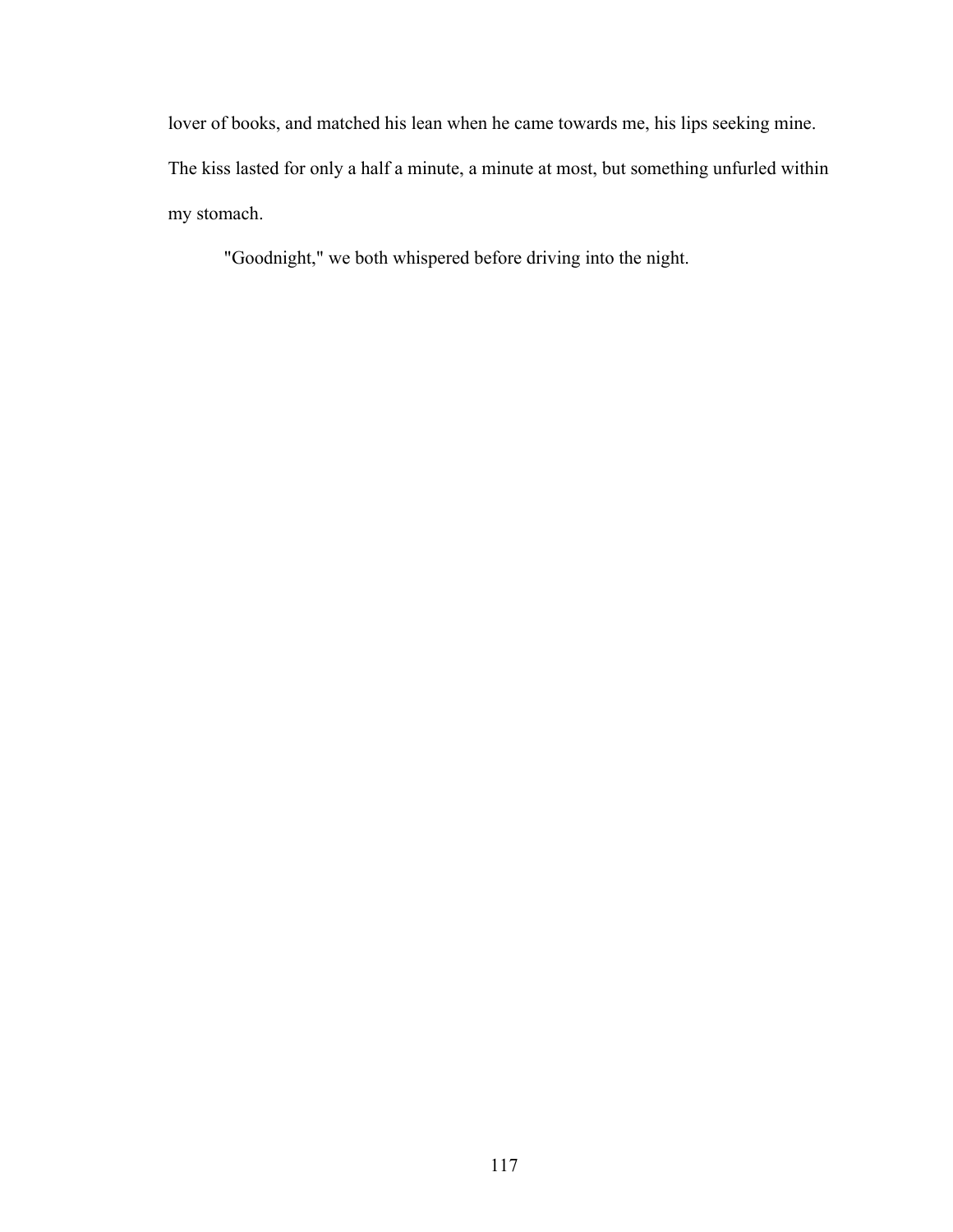# **Books**

They leaned in precarious piles on the floor by his sofa and teetered on the coffee table in stacks. They were jammed into stuffed bookcases and lay opened on chairs and the sofa. Marion Zimmer Bradley's retelling of the King Arthur legend*, Mists of Avalon*, called from the bottom shelf of an overwhelmed bookcase. Above the front door, a gilded volume of Shakespeare's plays lounged on a shelf along side Keats and Byron. Jeff showed me a published essay, an experimental short story, but it was when he handed me a copy of his dissertation, thick with promise and years of work and patience, I slid my panties down my thighs.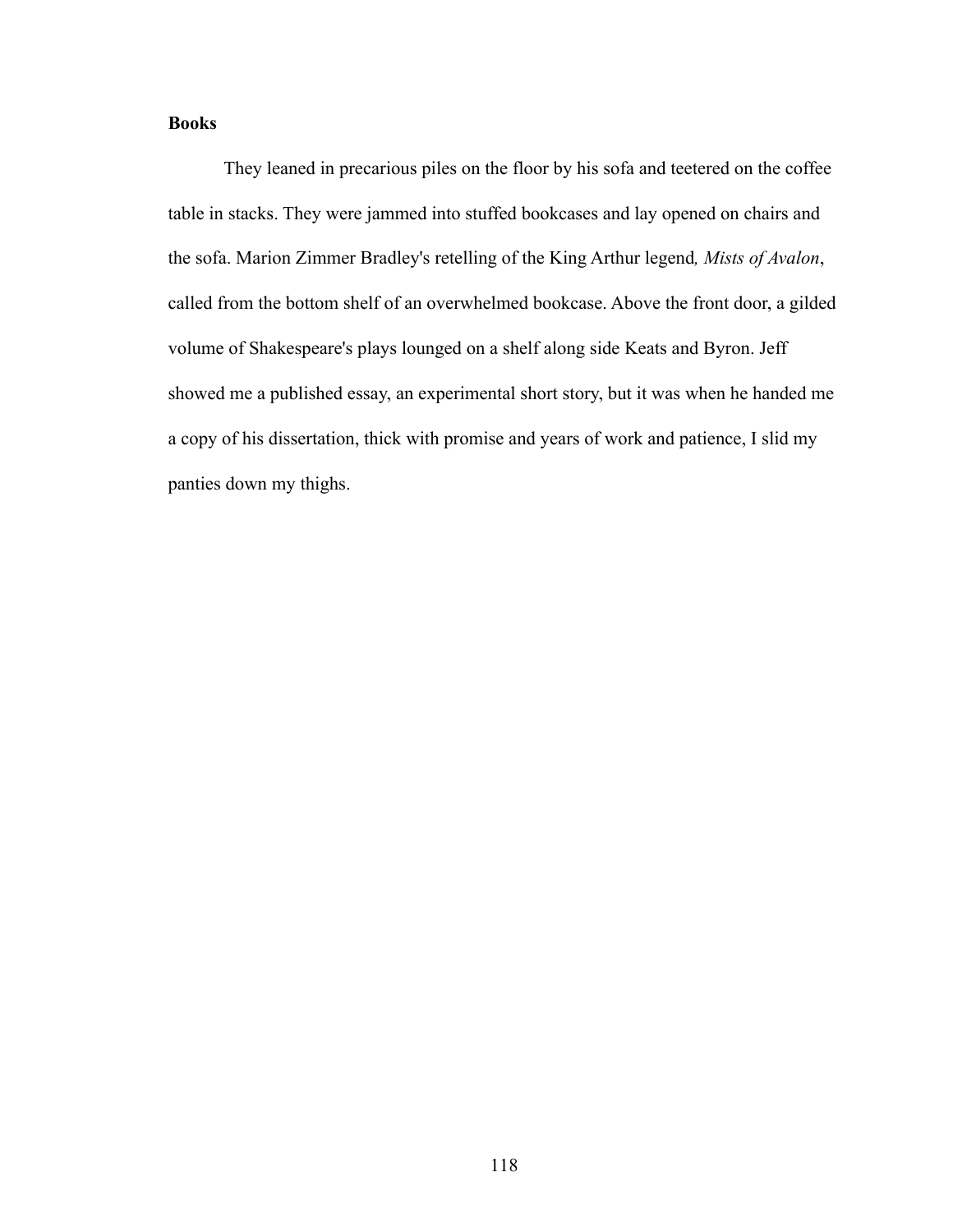#### **Love Can Be Had**

 He's eccentric I tell myself. The absent minded professor. An artist. A writer. His wavy hair slightly too long, beard slightly unkept. Hundreds of books in shelves, in stacks on the floor. More books than furniture. I crave his knowledge of Faulkner. His dissertation. His published fiction. I welcome his probing fingers, his tongue. I feel brighter. More artistic. More alive. He visits me and sees my house. Just me. Three bedrooms and I never go upstairs. I apologize for having too much. I'm embarrassed by my small library. I cook, buy groceries. Enjoy feeding him. Enjoy not eating alone. We go to movies. Experience fine dining. Ball games. We make love and laugh, often at the same time. I ask if this is love. I'm told that only I can know. He rents, not owes. But he's a professor applying for tenure track jobs. Dust lingers on the books, mold spores fill the air. He's a bachelor, he doesn't define cleanliness the same way I do. We paint together while drinking gin, my afro appearing beneath his brush, my abstract likeness appearing on the canvas. I'm his muse he says. I'm in love I think. He loves music. Rock and roll, Rolling Stones. He downloads music, dozens of titles at a time. I'm there, but I'm not there. He talks, tells the history of the music, why its so important. But I'm not sure he's talking to me. I listen, then I just watch him, his body curled around his lap top, his eyes darting across the screen. I get dressed and tiptoe out the front door, brow furrowed. You couldn't wait to get out of there he says. You were obsessed I say. I get like that sometimes he says. Obsessed I ask. Yeah, he says and smiles. I smile. Don't all artists I say. We watch Beyonce strut across the screen, her full hips painted with dark denim. He says come here. He ignores my clit, fucks me from behind, grunting with his pleasure. I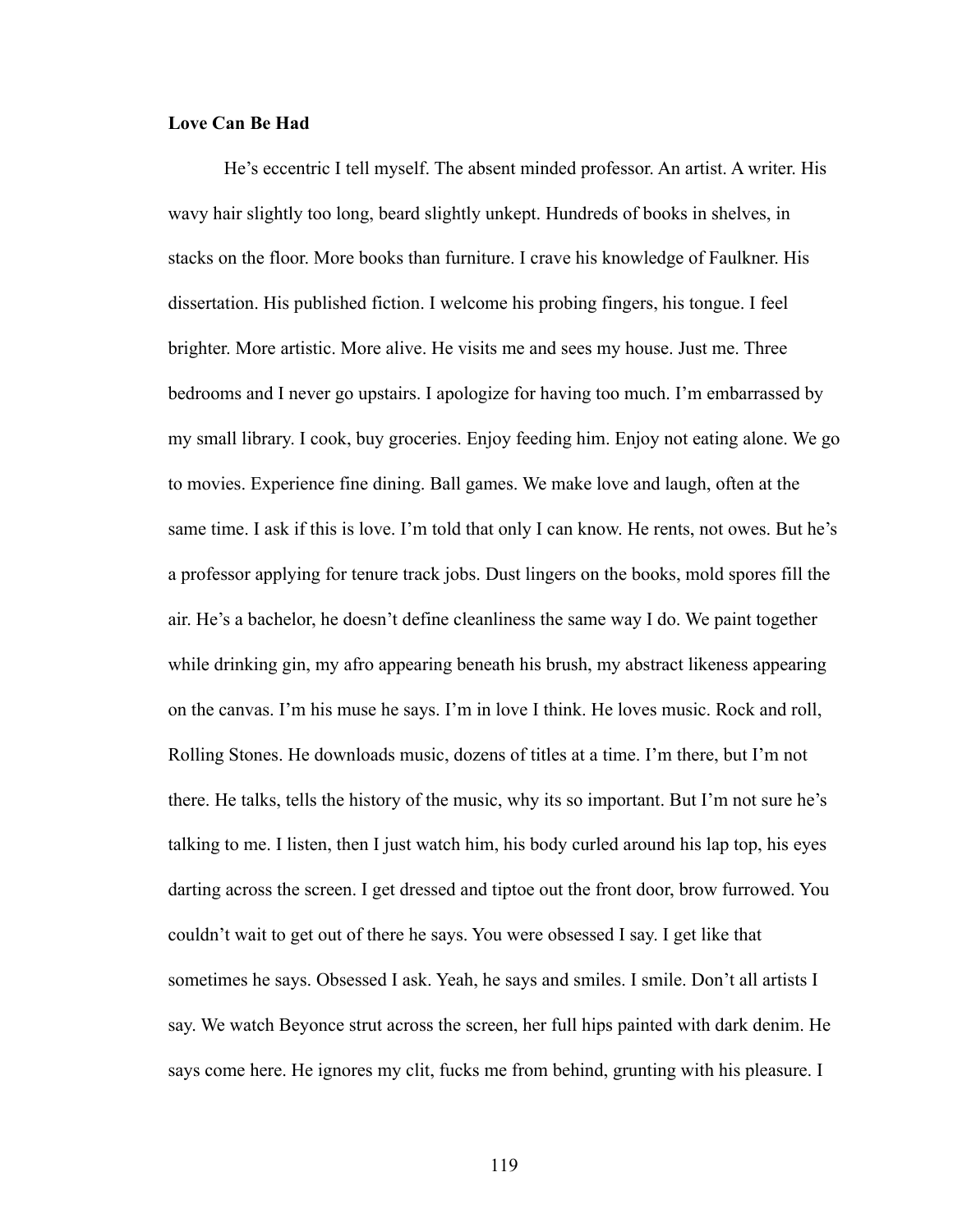rock back and forth, wondering what image plays behind his closed lids, wondering if he remembers he's inside me. He returns to the movie. I remain in bed. He visits me, tells me his therapist thinks he's bipolar. I cry. But I'm relieved. So that's what's going on. It's not him. I leave for a night out with friends. Our dresses are deep veed and curve hugging, our eyes darting around the club. We leave empty. I return to him, straddle him, and claim him. There's nothing out there, is it he asks. No I say. He is mine and I am his. Bipolar can be managed. He can be managed. With my help moods can become stable. Life can be lived. Love can be had.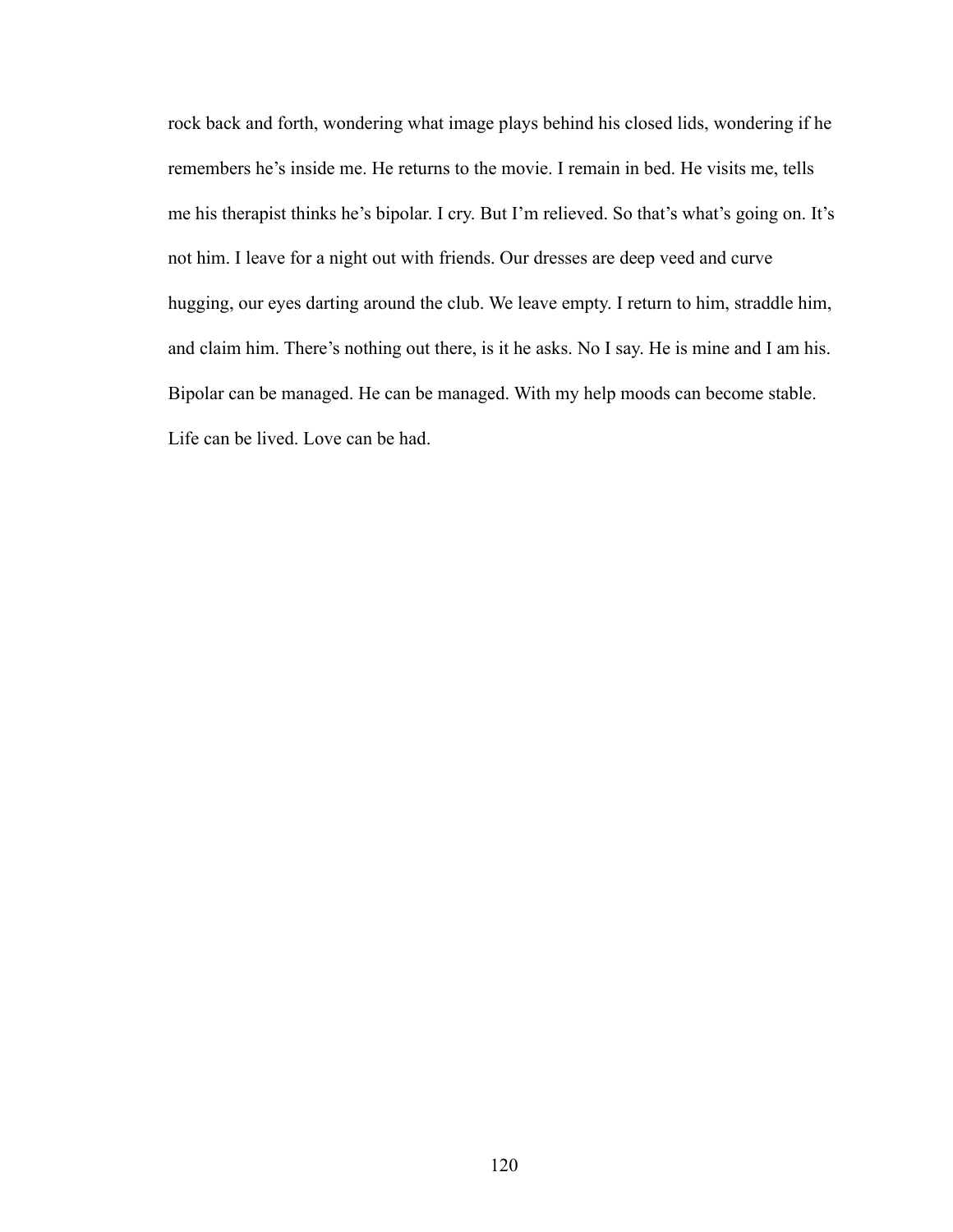#### **He Saw Me**

I didn't tell Aunt Danette, Momma, or Daddy what I dreamed. To speak my dreams aloud invited puncture, a slow leak that would leave me diminished. Less. I carried the hope close to my chest until I one day mentioned the idea to Jeff.

"Yeah, you should do it. You're talented."

 Discouragement, I knew what to do with, but the off-handed way he buoyed my ambition left me confused. "But I would be putting my job in danger. I may have to quit. I have a mortgage. I can't lose my job."

 "You want both security and freedom,"Jeff begin, his words becoming clipped, his teacher voice emerging. "You must choose. You can't have both."

 He didn't think going back to school was crazy, a mistake that was sure to lead me to financial ruin. I had a job with benefits when so many were looking for work, health insurance and a pension. I imagine my family telling me not to be foolish, but I dreamed of writing, and after burn out and disillusionment with the city school system, going to school beckoned me.

 "Maybe I can have both," I said. "I can work part-time, keep my benefits, and write."

 Jeff laughed and shook his head, his blue eyes gazing directly into my own. "You can't have both. You can never have both."

 I laughed softly and shrugged my shoulders. "Maybe you're right," I said, but he could tell I was unconvinced.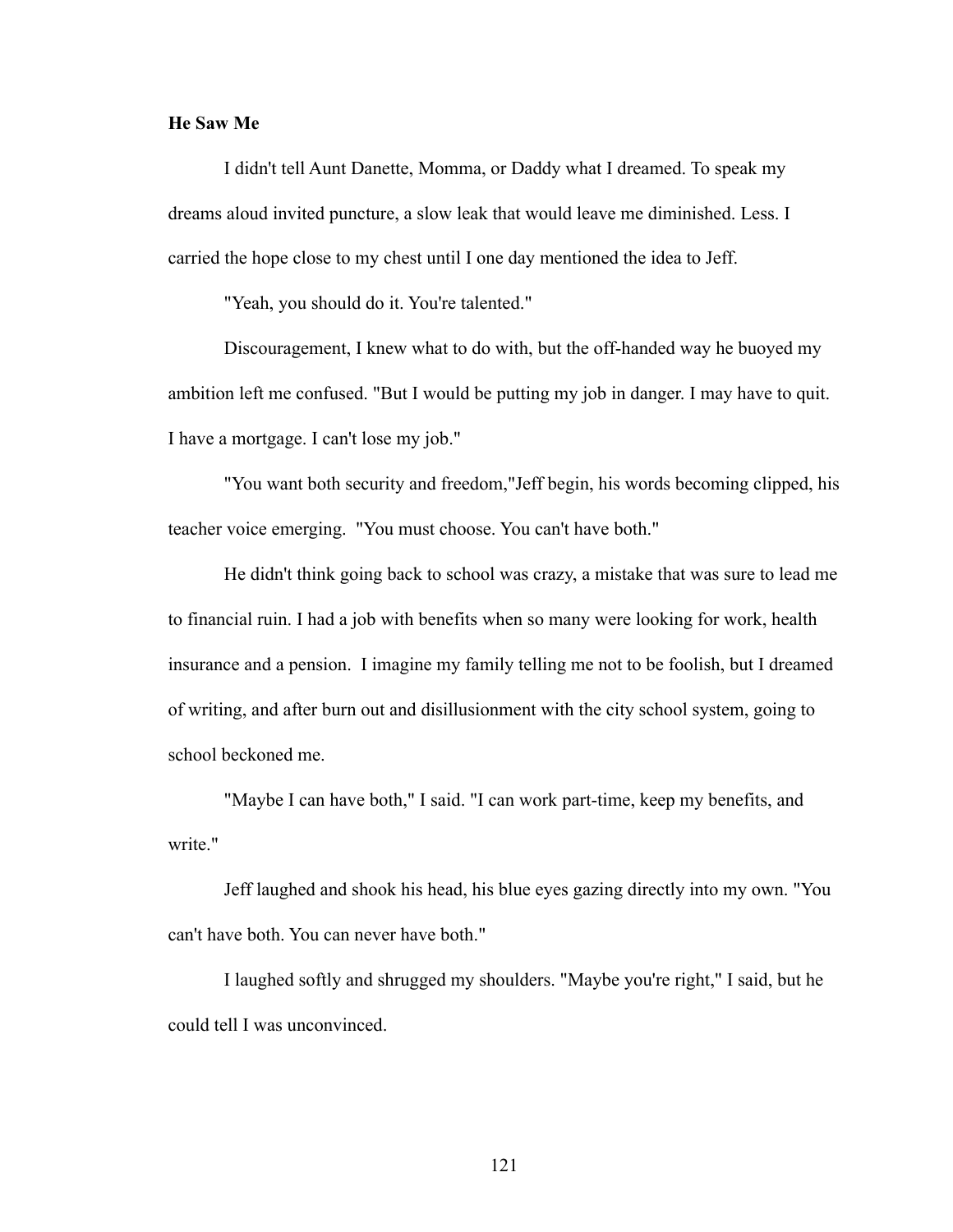#### **First Meeting**

 The summer before Jeff and I became engaged, his mother sat on the bed in her hotel room at The Peabody, her hands folded in her lap.

 "I don't know what you expect of me," she sighed. " I came here, Jeffrey, because you asked me to. You have never asked me to meet one of your friends before, so I wanted to come here and meet her. But you are putting me in an impossible position."

 Linda looked at me, and I felt a shadow of a headache beginning behind my left eye.

 "I never knew who Jeff would end up with. I knew it would have to be someone special because Jeff is such a special man. I know it's hard to get to know someone over a few days, but you seem to be everything Jeff says you are. But Sam, my husband, will never understand this. He was a manager for years for a plant. He's very old fashioned. He just doesn't understand."

*Doesn*'*t understand what? Black people? Love? How a good, white boy could possibly love me?*

Linda looked at Jeff. "I spoke to your Aunt about this. I needed someone to talk to and I didn't want to talk to your father or your brother and change their thinking. But I needed someone to talk to and your Aunt can't understand why you would make a choice like this after everything you've done for yourself. Sam has done so much for me." I glanced at Jeff. Jeff stared at his mother without speaking, his eyes large and unblinking.

 Linda looked at me again. The headache behind my left eye became more insistent and throbbing. I'm surprised my eye didn't twitch with each throb."Sam has a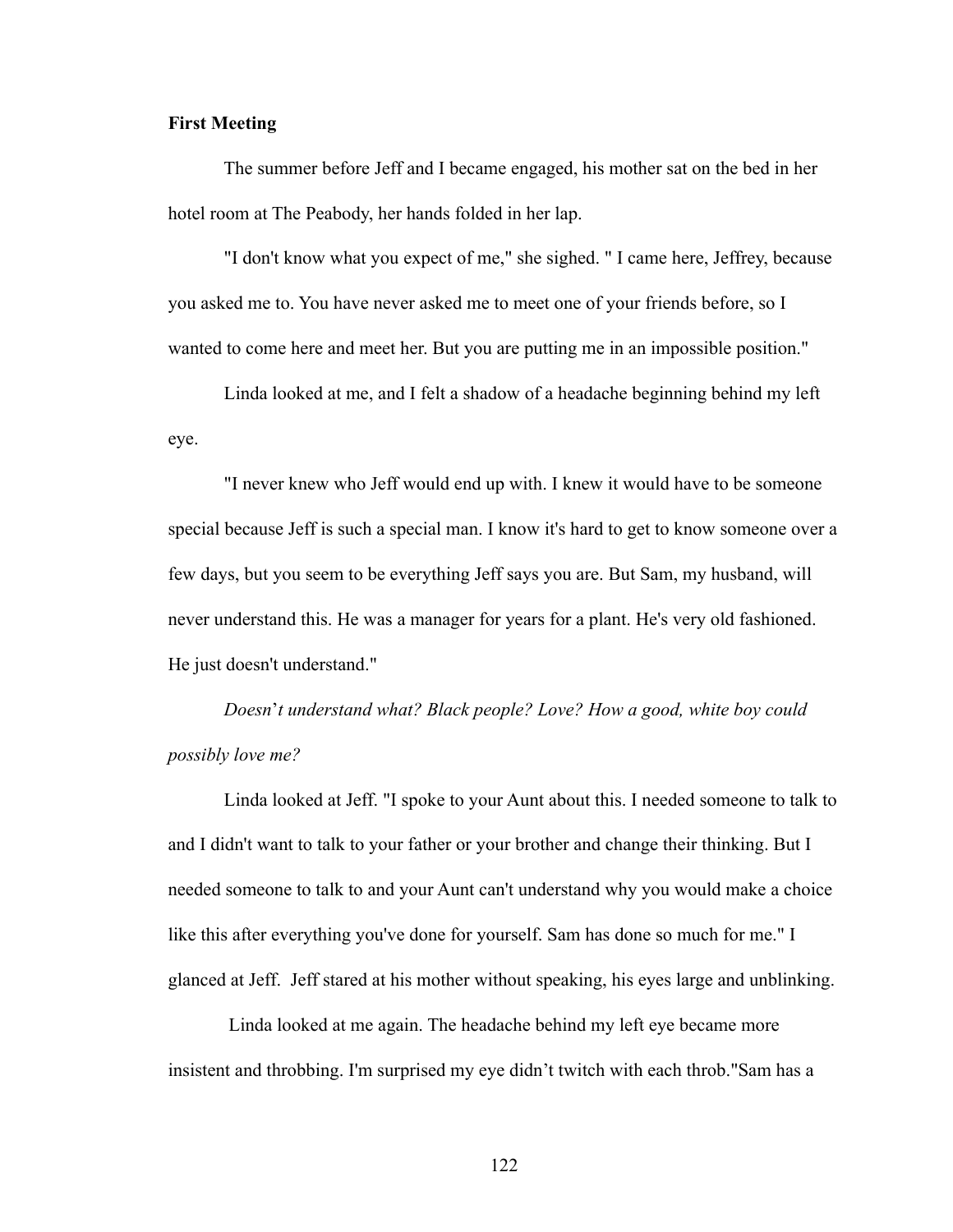stepdaughter, Pam. She was always asking for money. It killed me that he was supporting her. He stopped giving her money. For me. How can I go to him with this? I've had such a good time here, but I don't think I could ever return your hospitality. I can't promise you holidays or family gatherings. Jeff, you have put me in an impossible situation. What do you expect of me?"

 I attempted to make eye contact with Jeff. His eyes never left Linda. A slow crimson crept from beneath the collar of his shirt and flushed his Adam's apple and disappeared into his beard, only to again appear as splotches on his cheeks. "Mom, I love her. She is the best thing that has happened to me in a long time."

"But you have so much to lose. What about your Aunt?"

 "If my family can't accept me and my choices, then the only thing they will lose is my respect," Jeff responded in a low, calm voice.

 In the elevator, after the goodbyes, after the door closed and we were alone, we laughed until tears streamed down our faces. "You have so much to lose," I mimicked, my laughter dying by the time the elevator reached the lobby.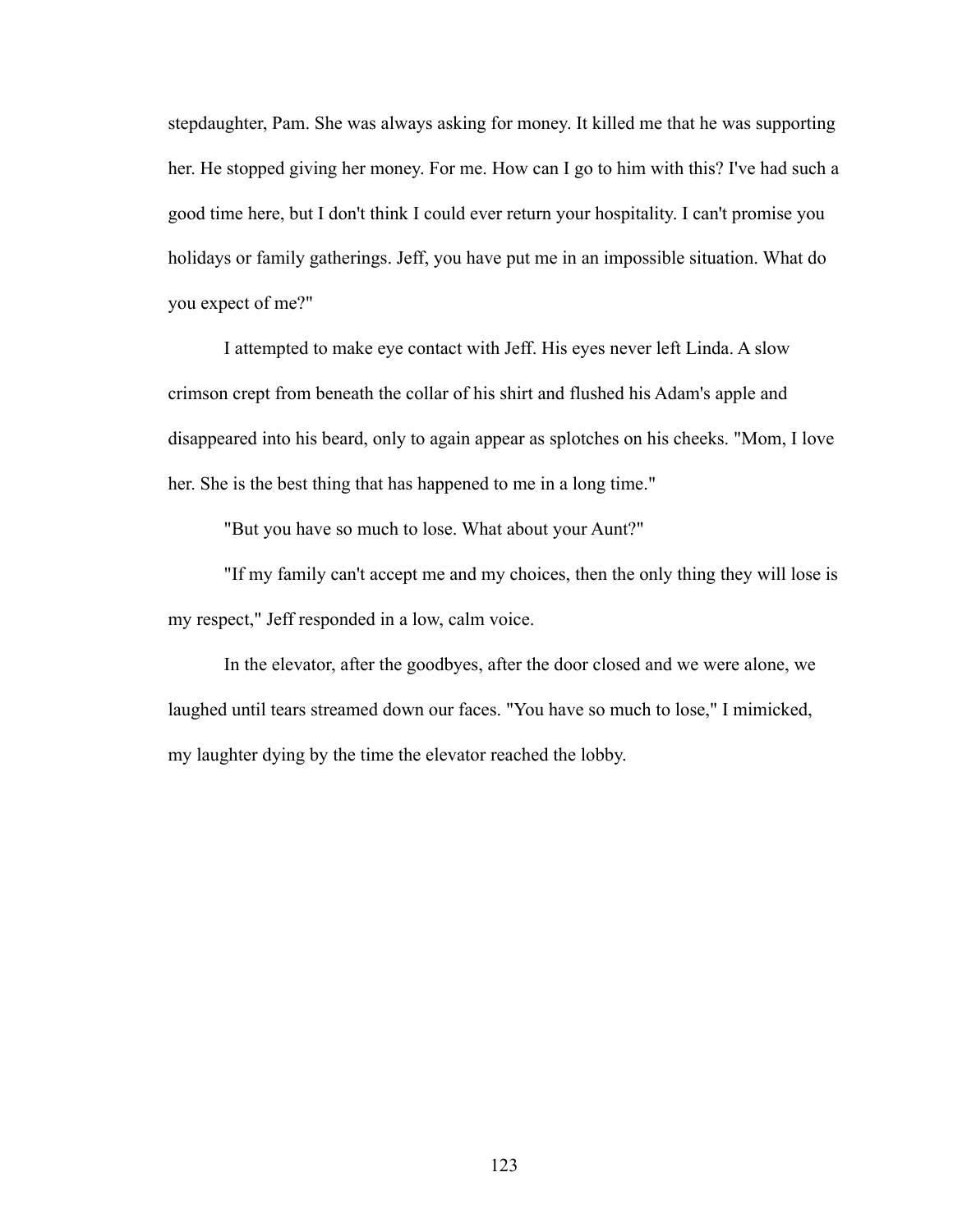#### **Workshop**

"Racism isn't that important anymore," she said, her blonde ponytail shaking as her hands stabbed the air. "The story is insulting. Not all older white women are racist."

 "Racism is important," he said, his corpulent figure stuffed into his desk, his pale fingers playing with his pen. "Just not as important as other topics."

 Relegated to silence and note taking, I sat stunned as my classmates discussed my short story. In the story, a black protagonist meets her white future mother-in-law for the first time. Heavily borrowed from reality, I didn't think for a moment that the events would be debated, analyzed for their veracity, then discarded. This was truth.

 "Racism does exist," a brunette rumored to be of Jewish heritage said while leaning over her desk. She pointed towards the blonde with her pen as she spoke. "I see it everyday in Mississippi. Racism exists."

 "My grandmother isn't racist," the blonde said, her hand held over her heart as if to ward off such a sin.

 I furrowed my brow and looked around the circle of writers. All of them young, all of them white. I took solace in the fact that half of the class defended the events of my story--not the writing, but the very existence of racism. A student with wavy hair and the quiet disposition of a wise sprite leaned forward and caught my eye. She discussed the story's structure, the need to hear more from the protagonist, and I latched onto her critique and her direct gaze, sorry when she finally looked away.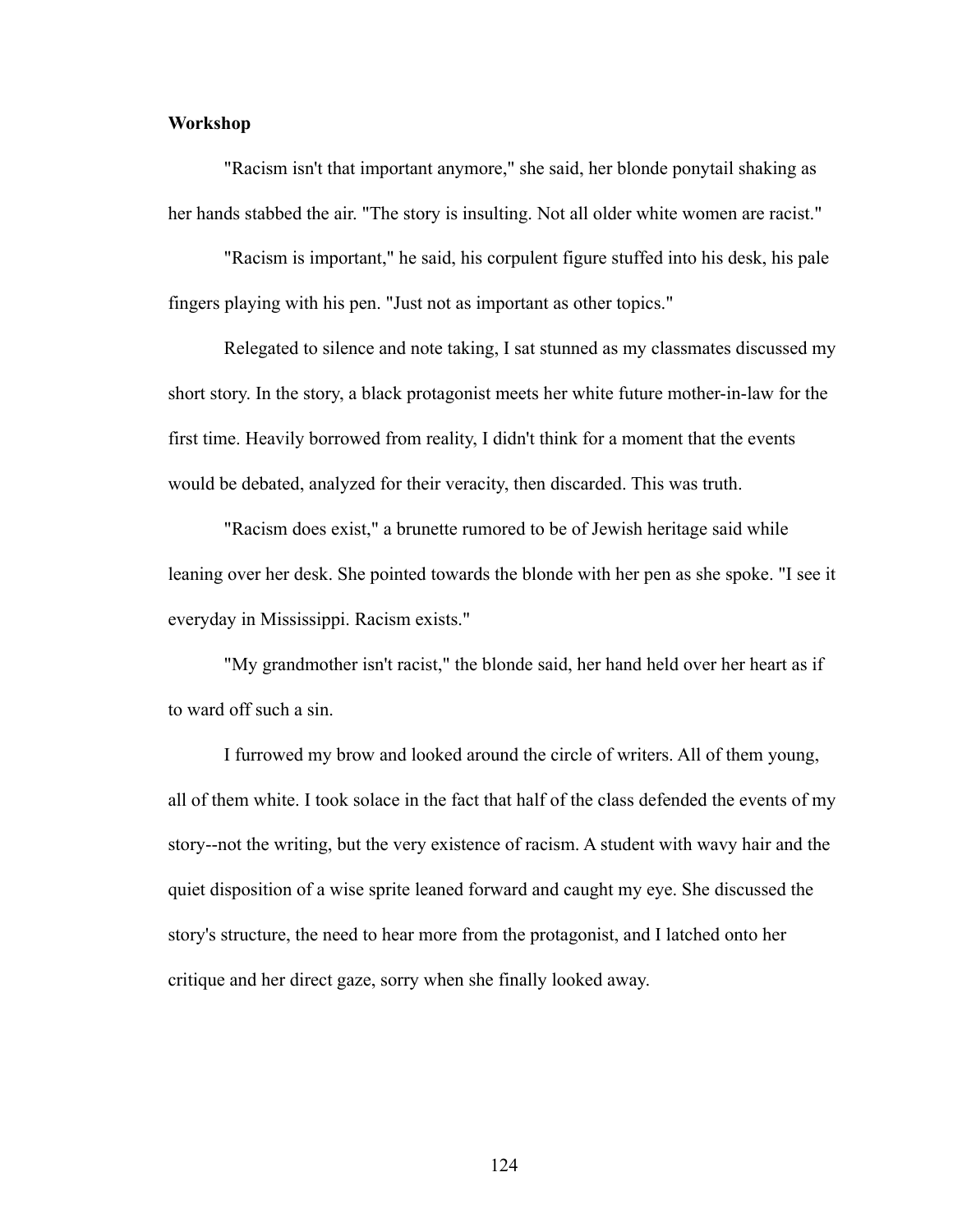#### **Breath**

We walk in tandem, arms swinging in rhythm, footfalls striking the gravel in tempo. Our breaths join the harmony of our movements, in and out, his slightly rugged, mine labored. It's not unlike at night when we first slip into bed, my body curled around his, his back rising and falling with each breath. I slow my breathing and match my inhalation with his, my chest rising, exhalation, his back moving slightly away from my breasts. We continue to follow the path side by side.

*There is a 'snoring museum' in Hildesheim, Germany, where there are more than 400 so-called snoring remedies on display. Items include an anti-snoring mask, ear suppositories, pins for the nose and electric shock machines. I imagine a leather mask with straps retraining the mouth, silencing the breath.*

 The first drawer in the bathroom cabinet contains nasal sprays, throat lozenges, lubricating sprays, and nasal strips. His breath cannot be contained. I no longer ask if he has his Breathe Right strip. Instead, I pray that I fall asleep first.

*It's estimated that approximately 30% to 50% of the US population snore at one time or another, some significantly. It gives me small comfort that I'm not laying awake alone, fearful of the sounds that disrupt my sleep.*

It's 2:30 AM and his breath fills the room. It is close and warm. I kick the blankets from me and turn onto my back. He's on his side facing me, mouth slightly open, left hand tucked under his head. The sound surprises me still: loud, guttural, coarse, it once entered my nightmares as the voice of a possessed Linda Blair asking me how I was doing. Not well, thank you very much. Once awake, the sound does not allow me to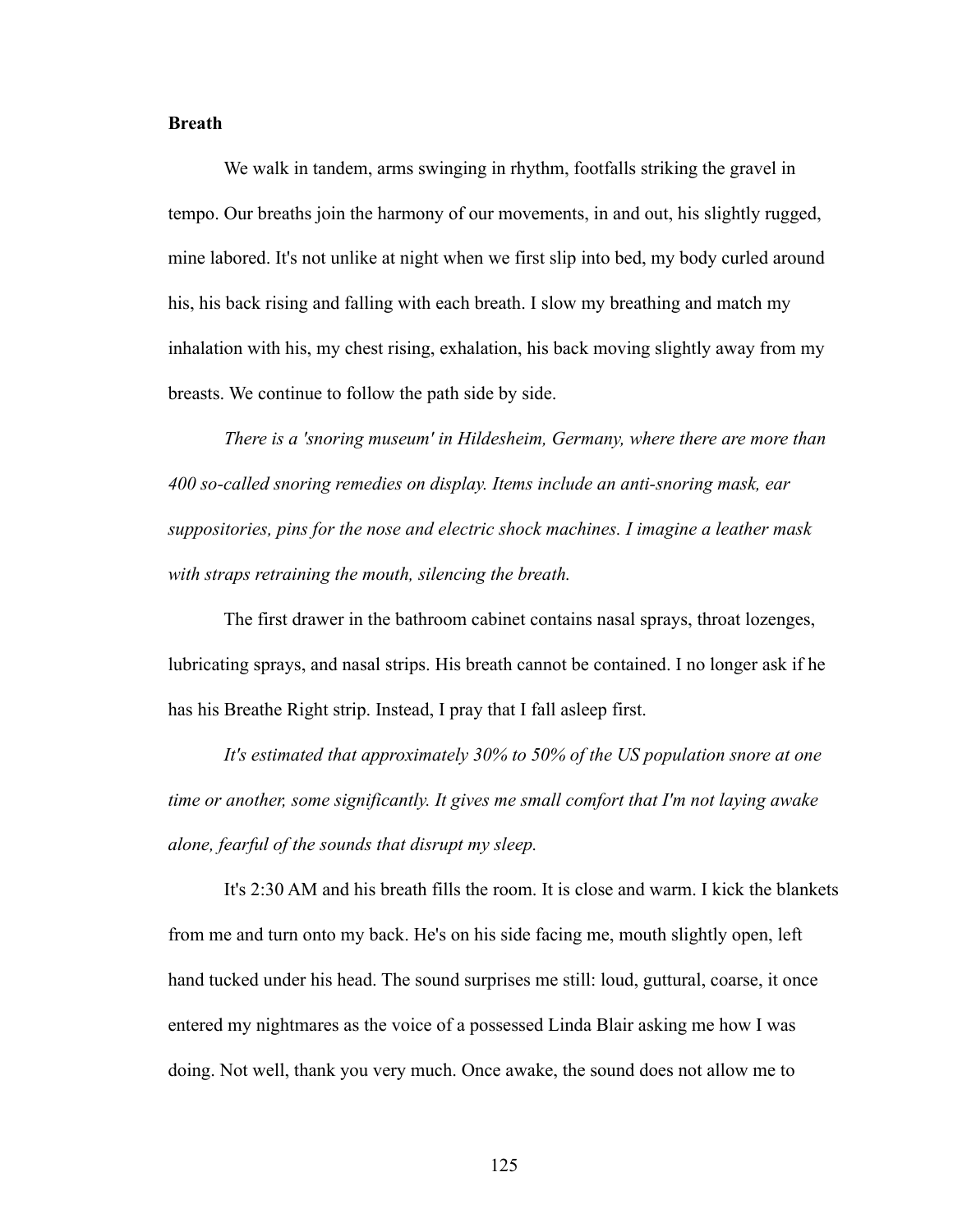sleep. I press my right hand onto his cheek. He quiets and his breath becomes a whisper. I remove my hand and wait. A few moments later the noise resumes. The sounds rise and fall, his uvula and soft palate an orchestra, I, the unwilling listener. I shake him.

"Hmm, what? Was I snoring, baby?"

"Yes, sweetheart. Will you please turn around?"

"Okay. I'm sorry."

 He turns and faces the opposite direction. I burrow beneath the covers and turn towards the opposite wall. I tense and release my arms, my forehead, my jaw. I wait for sleep to pull my eyelids close. I wait for his next breath.

*New research reveals partners of snores aren't just kept awake for two hours a night, but over the average course of a marriage lose an incredible two years of sleep.*

Each of us is but a breath, a moment.

 We whisper to one another, curled on our sides, our words landing on one another's cheeks, eyebrows, the tops of our lips. We catch up on our day: which students did not turn in work, the long drive from Tupelo, the latest wedding expense. I trace his wiry right eyebrow with my index finger. I kiss his lips. His taste is still on my lips when I'm lying awake at 3:00 AM. My right foot darts out and finds one of his shins. There's a moment of silence. Three heartbeats later the reprieve is over and the maestro is back at work. I imagine twin beds, two master bedrooms, silence. Loneliness. The absence of breath. I sigh, my exhalation matching his.

*In 1993, the Guinness Book of Records recorded one snore of 93 decibels-almost two thirds the noise level of a Boeing 747 taking off.*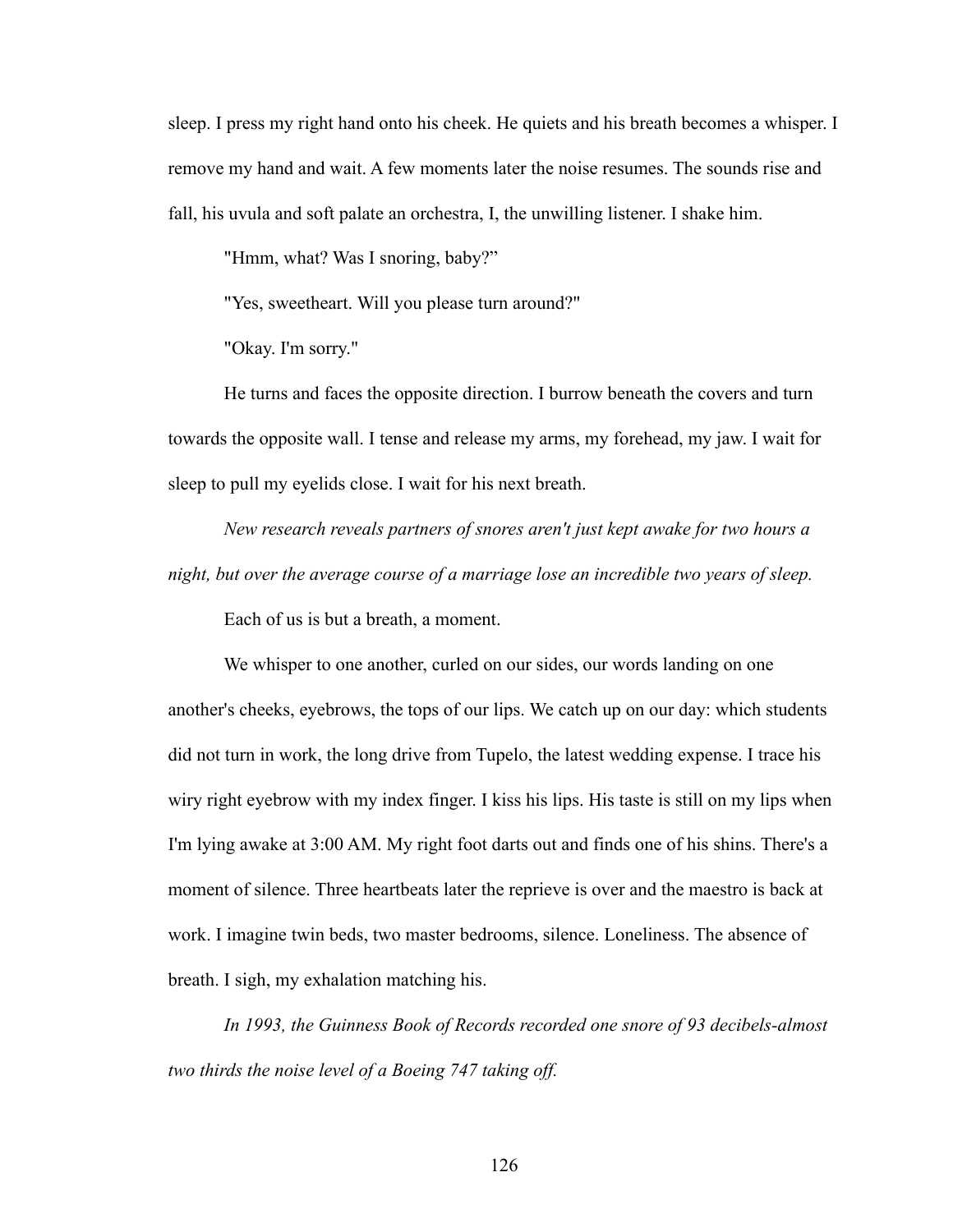It's 4:30 and I can't go back. There is no rhythm, just jagged bits of sound that pierces my ears and rattles my soul. There's a long stretch of silence. My shoulders sink into the mattress. My brow smoothes. I began to drift. Then the sound stabs through the air. I tense and my stomach churns. *I have to sleep I must get to sleep I'm going to be worthless if I don't get enough sleep I'm going to be sick oh no I feel it now he sleeps late every morning but I don't I have to get up it's not fair it's not going to work he has to go this is a deal breaker I'm going to smother him in his sleep.* The frustration carries me further and further away from sleep. I lie there powerless. I broker deals with Morpheus. I fight the urge to cry.

 "Did you sleep out here all night?" he asks. He's in his blue pajamas, my favorite. He's barely awake, yawning and looking brand new. I'm curled on the sofa beneath a blanket, a knot forming on my right shoulder blade, my right arm asleep.

 "No, I woke up at 6:00 AM and decided to finish up my essay," I lie. Despite the cramped sofa, I didn't float along the surface of sleep, threatening to break the surface into the full day of wakefulness. I sank into the darkness and depths of a peaceful slumber, a hard sleep, for an entire hour. The last time I stayed under that long was over a year ago.

"Oh, baby," he croons, his brows drawing together.

"That's okay. I'm writing about it for class," I say.

 "Well...you're welcome?" he says, turning his palms up, shrugging his shoulders. I throw a cushion at his head. He dodges the missile and laughs.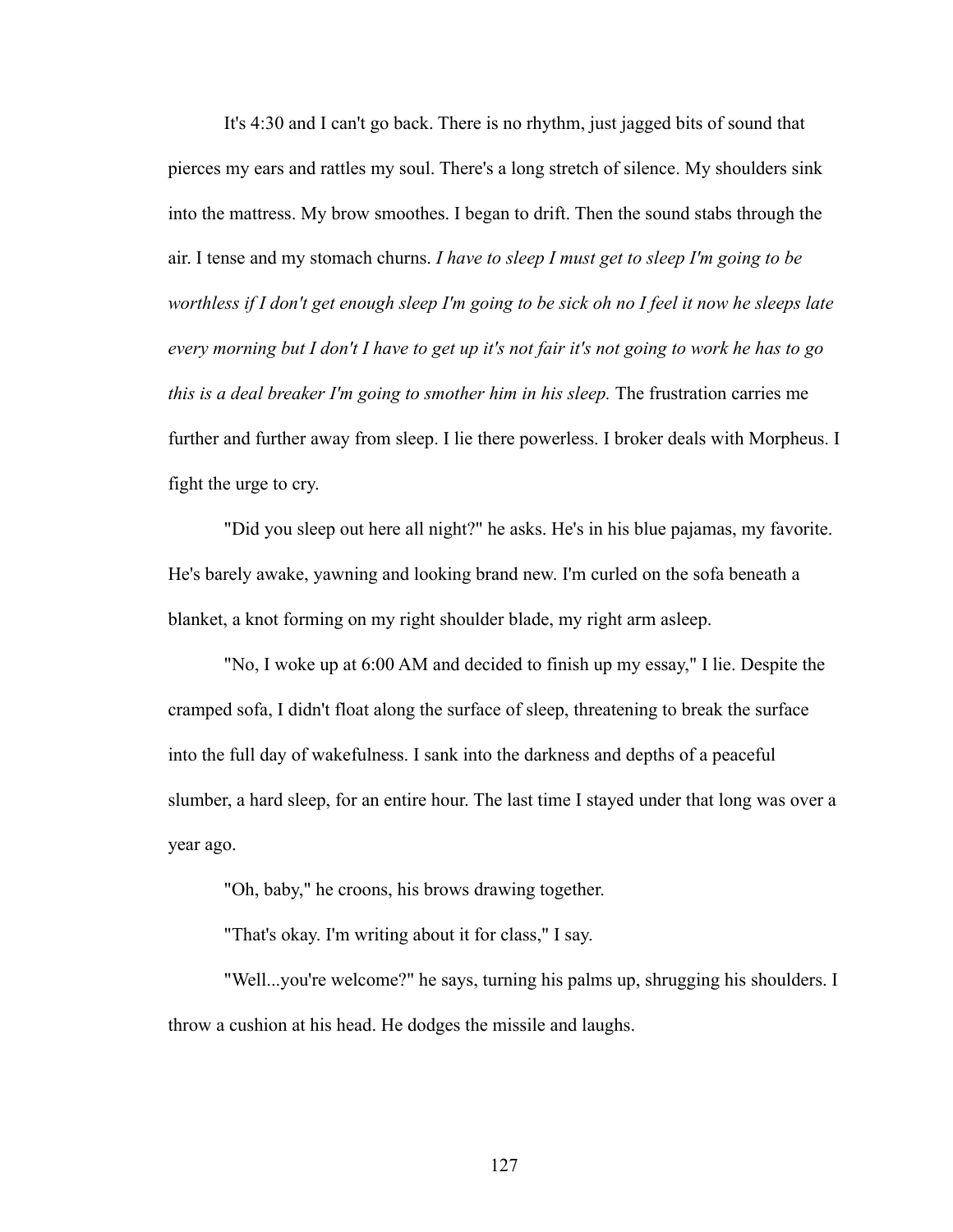*Napoleon Bonaparte--political leader, strategist, snorer. Was believed to have had a nasal blockage. He was known to fall asleep anywhere, including amongst a group of people.*

I throw my arm across the bed and find his side empty. I'm relieved, abandoned. I lie still. I hear him, his snores knocking against walls, colliding with furniture, bounding into the bedroom, wrapping around me. I gather them around me and sprawl across the bed, smiling because I'm not alone, smiling because I'm alone in bed.

*President Glover Cleveland--second heaviest American president and infamous snorer. Cleveland was thought to have weighed about two hundred and eighty pounds. Lover of beer and good food.*

It's morning and I find him curled on the sofa, his blanket pulled over his head. I pat his bottom and whisper in his ear, "Get up and move back to bed."

 "Okay," he says, mostly asleep. He climbs from the depths of the sofa, envelops me in a hug, and kisses the side of my neck. I rub his back. Later, I will rub out the sore places and pound out the kinks. I will ask why he spent the night on the sofa. He will avoid answering until I straddle him and force him to look into my eyes.

 "I woke up at four this morning and couldn't go back to sleep. Your gentle snores aren't loud, but they're loud enough to keep me awake," he confesses. My eyes widen and I suppress a rueful grin. Perhaps one night we'll be able to sleep in tandem, exhaling in rhythm, creating a musical duet. I pity the listeners of that particular movement.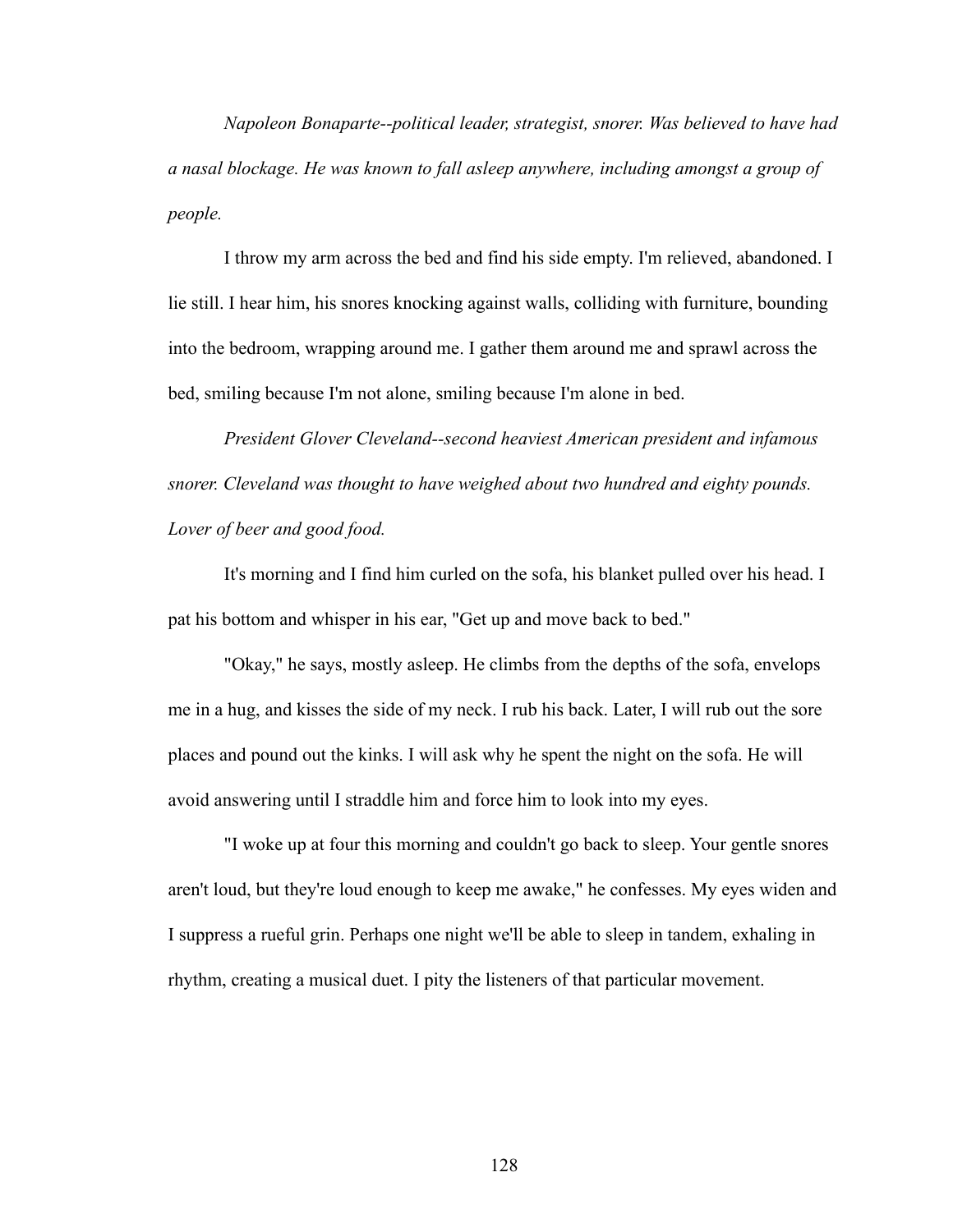*A 37-year-old Frenchman shattered the world record for holding one's breath under water when he stayed submerged for 11 minutes and 35 seconds. The previous record was 10 minutes and 12 seconds.*

Perhaps I can contain my own breath. I'm ten pounds heavier than I was a year ago. I catch myself. I hear the soft snores and my eyes open. Or I feel his hand on my back, gently shaking me.

"I'm sorry," I say.

"That's okay," he whispers.

 "I'll turn around so I won't bother you," I say. I turn away from him and wade in the shallow pool of sleep, trying to catch myself. Ladies do not snore.

*Queen Victoria--monarch of the United Kingdom and Great Britain and Ireland. Well known to have insomnia. During carriage rides her ladies in waiting were instructed to keep her awake by gently moving around her pillows, as she was known to fall asleep in the middle of the day and snore.*

At least I'm in good company.

 Marriage means sharing a life, sharing a bed, our separate daily adventures merging in whispers, our holy space. Our breath mingles in the darkness, trying to find our movement, attempting to become a duet. Hopefully, in time, the cacophony will become a symphony.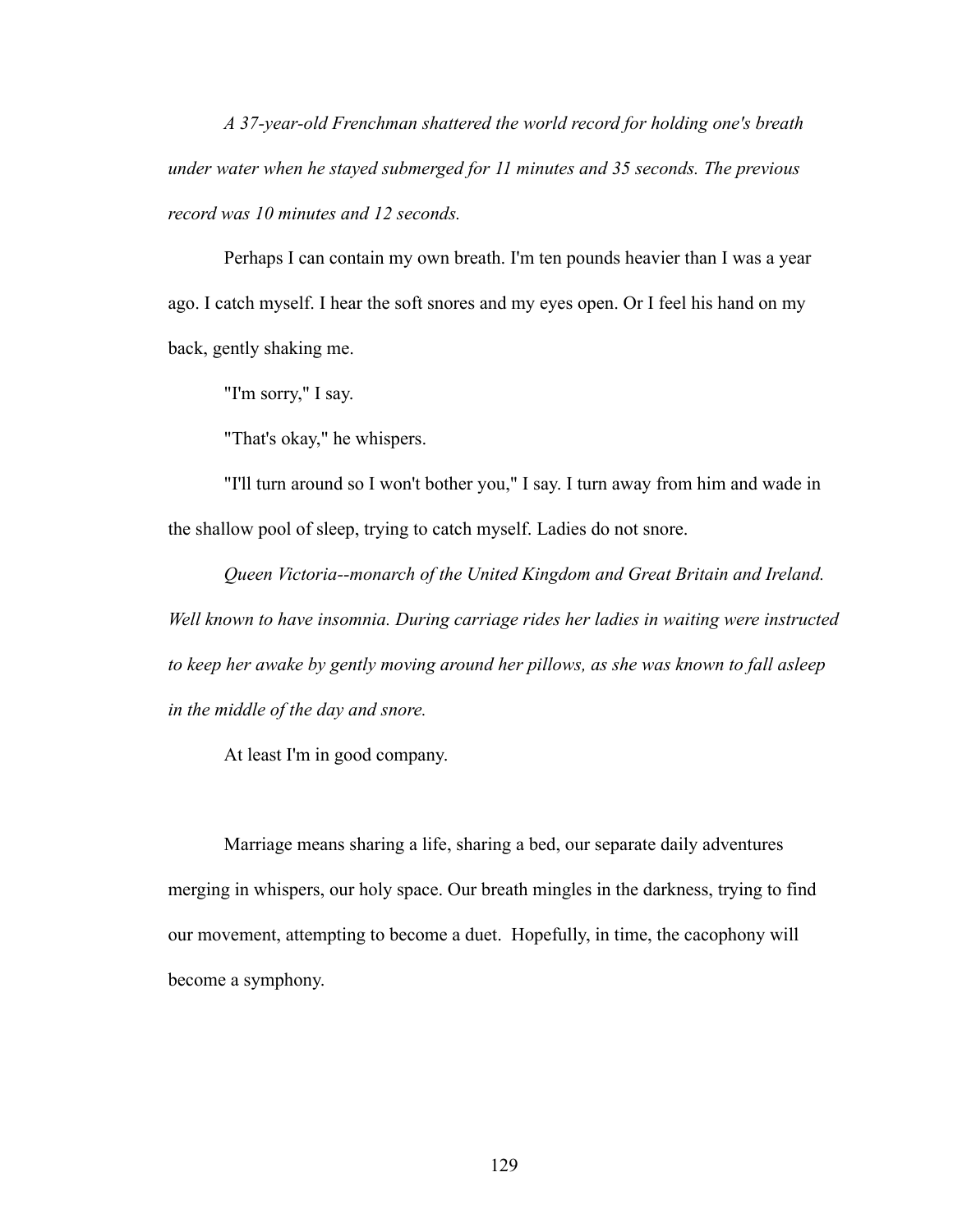# **Wedding**

The weekend unfolded with the dream-like haze of a subtitled art film. Cousins shuffled the electric slide, couples slow-danced, uncles laughed with their heads thrown back, right hands cupping the soft bulges of their crotches. I held hands with Jeff as we stood by the Mississippi River, gazing over the river and into our future together.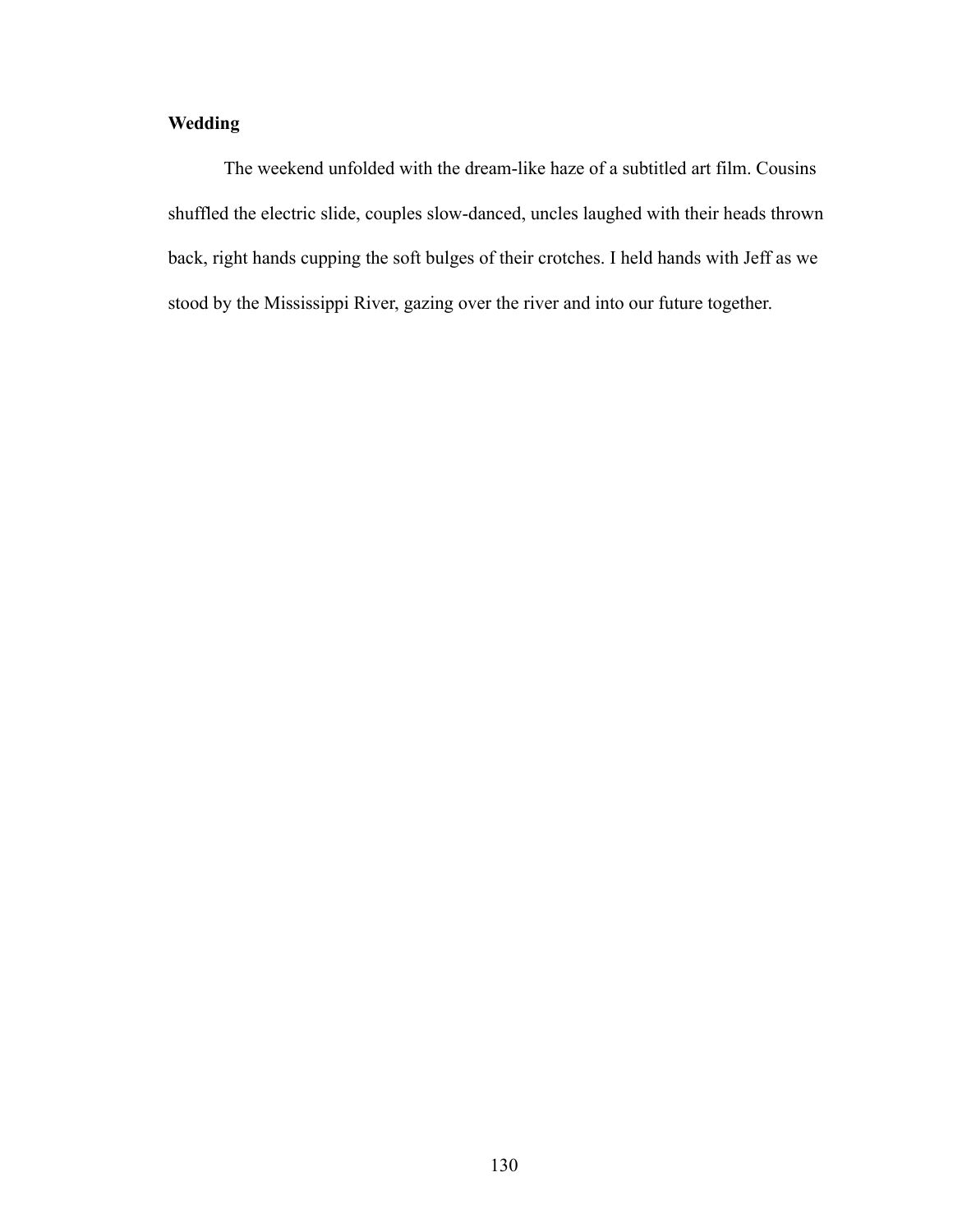#### PART IV

**Need**

 It's the sour sweet smell of unwashed flesh with undertones of musk and mold that signals a mood change.

 Aunt Danette is Aromatics Elixir, the scent catapulting me to Saturday afternoons with my sister in Danette's apartment, dancing to Michael Jackson's *Thriller* and Hall and Oats *H2O* in her empty guest bedroom, the hardwood floor providing the perfect platform for moon walking. Daddy is Kool cigarettes, the smoke curling through the air and settling within my lungs, lulling me into an apathetic stupor, eyes red, nostrils inflamed. I ignored the smoke until I left for college and tried to return. They say you can't go back. Now I have to take several Benadryls just to stay a few hours in my parents' home. My home smells like warmth--jasmine rice cooked the night before, the scented tab placed in the vacuum cleaner to give the living room that just-cleaned smell, the lingering fragrance of gardenias from the scented candle I purchased during the honeymoon. Tonight, I'm alerted to a chemistry change in my husband. His usually inviting, musky scent my nose finds when I bury it within the crook of his neck during an embrace is  $now \dots$ 

 "Is it different bad?" he asks. His eyes are at half-mast, a look that ignites a fierce nurturing instinct. His long, curly hair is disheveled, his clothing rumbled from the night before. He has forgotten to bathe. I say no, but encourage him to bathe for the second time that day.That night, we slip into bed together for our nightly ritual. The nightlight is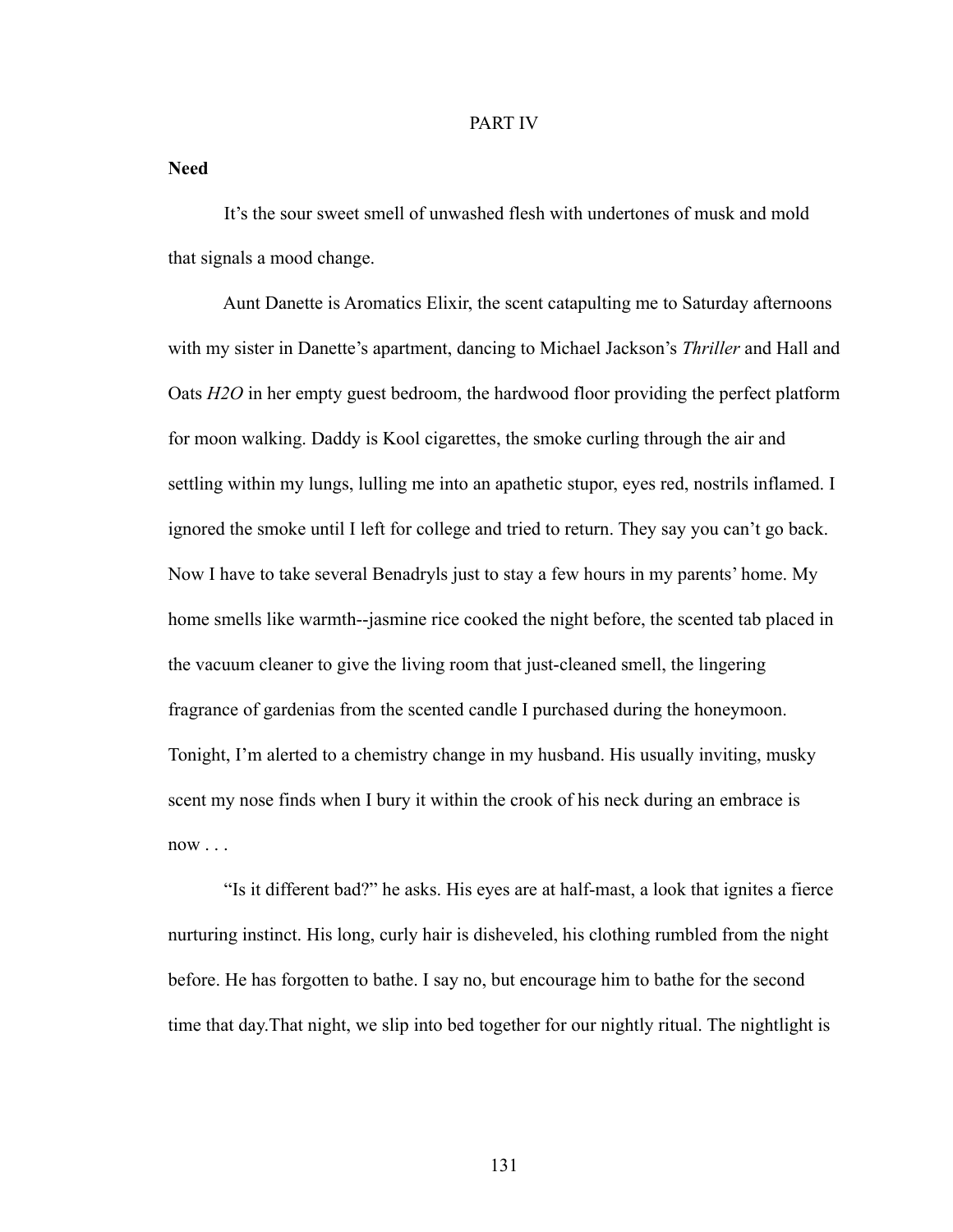left on, and we either lie on our sides facing one another, my left foot caressing his shins, or we cuddle, his head laying on my bosom, my arms wrapped around his shoulders.

 "I feel restless and uneasy," he confesses. I hum and rub between his shoulder blades with my right hand. I massage his scalp with my left, making circles above his right ear and occasionally running my fingers down the length of his graying, light brown waves. We remain that way until he asks if I want to turn out the light.

"Was I snoring?" I ask. I'd fallen asleep without realizing it.

"Yeah."

"I'm sorry," I say as I turn away to turn off the light on the nightstand.

 "That's okay, baby," he says. We settle into our corresponding indentations in our thick mattress and fall asleep.

 It's noon the next day and a familiar dread greets me. I've completed my teaching duties for the day, so I'm free to go home. My husband is off this week, so he is home, possibly watching the news about the Republican primary (keeping an eye on the misguided and lost) while eating a triple layer peanut butter and jelly sandwich, an applesauce fruit cup, and a bag of chips from the variety pack that he buys every week when we grocery shop together. Instead of going home, I stop by the post office to mail New Year's cards to our relatives and close friends. I linger in Office Depot and spend thirty minutes selecting a chair for my home office. I drive through the streets of Memphis instead of taking the interstate, careful to obey the speed limit. For a moment I flash back to interminable bus rides from high school to my home on the other side of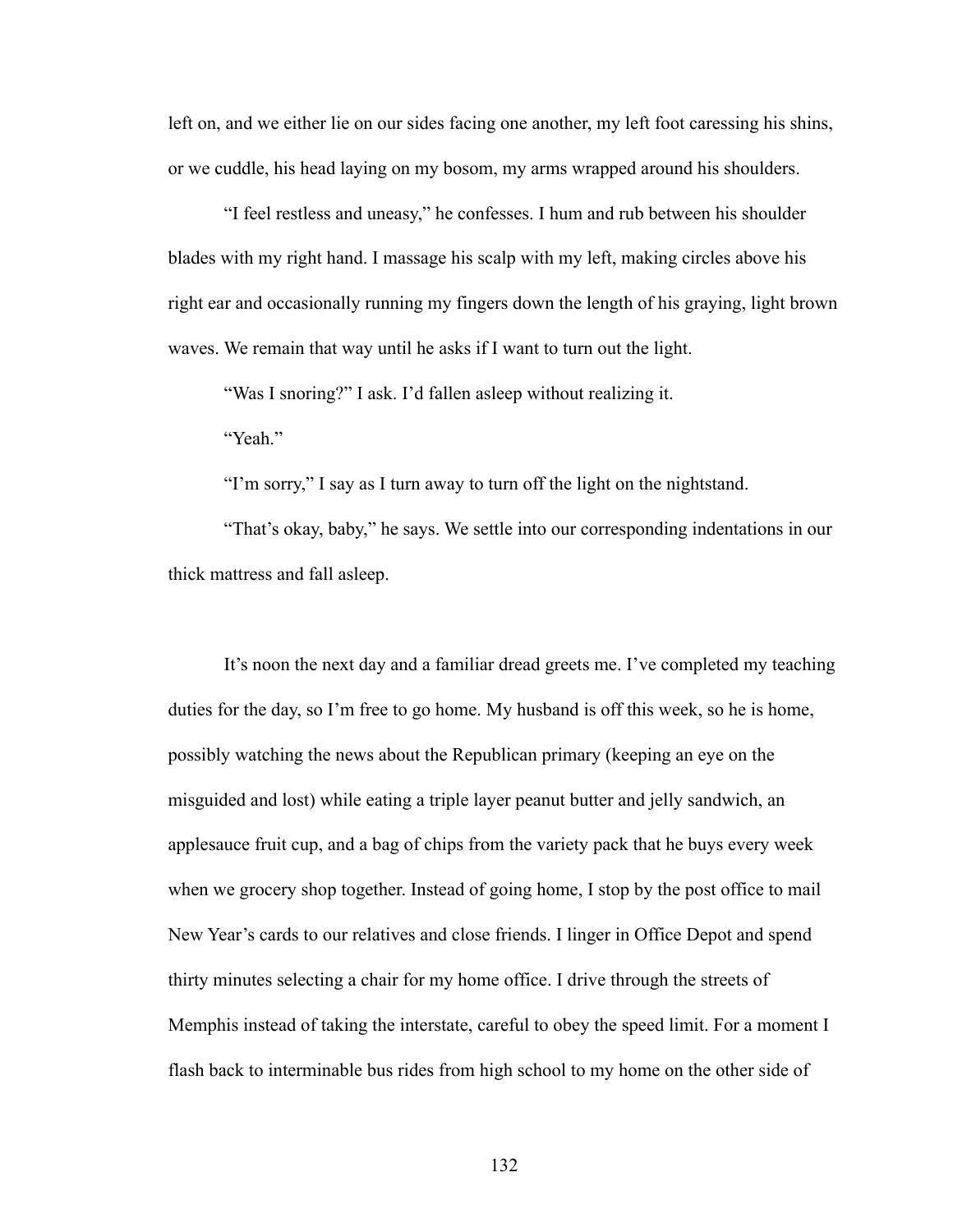town, hoping that my mother would somehow be missing. Perhaps caught in a traffic accident. Pronounced dead at the scene.

 I arrive home to a resounding "Hey Baby!" and my husband kisses and embraces me. I hold him tight against me, my left hand entwined within his hair, my need for him rendering me silent for a few beats before answering his greeting.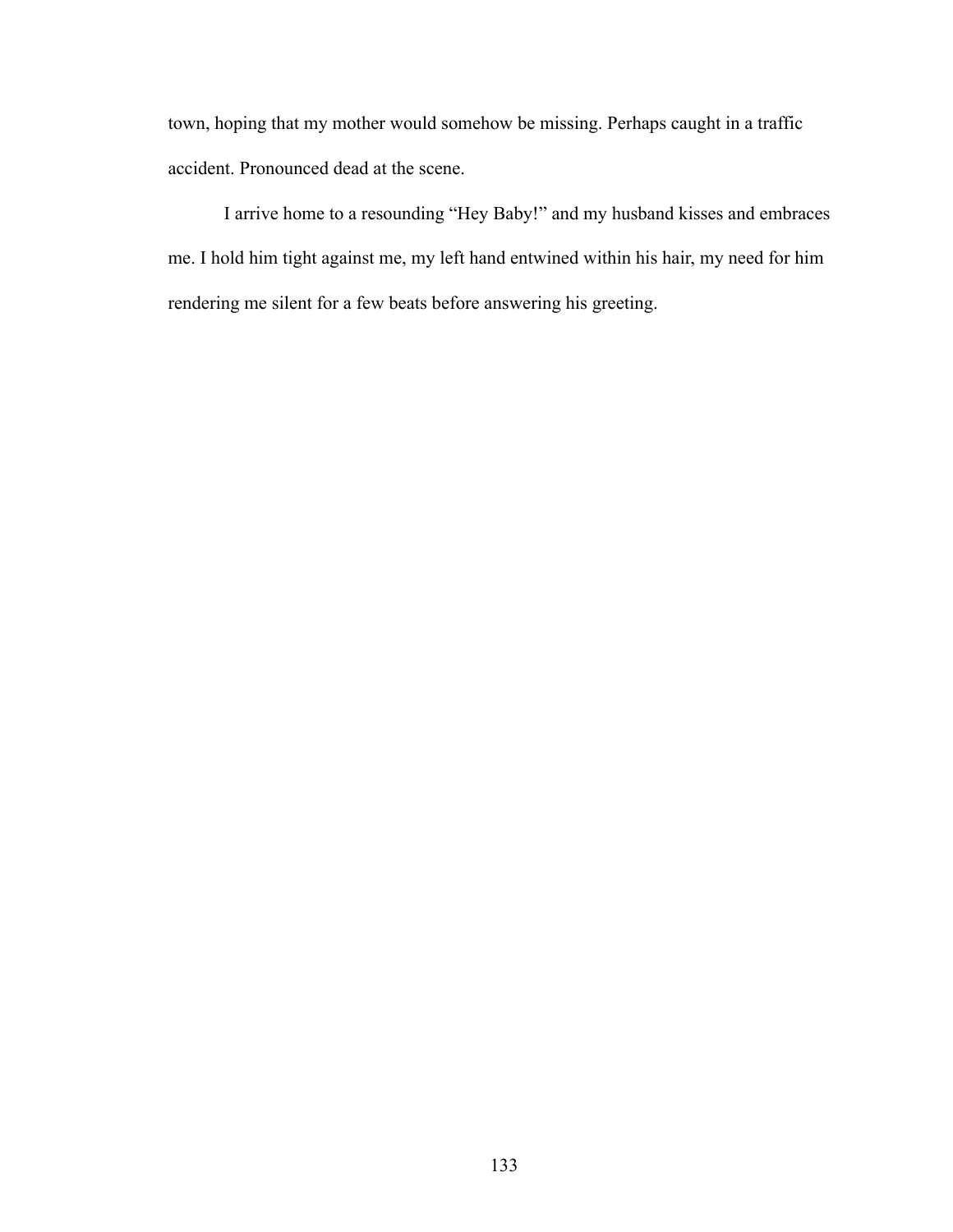### **Never Too Late**

 He's once again telling me about how everything changed, how his dad leaving his job destroyed the family. I don't stop him, but listen. His voice is calm, steady, his blue eyes searching my face for closure I can't give him. I listen because he needs to tell me again, tell anyone about his father quitting his job and his mom's building resentment after his father stopped providing, about how her kitchen supply business all at once become the provider for the family instead of her mad money. How his father's inability to be the provider destroyed the marriage and left the children first bereft, then angry. His teen years are a blur of failed grades, drugs, and alcohol. His family narrative names him the troublemaker, the hell raiser, the one who needs military school. No one acknowledges the loss of an eleven-year-old boy facing the destruction of his home, the lost of stability, the loss of dreams. Despite it all, he is now a lecturer teaching twentieth century literature to nontraditional students. His family still sees the fuck up. I see a man trying to wade through the disillusionment of childhood to find his own way. So I listen. I listen, I nod, and I wish I can hold that eleven-year-old boy and tell him that everything is going to be okay, that the world isn't always going to be this scary and that one day he will meet a woman who will love him no matter what. I'm thirty years too late, but I hold him anyway and whisper, "I love you."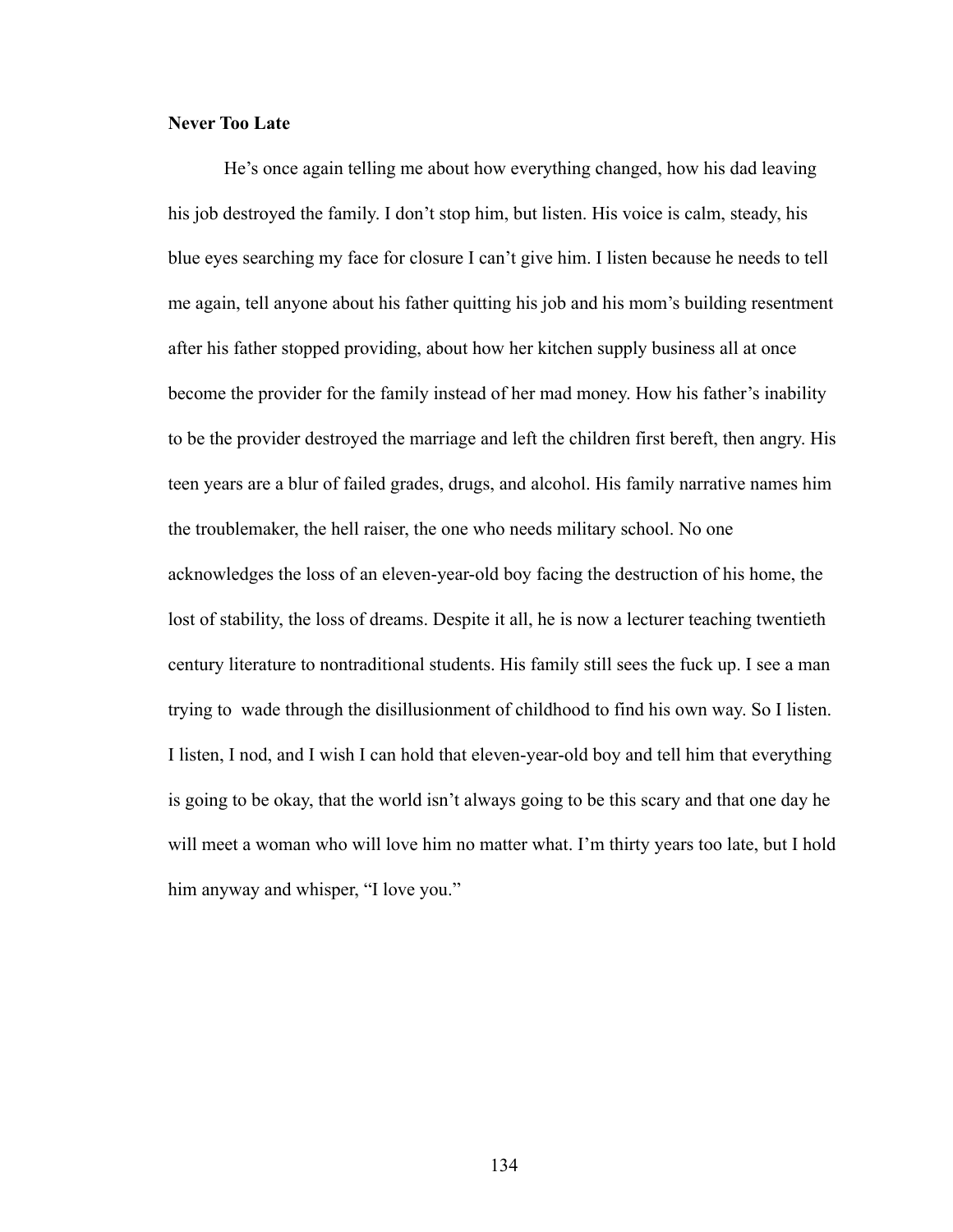## **Bits and Pieces**

Almost two weeks after the wedding, Momma calls.

"You love your Momma?" she sings into the phone.

"I love my momma," I respond, smiling to myself. I'm holding the phone with my left hand as I navigate my car through the streets of Memphis with my right.

"I was going through my file cabinet and came across a bunch of stuff. Old report cards, certificates, writing awards."

"Really?" I say. I mull over any evidence that she cares, the memory handled until its frayed and worn. "I didn't know you kept all that stuff."

Because of a week stay in the Vanderbilt Psychiatric Hospital, drugs, and a distorted memory, conversations are transitory, bits and pieces of memory skipping from one point in time to another. She can't remember the shouting, her suicide attempts, but I can. My anger is still there, even if the woman she once was doesn't exist anymore.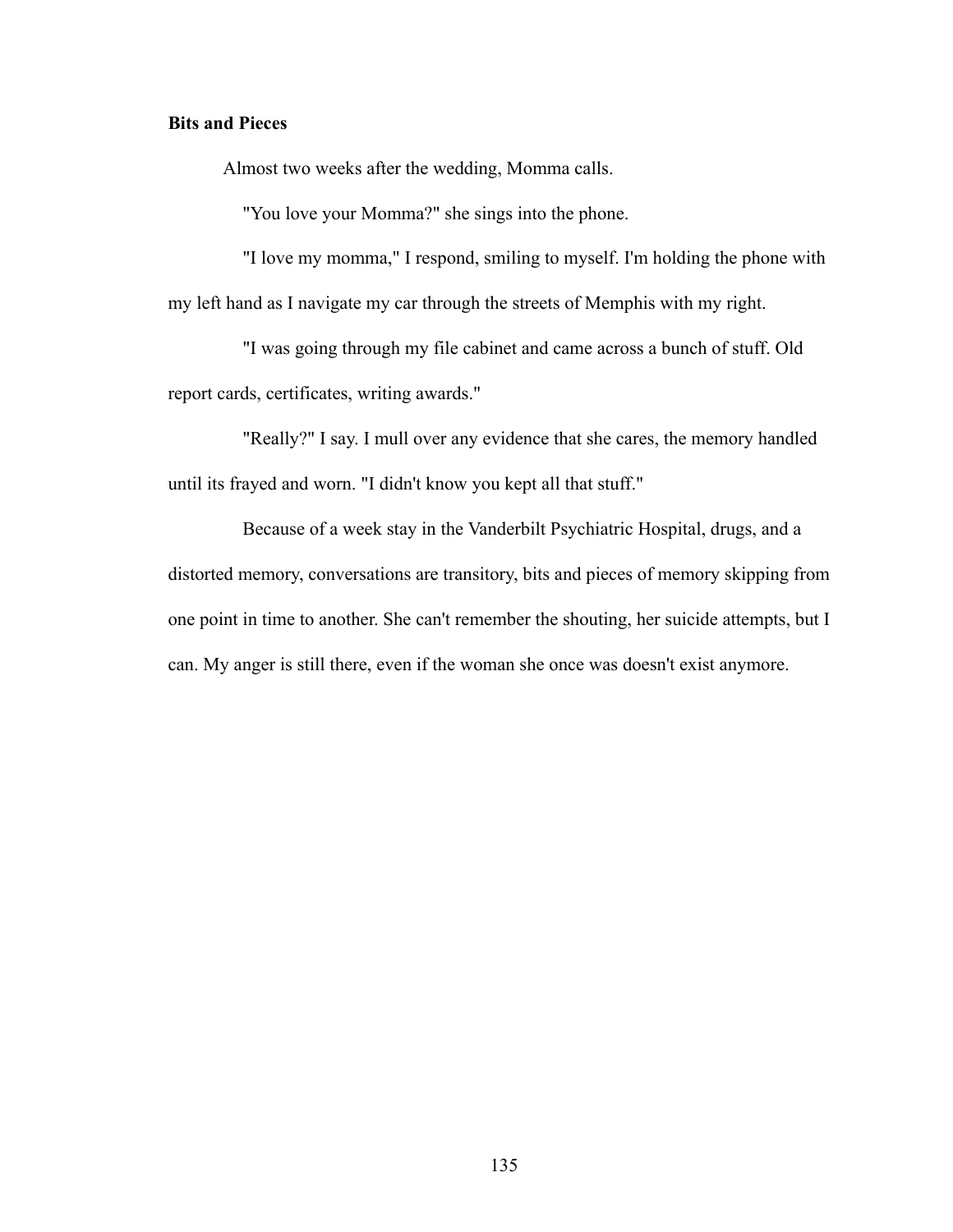## **Oughta**

 There oughta be unconditional love, mommas that take you to Girl Scouts on Saturdays, tell you you're pretty, and organize sleepovers with your friends. There oughta be smiles and kisses and hugs with no reason, understanding nods and help with homework. There oughta be daddies who take you to lunches and playgrounds, listen to your stories about mean girls, and take you fishing because it isn't just for boys. There oughta be memories of scrapped knees, torn clothing, maybe a broken bone or two because of your many adventures and your desire for thrill. There oughta be orange trees in school yards to teach children how sweet life can be. There oughta be girls you've been friends with since childhood, familiar laughter, their hugs imprinted upon your soul, your children growing up with their children. There oughta be telepathic souls, immediate understanding, unrelenting trust. There oughta be soft voices, quiet joys, contentment. There oughta be happy ever afters, and peace within. There oughta be a way to move from the oughtas, from what you know was meant to be, and embrace what's in front of you. There oughta be a guide that let's you know when to let go, when the oughtas are preventing you from living in the here and now. There oughta be a way of letting go of the oughtas.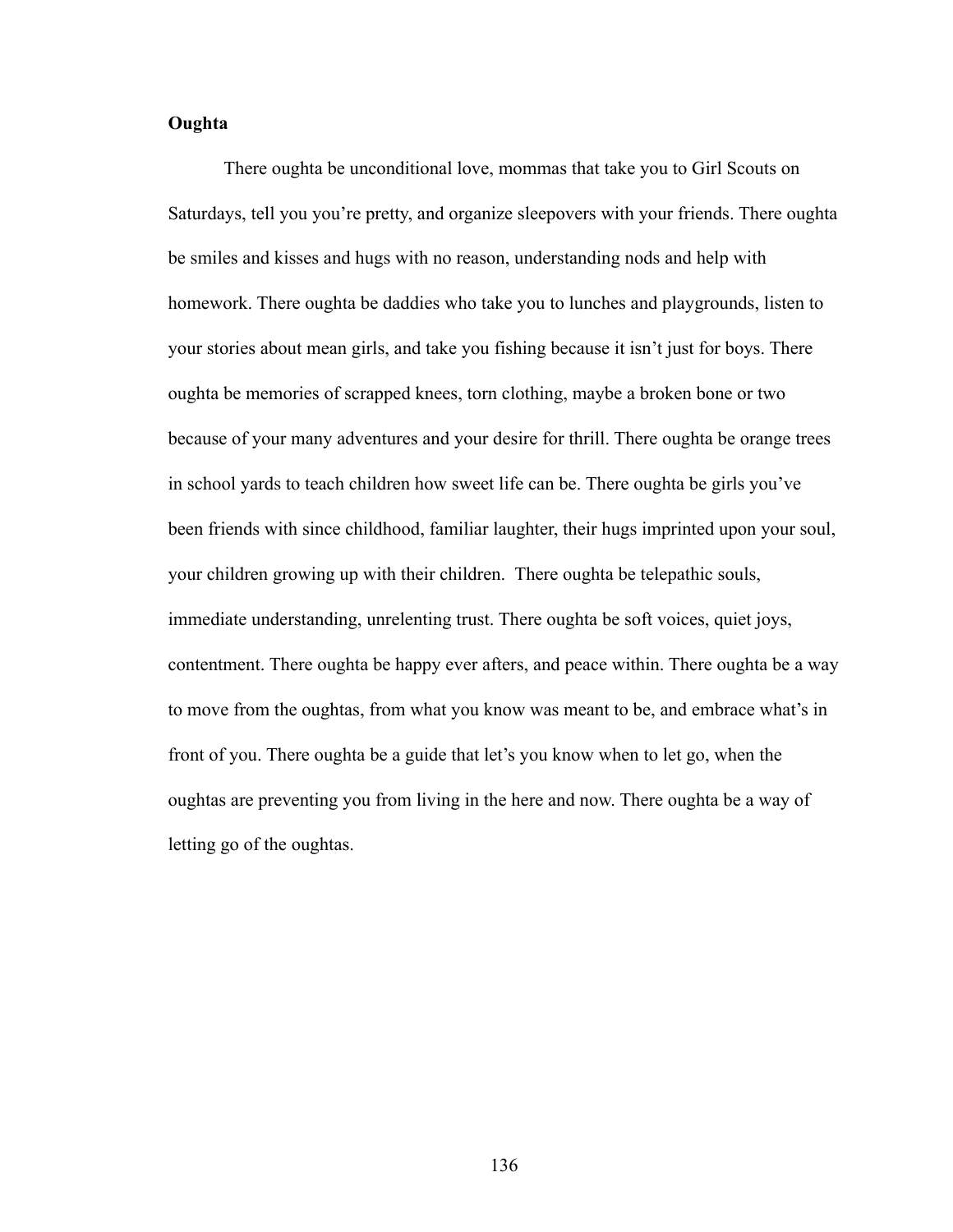## **Knowing**

 We are no longer in our early twenties with our lives stretched before us. We no longer believe that anything is possible. I know what an episiotomy is and I'm bitchy when I lose an hour of sleep to tend a sick puppy.

 "We know too much," Jeff says. We've been married for almost two years and the ache in my breast grows stronger every day. Its a mixture of fear and longing and causes me to squeeze our poodle too tight.

My favorite word is mine.

 Jeff and the puppy are allowed in my bathroom only when I am at home. This is the last place I have left. I've permitted a bottle of Scope on my vanity for when I ask him to gargle before coming to bed, but only the bottle reminds me that I no longer belong just to myself.

 We schedule sex, promise one another a Sunday afternoon (we're afternoon people) when we can play and take our time. The afternoon come and go. I continue to read, he continues to watch TV. We allow the time to slip by without comment.

Sex has consequences.

 I smile at babies and ask more questions about my girlfriends' children. I fantasize about cradling our baby, experiencing what its like to be completely responsible for another soul.The familiar pang in my side is a reminder, and I stop at CVS for Always maxi pads. I glance at the Clearblue Digital Ovulation kit.

Maybe I'll buy one from Amazon.

Tomorrow.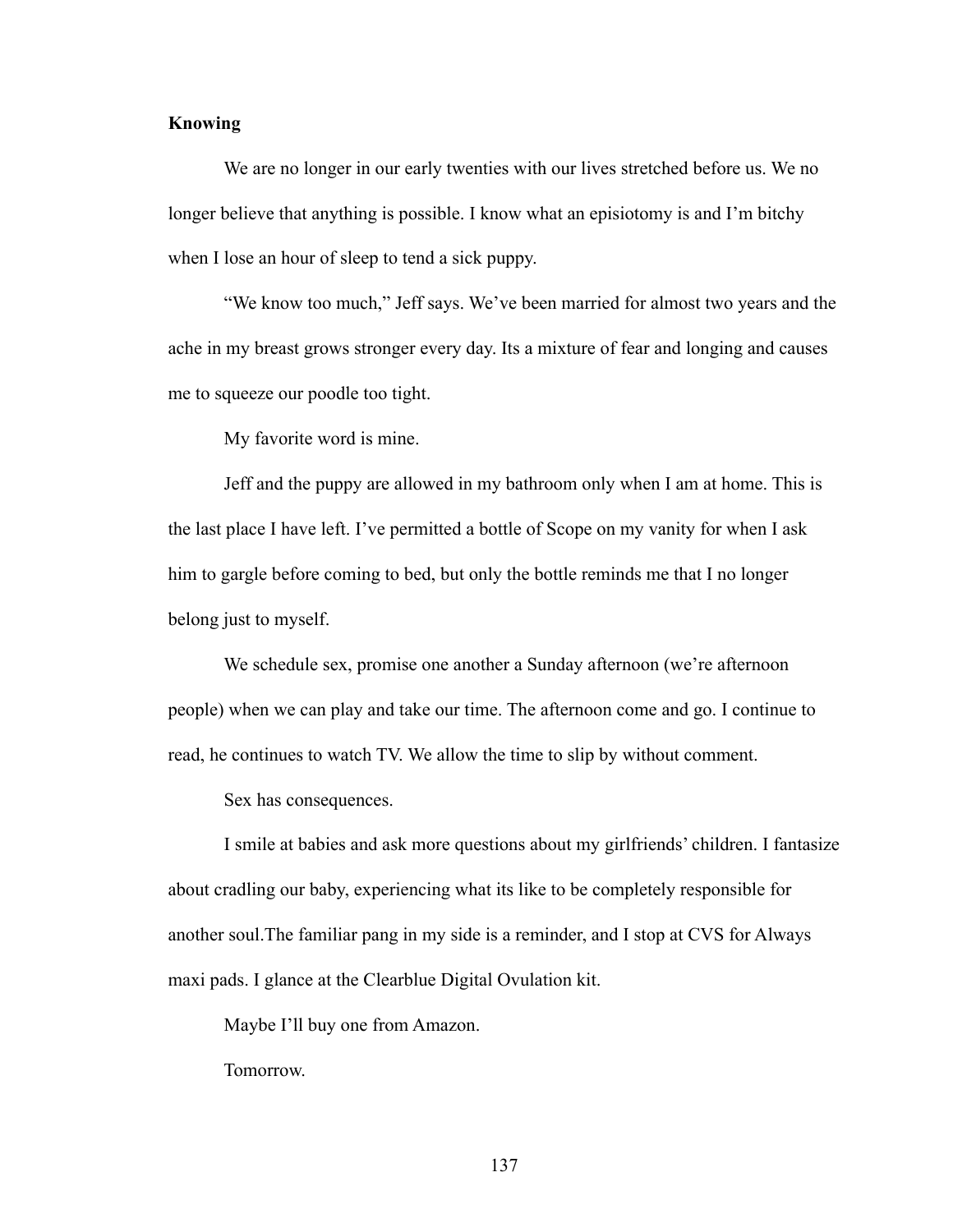#### **On Motherhood (Interview with Momma March 2012)**

*I wanted to be a good mother, not like the mother I had. That's the principal you went on. To do better than what your mother did. Then you look back on it and realize she did the best she could.* She's preparing dinner for her grandson and husband, opening and closing the microwave, opening and closing cupboards.

 *"You try to do the things you think your mother should have done. So you take that and you pass it on to your children. Like we didn't have clothes when we was growing up. She couldn't help it, she couldn't help it, it wasn't her fault. So I was determined that my children would wear nice clothes. Cause sometimes I would dress y'all up like y'all was going to Sunday school when you was going to school. We never heard Madea say I love you. We never heard that. I guess she was incapable of saying it. I guess because her family never said it to her. Just mentally and physically you want to treat 'em different than the way you were treated. You want to protect them more than you feel like you were protected. Just provide for them. I got this picture in my mind. I was real active when y'all was little--young. And I was always on the go. And I used to pick you up from school after I picked Erika up, drop you off, then I think you started going to Central and you took the bus and ended up at the library. And I'll come by the library and pick you up. And I was sitting at an angle where--you know, we used to share clothes. You had this long black dress on and you had pearls with it. And I looked up and saw you, and you had your head down in a book, you were standing up looking at a book or*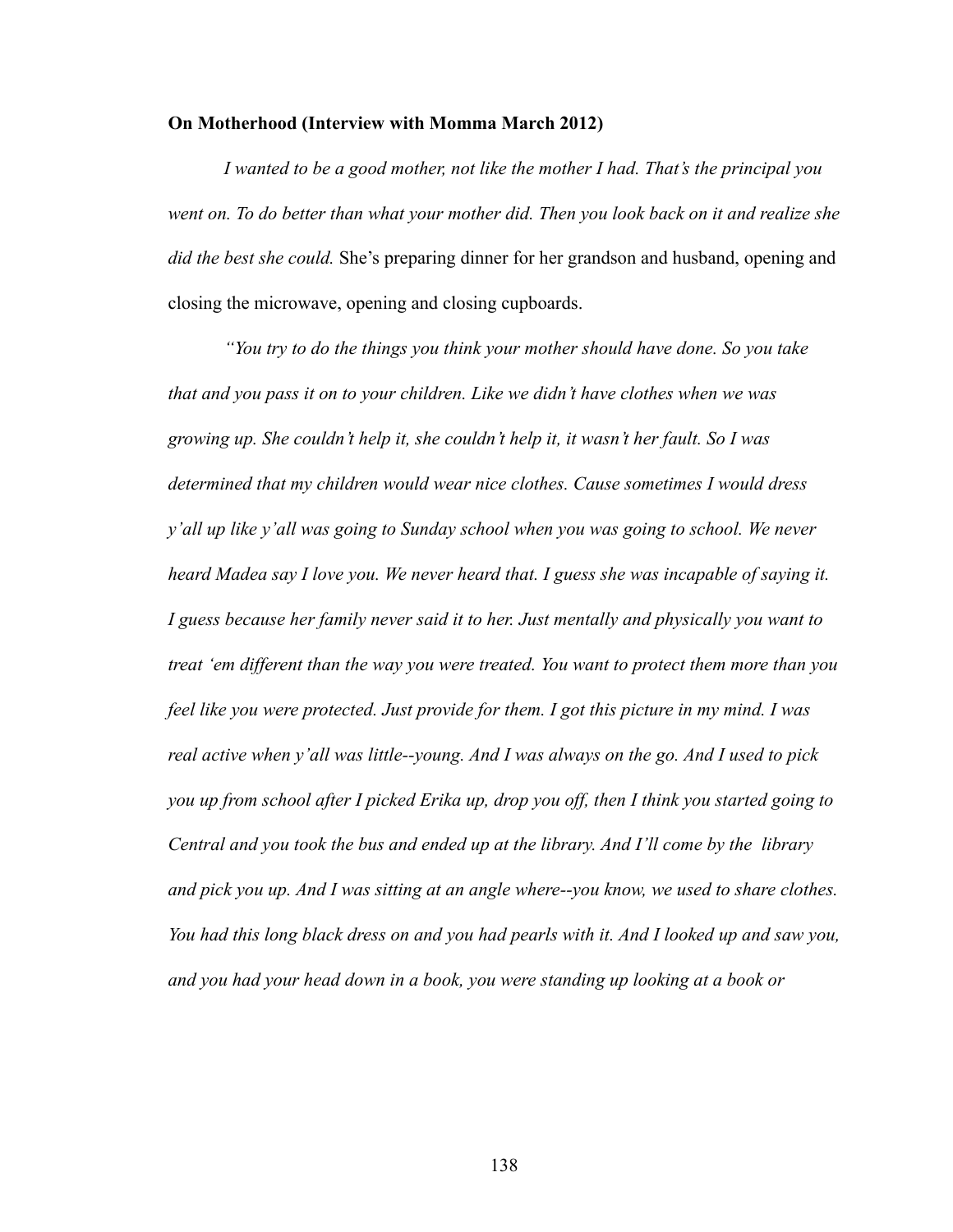*something, and I thought you were the most elegant person I had seen in a long time. Cause it was the way you were standing and the way you were looking at that book. I still picture that now.*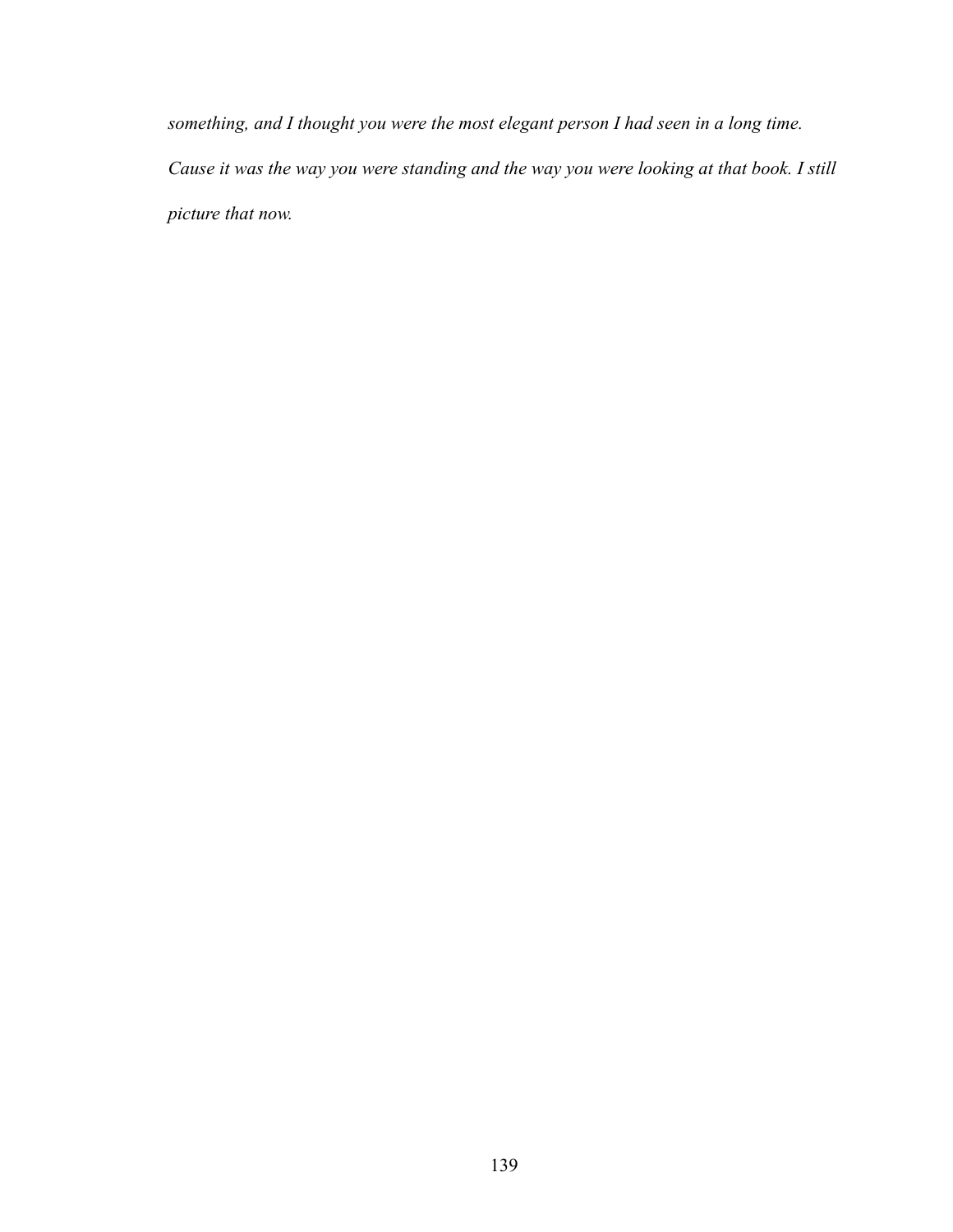#### **Momma's Good and Bad Days**

Hormones are a bitch.

 Good days come in pairs. She sleeps a lot, deep sleep she is able to completely surrender to. She feels at peace, like there isn't a care in the world. It's almost like dying and going to heaven. She's content. Nothing's wrong. The pills help a bit, but she's usually down. It is sunny and pretty, but she also looks forward to the rainy days. It's like she's on a high, a good high. She has more energy.

 Bad days are isolated days. The mind wanders and she worries about things that have happened, what's going to happen, what didn't happen. She worries about her grandson. If her daughter moves, who is going to tuck him in a night, who is going to ask if he is warm or cold. It's not a good feeling. She does the housework, lie down, go to sleep. For years she wasn't able to sleep during the day. She thought maybe she had an illness or something. But now, she can be reading and all at once a feeling will come over her and she falls asleep. She has no desire to go anywhere. She gets dizzy and sick in Walmart. She has to hold onto the basket to keep from falling. She can't be in crowds. She stops going out because she goes into crowds and fizzles out. She walked through the doors of Burlington one day and she had to turn around and go back home. It was too much, too many people.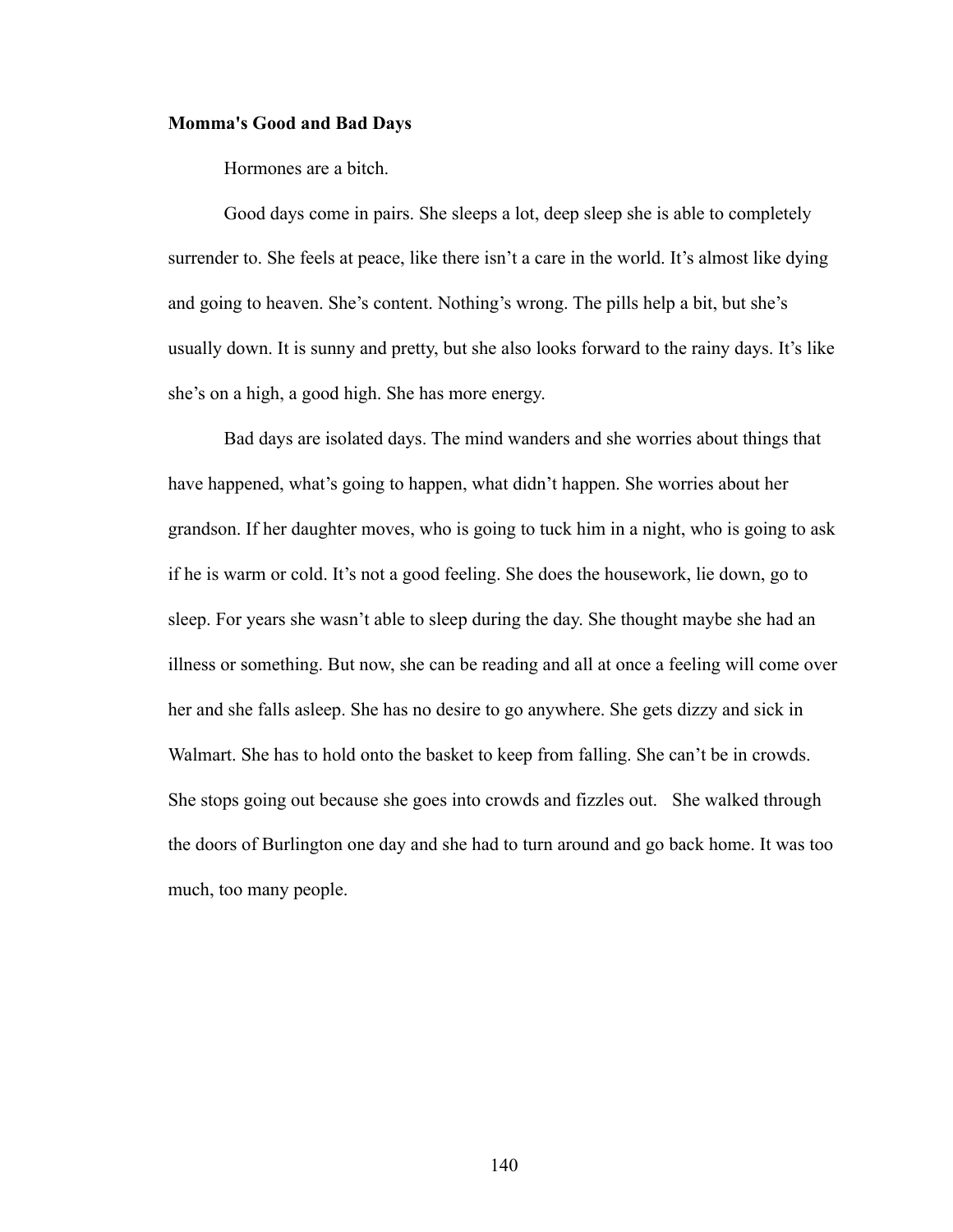## **Rocking**

Jeff's never seen me do it.

 I wait until he's teaching at night, the twenty-five minute commute to the University of Mississippi's Desoto campus or the one hour and thirty minute commute to the Tupelo campus assuring me he will never surprise me in the midst of my act. Once when he was running errands, I rocked and stopped when I heard his key in the front door, but the stale air and the scent from the friction of my thighs and curly triangle gave me away. Sometimes I place a towel beneath me so the triangle of wetness is on the towel, preserving my sofa.

 The music and the contraption that plays it has changed over the years. When I was nine or ten, Momma had a large stereo I inherited when she upgraded. I took great pleasure in turning the large dial and listening to the music alternate with static as the needle moved back and forth under the glass. Today I have my iPhone and Pandora, hours of music frequently interrupted by annoying commercials. I wear ear buds, sit on the sofa, the back cushion concave, and rock back and forth as I listen to the music and daydream. In my favorite daydreams, I'm a renown engineer with money and power, friends to the stars and avid cocaine connoisseur. Sometimes I'm an amazon warrior, riding and fighting with women during the day, enjoying my nomadic lifestyle, and sleeping with men of my choosing at night. Once I asked Momma what she thought about when she rocked. She once said she daydreamed about being a secretary for a large corporation, but denied it years later when I reminded her of what she said. Momma has always rocked, but I somehow knew it wasn't something you talked about or shared with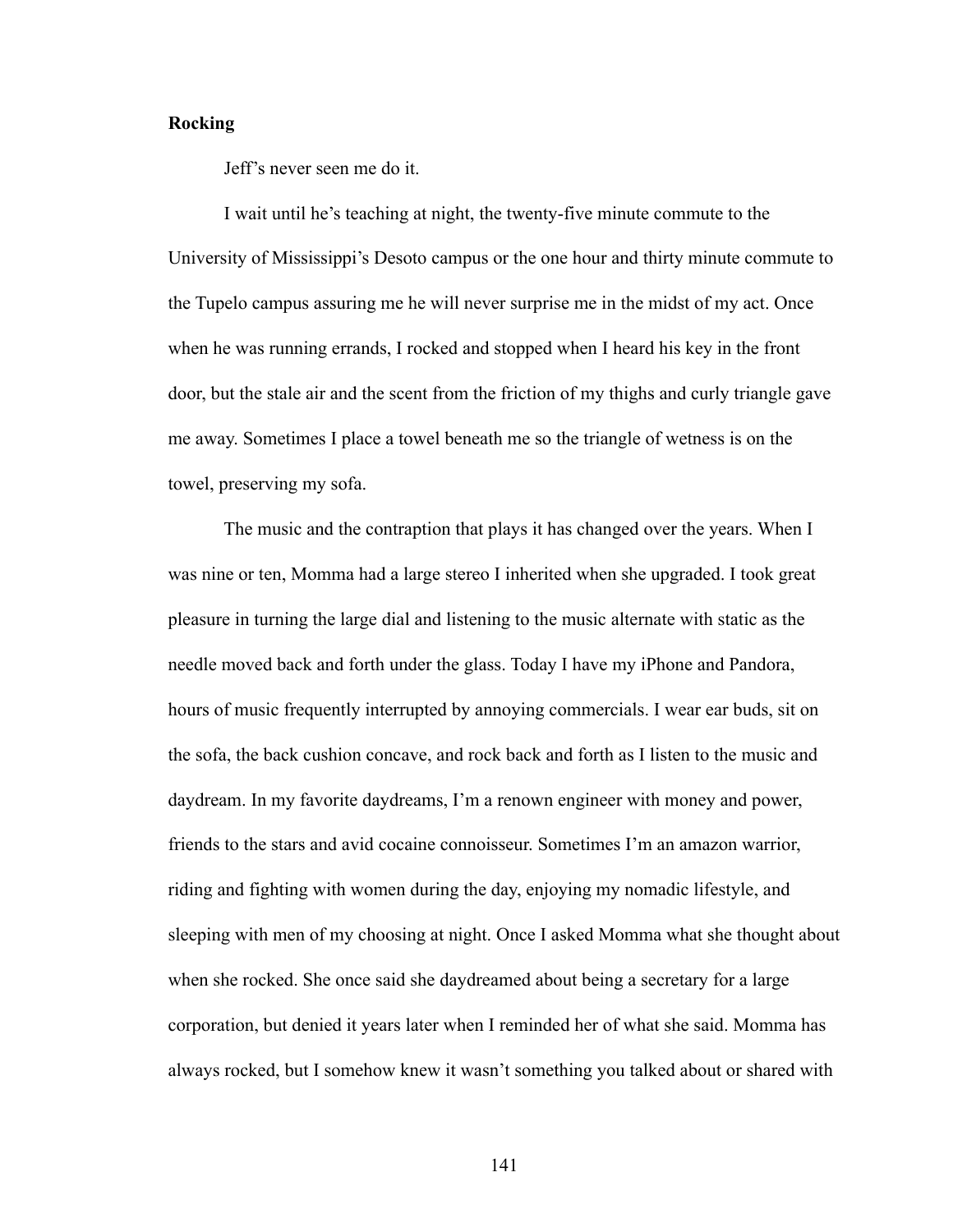others. Momma didn't just rock when she was listening to music though. She rocked all of the time.

 Momma never felt like she really belonged. She tried, but she never felt like she was a part of things. She felt great comfort in rocking, and she rocked from the day she was born. She remembers a big, purple chair. And she was little, so her head hit the back of the chair. She left the biggest grease ball on the cushion. Danette told her, "You have got to stop bumping. Cause look at what you've done! You have a grease spot all along this chair!" Momma agreed, but when no one was around, she bumped with her head tilted forward so her head would not touch.

 Momma wonders if she rocks because she was held and rocked and she found comfort in that, so when she was bigger she continued to rock on her own. When she came home from school, she listened to Howling Wolf from Nashville, WDIA, and WLOK. She rocked and listened to her favorite singers in the dark. She didn't want to associate with anyone else. Her siblings played outside, but she stayed in the house, rocking back and forth, listening to her favorite music. She couldn't wait until night time came because it got really dark and it would just be her, the darkness, and her music. When someone interrupted her, like her youngest sister Vanessa, she cussed them out, "Get your asses outta here! Get out!"

 She's sixty-three and still rocking. It's a great comfort to her. She says she will rock until she conks.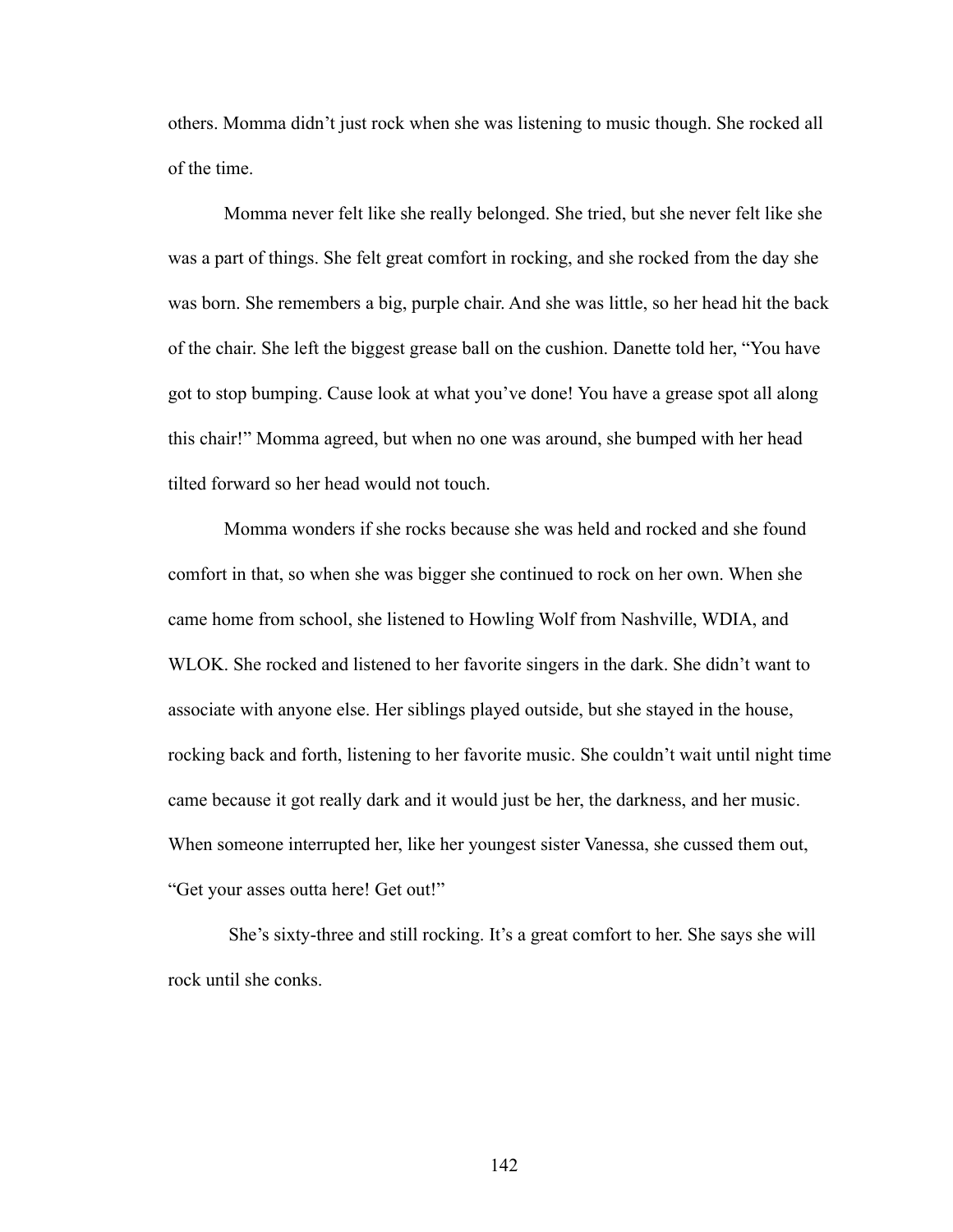# **Momma Going Back in Time**

If she could go back in time, she would tell herself it won't always be this way. You will find happiness. You will find someone who loves you. Trust in yourself. Have more confidence in yourself. Don't let shame and shyness overcome you. Be more outgoing. Have faith in yourself. Everything she didn't feel then that she knows now.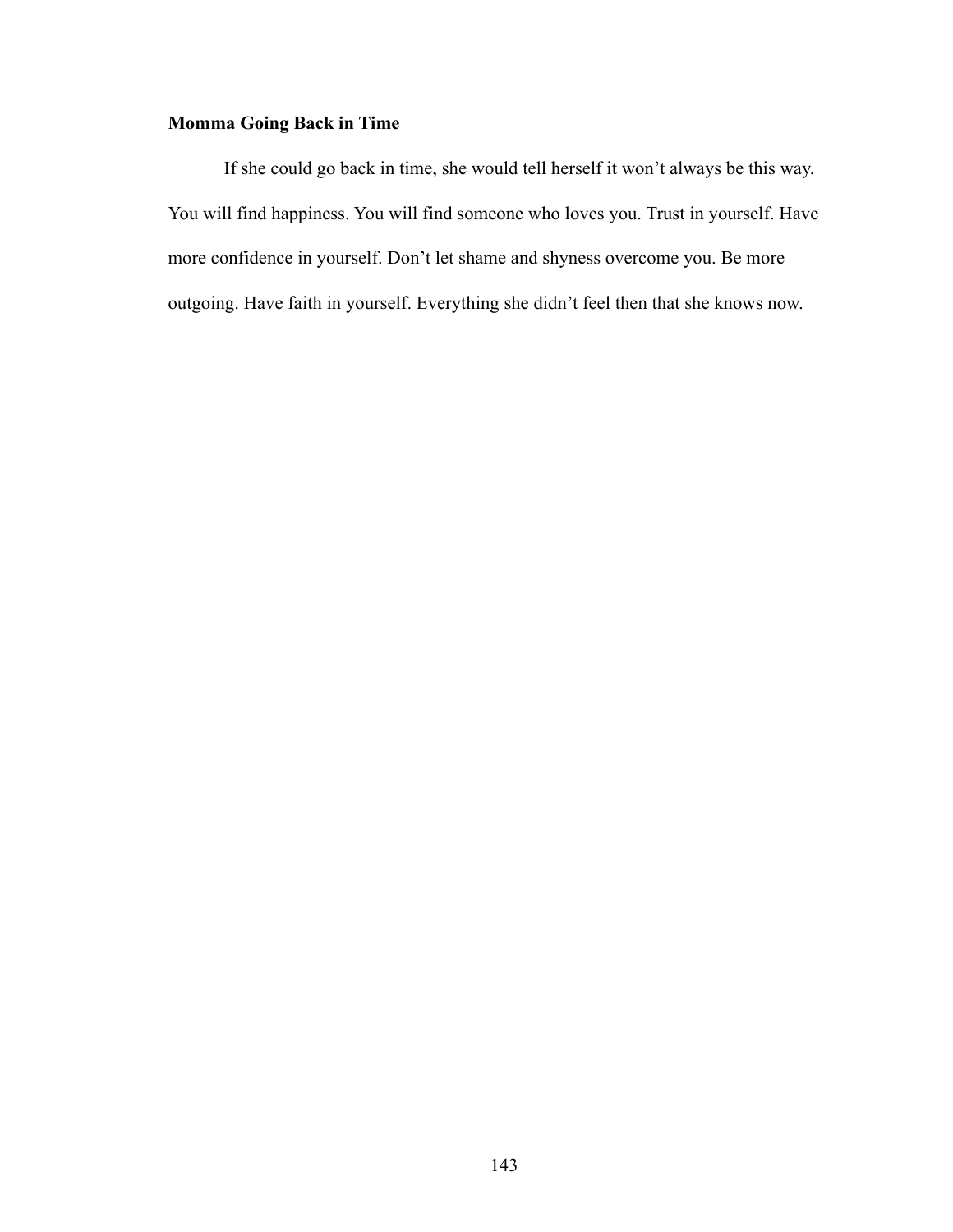## **Birds**

"I asked your Daddy years ago why there were no birds. Where did the birds go?"

 Daddy shopped around for the best deal for a hearing aid for Momma's right ear. Health insurance would only cover five hundred dollars, so Momma had to wait while Daddy saved money. The family was tired of shouting at her, and they were getting tired of her shouting throughout the home and blasting the television as high as it would go. Phone calls were frustrating. Talking to Momma was a combination of repeated dialogue with increasing volume, long pauses as I breathed deeply to still my frustration, frequent 'huhs' or 'what's' from Momma. Now, equipped with a hearing aid, the world came back to life for her.

"I heard birds today, girl! I asked your Daddy, are those birds? And he said yes!"

 My heart constricted, and I longed to wrap my arms around her generous midsection and squeeze, my face obscured by her bosom.

 "So, Momma can hear, huh?" I asked Daddy when he picked up the phone. "She said she could hear birds for the first time in years."

"Yeah," Daddy said, a slight pause. "To hear her say that makes everything worth it."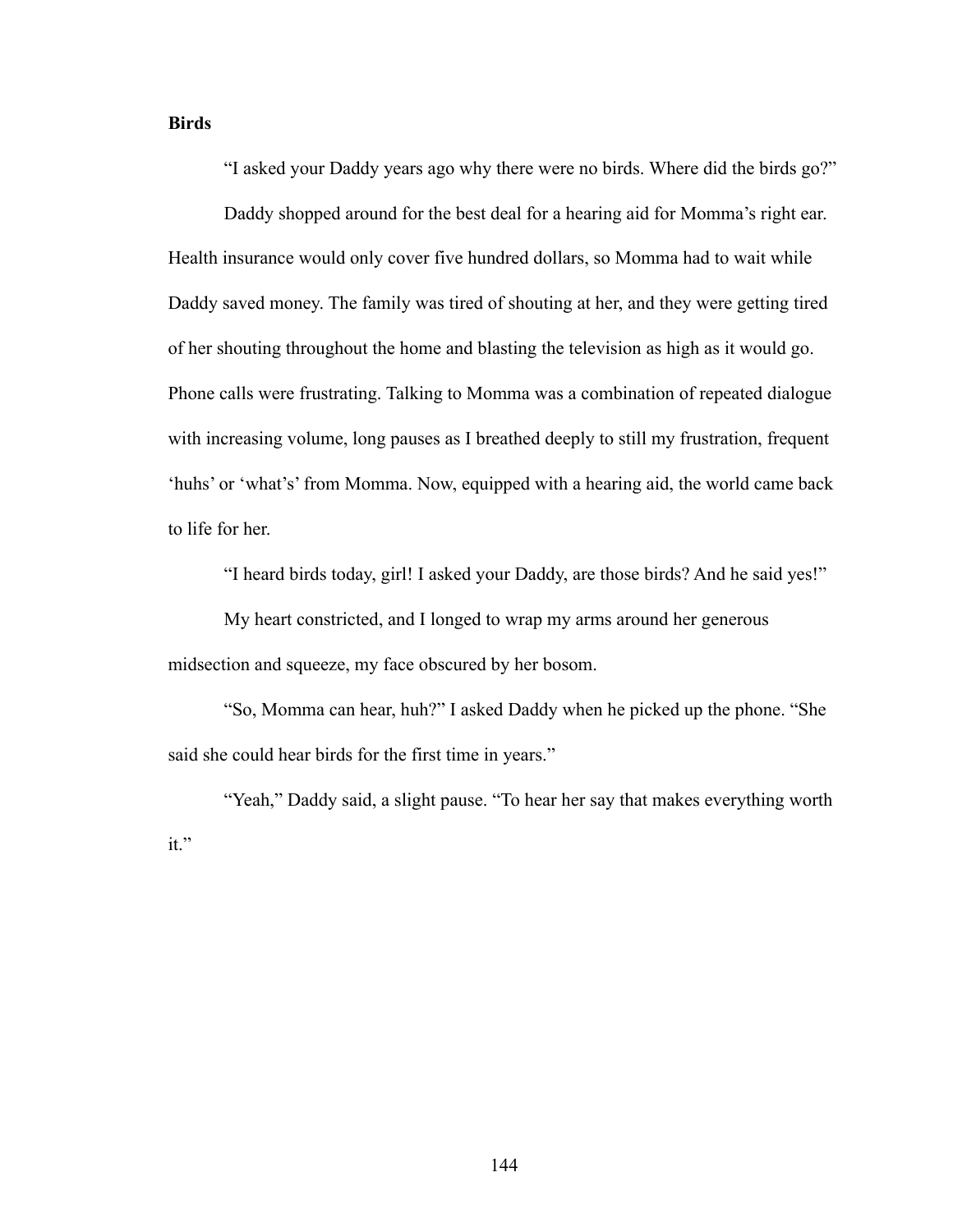## **Spooning**

 It's my favorite time of the day. I've taken my shower, an extended ritual that involves two rotations clockwise towards the shower head and several minutes of the water beating on my neck to alleviate sinus pressure. I've slipped on my favorite cotton pajamas if its winter, nothing if its the spring or summer. I leave the bedside lamp on while he turns off the overhead light. His shadow dances across the wall opposite me, and slips into bed right after he does. He groans, much like I did when I first glided into bed. He shifts comfortably onto his left side, right hand tucked beneath his pillow, knees drawn up and resting against mine.

"Hi," I whisper. I watch the right side of his lips lift.

"Hi," he whispers back.

We can't talk about money or anything unpleasant once we're here. This is our time, the whole world disappearing, the needs and demands of others nonexistent. It's a lot like the game my younger sister and I used to play. We pushed our twin beds together, and became shipwrecked, adrift on a huge ocean with no one to help us. Surrounded by our stuffed bears and Barbie dolls, we struggled to survive the savage sea and save the lives of our toys. My sister and I depended only on one another.

 This time, it's my husband and I, clinging to one another. I watch the slight flutter of his eyelashes and marvel at the parade of freckles that sprinkle across the bridge of his nose. I pucker my lips and blow. His eyes flutter open. I close mine."You get so silly at night," he says, a smile in his voice.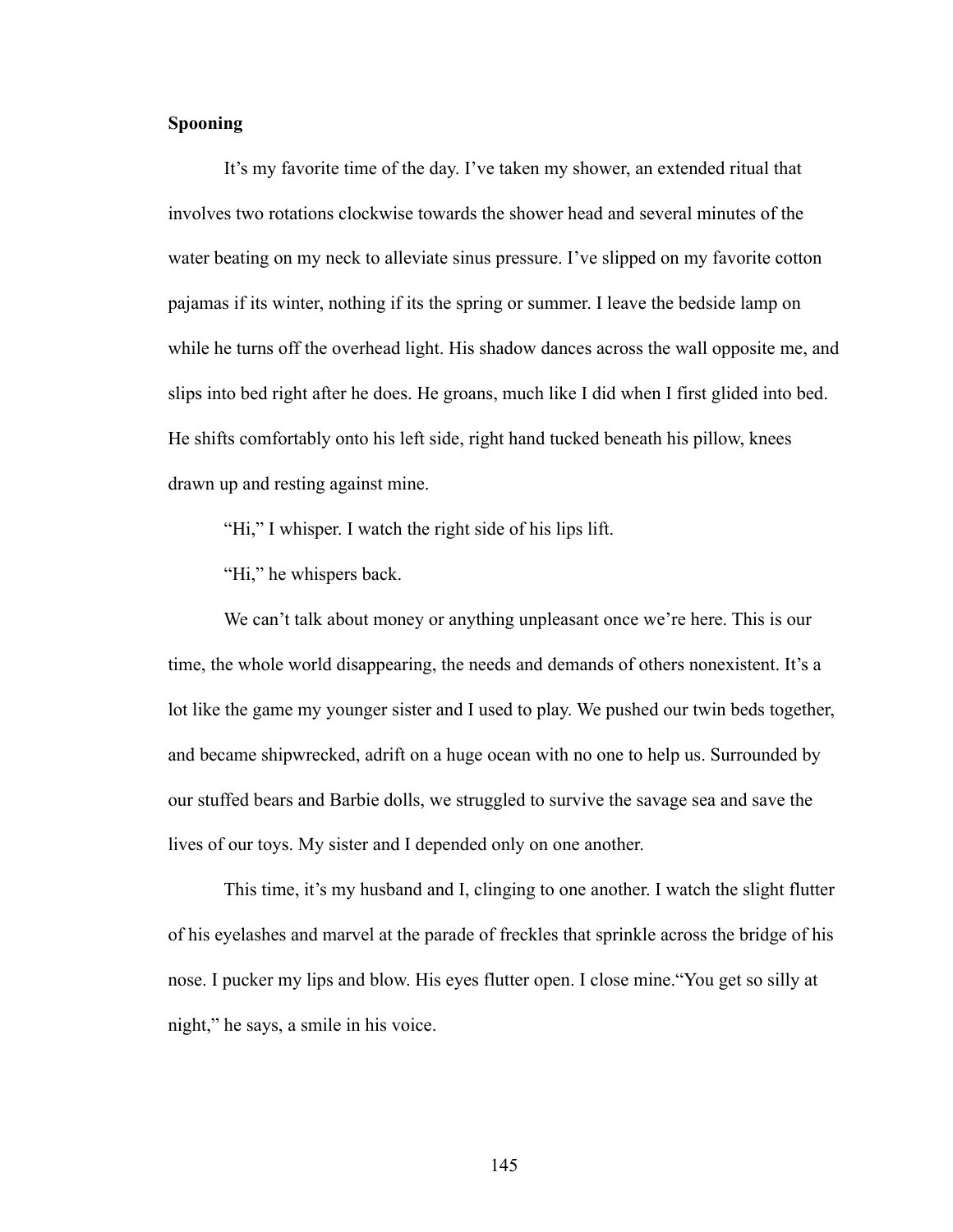"I have no idea what you're talking about," I whisper, dragging my words as if I'd been asleep.

 I peak through a half closed lid and see that he has closed his eyes. Again, I blow his eyelashes and quickly close my eyes. He chuckles and turns onto his back, his left arm draped across his eyes. I entwine my fingers in his chest hair, pulling, caressing, twirling the hair around my fingers. I sniff his underarm and pull back when he peeks from under his arm.

"What are you doing?" he asks.

"Nothing," I answer.

"Where you sniffing my arm pit?" he asks.

"Nope," I lie.

"Freak."

 I place my nose closer to his arm pit hair and close my eyes, inhaling the scent of him. I often bury my face in his chest hair and move my face back and forth, searching for his musk. I rub his chest clockwise, careful not to scratch his chin with my nails.

 "That feels good," he groans. I move to his tummy. Buddha is round and protrudent, his best feature. I lean across his tummy and embrace Buddha and kiss his belly button. He laughs and his belly shakes. I feel his belly move slightly up and down, as comforting as a heartbeat.

 I stretch, then return to my side of the bed. "Are you ready for me to turn out the light?" I ask.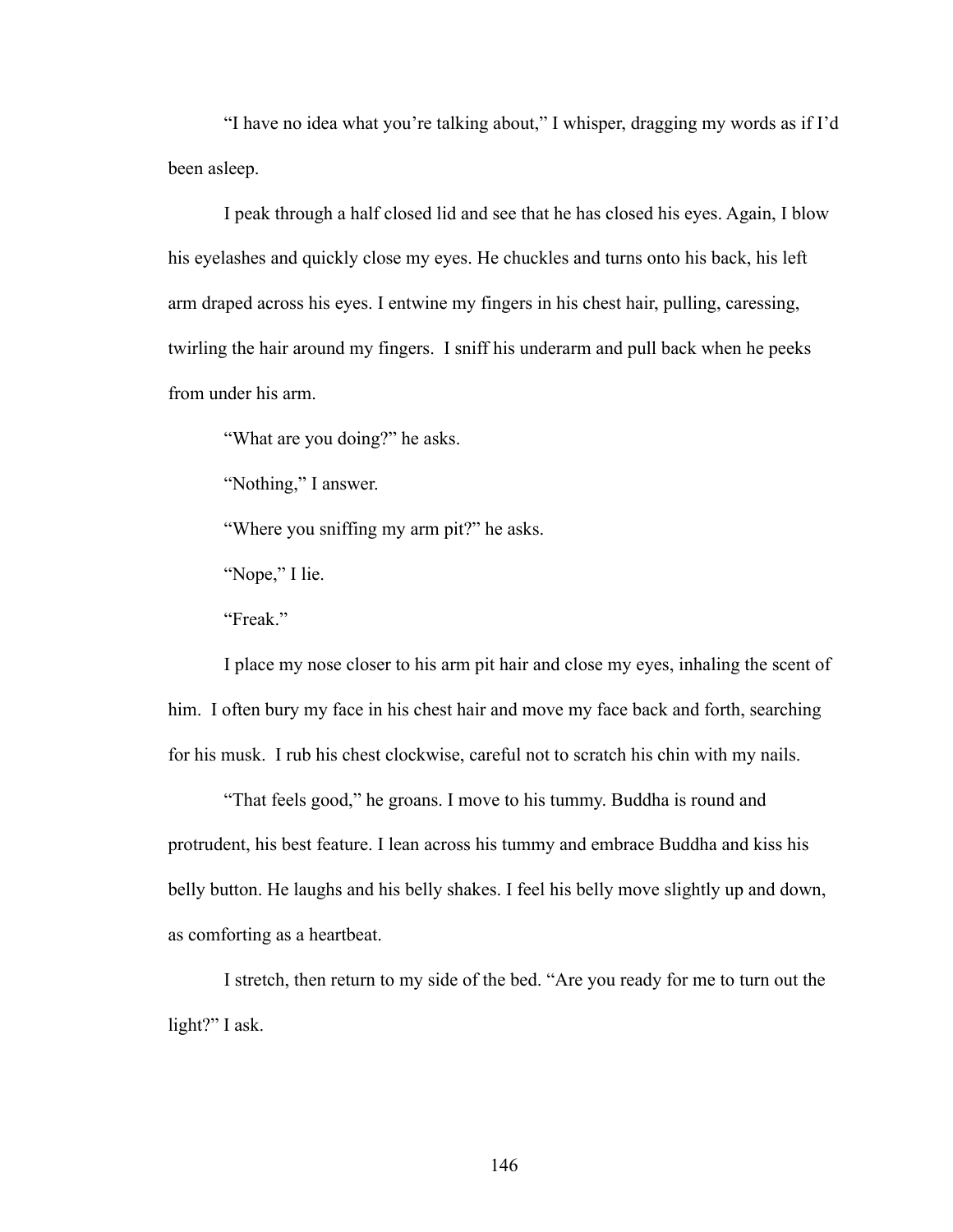"Sure," he says.

"Goodnight."

"Goodnight."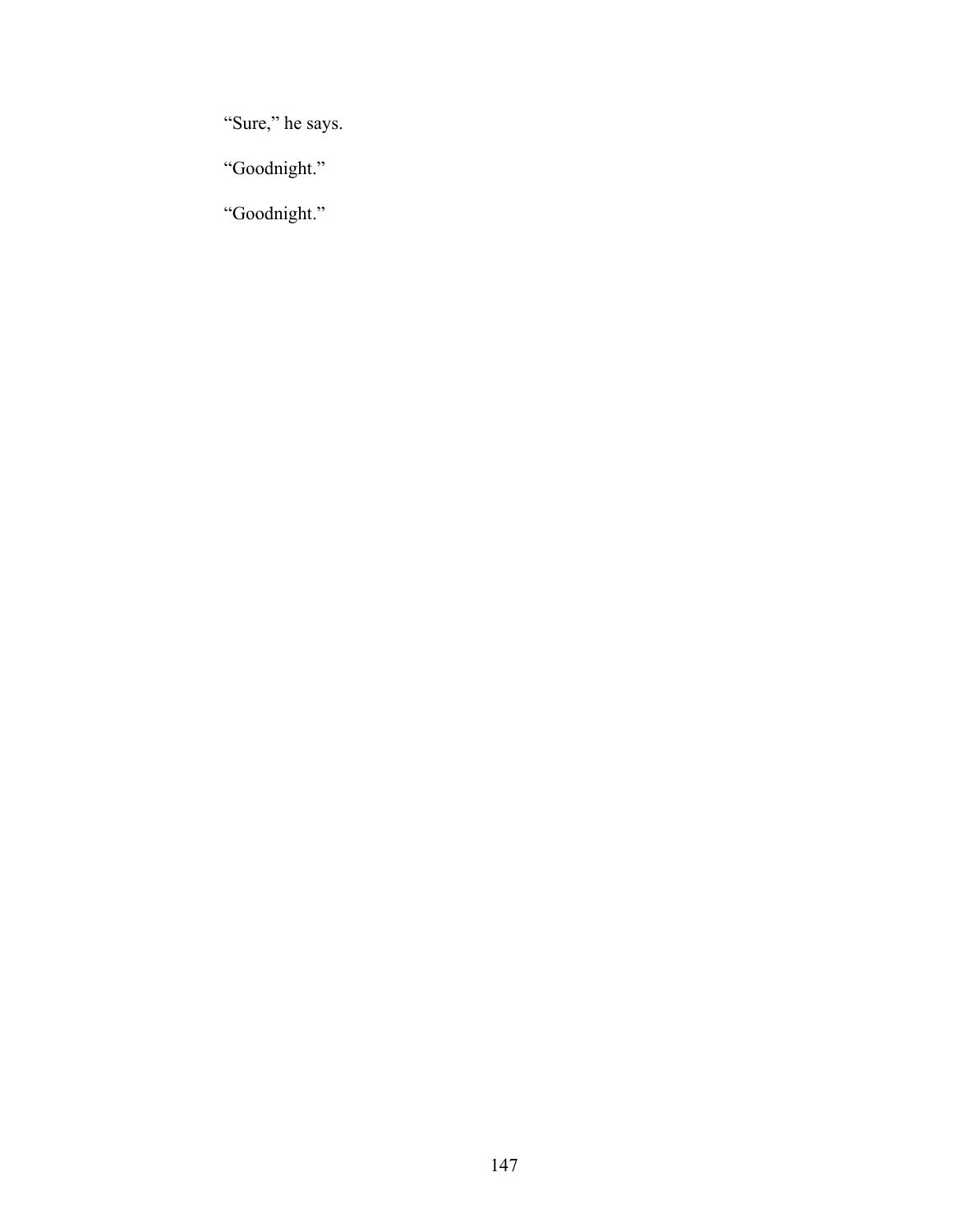#### **EPILOGUE**

He embraced me for two beats longer than usual. He's not a hugging man, not one to show affection, but he held me, then kissed me on the cheek. He drew back and asked, "Are you okay?" I don't remember Daddy ever looking at me so intently, seeing me.

 "I'm okay," I whispered back. I didn't tell him I felt like a sarcophagus. But I told my sister who nodded, tightened her lips, and looked briefly away. A recovering sex and cocaine addict, she understood struggle and loss. Nothing shocked her.

 Momma called everyday. She talked about the weather, about my nephew, then asked how I was doing. She was kind, gentle, loving. She lost three babies, born too soon, so she knew disappointment and loss. I'm comforted that she experienced greater loss and continued to try for children. My best friend, Michelle, gave birth to a still born at six months. Two months later she was pregnant again. These woman spurred me on.

 By the time I have the suction D&C (dilation and curettage), the common out patient procedure that removes tissue from the endometrium (lining of the uterus), I was eleven weeks pregnant. Little Ziggy stopped growing at six weeks. His heart stopped at seven.

 Jeff and I called him Ziggy because for the first four weeks of his life, he was a zygote. I couldn't believe someone so small could cause such havoc in my body. I didn't experience nausea or vomiting, but dizziness greeted me every morning. Amy, my go to friend who recently had two boys, confessed that she was plagued with migraines everyday. I proudly complained of the dizziness, content to allow the world to spin if it meant everything was cooking just right. That's how Amy put it. "When you're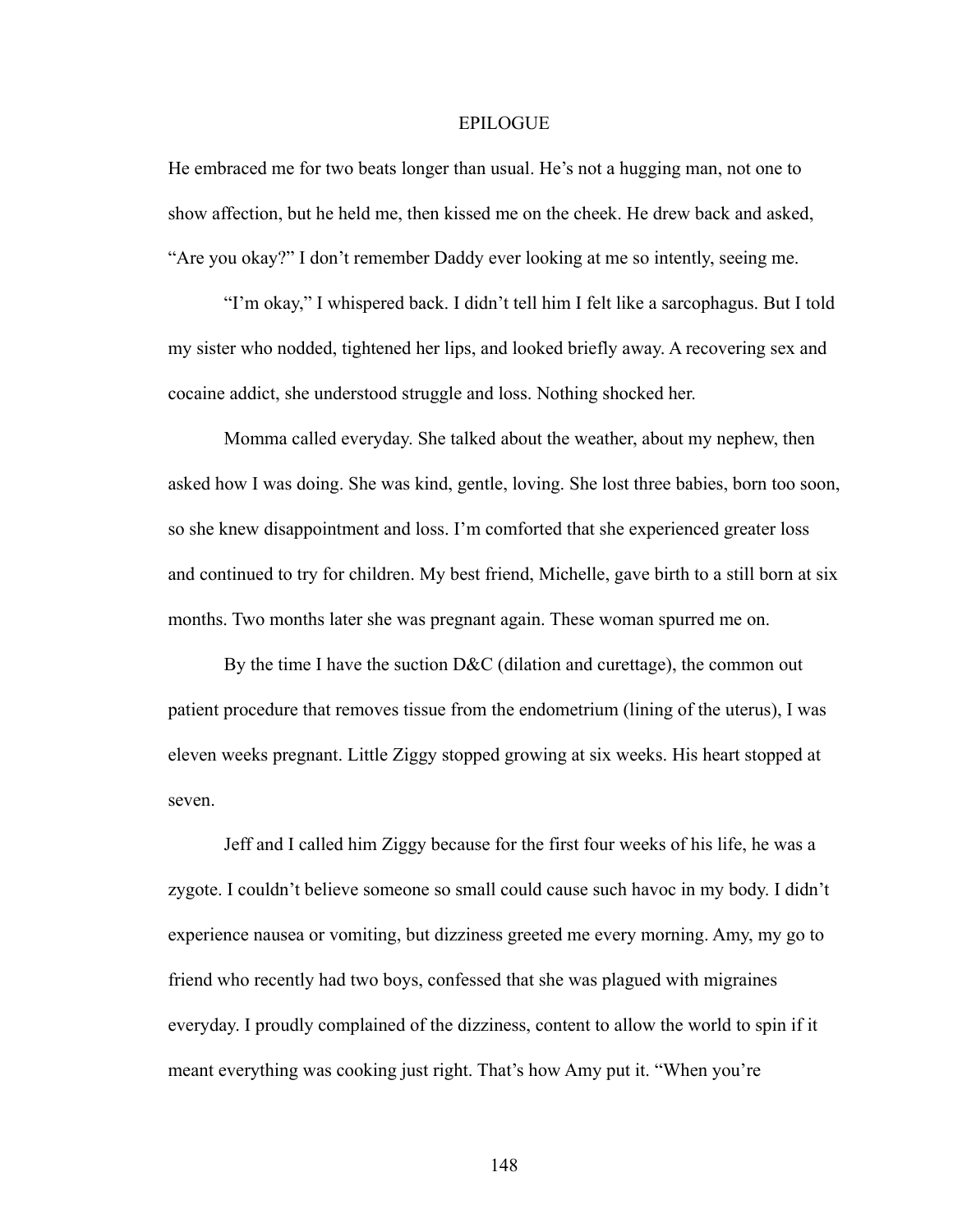miserable, it means everything is still cooking". When the doctor told me the news about Ziggy, I texted Amy three words. "No longer cooking".

 Jeff and I chose initially to allow my body to pass Ziggy naturally. The D&C was too similar to an abortion. Ziggy wasn't medical waste. He was our baby. His ultrasound photo was still on the refrigerator. We first heard his heartbeat on November 4, 2013. The following Monday, November 7, 2013, during our second ultrasound, Jeff and I could still see the tiny form curled on its side, but there was no heartbeat. For the rest of that week and the weeks after, I checked my panties to search for blood, monitored every cramp and ache, waited for my body to acknowledge the embryo was no longer viable. That's how I started to think of Ziggy. As the nonviable embryo. That's how I got through the weeks of school, of Christmas planning, of thinking about my thesis. I also retreated into sleep whenever I could, slipping into the darkness away from my swollen breasts and thick thighs.

 The Tuesday before Thanksgiving I awoke from a long nap with the decision to have the D&C and to stop the waiting. I relied on my subconscious to make the decision for me while I slept. Almost a month after Jeff and I heard Ziggy's heartbeat, my uterus was sucked clean.

 Late at night, I thought about lying on the operating table, waiting for the general anesthesia to take effect. I remembered waking up and the nurse watching over me, telling me to continue trying, that she had five miscarriages and ended up with four children. I thought about the missing weight in my lower abdomen and the blood staining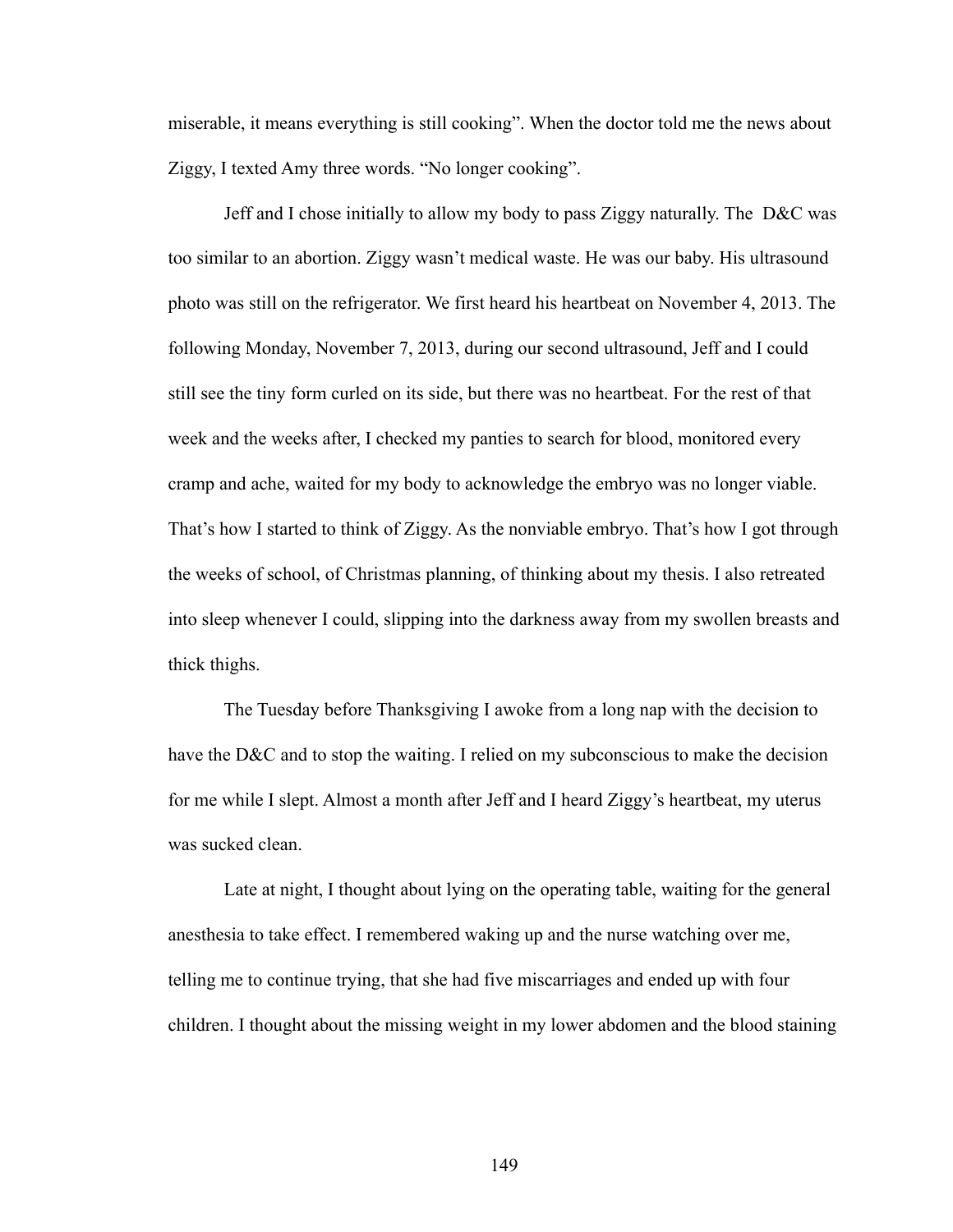the back of my gown. I told Jeff I was much better. I had closure. I reassured him in the hopes I would be comforted.

The writing, the confessing was for my baby, an explanation for future generations so they will know their history, so that they will be able to conquer their futures. Who was I making sense of my life for now?

\*

Three years ago, I attended a Race and Reconciliation class offered by The Memphis School of Servant Leadership began in 1997 by an ecumenical group of lay and clergy leaders. The school offers eight classes each semester free to the Memphis community. The school's mission is to help Memphians discern their gifts and calls while combatting injustice through Bible Study and the disciplines of silence, prayer, care of the earth and our bodies, community, study stewardship, and the Sabbath. Race and Reconciliation gathered citizens from different races, socio-economic groups, and Memphis neighborhoods to recognize, expose, and dismantle racism.

 I don't remember why I ultimately decided to join the ministry, but it may have been because of a family who was associated with the group, a family I greatly respected and admired because they, a father, mother, and four children, all seemed to live their values and ideals. This white family, in racially segregated Memphis, chose to live in Binghampton, a predominately minority area with high crime that's transitioning from home ownership to renter occupied housing. The mother taught at a nearby high school, the sons played soccer with children who lived in the neighborhood, the mother took those same children to school most mornings, the father ministered to their families. This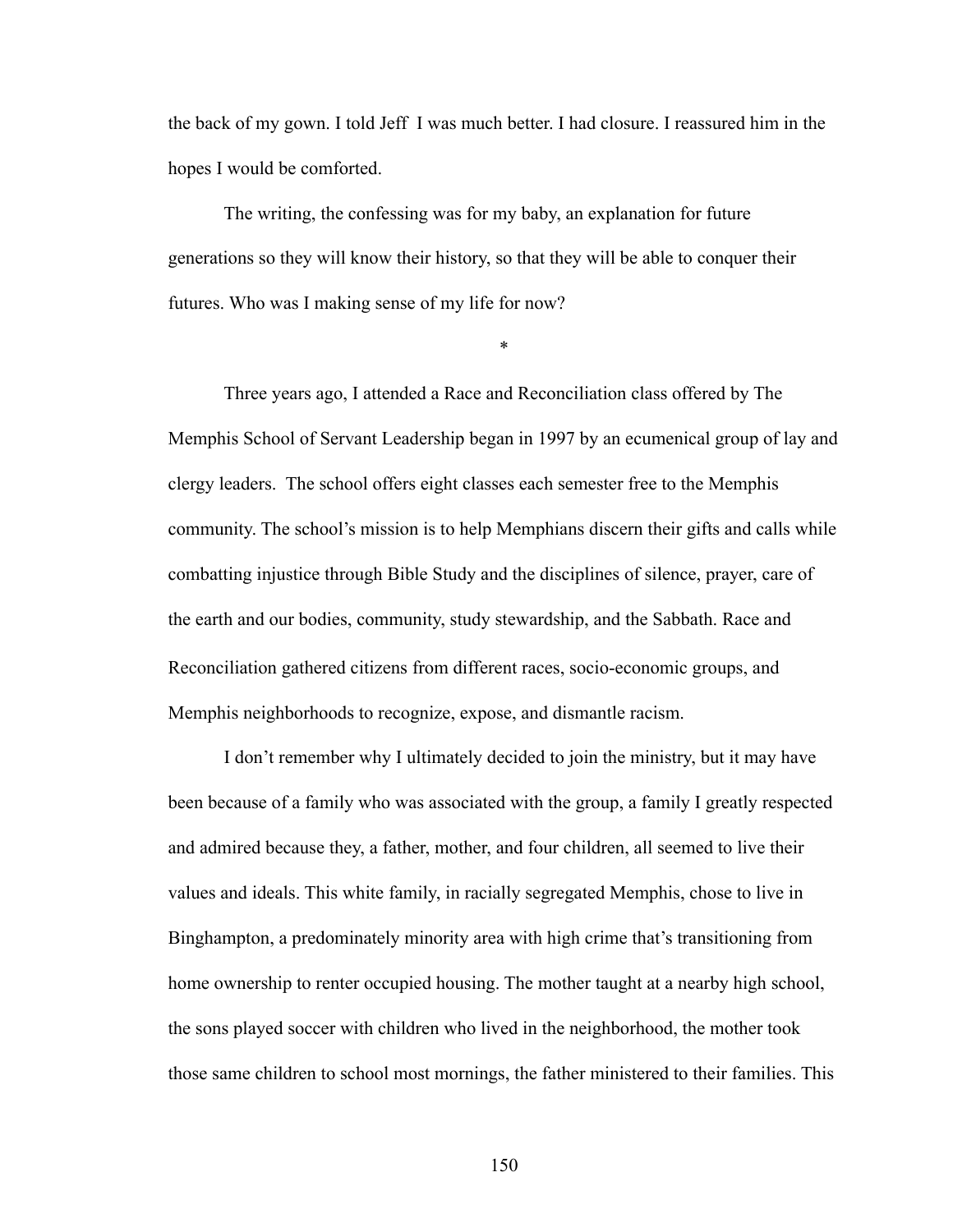is a family who 'got it.' They lived the values of love, equality, and charity. So perhaps it was because of this family's involvement that I agreed to show up the first Thursday evening of class, tired after teaching high school English all day. And nervous.

 The topic was racism. During my childhood and adolescent, I never considered my race to be my primary identity. I grew up in Memphis where I lived for months without seeing a person of a different race; my youth was shaped by the absence of other races. Since my world was so mono-racial, I was fascinated by other races, esp. the white race. Even though I didn't know a white person until my high school years, I saw them all over television. They seemed to live fascinating, extravagant lives that were so different from what I experienced. All whites were popular, all whites were smart, all whites were rich. I wanted to know every thing about them. What was life like for them? Were there any major similarities? Any glaring differences? *Sweet Valley High* was my window into their world, a world I believed reflected their reality. I coveted their lives of emotional and financial security.

 My family watched *Lifestyles of the Rich and Famous,* and before Shari Belafonte joined the show in 1994, the show was overwhelmingly white, leading me to believe that whiteness and wealth were inseparable. I often tested my father's tolerance with my fascination. Once while seated in front of our large, floor model television, me clad in my thin, cotton, flower print night gown, I turned to Daddy who sat behind me on the plastic covered sofa.

"Daddy, what if I married a white man?"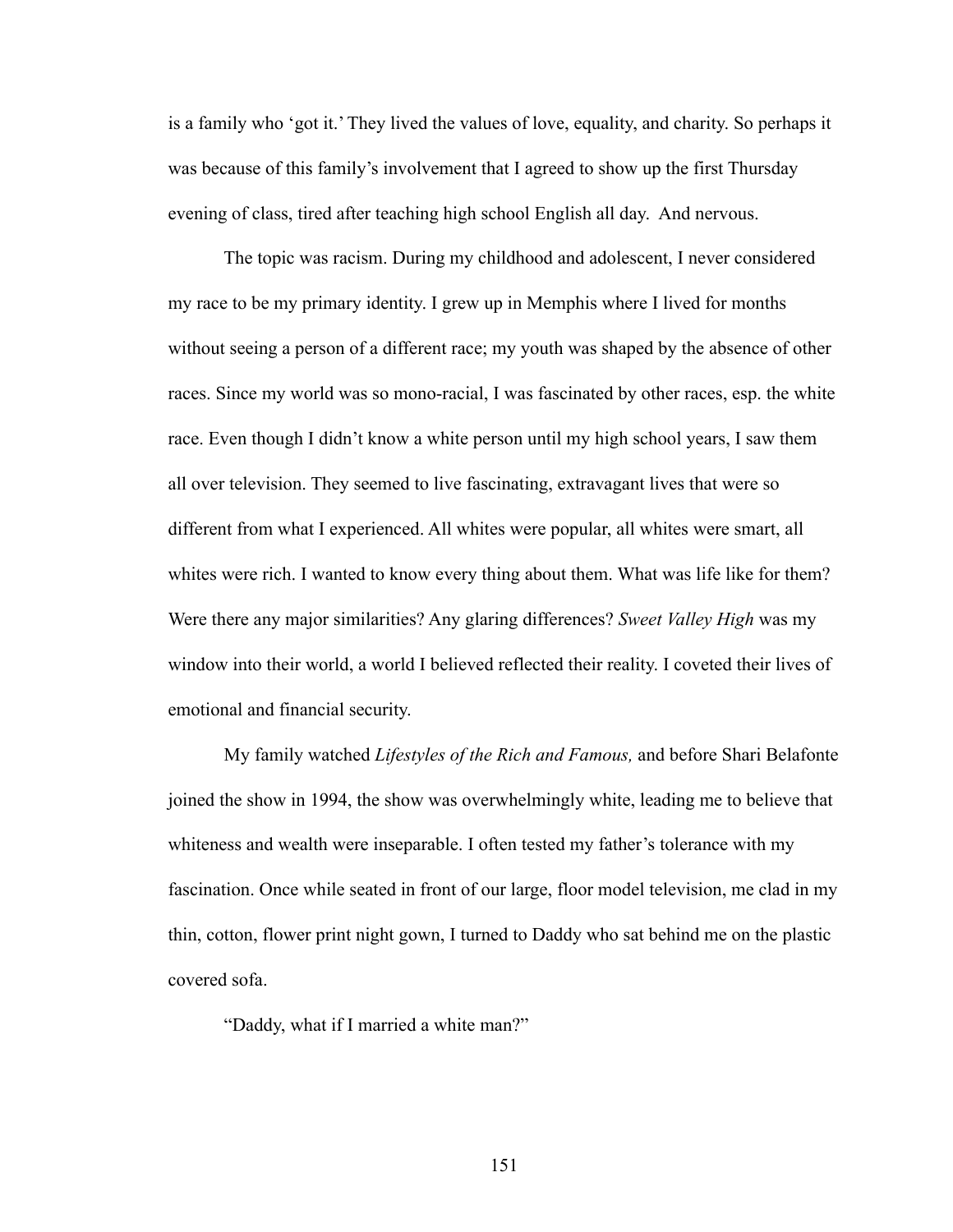Daddy was silent for a few beats before he answered, "As long as you love him, I wouldn't care."

 White people were not threats in my black world, so there was never a need to assert my race as my identity. A few times during my childhood, my parents alluded to 'they' as in, " 'They' passed him over again for promotion" or " 'They' leave great tips" at Momma's job as a manicurist, but my parents never clearly defined who 'they' were.

 I knew to be associated with whites wasn't always good. Momma called me 'white girl'. Sometimes my younger sister would join her and chanted the taunt even when Momma couldn't hear her. In hindsight, I see that Momma was trying to identify my otherness, my insistence on speaking correct English without an accent, my love of school, my willingness to complete extra credit for an 'A'. At the time, the taunt stung. It was an insult, a reminder that I wasn't like the rest of the family, but for the same reason I embraced the name, taking the insult as verification that I was on the road to becoming educated and wealthy like the whites on TV. I didn't realize until college how isolated and sheltered I was when dealing with race.

 I wanted to attend a racially diverse college outside of Memphis. Bored with my all black experience, I wanted the opportunity to meet people of different backgrounds and races. Ironically, I choose Sewanee, one of the whitest campuses in the South. For me, the campus was completely foreign and unlike anything I had ever experienced. During my years at Sewanee, there were never more than eighty minority students enrolled--including foreign students. The 1,200 student body were mostly white, mostly affluent, mostly Episcopalian. I navigated a foreign land whose language and culture was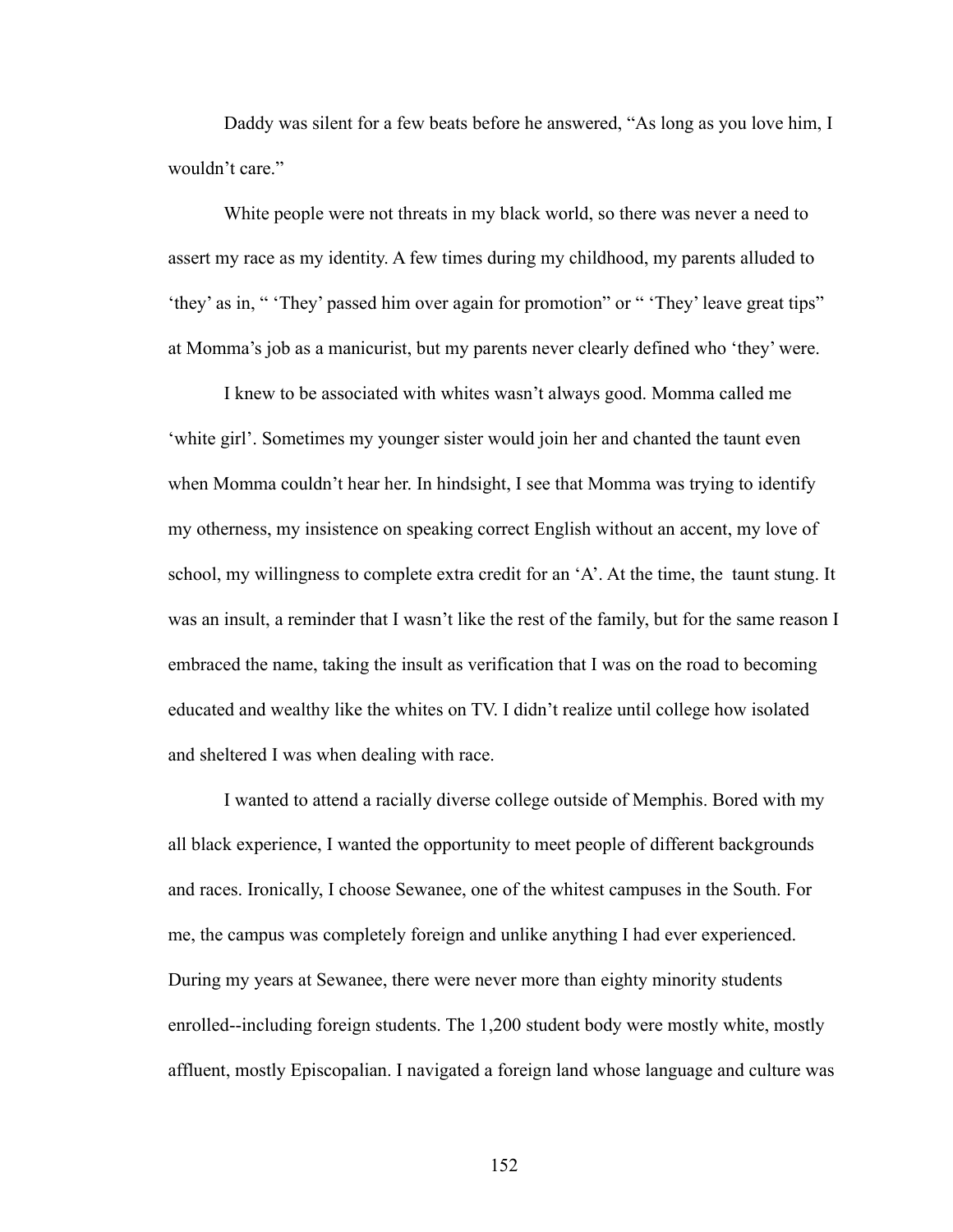unknown to me. Everyone was named Elizabeth or John and I had a hard time telling students apart. I was too large, too loud, too black. I had no clue about racism from personal experience. Of course I heard stories from my relatives, I read about slavery from history books, and I listened in on conversations between Momma and Daddy, but I was sheltered from the pain of exclusion and ridicule by strangers because of my race.

 "Do you know why blacks are unattractive? Their hair grow up and not down." I sat very still in the computer lab at Sewanee, silent while the young man of Indian descent who made the remark and his white friend laughed. The Afrocentric hip hop group *Arrested Development* blasted through my earphones, but the black is beautiful sentiments didn't protect me from the sting of his words.

 In Sewanee, I didn't get to flirt with the cute boys and get asked out on numerous dates. Not quite a member of the community, I was invisible--discounted. My great adventure into the unknown was painful, insightful, and revealing.

 Would I change my experiences? I sometimes wonder what life would have been like if I attended an historically black college or Boston University instead. The wounds of my college experiences are now keloids, but that's only because I have learned the lesson of code switching. With few exceptions, I reserve my 'blackness' for my parents, best friends, and husband, people with whom I can be loud, freely use malapropisms and slang, and drop the endings from my words. Out in the world, I lace my blackness into a tight corset, restraining my movements and my voice, careful not to offend or alienate. It wasn't enough to emulate the whites on tv, as I discovered as a child, but I had to hide myself as well.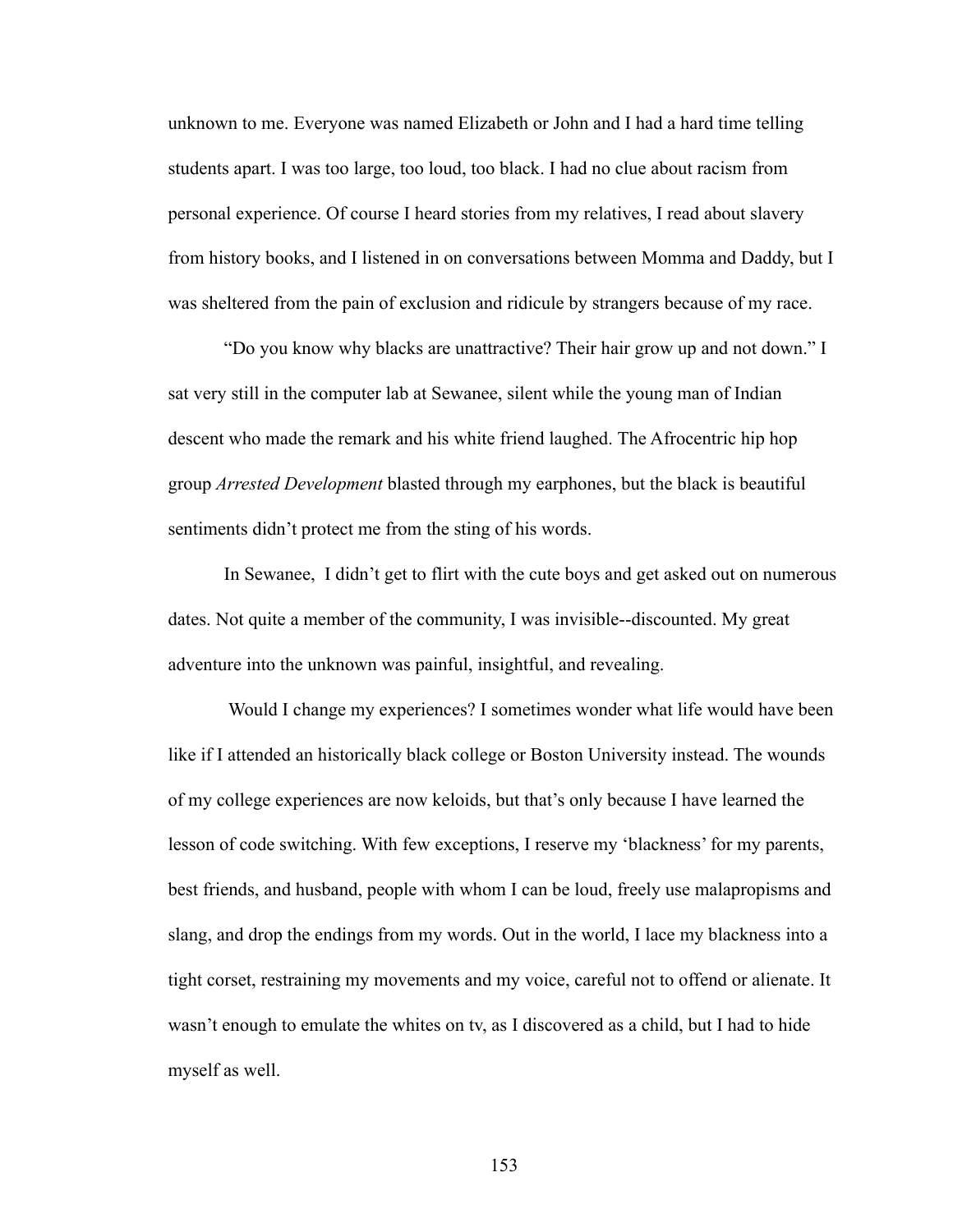In February 2010, my college experience was the only racial experience I could share with the class, but it seemed so trite, so pedestrian. I wasn't attacked by a hose or denied service in a restaurant. What did I really have to contribute? After all, black was not my single or even most important identity. I embraced poet, teacher, friend, daughter, idealist, dreamer, fighter, crier, giver, taker, loner, lover--the list extended. Black didn't stand out any more than my other identities.

 I was far more concerned about my mental health, and considered craziness to be the barrier I would have to fight against for the rest of my life.

 Bipolar, not blackness, was my obstacle to overcome. My mother, sister, various aunts and cousins, are diagnosed as either bipolar I or II. Bipolar has been described as a mood disorder with incredible highs and depressive lows. This is true of both Bipolar I and II, but a person with Bipolar II don't experience full manic episodes and can seem normal, especially if the person feels happy, has lots of energy and avoids getting into trouble. My mother was diagnosed with Bipolar I and a rapid cycler who experienced at least four full manic episodes that ended in depressions per year. The risk of inheriting Bipolar Disorder: one parent 27%, one sibling 12%, both parents 74%, identical twin 74%. There is no test for diagnosis, just a checklist of symptoms (WHIM 06.05).

 There are other mental illnesses such as depression and obsessive compulsive disorder that run through my mother's family tree, but Bipolar Disorder is what kept me awake at night and terrified of my own emotions. Until the age of thirty-five, I waited for the symptoms of the disorder to show. If I cried for no reason, I panicked. I was careful to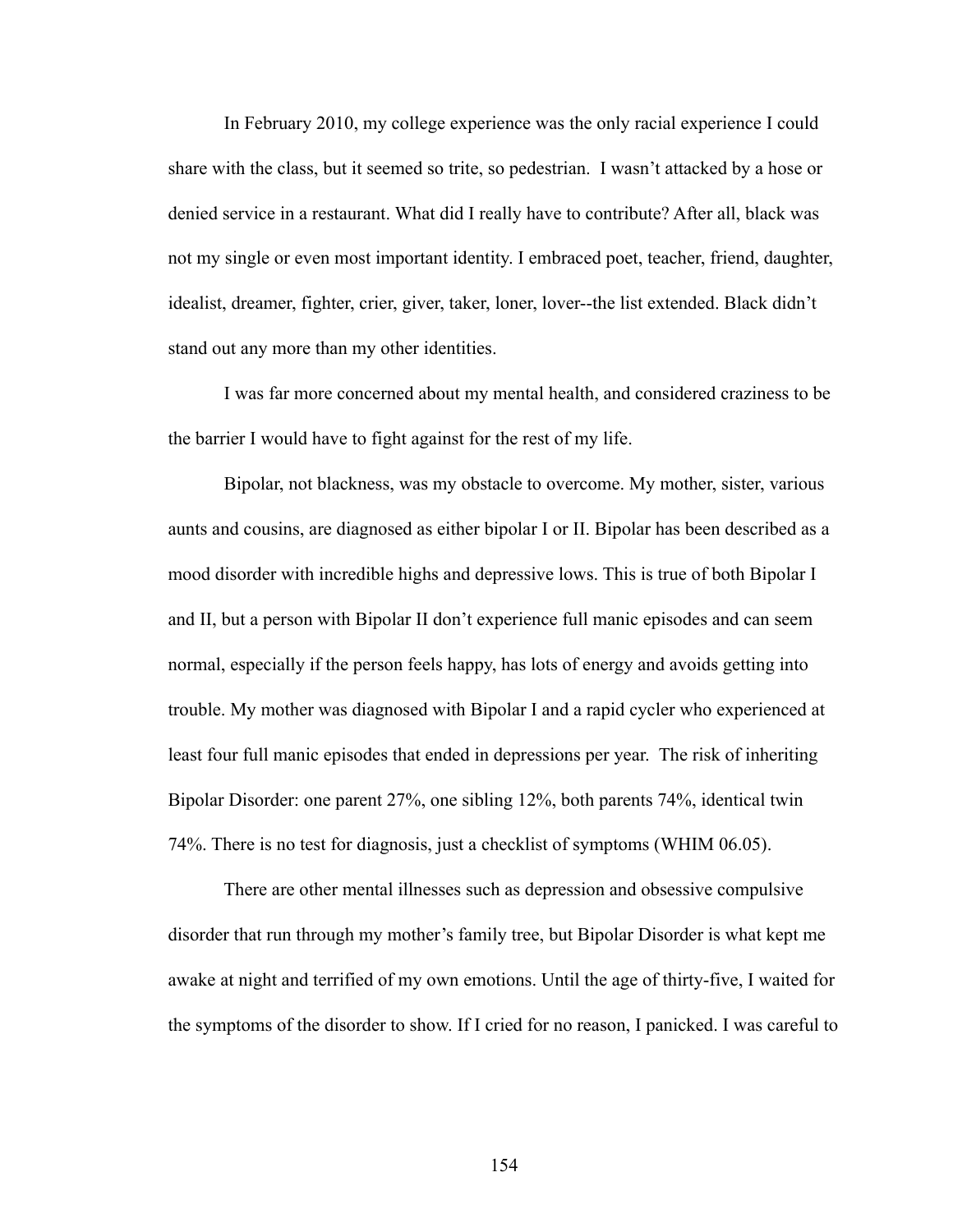monitor my speech and actions for any sign that I was becoming like the women in my family.

 When the facilitators of the Race and Reconciliation class announced our next assignment, a racial autobiography, I panicked. Each member of the diverse class was charged with writing about the first time he or she encountered racism. I listened to a few racial autobiographies and despaired. Institutional racism, colored help in the Bopsey twin novels, racial fights under the stadium, I didn't want to be associated with such violence and hatred. I was not a victim. These stories were not our (blacks) only stories. This is when I had an epiphany. What if my racial autobiography was intertwined by another awakening, an acknowledgment of the impact mental illness has had on my family. The class participants were told that our autobiography could take any form, so I choose spoken word:

My history

 Black History isn't just Ida B. Wells, Booker T. Washington, Jim Crow South and KKK. My history Black (darkness) History is crying spells shouting matches *motherfuckers* and *fuck yous* dark spells and

long silences.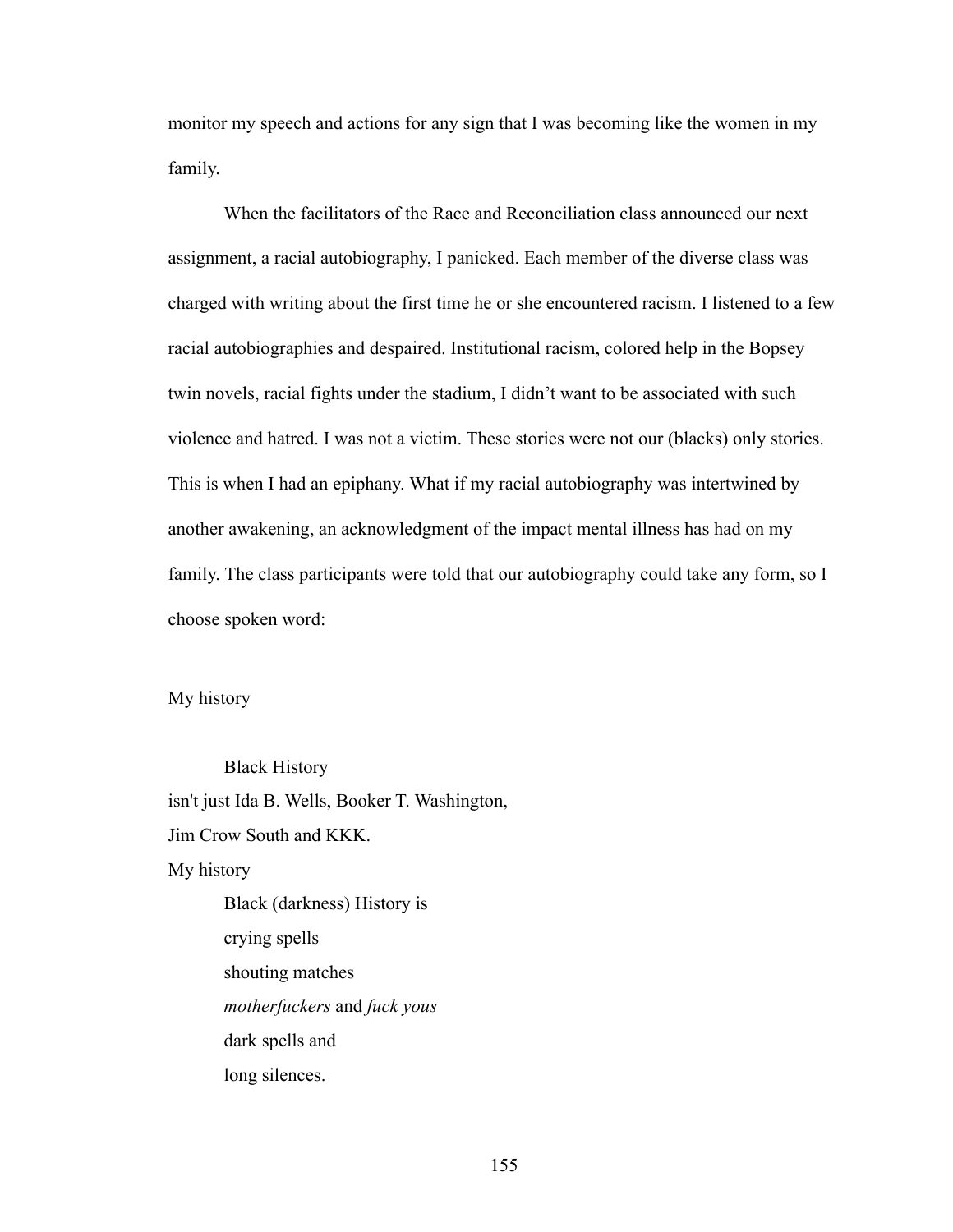## My history

(the absence of light)

# Five Generations of abuse and madness

Nikki

daughter of Mary

daughter of Hattie B

daughter of Georgia Lee

daughter of Caroline Hays Moore

## Georgia

who fought her brothers (who were full of anger and rage)

who fought her father (who was full of lust and rage)

 who fought cancer (which was embraced as a savior that delivered her from a life of turmoil and pain)

## Hattie

 who beat her children (all 5 of em) because that was all she knew a cafeteria worker who spent all afternoons and evenings in bed she didn't have the strength to confront the life she chose/was chosen for her trapped by her emotions

ensnared by her decisions

enslaved by a society who just saw another nigger staying in her place.

#### Mary

 my mother/momma (absorption of light) struggling to blossom under the shadow of abuse stepped off a bus in Mississippi with a full ride but took one look at the college in Mississippi in the middle of nowhere (remember this was back then)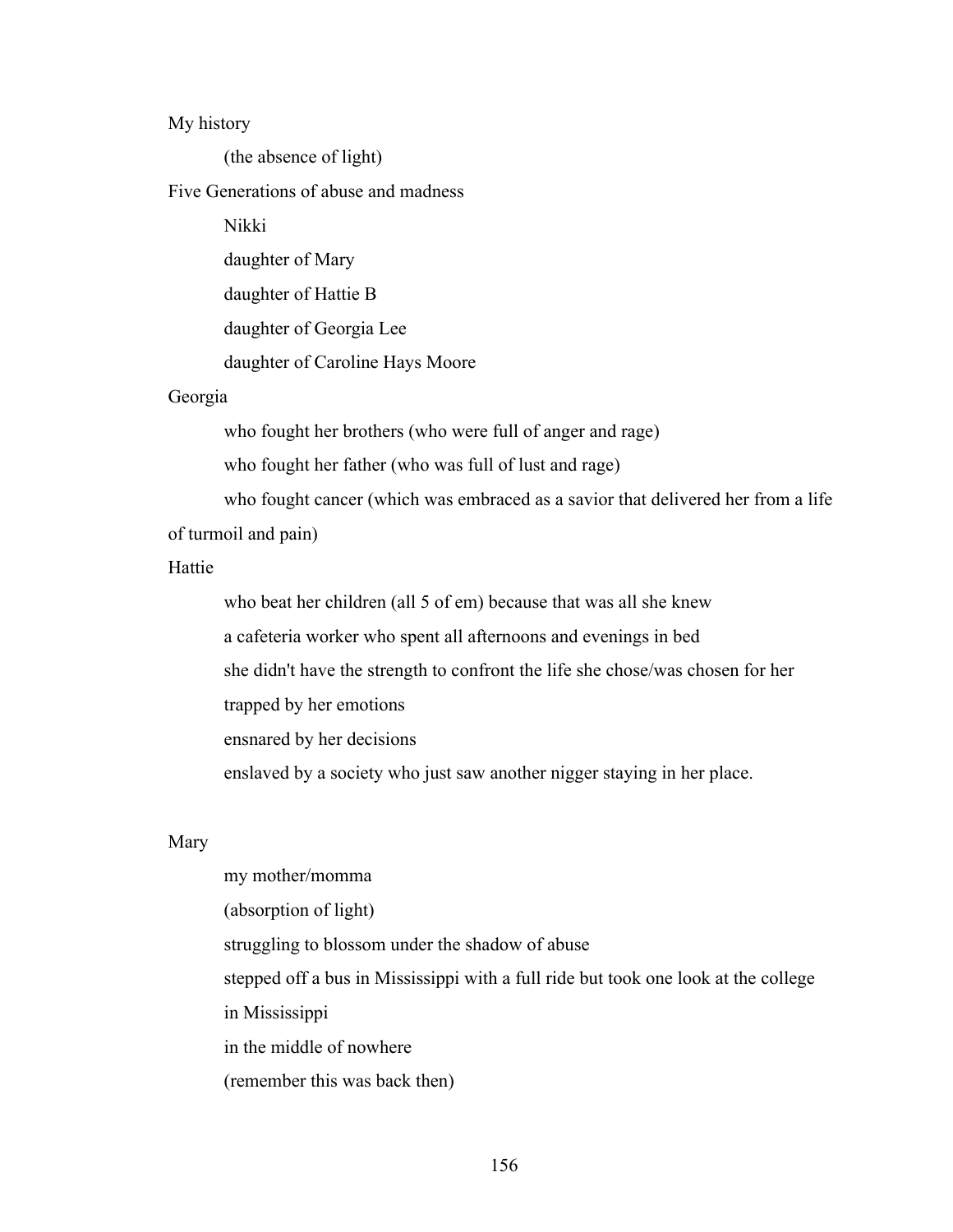and got back on the bus

 when asked what she would have become she answered English teacher damn

she was a manicurist serving wealthy Jewish women

 who let her dig her payment from the bottom of their purses so they wouldn't mess up their nails

 who was given old National Geographic magazines and World Book encyclopedias

so that her children would have something.

Frustrated dreams three premature babies then me.

Daddy followed a trail of blood from the front door A neighbor telling him his wife was taken to the hospital Coffins that small should not exist.

## Then me

The answer to so many dreams and frustrated hopes.

You see

This is my history

Black (shame) History

A legacy of Black women finding their way

 through darkness through abuse through mental illness through Blackness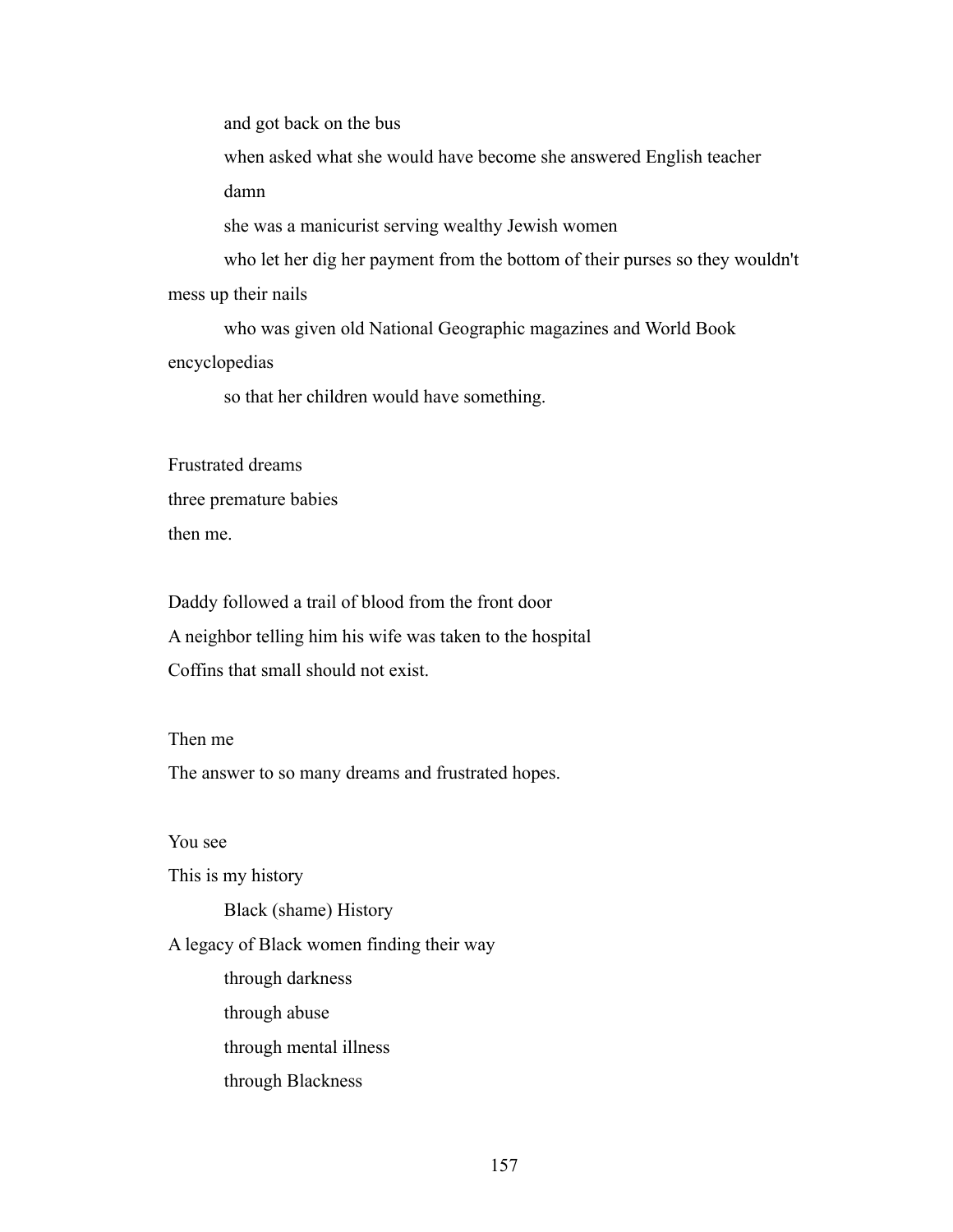then there's me.

I'm shaped by my (race) history

by my momma's *white girl* taunts

by manic shopping sprees

and weeks of silence.

I was shaped by the nameless ever present specter that colored everything I did, everything I am, everything I was.

Until my 30th birthday

haunted by the fear of becoming like my mother

I searched for signs of erratic behavior

panicked if I cried and couldn't explain why.

# Racism?

Just another mental illness

one more thing to fight against

hide from

attempt to understand

during my journey of becoming me.

# Who am I?

daughter of Mary, a daughter of abuse, bi-polar, schizophrenia, OCD,

and black.

I am strength, but probably not from the experiences you expect.

I am water

I am secrecy

I am the comfort and tranquility of night.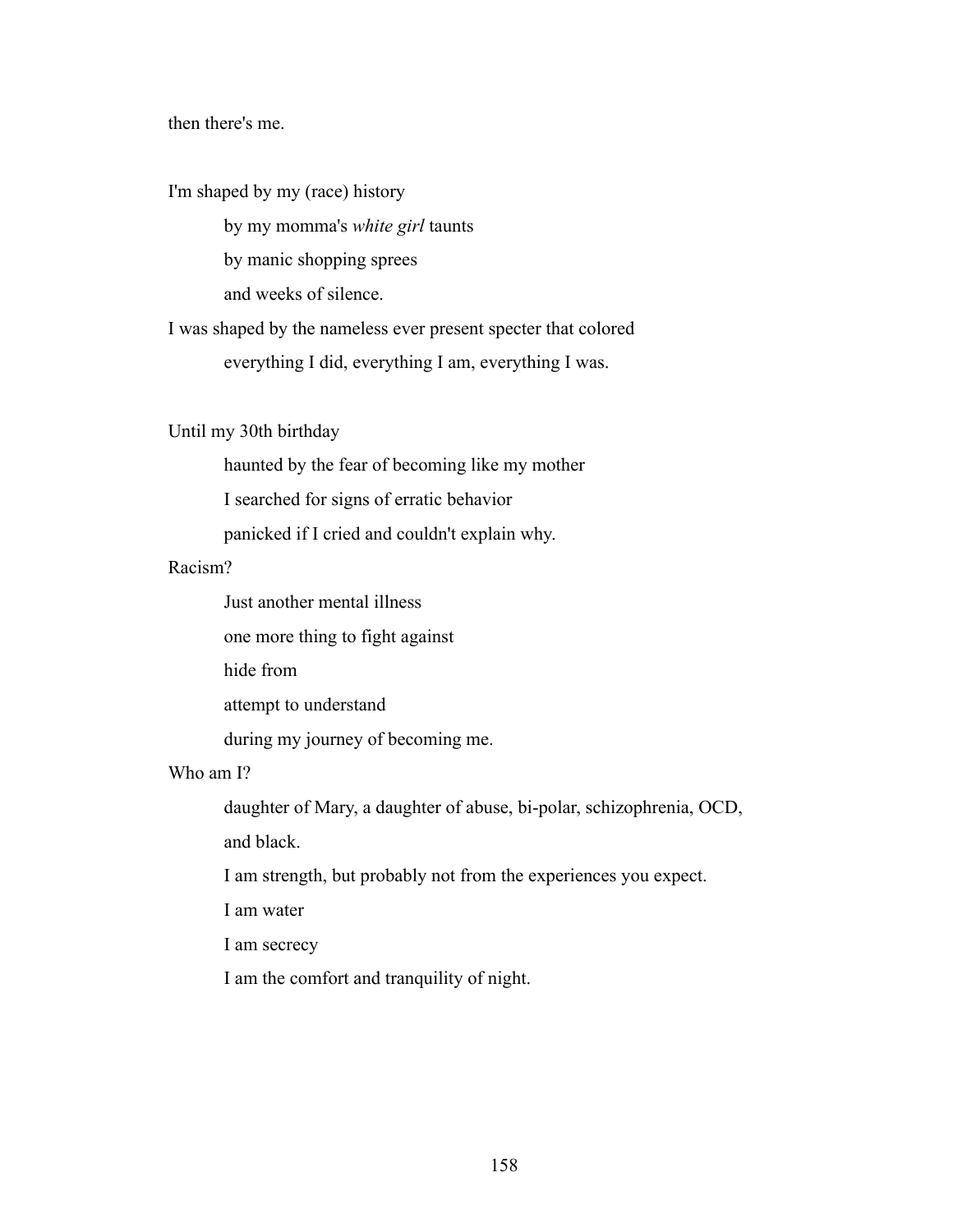## I am Black

a black woman

and I am sane.

 For the first time I acknowledged out loud what I've been told for years to conceal--the toll mental illness has taken on my family. It was also the first time I began to see the affect racism has always had on my life, how my race has dictated my family's economic and social status, but also how race has affected the mental health of my family members, and possibly myself. Did my mother's race and poverty exacerbate her mental issues? Can racism drive you insane?

 After the completion of the Race and Reconciliation class, I shared the poem at the community open house and class banquet where participants from all four classes gathered for a potluck dinner and shared their work. I was astounded by the reaction the poem received. After the banquet, numerous people confided in me-- they had an aunt, mother, or cousin who was also mentally ill. The majority of the confessors were black. Is there a connection?

 This poem became my urtext, my source for material and my motivation to complete a MFA in the Creative Writing Program at The University of Memphis. I didn't know then that I would focus on Creative Nonfiction--I thought I would hide behind the anonymity of fiction and perhaps write an anthology based on my family history, but I quickly discovered the power of telling my truth after years of concealing it from extended family and friends.

159

\*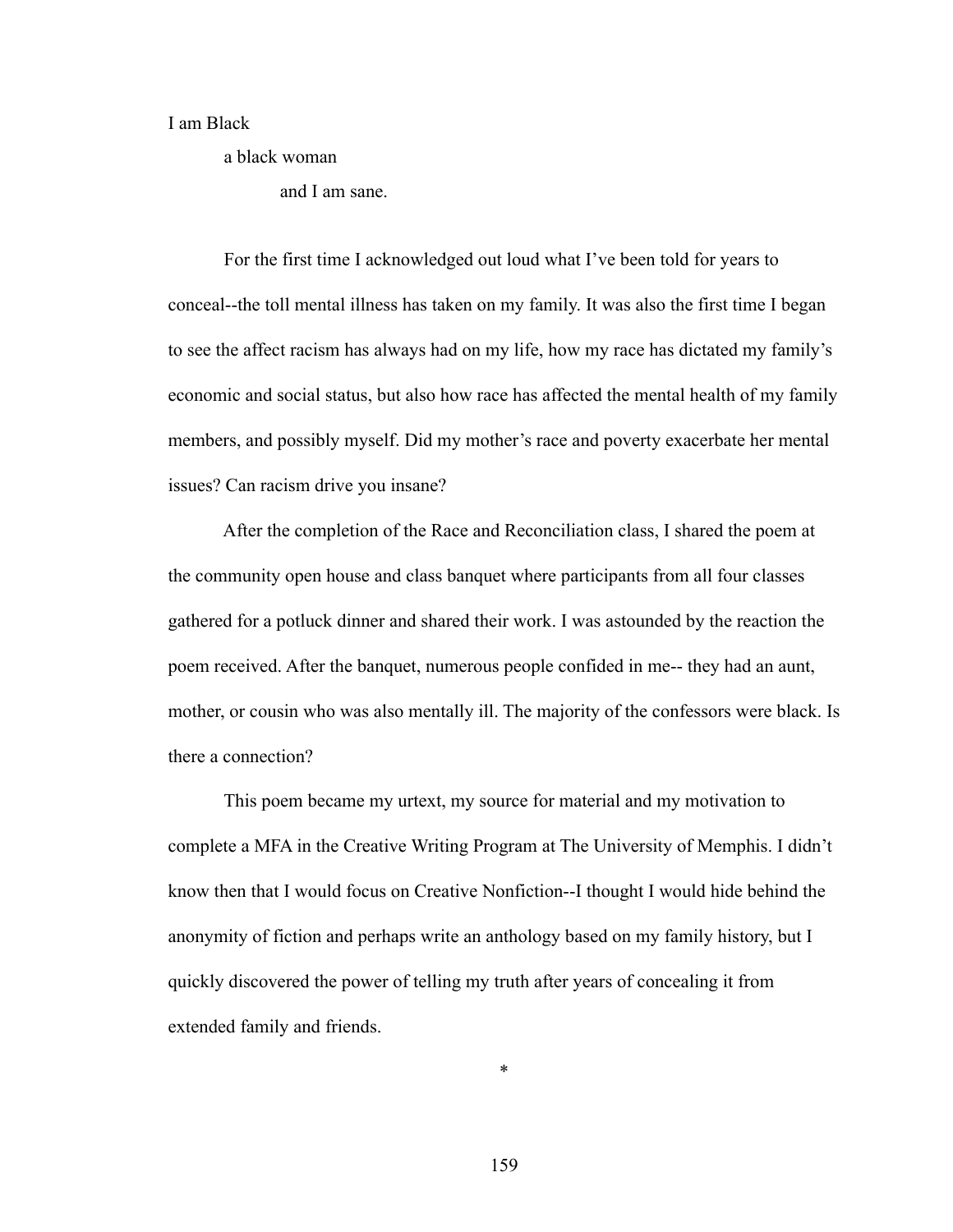There are different theories as to what causes mental illness: abnormalities in genes, malfunctioning biochemicals, or life stressors. From years of watching my family attempt to build a life for themselves and struggling myself to create a life of my own, I tend to agree with all three models, finding overlaps in causes and methods to treat Bipolar and other mental illnesses. The fact that so many of my family members and at least three generations of my family have struggled with mental abnormalities suggests there is a genetic component to the disorder. My mother confessed that she knew from my sister's birth that she was different. She didn't recognize the Bipolar Disorder, but she knew my sister was different. I was convinced for years that I had a genetic predisposition for the disorder and thought I was destined for drug cocktails and visits in and out of mental hospitals. My mother is taking a selective serotonin reuptake inhibitor, Celexa, and feels better than she has in years. Usually used for patients who suffer from depression, Celexa has given her hope and allows her to enjoy daily activities with the family. She also sees a therapist, not as frequently as I would like, but the visits seem to help as well. There were also a number of stressors that occurred in my mother's life, events that may have lead to mental breakdowns because of her inability to respond. The memoir focuses on the numerous stressors my grandmother, my mother, and I encountered which tested our capacity to adapt to stressors in our lives.

 This brings to mind the racist individuals and racist institutions and structures that exist in American society. Would racism be considered a trigger or stressor? In addition to the numerous stressors one may endure such as death of a spouse, divorce, pregnancy, job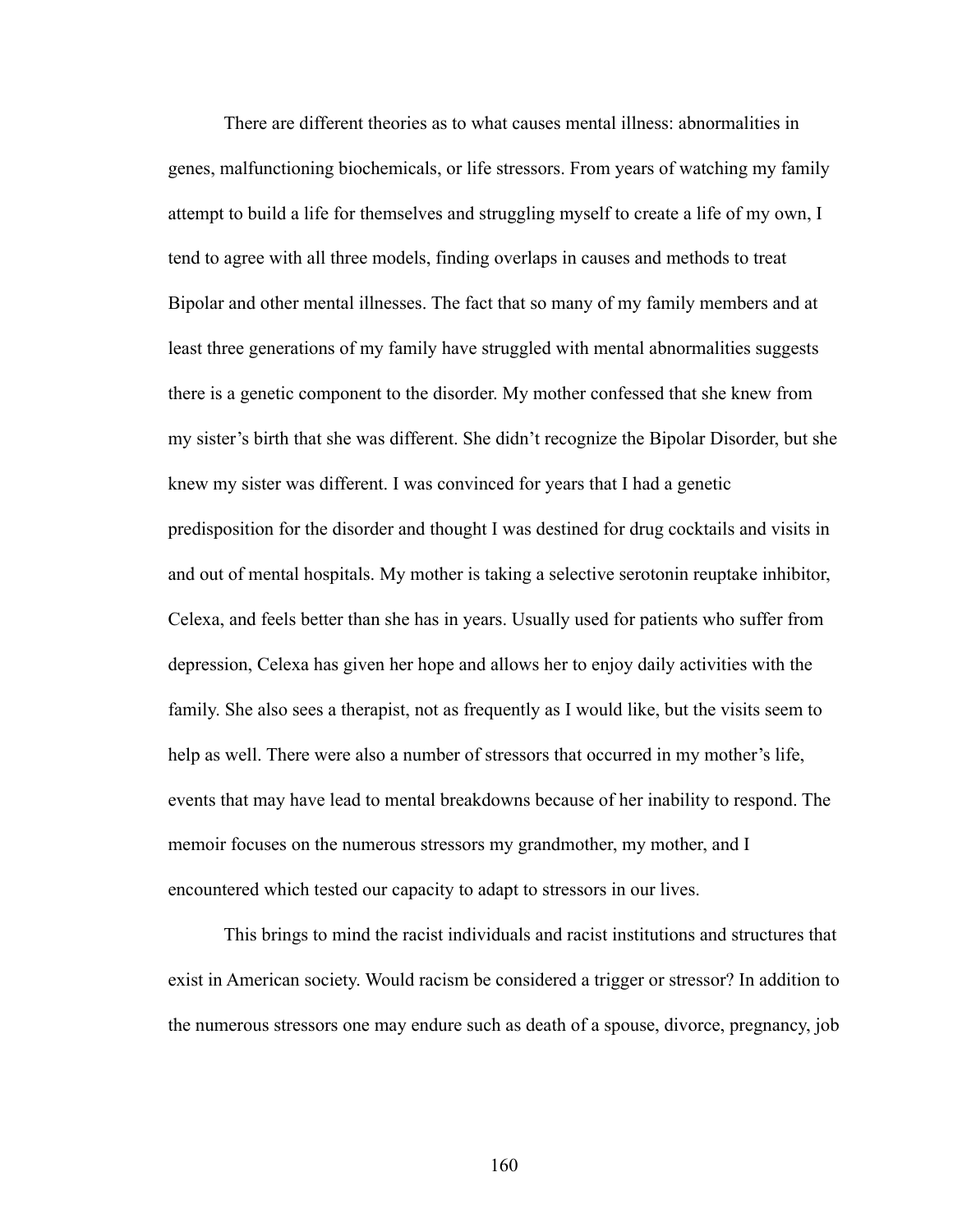change, or trouble with in-laws, dealing with racism or facing the racial structures of society can be additionally stressful for African Americans.

 $*$ 

So who am I writing this for? For years I've been telling myself that I'm writing this for future generations, chronicling my journey and my mother's so they will know the roots from which they grow. Now, after the loss of Ziggy, I find that I'm marveling at my capacity for resiliency. I've often marveled at women who suffered the loss of a baby whether it's through miscarriage, stillbirth, or death, and wondered at their capacity to move on and try again. I now understand those woman, because I have suffered a loss yet my world has not crumbled. I am moving forward, finding enjoyment in the middle school students I teach, grieving yet finding joy with my husband, and yes, looking forward to trying for a second pregnancy. I continue on, like so women before me. I write for them, for my mother, but I write for myself.

 I know that my experiences are not unique and there are others who have experienced the same. That means our perceptions of the world are in sync, I am not crazy, and we are women who know who we are--regardless if the world is engaged in confusion and craziness.

We are sane.